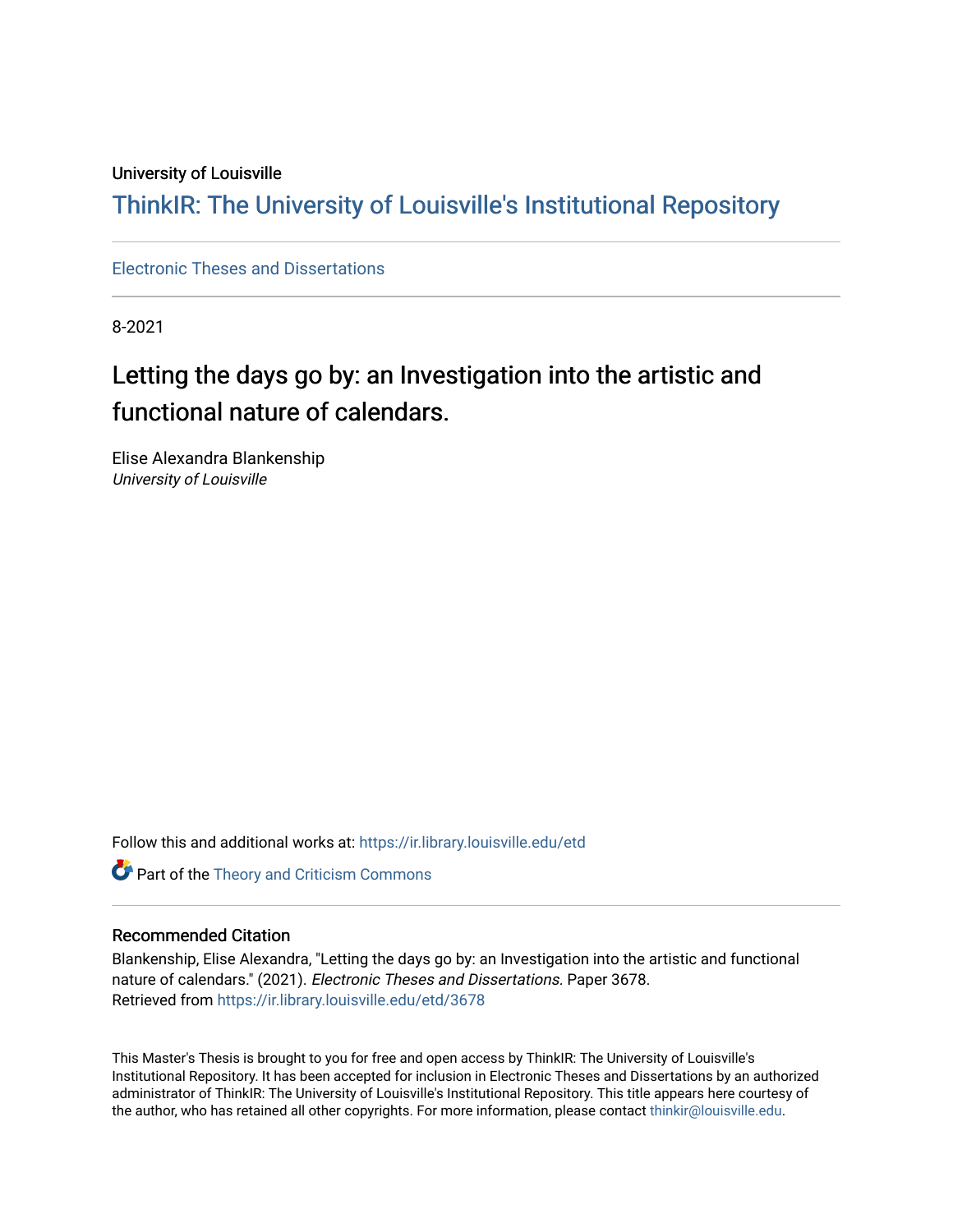#### LETTING THE DAYS GO BY:

# AN INVESTIGATION INTO THE ARTISTIC AND FUNCTIONAL NATURE OF CALENDARS

By

Elise Alexandra Blankenship B.A., Western Kentucky University, 2018

A Thesis Submitted to the Faculty of the College of Arts and Sciences of the University

of Louisville in Partial Fulfillment

of the Requirements for the Degree of

Master of Arts in Art History: Concentration in Critical and Curatorial Studies

Department of Fine Arts

University of Louisville

Louisville, Kentucky

August 2021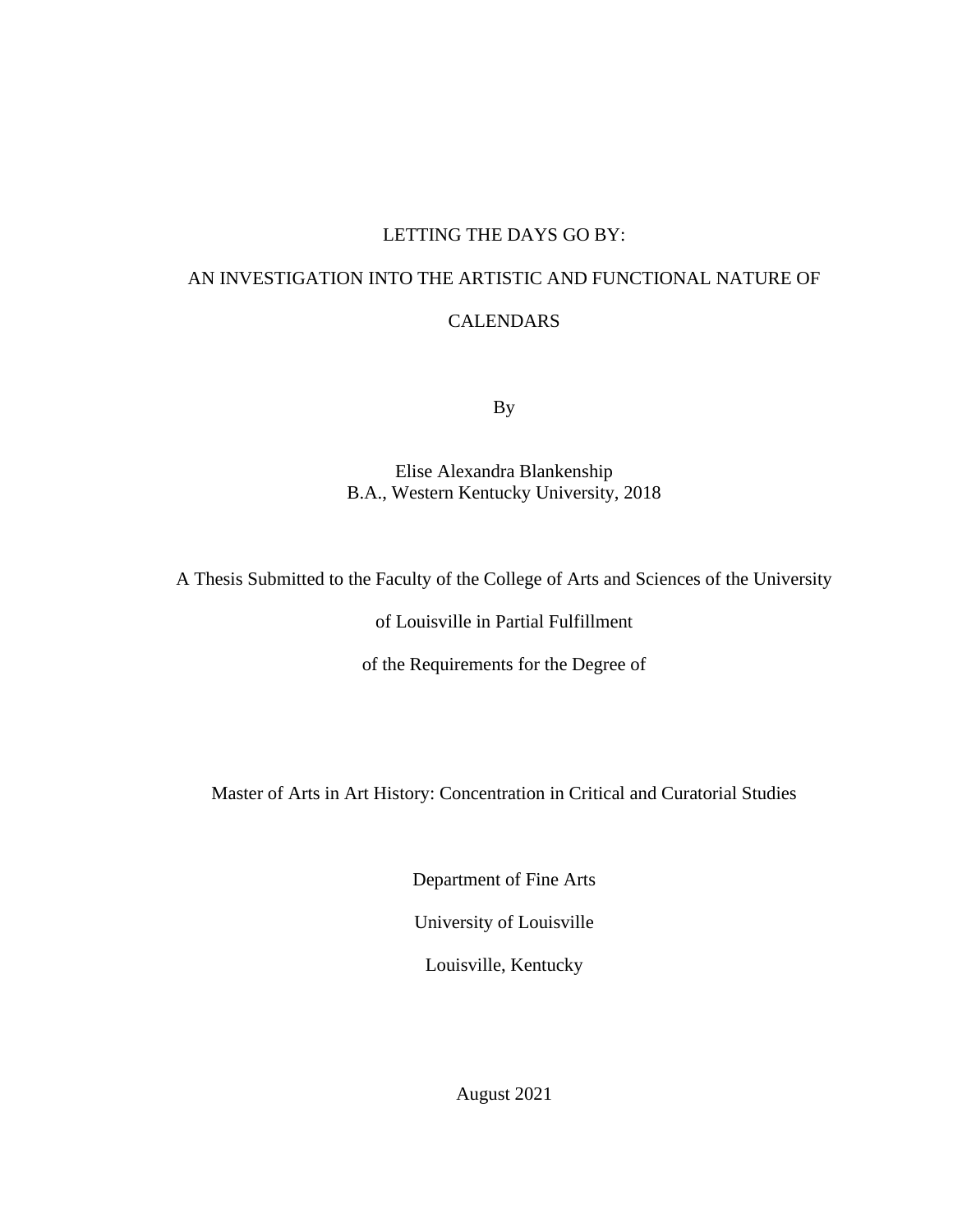Copyright by Elise Alexandra Blankenship 2021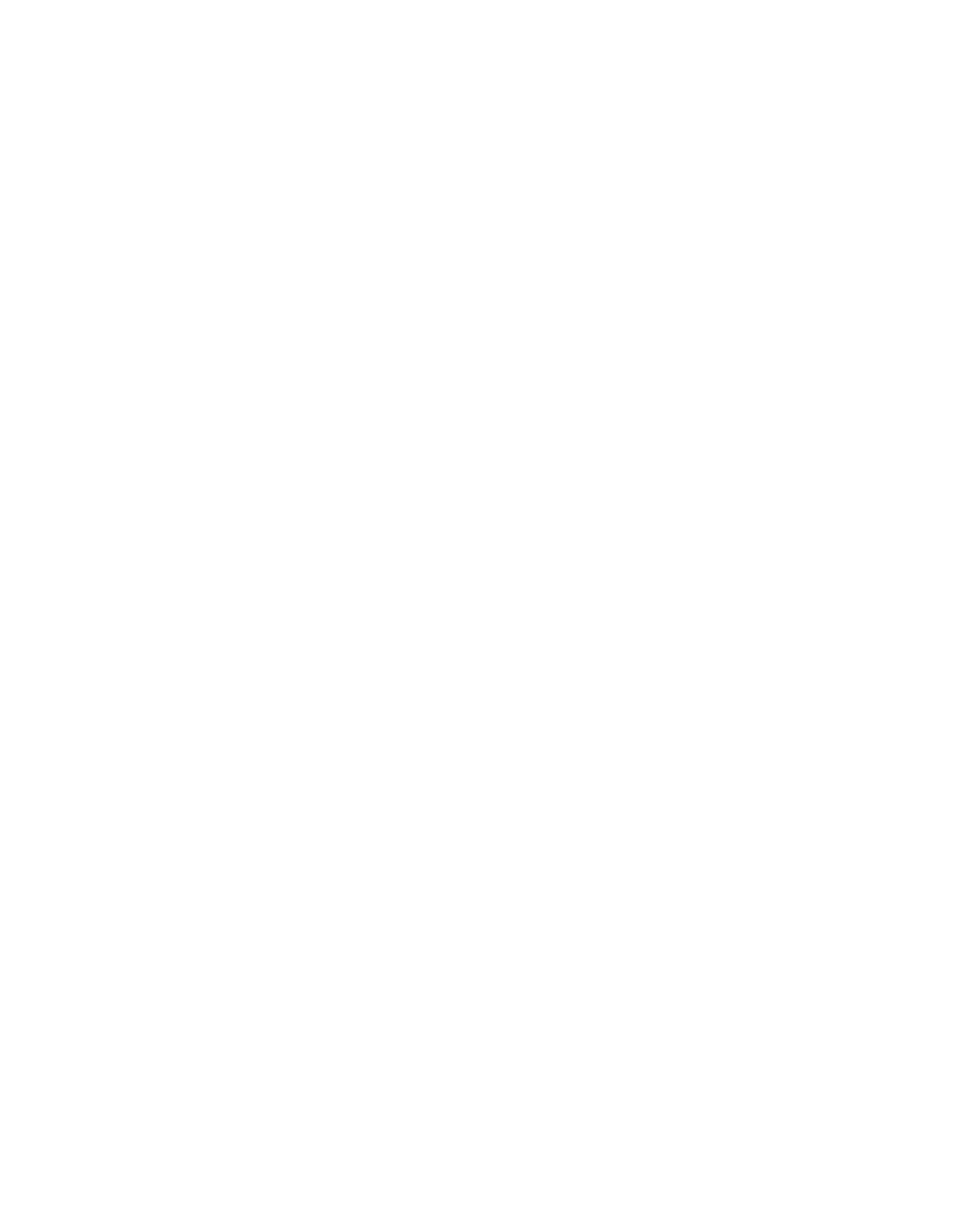#### LETTING THE DAYS GO BY:

# AN INVESTIGATION INTO THE ARTISTIC AND FUNCTIONAL NATURE OF

#### CALENDARS

By

Elise Alexandra Blankenship B.A., Western Kentucky University, 2018

A Thesis Approved on

May 26, 2021

By the Following Thesis Committee:

\_\_\_\_\_\_\_\_\_\_\_\_\_\_\_\_\_\_\_\_\_\_\_\_\_\_\_\_\_\_\_\_\_\_ Dr. Chris Reitz

\_\_\_\_\_\_\_\_\_\_\_\_\_\_\_\_\_\_\_\_\_\_\_\_\_\_\_\_\_\_\_\_\_\_ Dr. Jill Holaday

\_\_\_\_\_\_\_\_\_\_\_\_\_\_\_\_\_\_\_\_\_\_\_\_\_\_\_\_\_\_\_\_\_\_ Dr. Ann Hall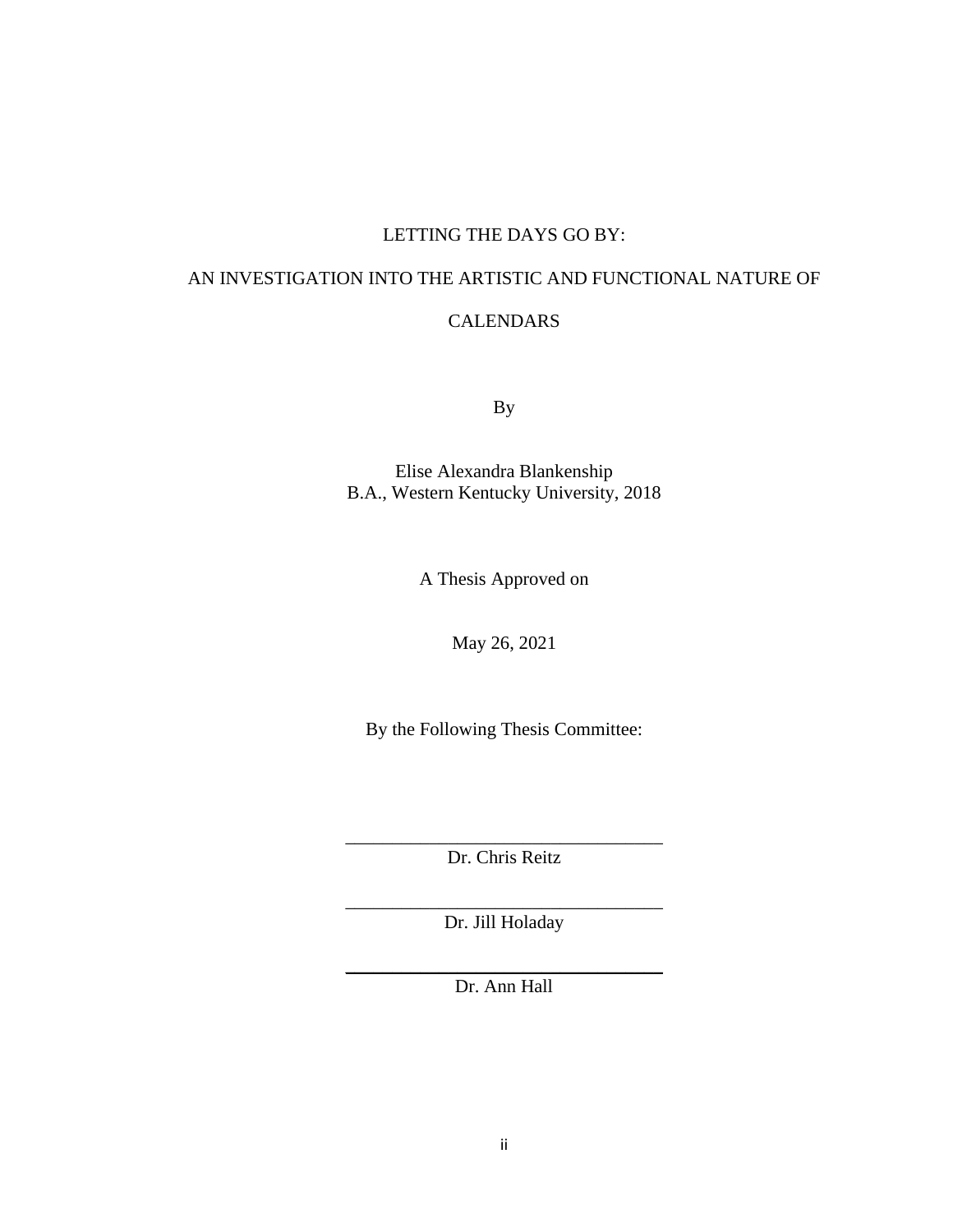#### ACKNOWLEDGMENTS

<span id="page-5-0"></span>I would like to begin by thanking my advisor, Dr. Chris Reitz as he consistently gave excellent feedback and support during the past two years. I would also like to thank my committee, Dr. Jill Holaday and Dr. Ann Hall along with Dr. Reitz for their flexibility throughout this process and for being willing to be involved after the decision was made to extend this project into the summer. I must also thank my family and friends for being an excellent support system, even when things didn't go as planned as well as being a sounding board for my esoteric ideas. I am forever grateful for their willingness to listen and their reassurance in times of struggle.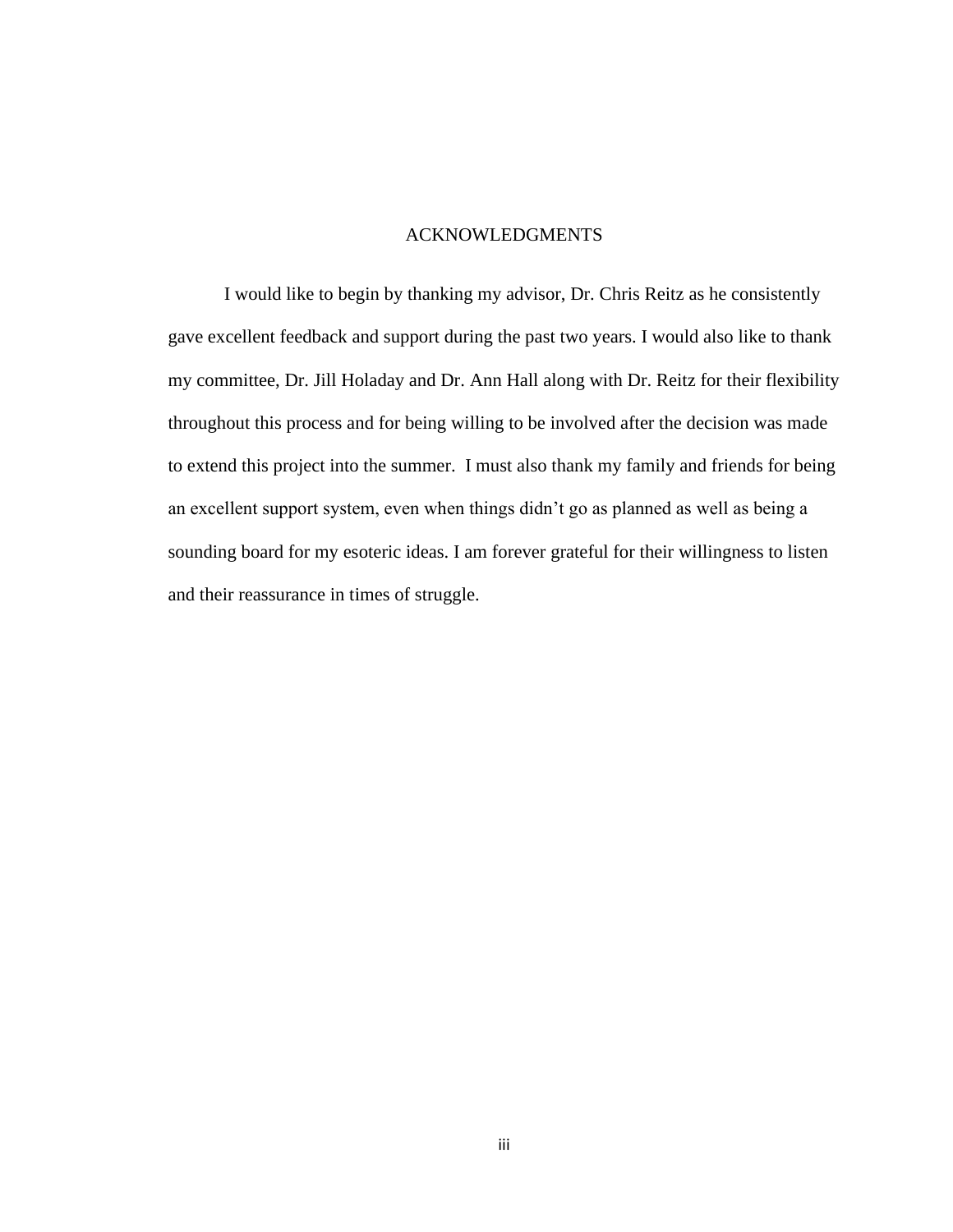#### ABSTRACT

#### LETTING THE DAYS GO BY:

## <span id="page-6-0"></span>AN INVESTIGATION INTO THE ARTISTIC AND FUNCTIONAL NATURE OF CALENDARS

Elise Alexandra Blankenship May 26, 2021

Calendars have been widely ignored as cultural objects in a contemporary context. Because of this lack of consideration, analyzing a calendar as a work of art is theoretically interesting. This thesis uses the theory of Kitsch, philosophies concerning art in the home, and the theory of relational aesthetics to express the impact that calendars can have when considered works of art. This thesis also discovers the forgotten provenance of block print calendars from the University of Louisville's extensive print collection. This thesis attempts to coerce the viewer to consider the calendars in their

homes as works of art.

iv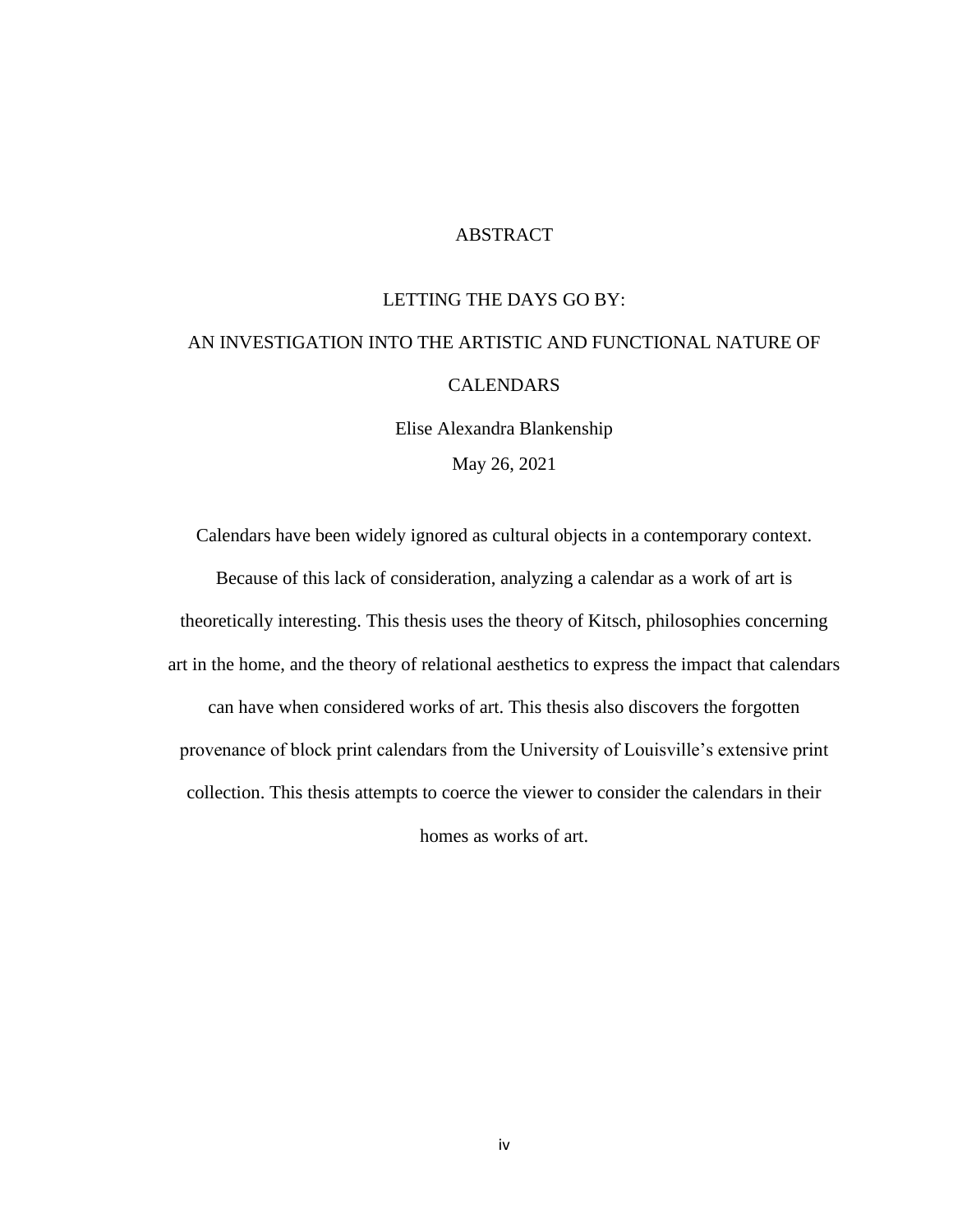## **CONTENTS**

| PROVENANCE AND DISCUSSION OF CALENDARS FROM THE UNIVERSITY OF |  |
|---------------------------------------------------------------|--|
|                                                               |  |
|                                                               |  |
|                                                               |  |
|                                                               |  |
|                                                               |  |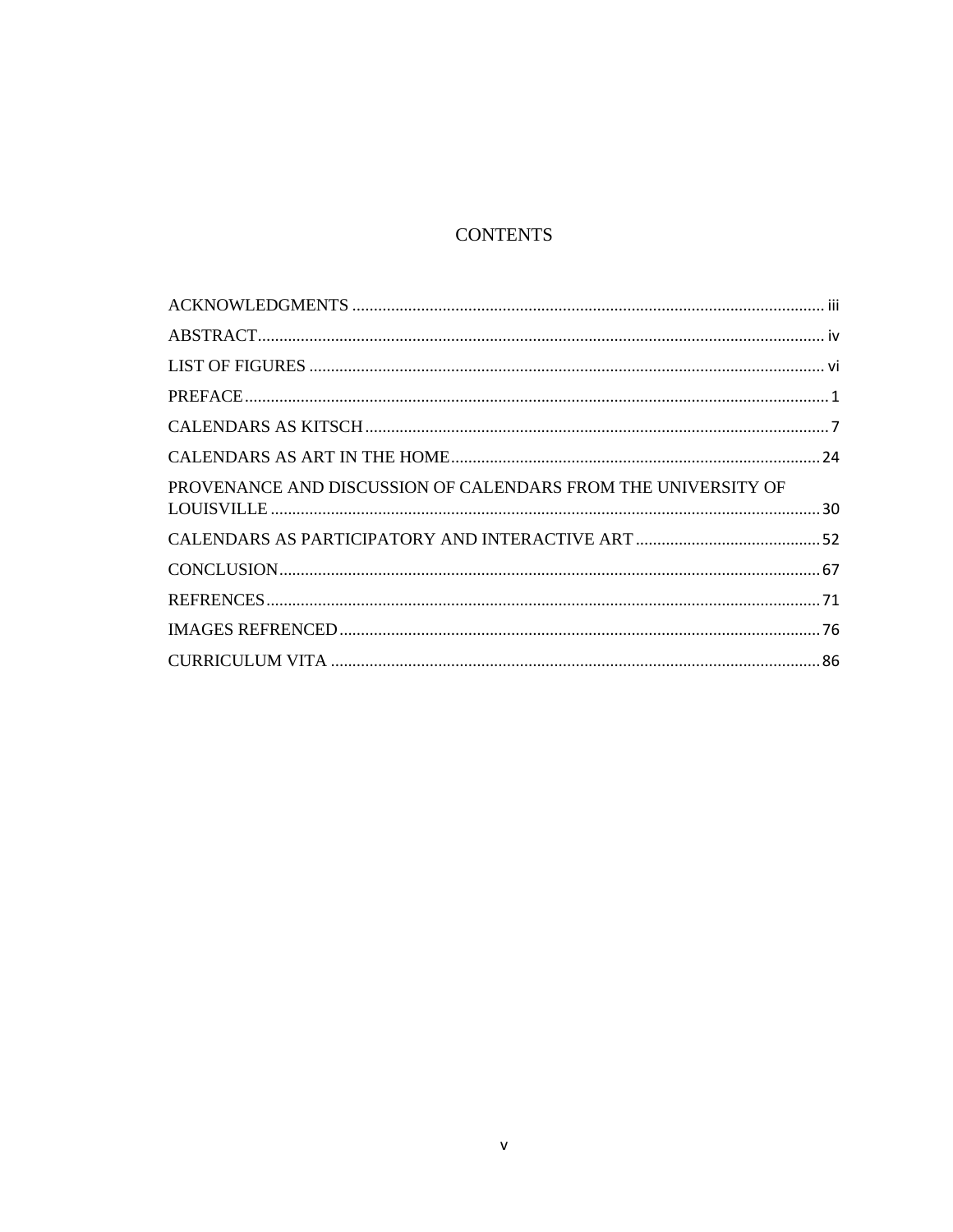## LIST OF FIGURES

### <span id="page-8-0"></span>FIGURE

| 10. Rear View of the 1937 Chicago Society of Artists Block Print Calendar 39 |  |
|------------------------------------------------------------------------------|--|
|                                                                              |  |
|                                                                              |  |
|                                                                              |  |
|                                                                              |  |
|                                                                              |  |
|                                                                              |  |
|                                                                              |  |
|                                                                              |  |
|                                                                              |  |
|                                                                              |  |
|                                                                              |  |
|                                                                              |  |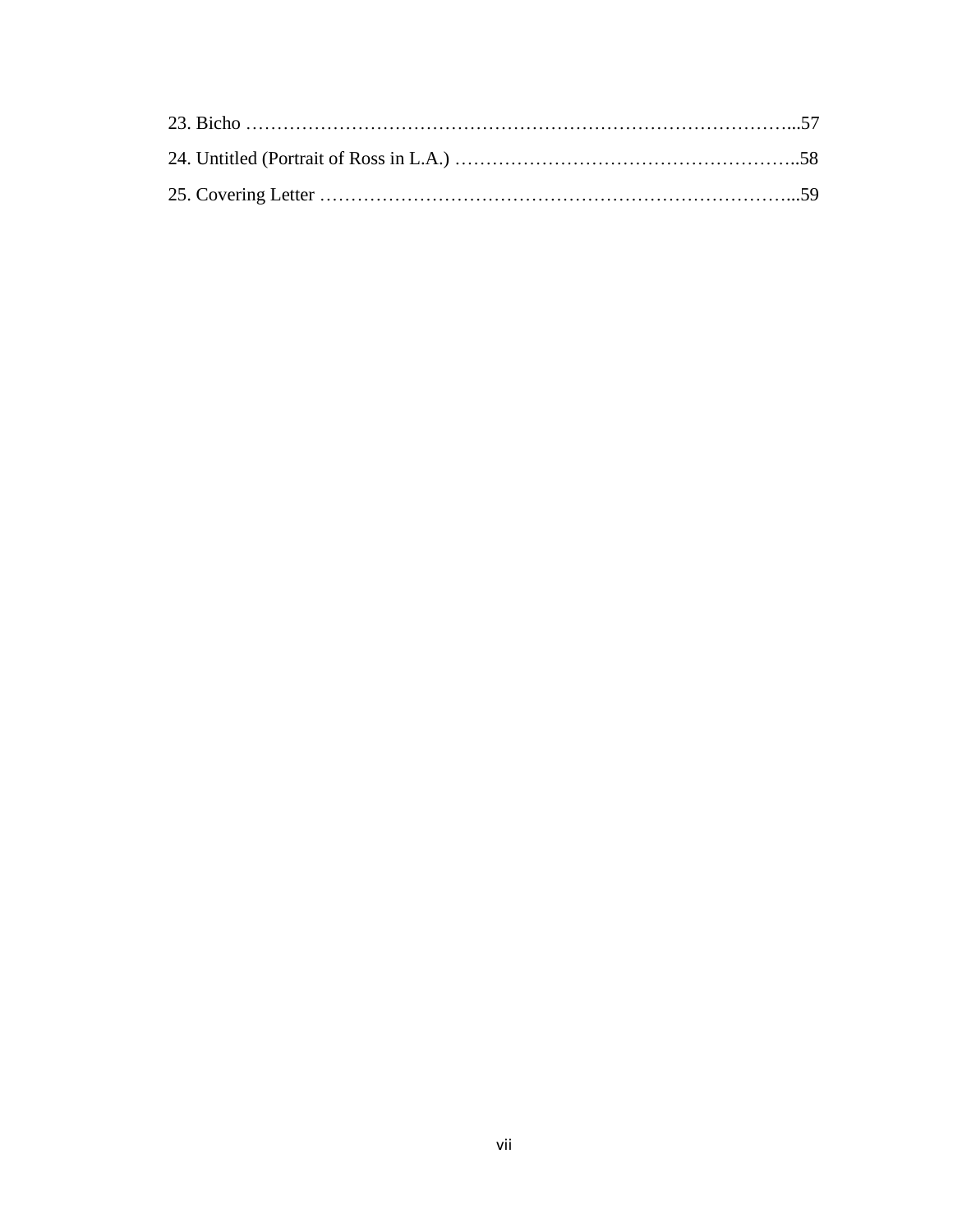#### PREFACE

<span id="page-10-0"></span>The simultaneous fluidity of time was made abundantly clear in the year 2020: March felt like it lasted for months, the United States election cycle extends across years in an exceptionally draining way, and moments of connection in our lives felt cut short. Looking back at the beginning of the Covid-19 pandemic, it feels as if time has barely passed. Time and the shifting of seasons have been something humanity has been tracking for centuries. While the passage of time is not man-made, the calendar is.<sup>1</sup> E.G. Richards writes that "the calendar is more abstract, it is a systematic way of naming the days by allocating each to a year and a month and maybe a week."<sup>2</sup> Both ancient and contemporary life is heavily influenced by the organizational tool that is the calendar. More often than not, the calendar is rightfully seen as a tool for managing one's life. Calendars trace the changing of days, but for many the calendar offers consistency and predictability in their lives.

The functionality of the calendar is the primary way that calendars are evaluated; whether or not a calendar can fit the specific needs of a student or a family are often the criteria used when purchasing a calendar. While their role as a tool is both crucial in the life of the user and the reason to produce the object, the calendar is often ignored in the way that it can function as a work of art. Jerome Hoxton describes calendars as the

<sup>1</sup> E. G. Richards, "The Calendar," in *Mapping Time: the Calendar and Its History* (Oxford, UK: Oxford University Press, 1999), 3.

<sup>2</sup> Richards, "The Calendar," 3.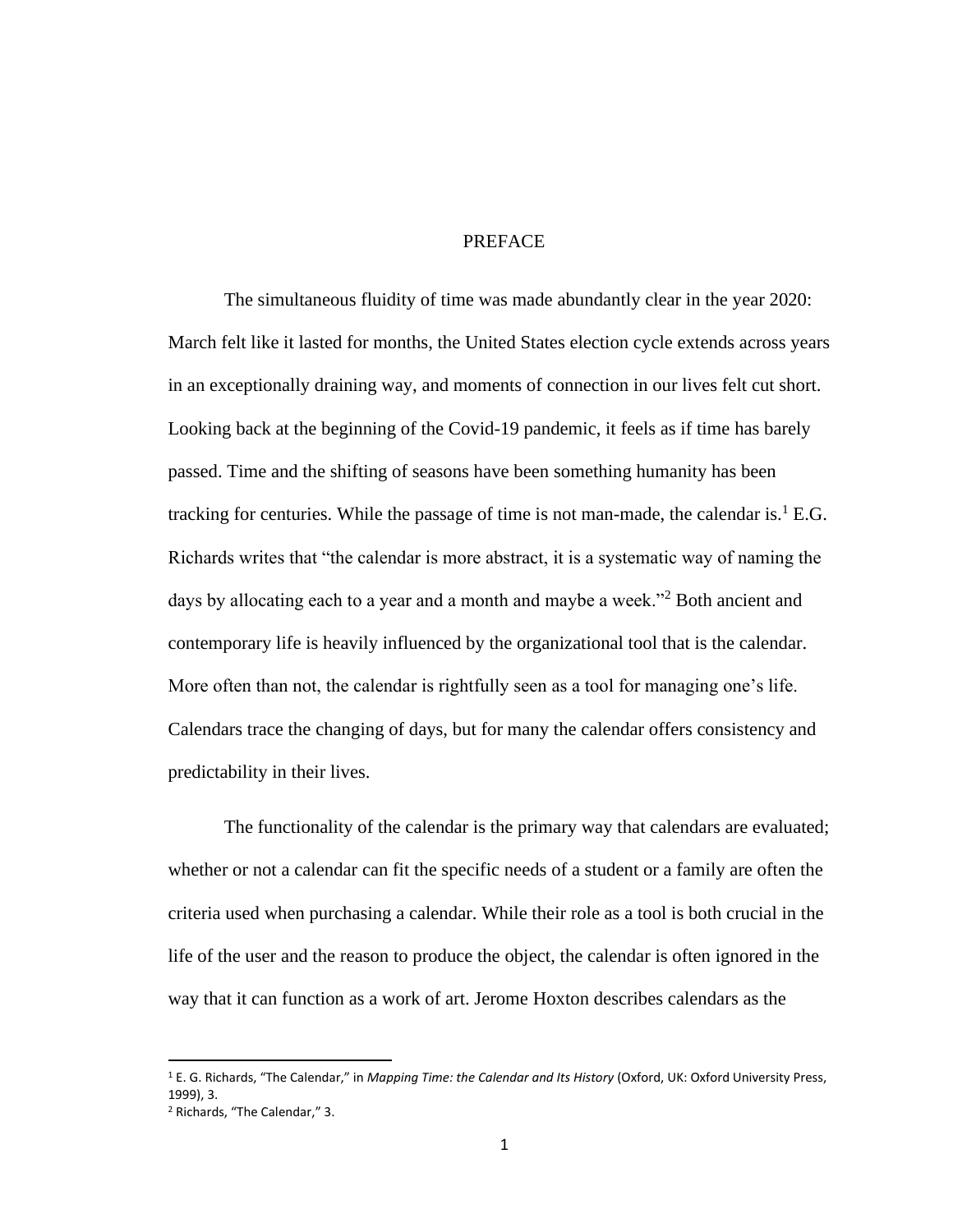intersection of "aesthetics with utility." <sup>3</sup> Wall calendars are typically thought of and discussed in this bifurcated fashion: the days of the week/month/year separated from the image accompanying it. Yes, the two can and often are independent as "any picture attached to the calendar is there purely for decoration."<sup>4</sup> However, the images accompanying the calendar are important. The images can reflect the changing of the seasons or the beauty of a metropolitan skyline. One of the main reasons that calendars are rarely considered works of art is their familiarity. Calendars are widely used for the period that they are valid then quickly disposed of as they no longer have a functional value. Because they play an important role in the lives of everyday people, they lack the distance required for a work of art to be mysterious and therefore deemed important to arts institutions. Museums have been constructed as a hallowed site to encounter unfamiliar art. Because the art has been collected and made sacred by the museum, it is removed from daily life and made scarce. To most, anything used to facilitate the comings and goings of day-to-day activities is not going to be deemed worthy of being included with pieces that have gained a cult status through the mystification of art history unless they are removed from their historical and cultural contexts. Throughout the  $20<sup>th</sup>$ century, a variety of movements have taken commodities from daily life and have transformed them into art simply by declaring them as such. From Duchamp's *Fountain*  (fig. 1) consisting of a flipped urinal, the placement of minimalist's purchased and unmodified steel beams in the gallery, to works like *Untitled (Perfect Lovers)* (fig. 2) by Felix Gonzalez-Torres and its use of aesthetically unsophisticated pair of clocks,

<sup>&</sup>lt;sup>3</sup> Christopher Mele, "Paper Calendars Endure Despite the Digital Age," The New York Times (The New York Times, December 29, 2016), https://www.nytimes.com/2016/12/29/business/paper-calendars.html. <sup>4</sup> Richards, "The Calendar," 5.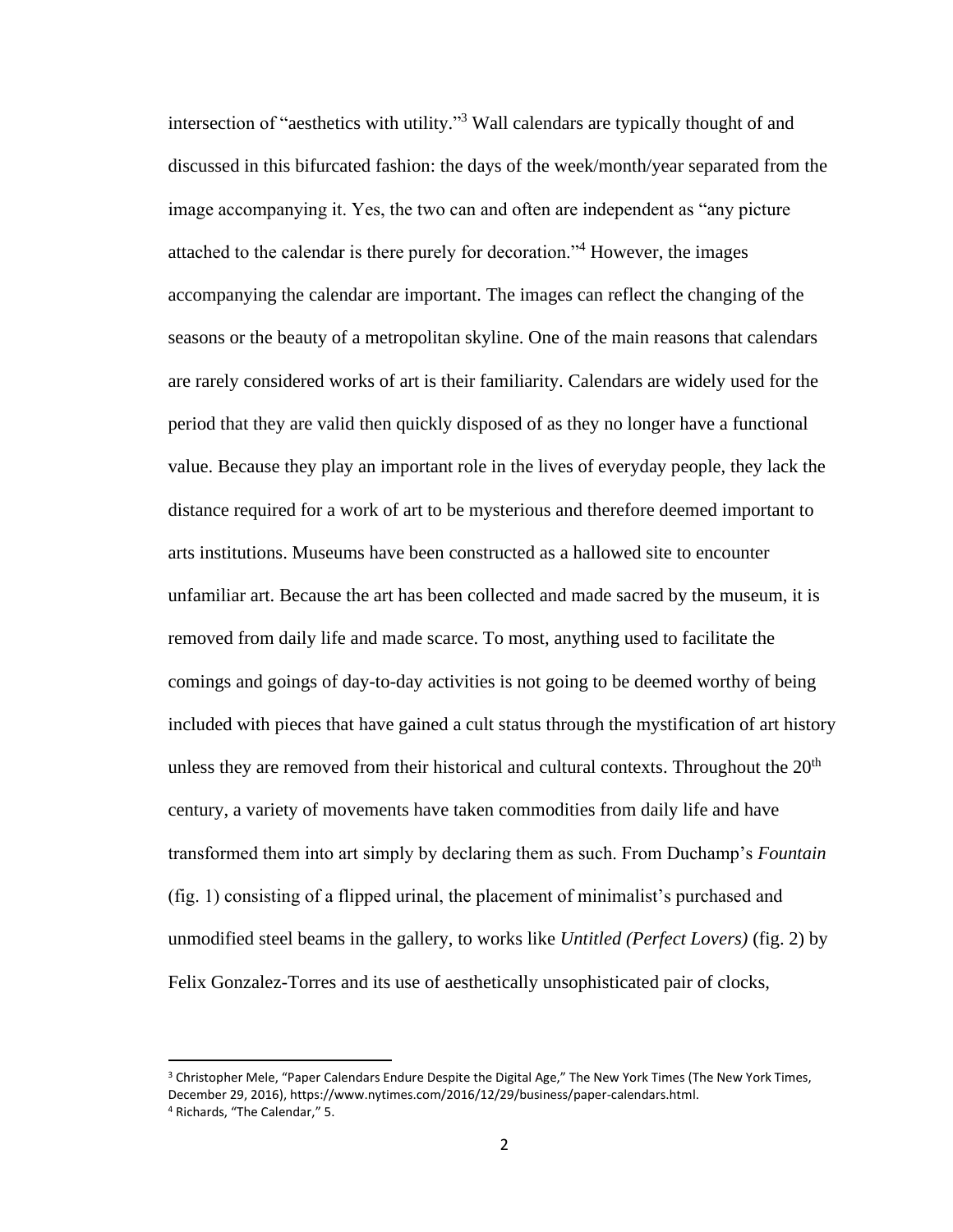everyday objects have been used for artistic purposes. So, it is confusing as to why calendars that include images that sometimes are and can stand alone as artistic objects are not considered as such. Commercially available calendars have the potential to reflect contemporary beliefs and values while providing a chronology of how what a society values changes and expands, yet they are rarely considered as cultural, aesthetic works and can be seen as unworthy of contemplation. Framing calendars as aesthetic objects worthy to be viewed as pieces of art allows for a variety of artistic theories to be applicable and helps examine the way they can function in a fine art context. Because they are widely used, calendars are a way that art is integrated into the home or office, potentially without the user being fully aware of its significance. Because they have been widely ignored by art criticism I believe that modern and contemporary calendars can and should be investigated as pieces of art. This analysis will be done through three theoretical lenses: artistic calendars as highly imaginative and influential works of kitsch, as cost-effective ways to decorate one's home and art's potential to have a positive effect on society, and as participatory and interactive works that mirror the relationships created by works of relational aesthetics. This will introduce and help explain the dual nature of the calendar as a functional device and an aesthetic object. For the purposes of this text, the term calendar will refer to contemporary wall or desk calendars as opposed to planners or a digital calendar.

My fascination with calendars has been a fixture in my life for quite some time. I grew up like many in a more analog era did with a calendar magnetically attached to the side of the refrigerator. Depending on the source you consult, I am either one of the youngest millennials or the oldest member of Generation Z, mostly experiencing life

3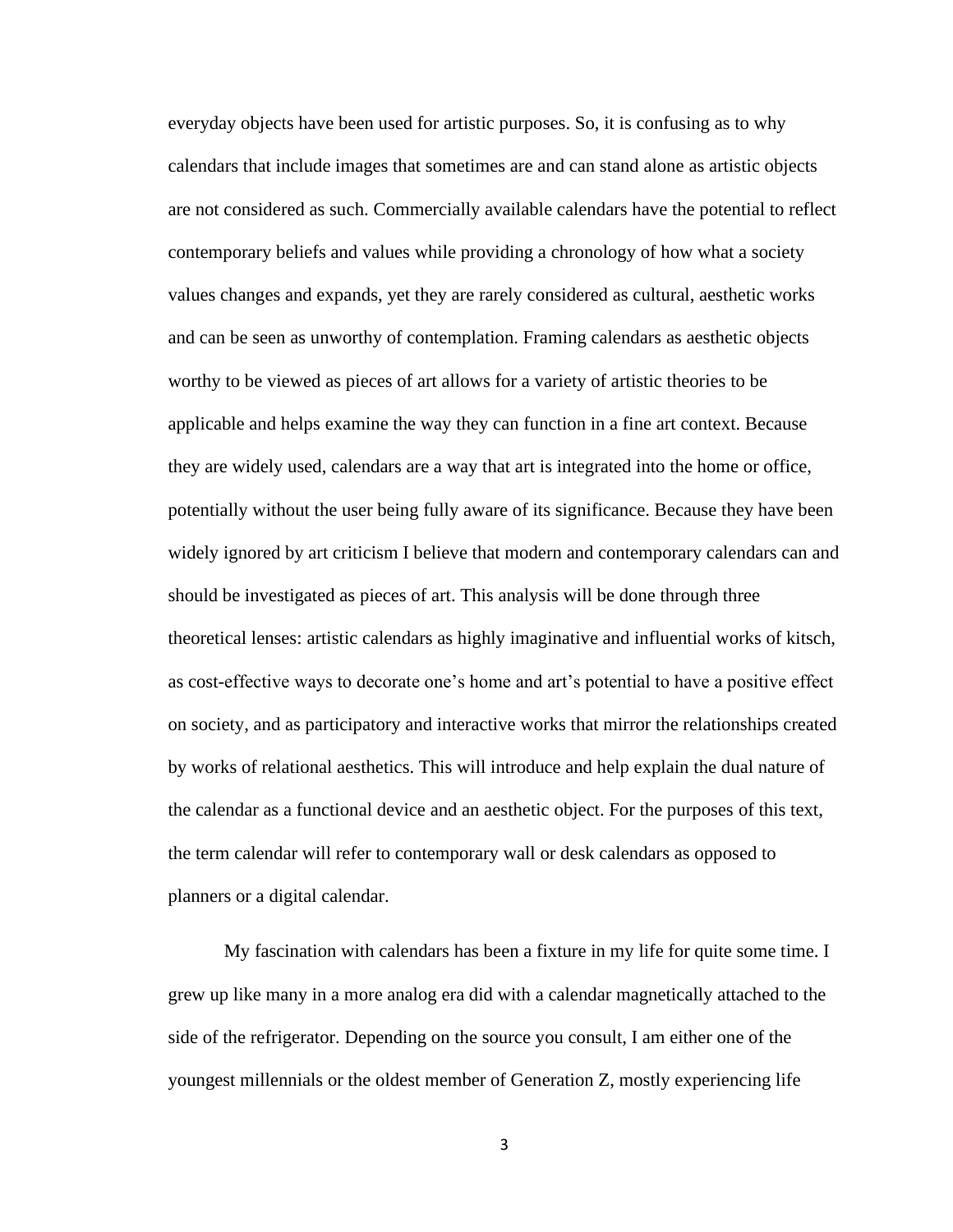through late millennial culture as my older siblings introduced me to the media they enjoyed. Growing up in a Kentucky college town makes my upbringing difficult to qualify as it was definitively southern but never felt like it. Being the youngest of three children with a wide variety of extracurricular interests, the calendar was a crucial tool, allowing our household to function. Its details composed by my mother, this calendar laid out the important dates and mundane activities for a family of five. An event or two was always missing yet remembered due to the busyness of the lives we led. Like many managing a multi-faceted life,<sup>5</sup> my mother used a calendar and a personal planner and the events on the two separate records often overlapped. This dual practice is something I adopted for myself once I began to take more control over my own schedule. Where my mother had a wall calendar that was specifically designed for tracking events, I chose calendars that focused more on aesthetics with a small functional quality of simply tracking the days. I still take the time to write most events on a physical calendar or planner, so much so that I wrote down activities and release dates for a variety of things that have ultimately been pushed back due to the pandemic. Taking the time to put an event or reminder on a physical calendar gives a feeling of enhanced commitment to the event because the time was taken to write it down in an age where it could just be a digital notification. When written on a calendar, the user can physically and emotionally prepare for it due to constant observation. Early on, my chosen calendars captured pop culture moments in mass-produced objects targeted to young women, shifted to art historical calendars for a period of time, and resting now on travel-centric calendars with

<sup>5</sup> Christena E. Nippert-Eng, "Territories of the Self: Calendars," in *Home and Work: Negotiating Boundaries through Everyday Life* (Chicago, ill: University of Chicago Press, 1996), pp. 43-47, [https://books.google.com/books?hl=en&lr=&id=KEHjTYnT-](https://books.google.com/books?hl=en&lr=&id=KEHjTYnT-MUC&oi=fnd&pg=PP13&dq=art+calendars+in+american+homes&ots=5pf6woGQdS&sig=yT_qk4sm9lPKzrpW3PTXBCdQPV4#v=onepage&q&f=false)

[MUC&oi=fnd&pg=PP13&dq=art+calendars+in+american+homes&ots=5pf6woGQdS&sig=yT\\_qk4sm9lPKzrpW3PTXBCd](https://books.google.com/books?hl=en&lr=&id=KEHjTYnT-MUC&oi=fnd&pg=PP13&dq=art+calendars+in+american+homes&ots=5pf6woGQdS&sig=yT_qk4sm9lPKzrpW3PTXBCdQPV4#v=onepage&q&f=false) [QPV4#v=onepage&q&f=false.](https://books.google.com/books?hl=en&lr=&id=KEHjTYnT-MUC&oi=fnd&pg=PP13&dq=art+calendars+in+american+homes&ots=5pf6woGQdS&sig=yT_qk4sm9lPKzrpW3PTXBCdQPV4#v=onepage&q&f=false) 43.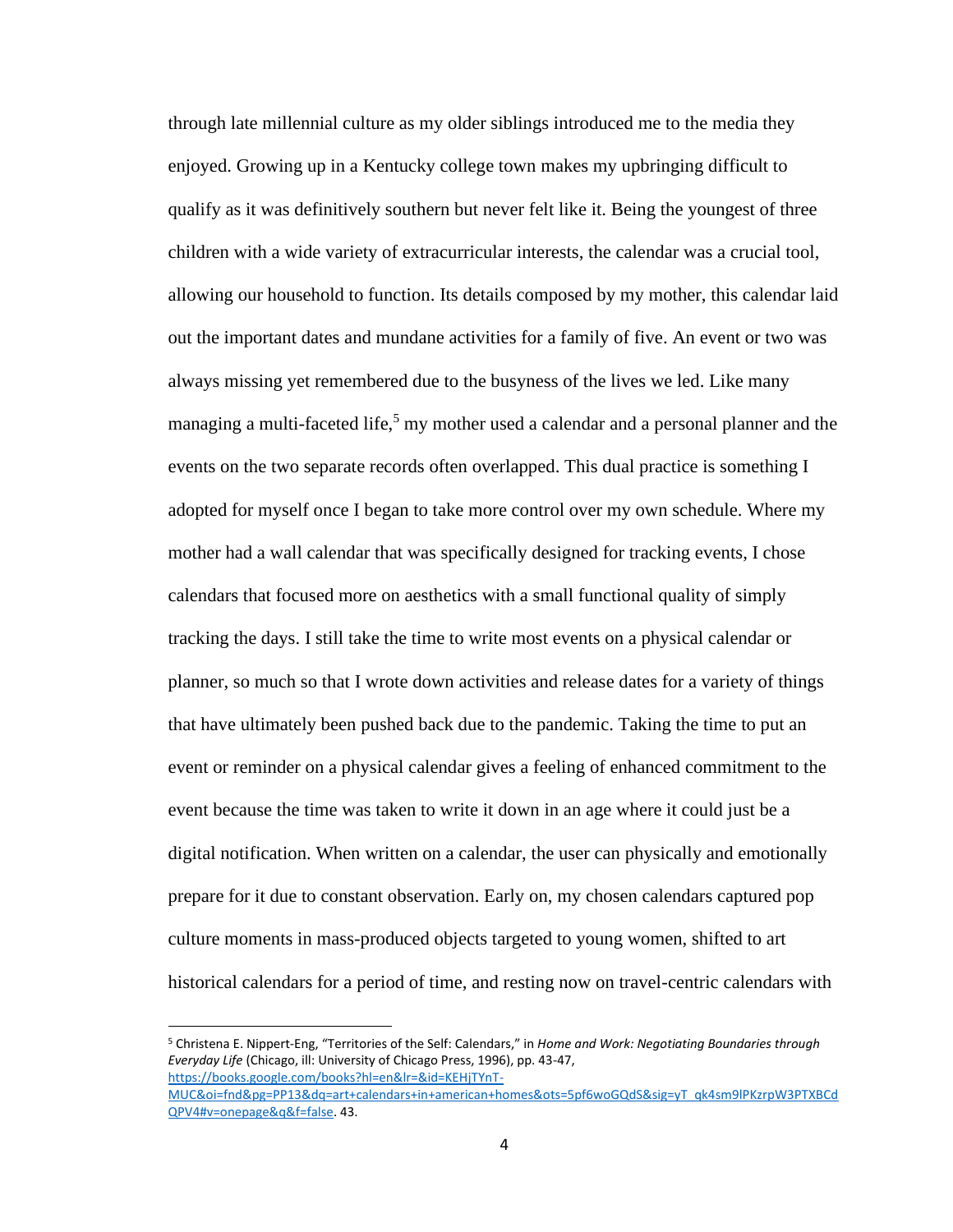images and maps of the countries and monuments of the world as a way to visually remind myself of the wider world when traveling is not accessible due to being a graduate student or being in the middle of a global pandemic.

For the past three or four years, I have purchased or have been gifted a twelvemonth wall calendar from Rifle Paper co.: a small, Florida-based stationery company focusing on "bold colors, hand-painted florals, and whimsical characters." <sup>6</sup> Their pieces are beautiful and calming, evoking wistful spring days spent quietly reading or observantly exploring the world. Because I adored the images in the variety of calendars I have owned, I decided to make prints out of the artwork for several of the months. This practice is reminiscent of people framing recreations of art from magazines as a way to decorate their homes.<sup>7</sup> Depending on the image, I have been able to get a range of print sizes out of these calendars as an 11x17 in the calendar will typically make an 11x13 in print when the day portion of the calendar is cut out. Once removed from the rest of the pages, the print is framed in a premade frame from a craft store. To break down the costs associated, the twelve-month wall calendars from Rifle Paper co. are \$26 dollars at full price<sup>8</sup> and can go as low as \$9.10 a few months into the year the calendar represents. If one was to make prints of the full-priced calendar, each would come out to \$2 before framing. To contrast, a print of the British Isles- a work included in the 2019 travel calendar that I have removed and framed- is \$40 for an 11x14 in print.<sup>9</sup> The cost for the print itself as framing is not included and would cost an

<sup>6</sup> "Our Story: Rifle Paper Co.," Home, accessed March 23, 2021, https://riflepaperco.com/our-story.

<sup>7</sup> Washington, Tiffany "Selling Art in the Age of Retail Expansion and Corporate Patronage: Associated American Artists and the American Art Market of the 1930s and 1940s." Electronic Thesis or Dissertation. Case Western Reserve University, 2013. [https://etd.ohiolink.edu/,](https://etd.ohiolink.edu/) 144.

<sup>8</sup> "2021 Wall Calendar," Rifle Paper Co., 2020, https://riflepaperco.com/2021-explore-the-world-wall-calendar.

<sup>9</sup> "British Isles Art Print," British Isles Art Print | Rifle Paper Co., 2017, https://riflepaperco.com/british-isles-art-print.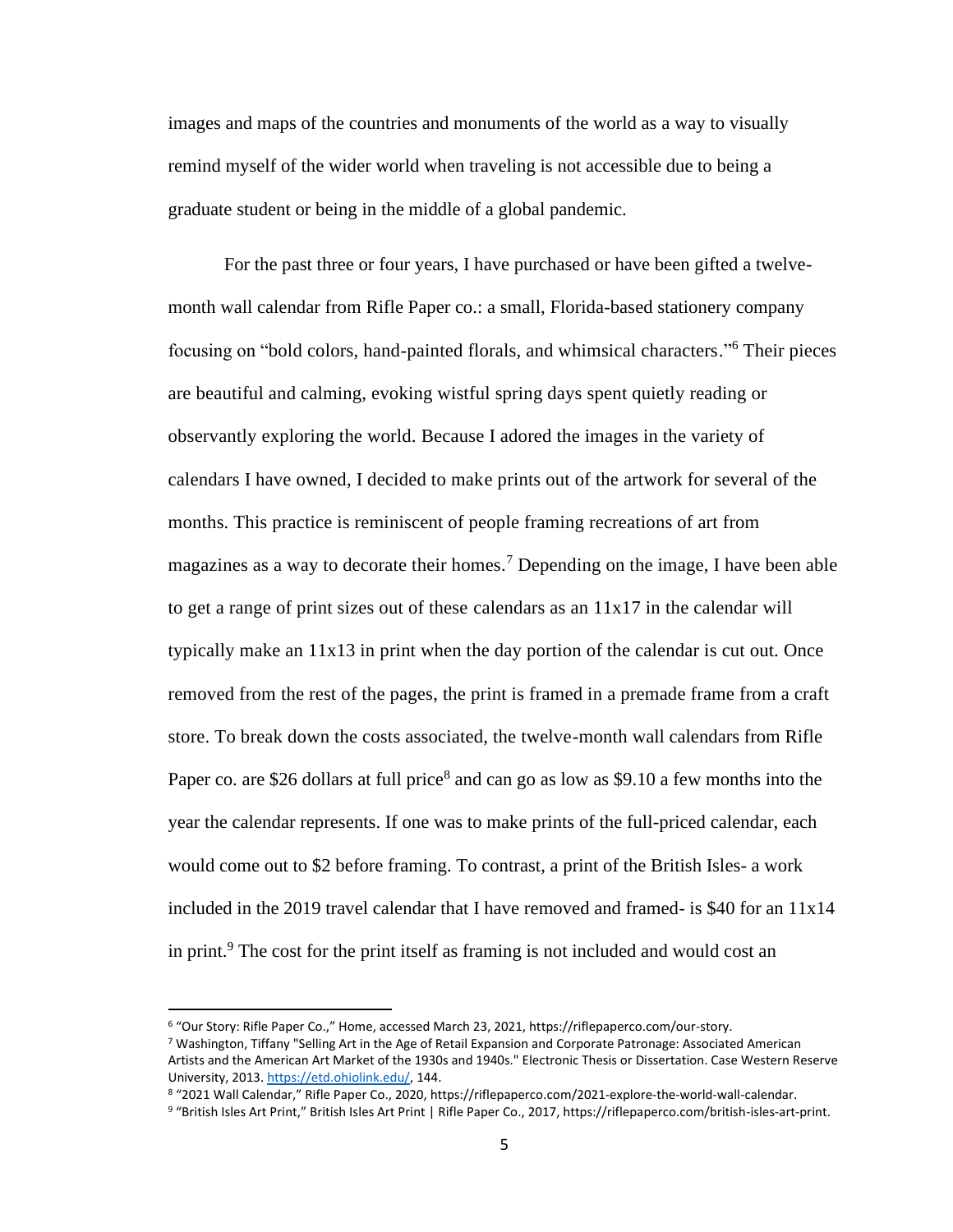additional \$75 dollars to receive the print framed from Rifle Paper  $\rm co$ .<sup>10</sup> This makes the print twenty times more expensive than the piece extracted from the calendar when looking at the broken-down costs without framing. It would still be cheaper by \$14 to buy the calendar than the print even if only one print is removed and displayed. As of March 2021, I have five prints that I have taken from these calendars as it is a simple and environmentally friendly way to decorate a space on a budget. This is not to say that the print is not worthy of the cost, but even buying prints can be expensive for those with a love of art and a minimal income.

This thesis will consist of four parts. The first will be an examination of kitsch, its intersection with taste, and how both interact with commercially produced wall calendars. The second will be a discussion of the calendar in the home, influenced by theorists from the British Arts and Craft movement, artists from the Hudson River School, and theorist John Dewey, their dedication to creating and exhibiting beauty in one's daily life and their belief on art's effects on society. The third will be a brief history and visual analysis of the calendar prints from the University of Louisville's print collection that I will be exhibiting. The fourth section will be an argument as to why a traditional calendar could be seen as a work of relational aesthetics according to the theory proposed by Nicholas Bourriaud. It also explores the differences between interaction and participation, and how both methods can be applied to calendars.

<sup>10</sup> "British Isles Art Print," British Isles Art.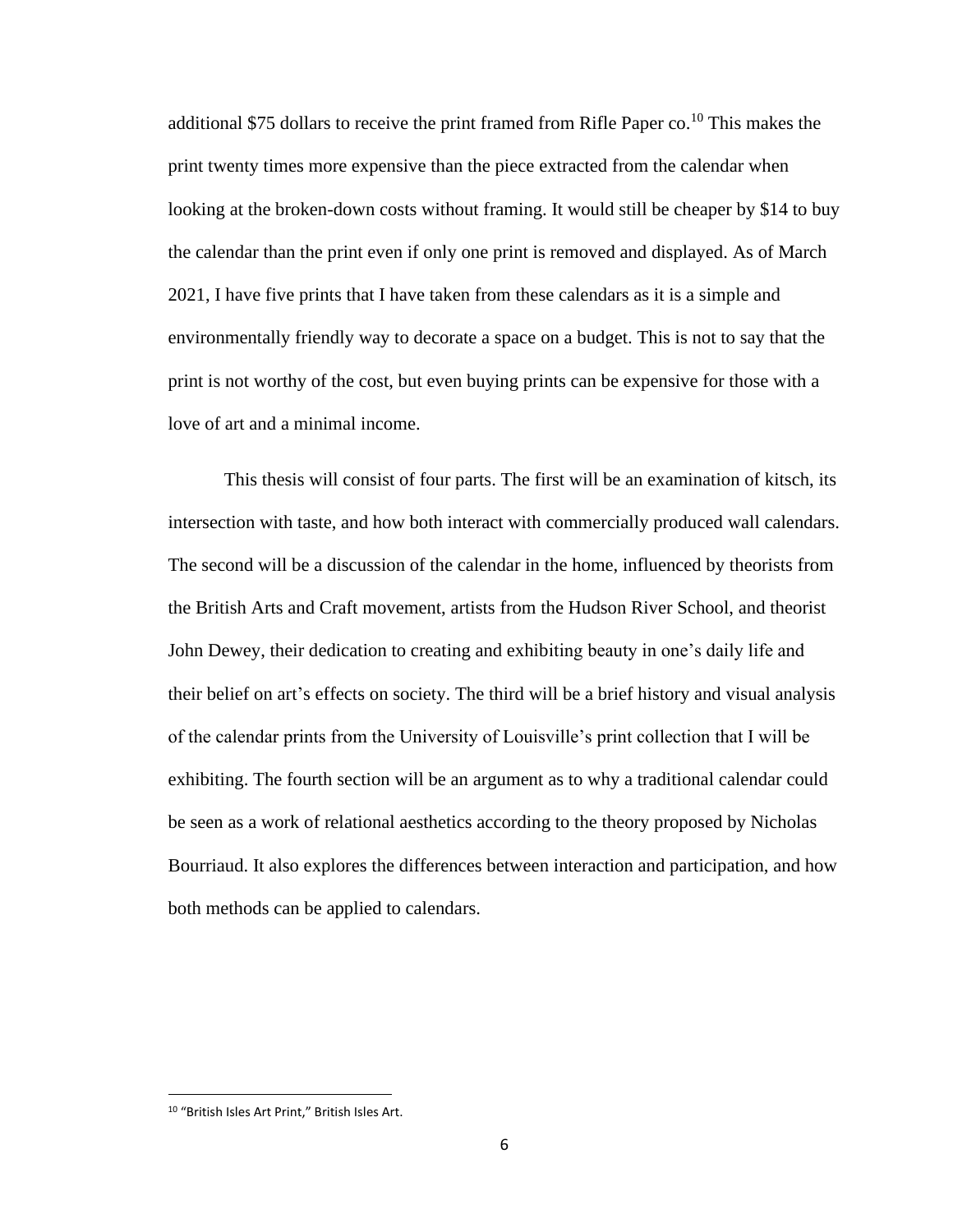#### CALENDARS AS KITSCH

<span id="page-16-0"></span>Twentieth-century art critic Clement Greenberg popularized 'kitsch' and helped to give the term an elitist antithesis through his formulation of the 'avant-garde' in his 1939 essay 'Avant-Garde and Kitsch.' Greenberg defines kitsch as "popular art and literature<sup>"11</sup> that "is a product of the industrial revolution that urbanized the masses of Western Europe and America."<sup>12</sup> Others have defined kitsch "as a kind of pseudo, parasitic art whose essential function is to flatter, soothe, and reassure its viewer and consumer." <sup>13</sup> The term fails to have a positive connotation independent of the voices of critics as it comes from one of several German words for 'trash.'<sup>14</sup> To the American public, kitsch is familiar even if one doesn't know it by name. Kitsch is a Thomas Kinkade painting adapted into a needle point project<sup>15</sup>, a soft muzak<sup>16</sup> track playing in a dentist's office, or a small tchotchke being sold at a gift shop attached to a museum, national park, or any other tourist trap. Kitsch is the same 'Live, Laugh, Love' sign on kitchen counter tops or above doorways in suburban homes all across the country. It is designed to be universally beloved, inoffensive works that are often tied to the banalest

<sup>11</sup> Clement Greenberg, "Avant-Garde and Kitsch," in *Art and Culture: Critical Essays* (Boston, MA: Beacon Press, 2006), 9.

<sup>12</sup> Greenberg, "Avant-Garde and Kitsch," 9.

<sup>13</sup> Denis Dutton, "Kitsch." *Grove Art Online.* 2003; Accessed March 23, 2021. https://www-oxfordartonlinecom.echo.louisville.edu/groveart/view/10.1093/gao/9781884446054.001.0001/oao-9781884446054-e-7000046768. <sup>14</sup> Dutton, "Kitsch." *Grove Art Online.*

<sup>15</sup> Cynthia A. Freeland, "Money, Markets, Museums," in Art Theory: a Very Short Introduction (Oxford, UK: Oxford University Press, 2003), 63.

<sup>16</sup> Robert C. Solomon, "On Kitsch and Sentimentality." *The Journal of Aesthetics and Art Criticism* 49, no. 1 (1991): 1.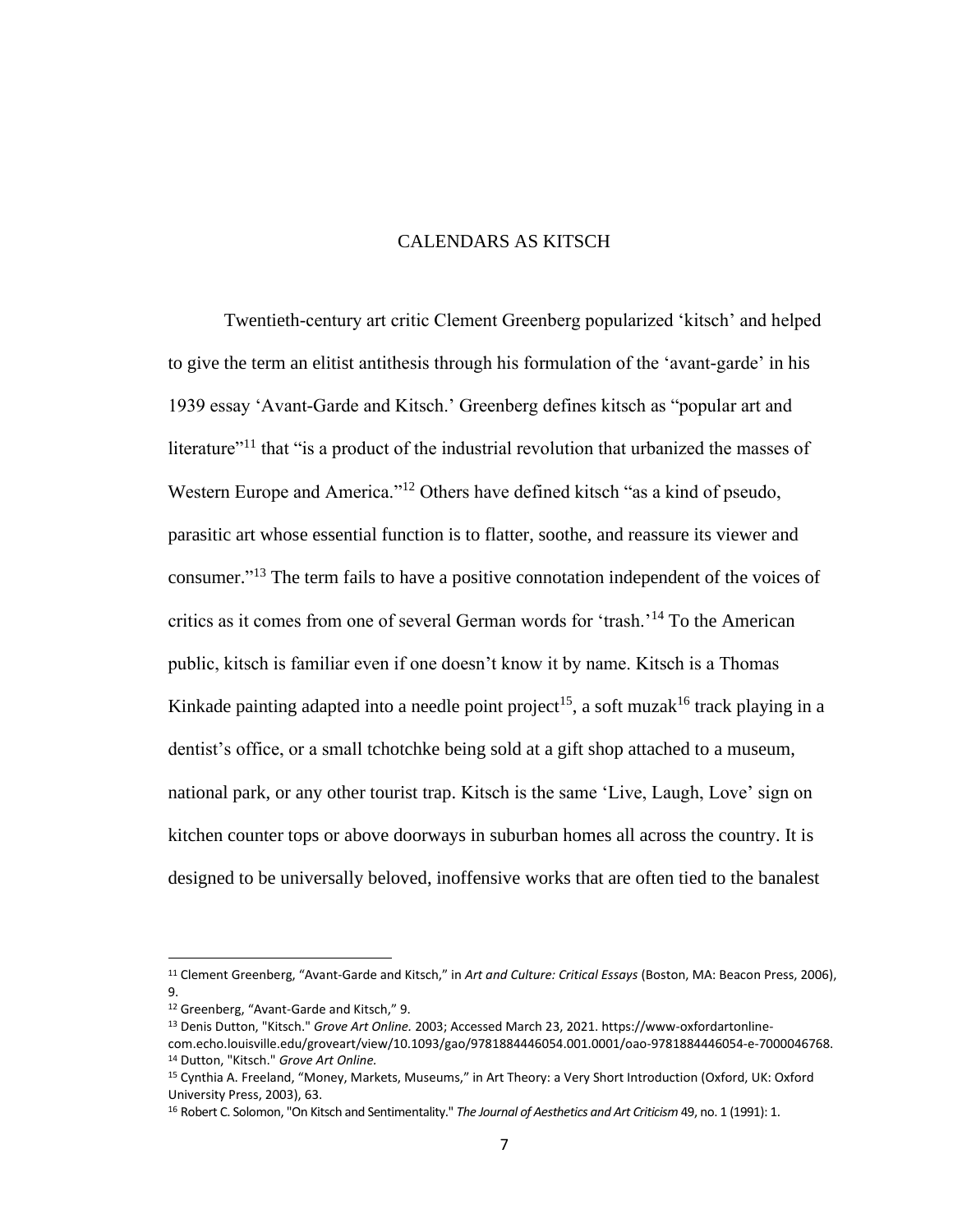aspects of culture without offering much or any criticism of the structures that it is created in, while also being able to "reassure its consumers of their social standing, hence its association with the middle class."<sup>17</sup> Despite being incredibly popular by design, kitsch is often looked down upon by those in the art world due to its mass production and its falsification of emotions.<sup>18</sup> Objects that fall into the category of kitsch are typically not elitist since they are widely available and commercially accessible to a large audience. However, the elitism comes from those dismissing these works because they are easily available. Many, both in the 1930s when 'Avant-Garde and Kitsch' was written and now, dismiss the availability of kitsch for the exclusivity of the avant-garde as it delineates them from those who cannot afford to consume other forms of art.

Greenberg explains that when people moved to the cities from rural areas, they became divorced from the folk culture they once knew.<sup>19</sup> For those who moved to the urban centers, they became more independent and had less involvement with elder generations that would pass down that the folk knowledge that Greenberg discusses. Since they are detached from any kind of ancestorial culture, they then seek out any cultural object they can find.<sup>20</sup> It is at this point in "Avant-Garde and Kitsch" where Greenberg argues that normal people find cheaply made, easily available kitsch and find it somewhat satisfying.

Greenberg frames kitsch as the anthesis of the avant-garde, claiming that it lacks any true substance or cultural value since it caters to the bored masses.<sup>21</sup> Greenberg

<sup>17</sup> Dutton, "Kitsch." *Grove Art Online.*

<sup>18</sup> Ibid.

<sup>19</sup> Greenberg, "Avant-Garde and Kitsch," 10.

<sup>20</sup> Ibid, 10.

<sup>21</sup> Ibid, 10.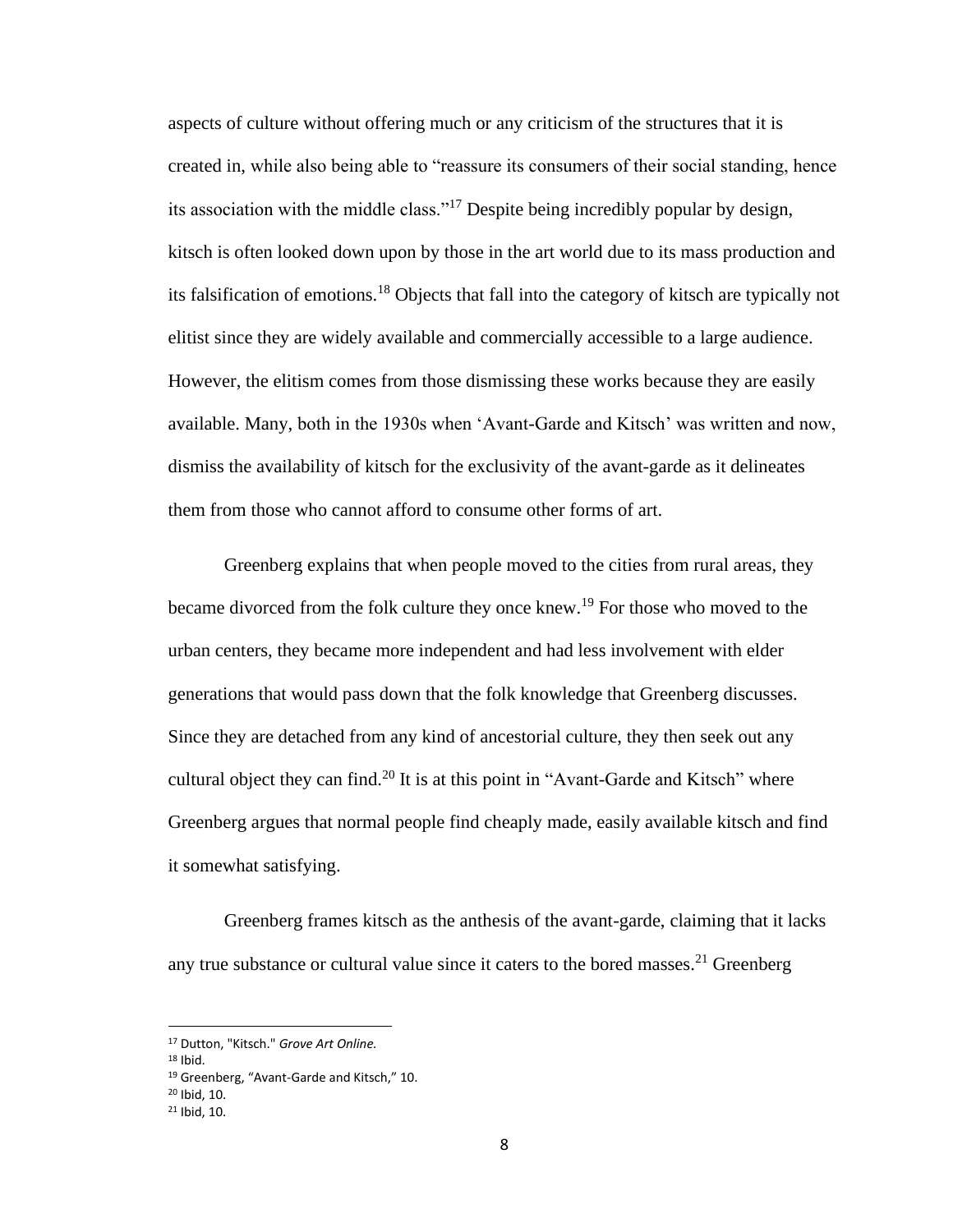frames the avant-garde-- works of modernism, primarily the abstract expressionists that he would later champion-- as the direct opposite of kitsch. The avant-garde artist is an independent visionary creating work that derives its "chief inspiration from the medium they work in,<sup>"22</sup> rather than creating empty works of representational art. Paintings made by the avant-garde are about the material nature of paint on canvas and poems are about the sounds and aesthetics of the written word. It is abundantly clear from this essay, and from most of Greenberg's texts, that he absolutely despised kitsch, writing:

> Kitsch, using for raw material the debased and academicized simulacra of genuine culture, welcomes and cultivates this in sensibility. It is the source of its profits. Kitsch is mechanical and operates by formulas. Kitsch is vicarious experience and faked sensations. Kitsch changes according to style but always remains the same. Kitsch is the epitome of all that is spurious in the life of our times. Kitsch pretends to demand nothing of its customers except their money- not even their time. $2\overline{3}$

To an extent, Greenberg was justified in these claims. He actively saw kitsch as empty pieces of art that had no meaning other than being propaganda and pushing the agenda of abusive authoritarian regimes,  $24$  attesting that kitsch is overwhelmingly lacking in any substance that makes it worthy to be consumed. To Greenberg, avant-garde art is immune from being used for propagandic purposes. In the 1940s and 1950s, modernist artincluding the avant-garde- was being used by the Museum of Modern Art to reinforce the freedom and independence of America through its artists.<sup>25</sup> After the CIA was founded in 1947, they helped fund exhibitions of American art that would register as bizarre to other

<sup>22</sup> Greenberg, "Avant-Garde and Kitsch," 7.

<sup>23</sup> Ibid, 12.

<sup>24</sup> Ibid, 12.

<sup>25</sup> Lucie Levine, "Was Modern Art Really a CIA Psy-Op?," Jstor Daily, April 1, 2020, https://daily.jstor.org/was-modernart-really-a-cia-psy-op/.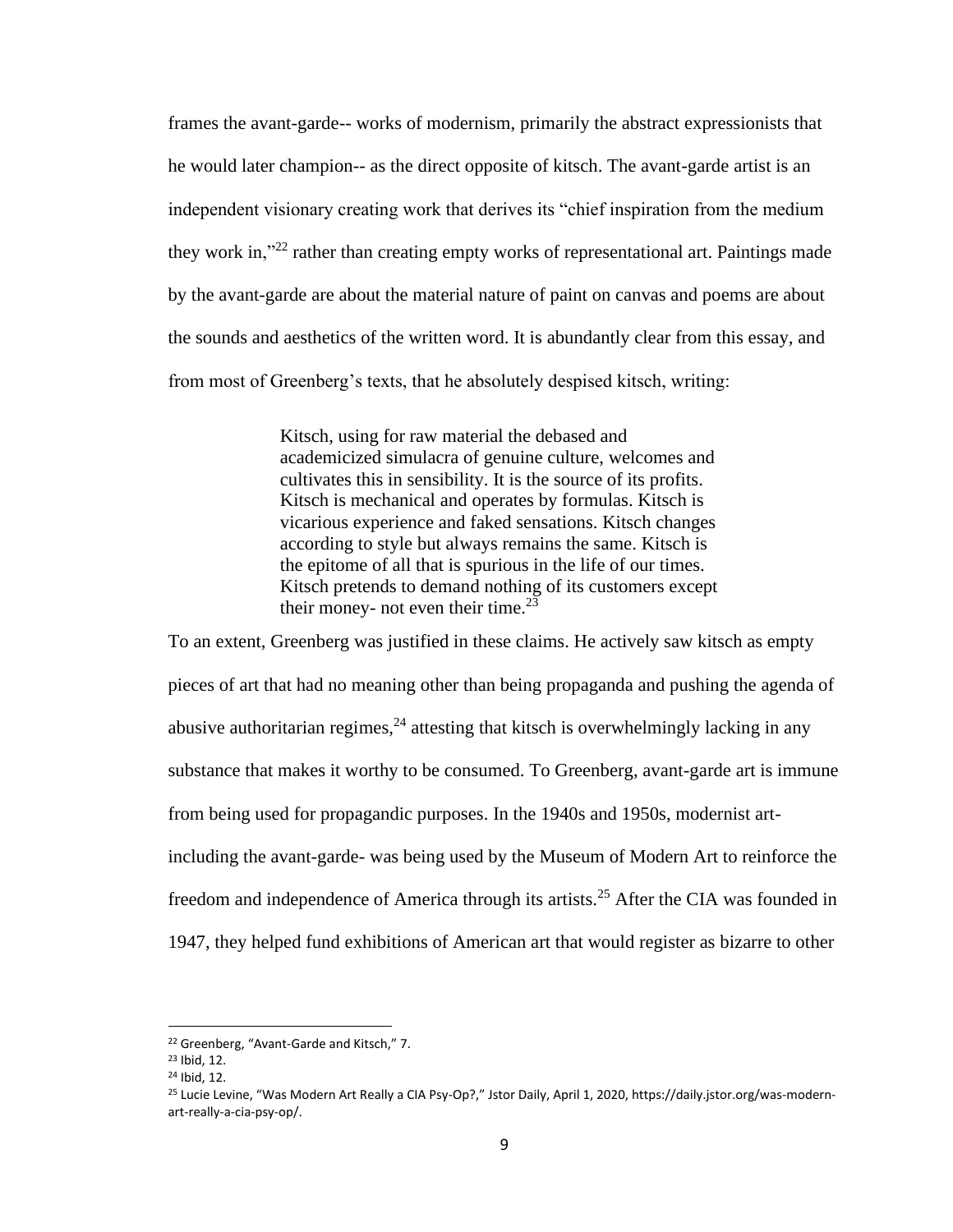parts of the world.<sup>26</sup> Abstract expressionism is bombarding the world as a symbol of American exceptionalism and freedom, yet kitsch is a mirage of culture being churned out "in a way true culture could never be."<sup>27</sup> Greenberg is wrong to put avant-garde on an unreachable pedestal since any work of art is able to have its meaning warped and be used as a tool of the state.

In his critique of kitsch, Greenberg degrades those who engage with it. He believed that people engaging with kitsch were consuming what was in front of them without any critical thought because it is available to them. He notes that since most people learned how to read in western industrial societies including America literacy "no longer served to distinguish an individual's cultural inclinations."<sup>28</sup> This appears as a veiled way to say that since all people are learning to read, literacy is no longer a way to measure who had the funds and the time to access education, who has some level of class-based capital.

Greenberg also fails to provide a path out of the hypnosis of kitsch. In 'Avant-Garde and Kitsch,' he writes that "all kitsch is academic; and conversely, all that's academic is kitsch. For what is called the academic as such no longer has an independent existence but has become the stuffed shirt 'front' for kitsch. The methods of industrialism displace the handicrafts.<sup>229</sup> Greenberg sees the arts education system in 1939 to be in service to consumerism and not a viable option for learning about what he sees as true art: the avant-garde. If one cannot learn about art in a way that does not reinforce kitsch,

<sup>26</sup> Levine, "Was Modern Art Really a CIA Psy-Op?"

<sup>27</sup> Greenberg, "Avant-Garde and Kitsch," 11.

<sup>28</sup> Ibid, 10.

<sup>29</sup> Ibid, 11.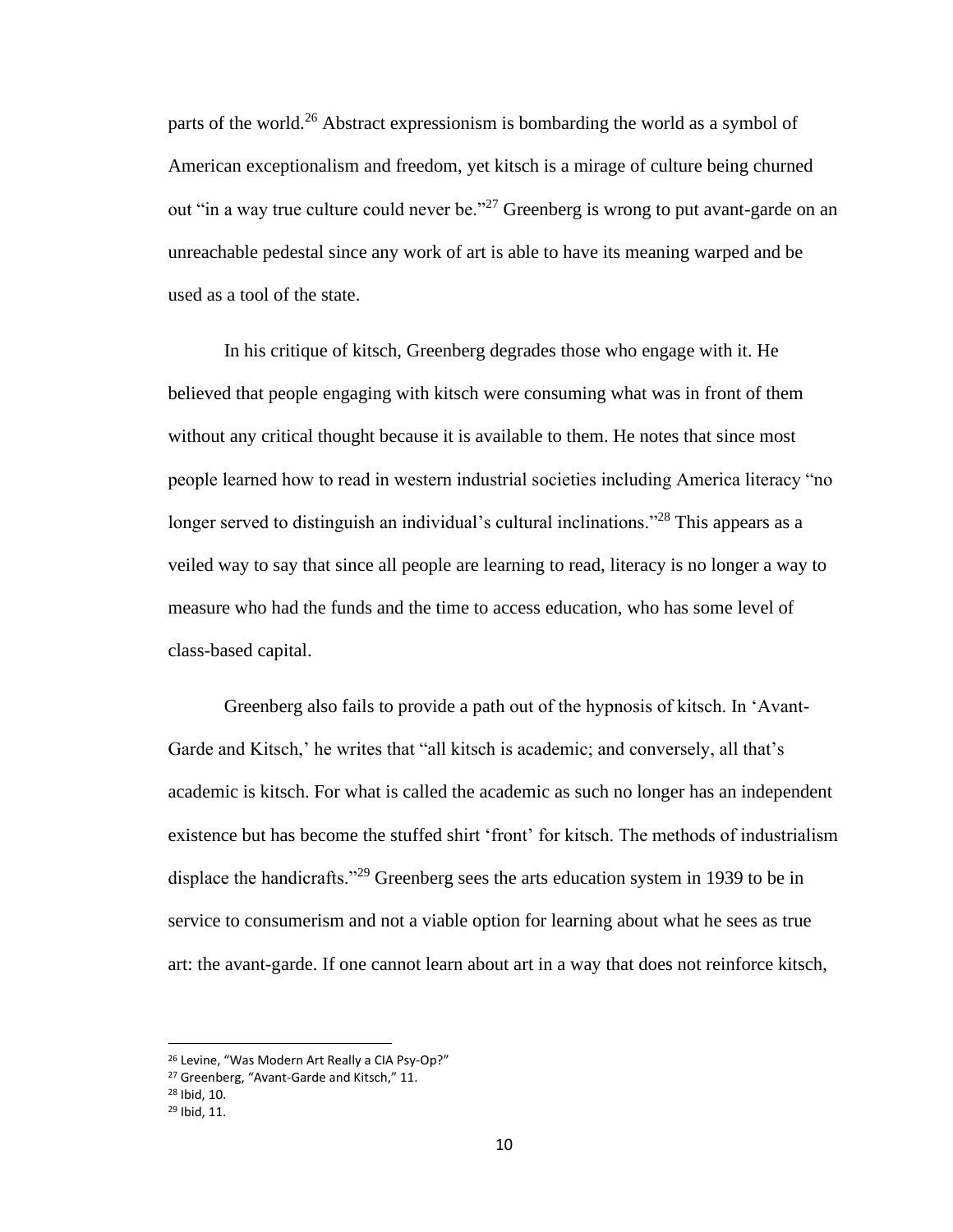how can one's taste in art be developed? In 1972, Greenberg wrote the essay 'Can Taste be Objective?' and attempts to answer that question. To Greenberg, there is no way to develop taste: "taste which makes itself known by the durability of it's verdicts and in this durability lies the proof of its objectivity<sup> $30$ </sup> Greenberg argues that taste is objective because the same works and artists have been consistently praised for generations.<sup>31</sup> He is fully aware of the cyclical nature of his statement as one criterion influences the other as the argument does somersaults. He actively defends the objectivity of taste while also insinuating the presence of an inherent elitism involved with developing taste and how it excludes many everyday people.<sup>32</sup> Since Greenberg believes that taste is objective and cannot be taught, it is independent of kitsch. The group of genius artists that Greenberg lists in the essay are worthy of being included due to the fact that they have withstood the test of time, which Greenberg argues. Yet, as someone living in contemporary society, present to conversations about inclusivity and representation, I am aware of who is not included on this list. There are no women or people of color, despite there being incredible artists with those identities that have reframed what is considered fine art and have redirected the course of art history. Artists like Hilma Af Klint force widely held narratives about abstraction to be rewritten as her work was not as critically appreciated during her lifetime.<sup>33</sup> There are potentially more artists whose work is obscured by different systems of prejudice that prevented their work from reaching the prominence it deserved. This is partially due to a lack of access from a historical perspective as the

<sup>30</sup> Clement Greenberg, "Can Taste Be Objective?," in *Clement Greenberg, Late Writings and Interviews* (Minneapolis, MN: University of Minnesota Press, 2003), 53.

<sup>31</sup> Greenberg, "Can Taste Be Objective?," 53.

<sup>32</sup> Ibid, 52.

<sup>33</sup> *Beyond the Visible: Hilma Af Klint* (Zeitgeist Films, 2020).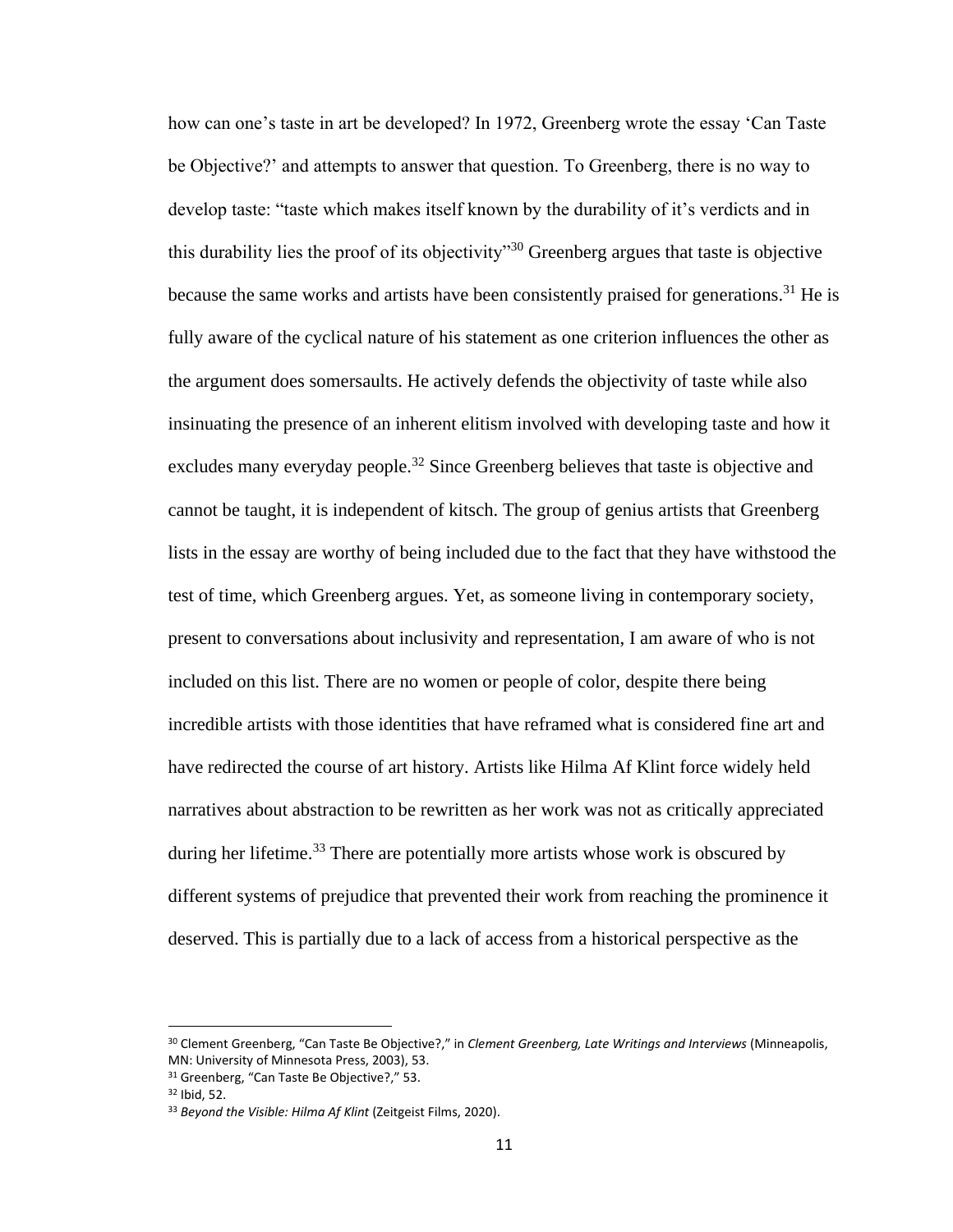ancient apprentice system excluded those without wealth, $34$  but it also because of who is defining good taste and what good art looks like. The white male tastemakers throughout history would reaffirm artists that prove what appears to be the inherent genius of the group when in actuality it is capital that has allowed more access to the development of skills not the increased level of genius that has brought prominence throughout time. Their prominence has persisted both because it is good work due to its formal elements and that the group decerning what is good remains in power. Greenberg would likely argue that many contemporary artists in the  $20<sup>th</sup>$  century are not included because the next generation has not confirmed that the work created is in good taste. However, works and artists rose to prominence and acclaim in the art world before generations had changed due to the influence of critics like Greenberg. The cannon is constantly shifting more than he knows or would care to admit. Greenberg writes that "as far back into the past that we can see, agreement has been overcoming disagreement."<sup>35</sup> While this is true and a consensus of what is tasteful art was likely achieved, Greenberg fails to picture a reality of a singular voice refusing to concede and everyone else getting tired of arguing despite the loudest voice being wrong.

Kitsch is despised by Greenberg and other theorists because of its lack of authenticity. Dennis Dutton discusses kitsch in the novel *The Unbearable Lightness of Being* by Milan Kundera through the concept of the 'second tear': "the first tear is shed out of pity; the second tear is shed out of feeling pity."<sup>36</sup> It is the self-congratulatory

<sup>34</sup> Linda Nochlin, "From 1971: Why Have There Been No Great Women Artists?," ARTnews.com (ARTnews.com, October 20, 2020), https://www.artnews.com/art-news/retrospective/why-have-there-been-no-great-women-artists-4201/.

<sup>35</sup> Greenberg, "Can Taste Be Objective?," 53.

<sup>36</sup> Dutton, "Kitsch." *Grove Art Online.*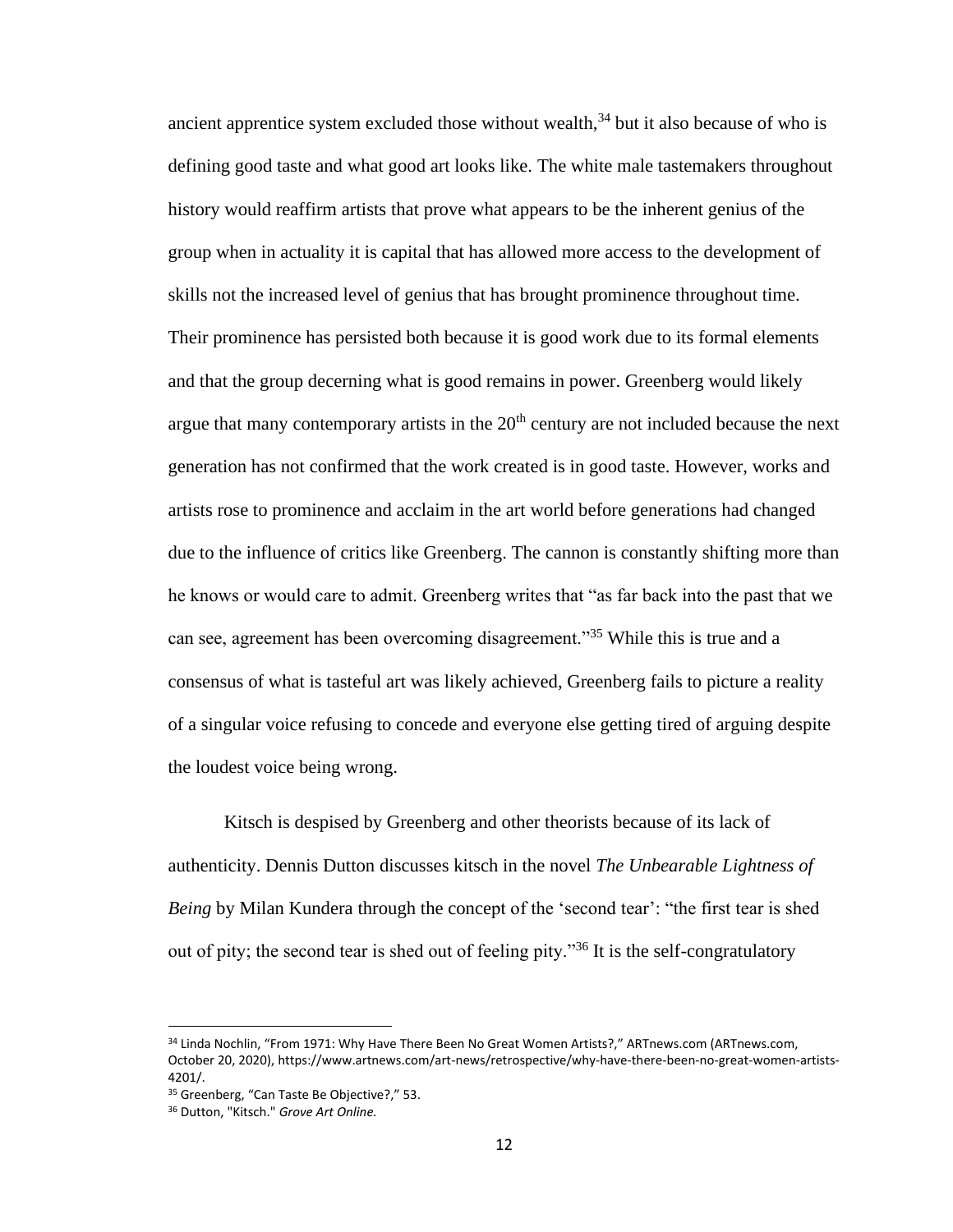nature of kitsch that bothers so many. Adorno came to this conclusion as he writes: "pleasure masquerades beyond recognition in the Kantian disinterestedness. What popular consciousness and a complaisant aesthetics regard as the taking pleasure in art modeled on real enjoyment, probably does not exist."<sup>37</sup> The false sense of emotion and enjoyment is inherent to kitsch as it all exists on the surface. For Greenberg specifically, he hated it because one "can enjoy kitsch without effort."<sup>38</sup> However, he accounts for the rare substantive work of kitsch writing: "not every single item of kitsch is altogether worthless. Now and then, it produces something of merit, something that has an authentic folk flavor; these accidental and isolated instances have fooled people who should know better."<sup>39</sup> Because the emotional qualities of a work are easily experienced without earning said emotions as well as the perceived lack of artistic integrity, a work of kitsch is seen as unworthy of the time or attention of many critics. In contrast, the avant-garde is seen as worthy of Greenberg's time and critical focus because it is antagonistic to capitalistic structures initially and is about the creation of art rather than being about any held up idea only disseminated through artistic reproduction. For pieces of abstract expressionism, the aura is not only intact but magnified with critics like Greenberg himself amplifying the cult of the artist.

Mass production of a cultural object is central to kitsch. Because works of kitsch are so closely linked with consumerism and therefore profits, the ability to make a significant number of objects has a financial incentive for whoever is producing said work. This isn't without detriment to the final work. In his 1935 essay 'The Work of Art

<sup>37</sup> Theodor Wiesengrund Adorno, Gretel Adorno, and Robert Hullot-Kentor, "Art, Society, and Aesthetics," in *Aesthetic Theory* (Minneapolis, MN: University of Minnesota Press, 2006), 13.

<sup>38</sup> Greenberg, "Avant-Garde and Kitsch," 18.

<sup>39</sup> Ibid, 11.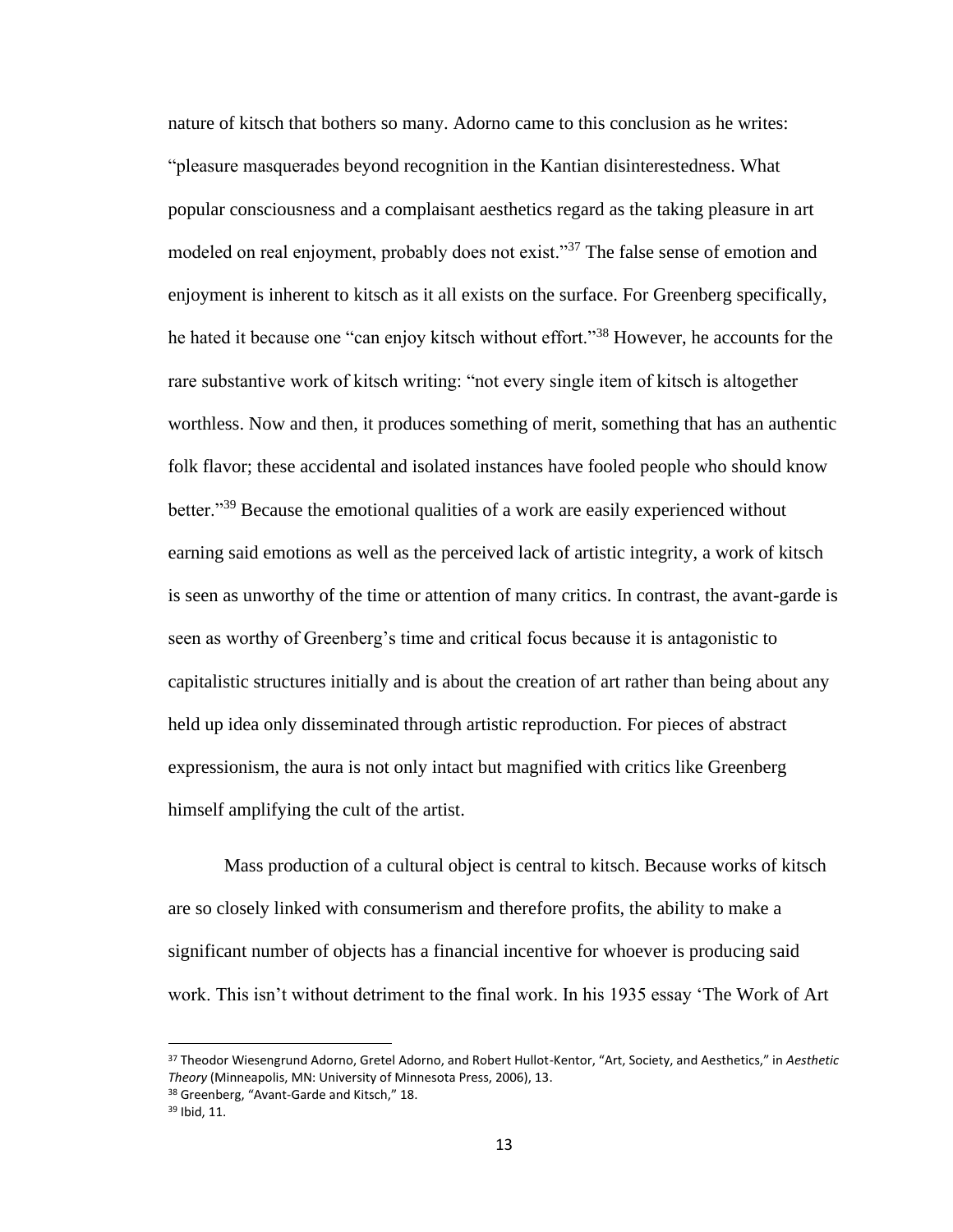in the Age of Mechanical Reproduction,' Walter Benjamin writes "a work of art has always been reproducible." <sup>40</sup> Offering a different perspective, Benjamin felt positive towards the increase of methods to mechanically reproduce art because it would lead to an increase in the spread of ideas and access to said ideas.<sup>41</sup> Benjamin argued that "even" the most perfect reproduction of a work of art is lacking in one element: its presence in time and space, its unique existence at the place where it happens to be,<sup> $342$ </sup> or its aura. Yet unlike Greenberg, both the original work and the mechanically reproduced work had value to Benjamin: one had the aura while the other had a far-reaching "plurality."<sup>43</sup> As much as Benjamin championed mechanically reproduced art, especially film, he was also cognizant of its potential and eventual use of works by fascist authoritarian regimes.<sup>44</sup>

To go back to an earlier point, Greenberg says one "can enjoy kitsch without effort."<sup>45</sup> While this is in fact true, I take issue with Greenberg's assumption that enjoying fine art is an effortful experience. A work of art should be able to be appreciated independent of the context or history is known by the viewer; to insist otherwise is another example of Greenberg's refusal to expand the audience of who is able to see and experience art. While I am not arguing with Greenberg on the validity of kitsch as an art theoretical concept, that calendars are inherently works of kitsch, or that kitsch can be used in nefarious ways, what I am arguing is that the enjoyment of kitsch is not a moral or intellectual failing on the part of the viewer. In some cases, a work of kitsch may be

<sup>40</sup> Walter Benjamin, Harry Zohn, and Hannah Arendt, "The Work of Art in the Age of Mechanical Reproduction," in *Illuminations: Essays and Reflections* (Boston, MA: Mariner Books, Houghton Mifflin Harcourt, 2019), 218. <sup>41</sup> Benjamin, "The Work of Art in the Age of Mechanical Reproduction," 218.

<sup>42</sup> Benjamin, "The Work of Art in the Age of Mechanical Reproduction," 219.

<sup>43</sup> Ibid, 220.

<sup>44</sup> Ibid, 235.

<sup>45</sup> Greenberg, "Avant-Garde and Kitsch," 18.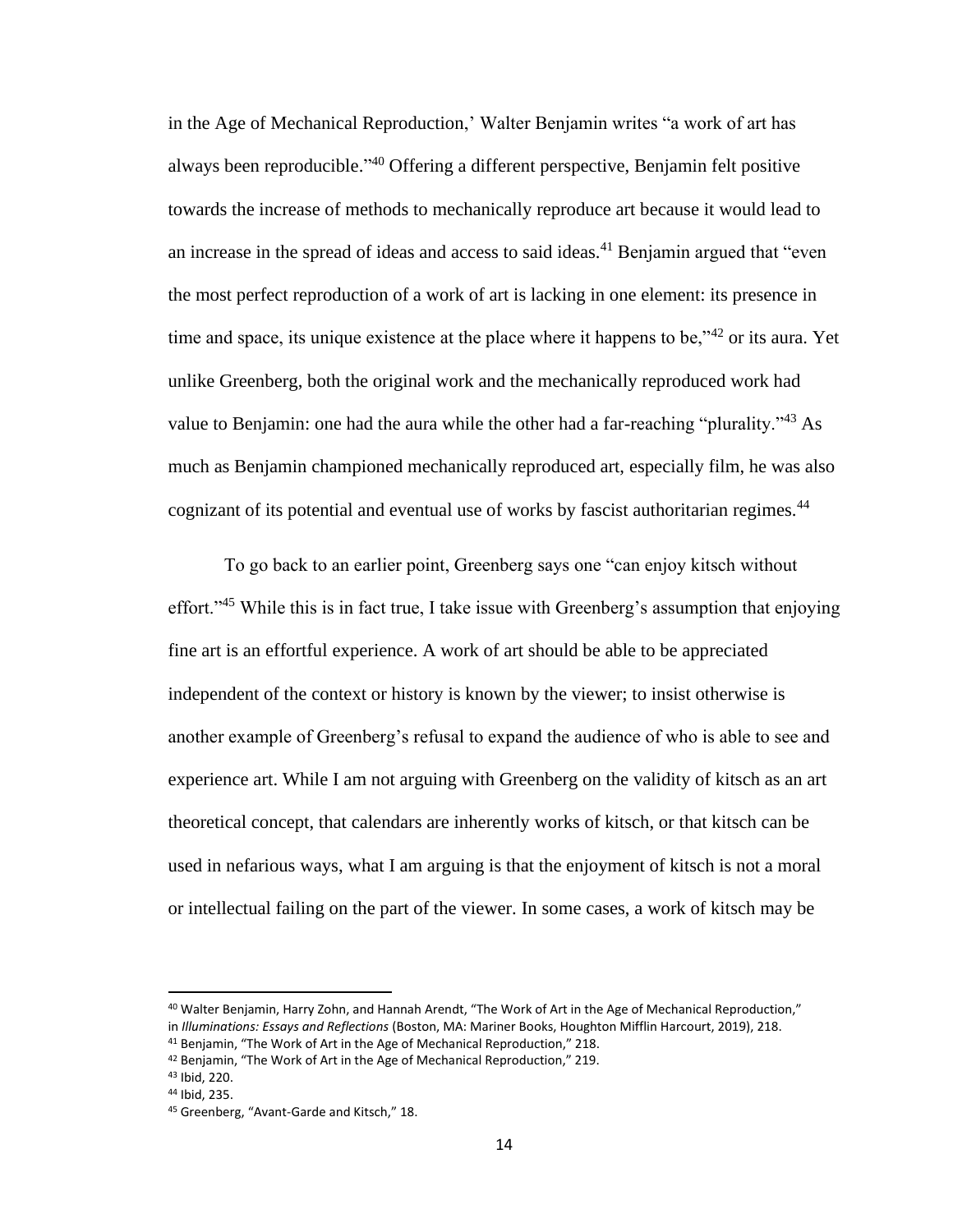the only piece of humor or inspiration- however silly or unintelligent they are- one sees in the day. The hint of emotion beyond the circumstances of daily life can be beneficial, offering a respite from a sad moment or difficult task. It is clear that Greenberg sees kitsch as a method of propaganda used to impose harmful ideas upon society due to a belief that the sentimental and representational qualities of the work potentially forcing people to react emotionally rather than logically. In his essays, there is an undercurrent of avoidance of representational art and its ability to draw upon historical narratives and cultures that abstract paintings simply cannot. Even though he admonishes it as a genre of art, kitsch is easily understood and admired, thus adding to its popularity when coupled with the ease of production. Greenberg's main issue with kitsch is the lack of critique within it. As Robert Solomon discusses, kitsch has no tension within it.<sup>46</sup> The avant-garde is able to critique widely held conventions of painting by just focusing on the formal elements of the work. Representational works of kitsch present uncomplicated narratives and emotions without critique. By having uncomplicated and comfortable emotions easily and commercially available, there is a potential that audiences and consumers will only gravitate towards works of kitsch<sup>47</sup> refuse to engage with any work that has a complicated narrative or legacy regardless of its status in the art world.

Theorists like Adorno combat the seriousness proscribed to fine art. In his essay 'Is Art Lighthearted?' Adorno writes: "if art were not a source of pleasure for people, however mediated a form, it would not have been able to survive in the naked existence it contradicts and resists."<sup>48</sup> The enjoyment of art, and to an extent kitsch, is essential for its

<sup>46</sup> Solomon, "On Kitsch and Sentimentality, " 5.

<sup>47</sup> Ibid, 5.

<sup>48</sup> Theodor W. Adorno, Shierry Weber Nicholsen, and Rolf Tiedemann, "Is Art Lighthearted?," in *Notes to Literature* (New York, NY: Columbia University Press, 1992), 248.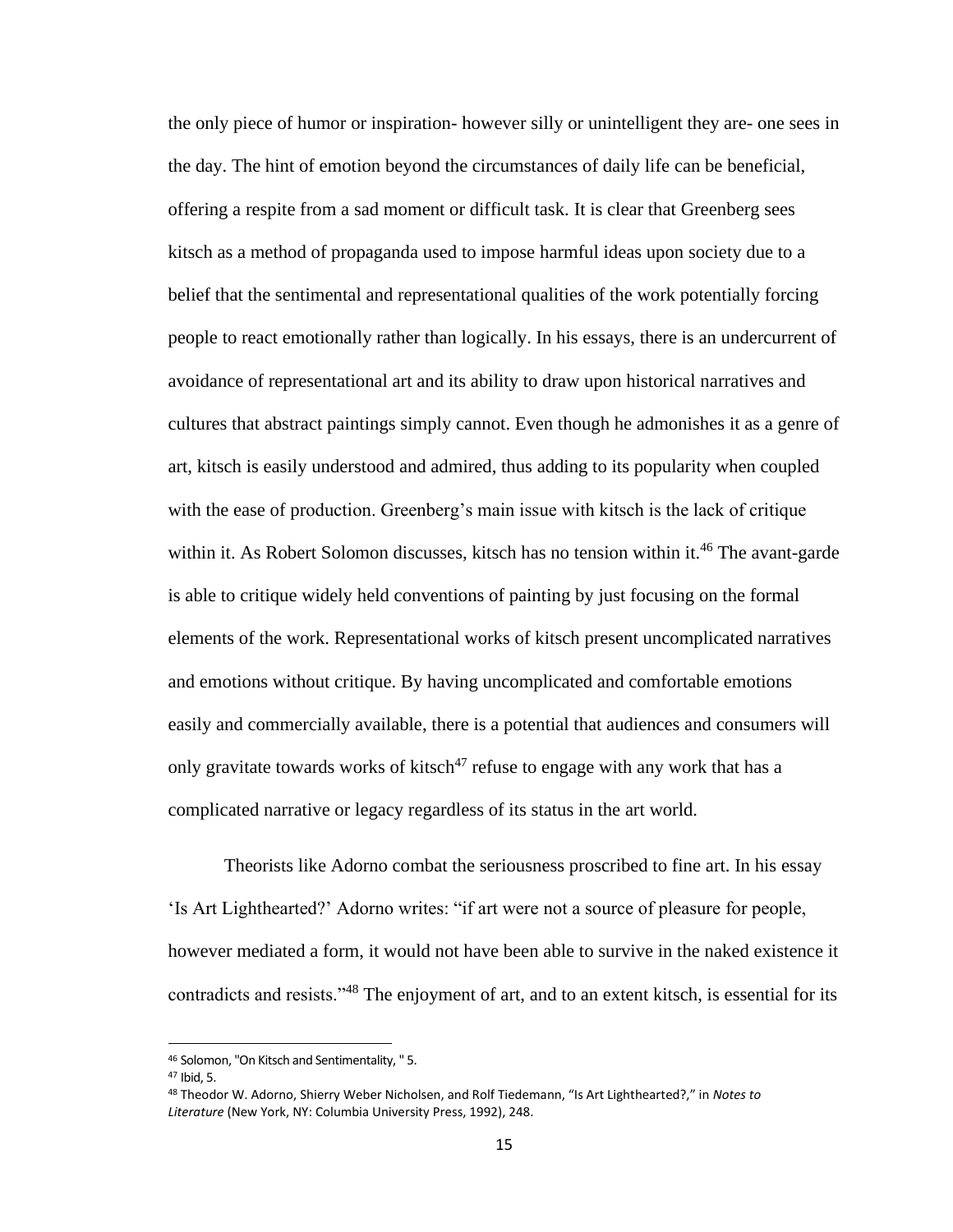endurance. Greenberg sees effort $49$  as central to the enjoyment of the avant-garde; because one has put in the work, it should be a reward to enjoy the piece. For many viewers, that effort may not pay off and they still don't enjoy the work despite their understanding of it. Adorno counters this idea of enjoyment in his own writing; "yet if the last traces of pleasure were extirpated the question of what artworks are for would be an embarrassment. Actually, the more they are understood, the less they are enjoyed. $^{50}$ Adorno, though still not advocating for kitsch, stresses that art does not have to be dark or serious, rather that art as a whole is lighthearted and playful:<sup>51</sup> "Art is a critique of the brute seriousness that reality imposes upon human beings. Art imagines that by naming this fateful state of affairs it is loosening its hold. That is what is lighthearted in it; as a change in the existing mode of consciousness, that is also, to be sure, its seriousness."<sup>52</sup> The emotion present in the works that Adorno is referring to contain emotions that are joyful without using saccharine sentimentality to make them enjoyable. Art is often a reflection of the world that the artist is living in. If things are particularly difficult, it can be just as cathartic for an artist to paint something joyful in an attempt to make the viewer feel the potential for joy amidst strenuous circumstances.

In contrast to the previously mentioned theorists, Robert Solomon is one of few academics that argues in favor of kitsch. His essay *On Kitsch and Sentimentality,*  critiques the widespread disdain for kitsch as an attack on easily accessible emotions and sentimentality in art.<sup>53</sup> Early on in the essay, Solomon explains that the primary issue

<sup>49</sup> Greenberg, "Avant-Garde and Kitsch," 18.

<sup>50</sup> Adorno, "Art, Society, and Aesthetics," 13.

<sup>51</sup> Adorno, "Is Art Lighthearted?," 248.

*<sup>52</sup>* Ibid, 248.

<sup>53</sup> Solomon, "On Kitsch and Sentimentality, " 1-2.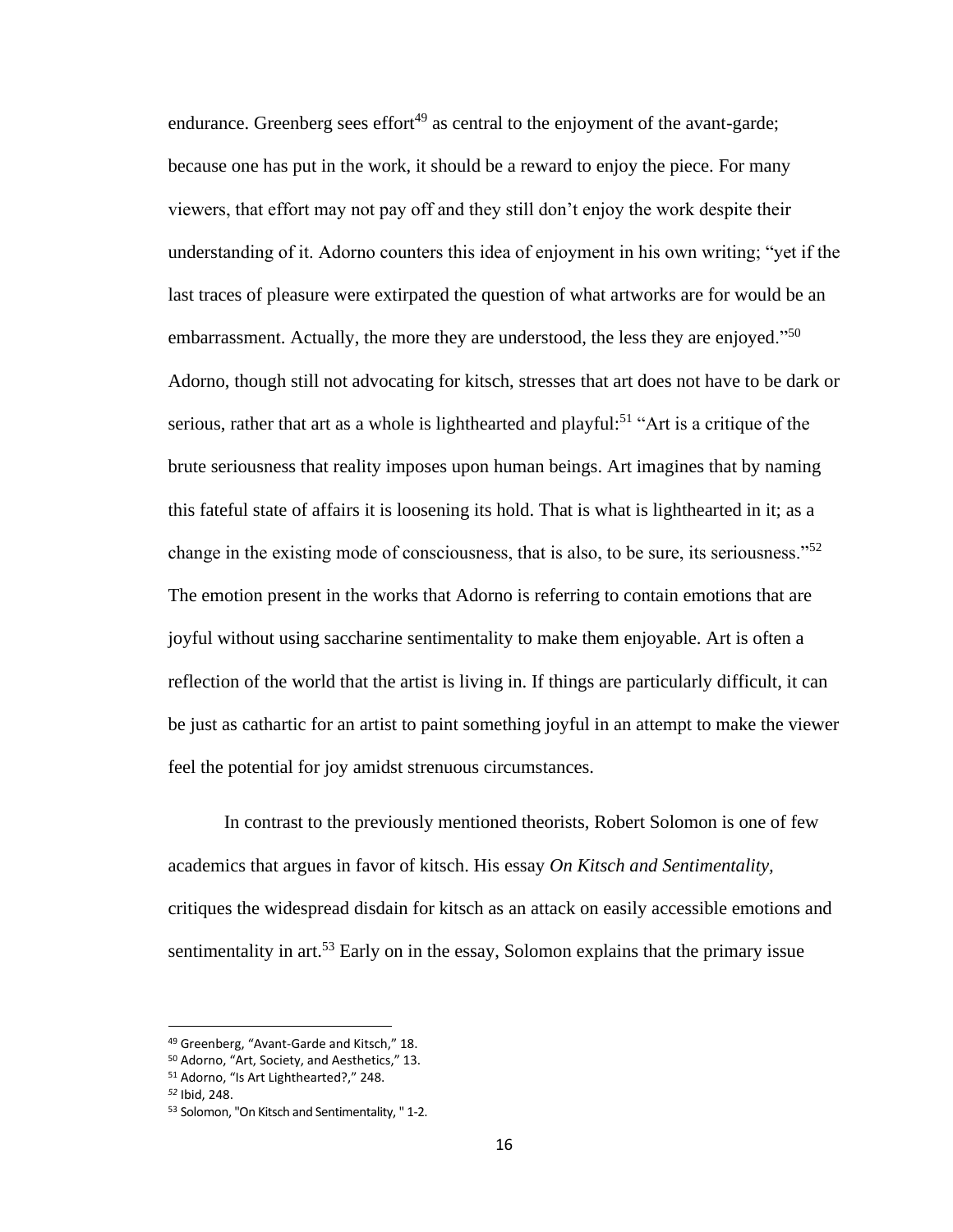with kitsch is not that it is bad art, but that it is sentimental, and that its sentimentality "stimulates the very best emotions—the 'soft' sentiments of kindness and sympathy and the calm passions of delight."<sup>54</sup> The influx of emotion caused by kitsch is seen as indulgent, and therefore immoral.<sup>55</sup> Works that do not trigger emotions, especially positive emotions are given the moral high ground with this approach. It is important to note that most arguments against kitsch are not aesthetic, but political.<sup>56</sup> Greenberg would believe that the sentimental emotions of kitsch would lead to the viewer making decisions based on their emotions rather than making logical decisions, thus leaving them more susceptible to propaganda. Pieces of kitsch do not hide the fact that they are full of pleasant emotions. The emotions elicited by kitsch are the most important quality of the work, thus invalidating the formal role of the paint being at the forefront. To remove the emotional quality that a work of art is able to elicit from the viewer is to ignore the power of art. Solomon succinctly writes that "it is not self-indulgence that motivates us to absorb ourselves in a painting and welcome the emotions it evokes. It is part of our emotional engagement in the human drama."<sup>57</sup>

Calendars in the context of the  $20<sup>th</sup>$  and  $21<sup>st</sup>$  centuries fall into the category of ever lamented kitsch: they are mechanically reproduced in bulk for mass consumption, often showing highly stylized or sentimental images that lack emotional depth. The simple wall or desk calendar is also easily adapted to fit purely commercial interests. Companies used easily produced calendars as ways of "providing another wrinkle in the commercialization of time, on which businesses printed advertisements about their wares

<sup>54</sup> Solomon, "On Kitsch and Sentimentality, " 1.

<sup>55</sup> Ibid, 3.

<sup>56</sup> Ibid, 3.

<sup>57</sup> Ibid, 13.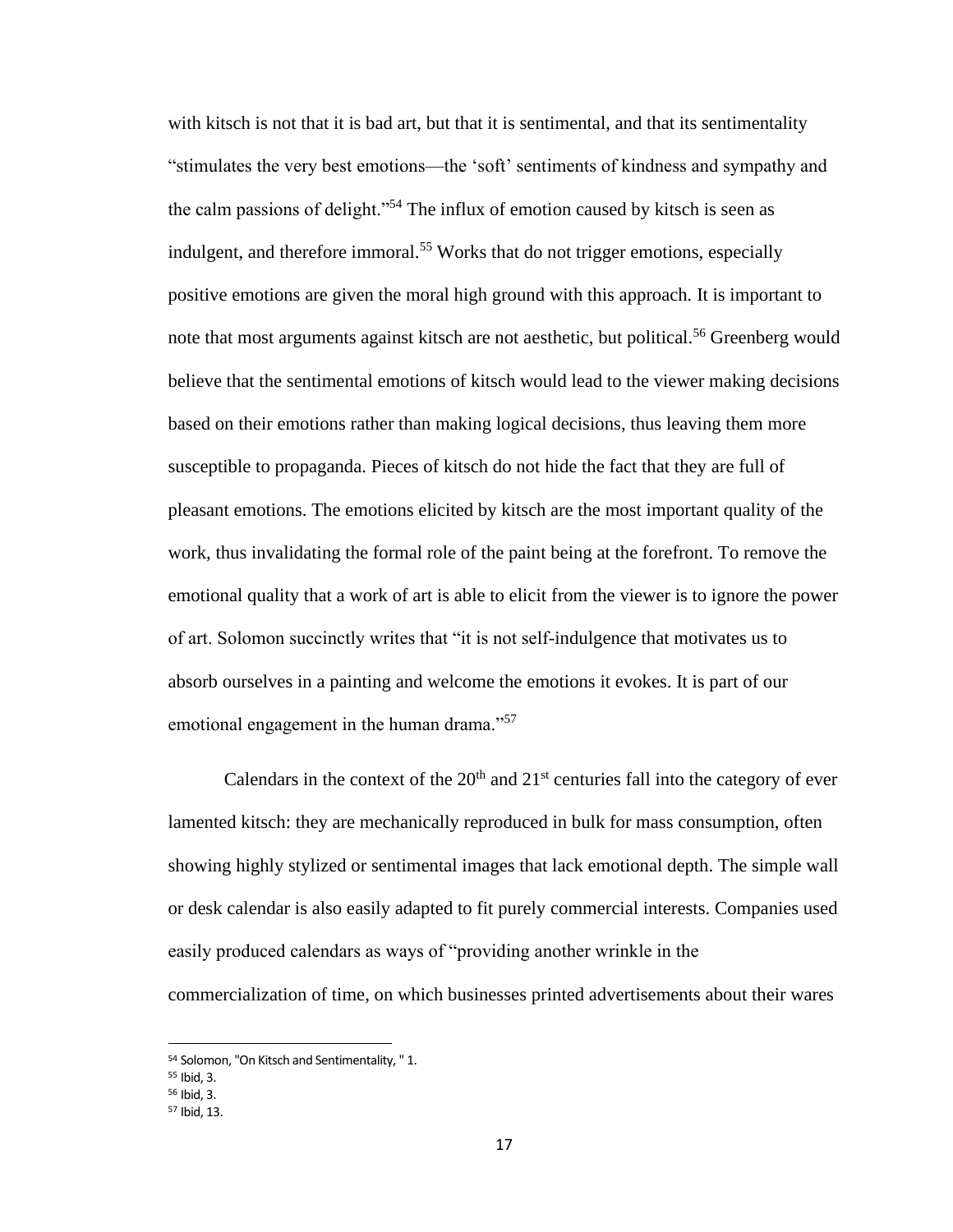or services."<sup>58</sup> With many families and individuals using calendars to keep track of their lives, <sup>59</sup> it gives companies ample opportunities to market to said individuals. For the 2015-2016 year, decorative calendars grossed 65 million dollars, proving that they are a viable business.<sup>60</sup> Due to the ubiquity and availability of calendars, Marxists like Walter Benjamin would potentially view them as democratic. Calendars of all levels of quality are available at price points that would not prevent access to members of the working class.

Any if not all commercially available calendars are going to be considered kitsch. Dutton writes that "the impact of kitsch is therefore limited to reminding the viewer of great works of art, deep emotions, grand philosophic, religious, or patriotic sentiments."<sup>61</sup> Calendars are designed to do just that independent of their aesthetics. Many events are recorded on a calendar despite the beliefs of the owner of said calendar. These events overlap with celebrations of most major global religions to cater to the widest possible audience. This adds to its value as a cultural object as well as making it more marketable. Many calendars include inspirational quotes in the margins that register as hollow platitudes. The sentimentality around pleasant emotions is the unifier of what can truly be considered kitsch. However, some pieces also belong in the category of fine art, existing in both categories depending on the theorist one is looking at. Greenberg would never allow something that was a commodity first to ever be considered avant-garde, but even he lays out the potential for a work perceived as kitsch to establish genuine emotion with

<sup>58</sup> Leigh Eric Schmidt, "The Commercialization of the Calendar: American Holidays and the Culture of Consumption, 1870-1930," *The Journal of American History* 78, no. 3 (December 1991), 893.

<sup>59</sup> Carman Neustaedter, A. Brush, and Saul Greenberg, "The Calendar Is Crucial: Coordination and Awareness through the Family Calendar," *ACM Transactions on Computer-Human Interaction* 16, no. 1 (2009): 3,4. <sup>60</sup> Mele, "Paper Calendars Endure Despite the Digital Age."

<sup>61</sup> Dutton, "Kitsch." *Grove Art Online.*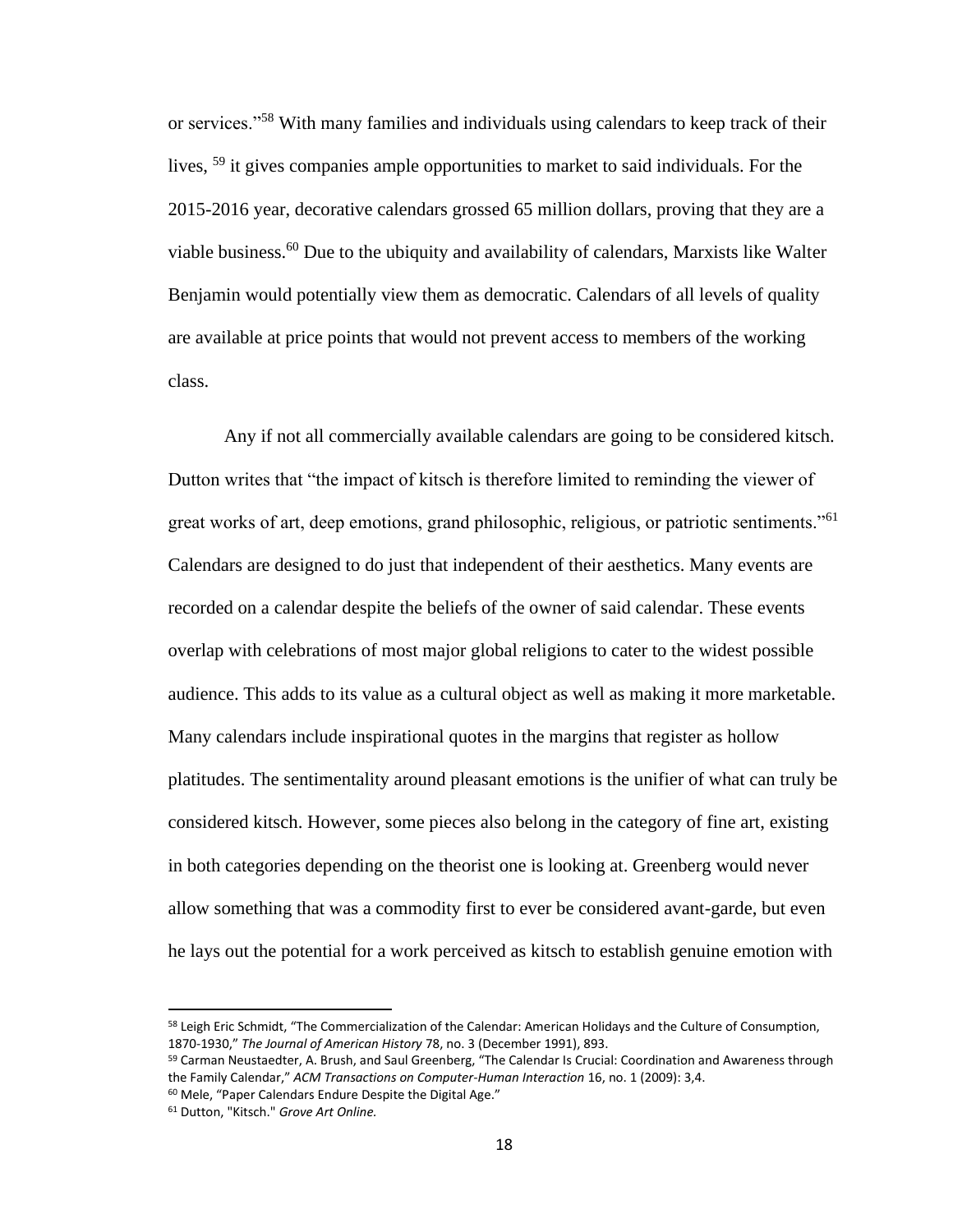the viewer.<sup>62</sup> Works included in calendars that go deeper than surface-level emotions would likely be approved by Adorno as he could see the utility of the joy that the images would bring to the user's daily life. Artists are making calendars that draw from their fine arts practices, becoming indistinguishable from a work they are selling as an isolated print or painting. This is not enough to categorize it as fine art. To be such, these works need to be created by an artist or artistic collective, have a connection with the viewer that goes deeper than surface-level emotions while also offering some form of tension or critique within the thematic or formal elements. These elements do not absolve them fully of the inherent kitsch of the formal elements and its status as a commodity.

In a somewhat abstracted fashion, artist Jenna O'Brien of the brand TwentySeven creates calendars of simple dots of various colors, each receiving a short but descriptive caption, evoking a specific emotion or scenario that said color represents. (fig. 3) Through an image shared by the brand's Instagram account, the November page of the 2020 calendar is filled with rusty reds, warm corals, and rich browns reminiscent of the leaves finally falling from the trees in late autumn. The creation of calendars forces the artists behind them to be both artist and graphic designer due to the necessary choices regarding fonts. For O'Brien and TwentySeven, the choice of a simple, yet fun font reinforces the whimsicality of the brand.<sup>63</sup> The most successful aspect of this choice is its coherence with both the dots and O'Brien's hand lettering on the calendars, simultaneously reinforcing the functionality of the calendar without impeding of the aesthetic elements of the calendar. Sketched and printed dots with fall captions like

<sup>62</sup> Greenberg, "Avant-Garde and Kitsch," 11.

<sup>&</sup>lt;sup>63</sup> Jenna O'Brien, "About," Twenty Seven Creative, 2021, https://shoptwentyseven.com/pages/about-1.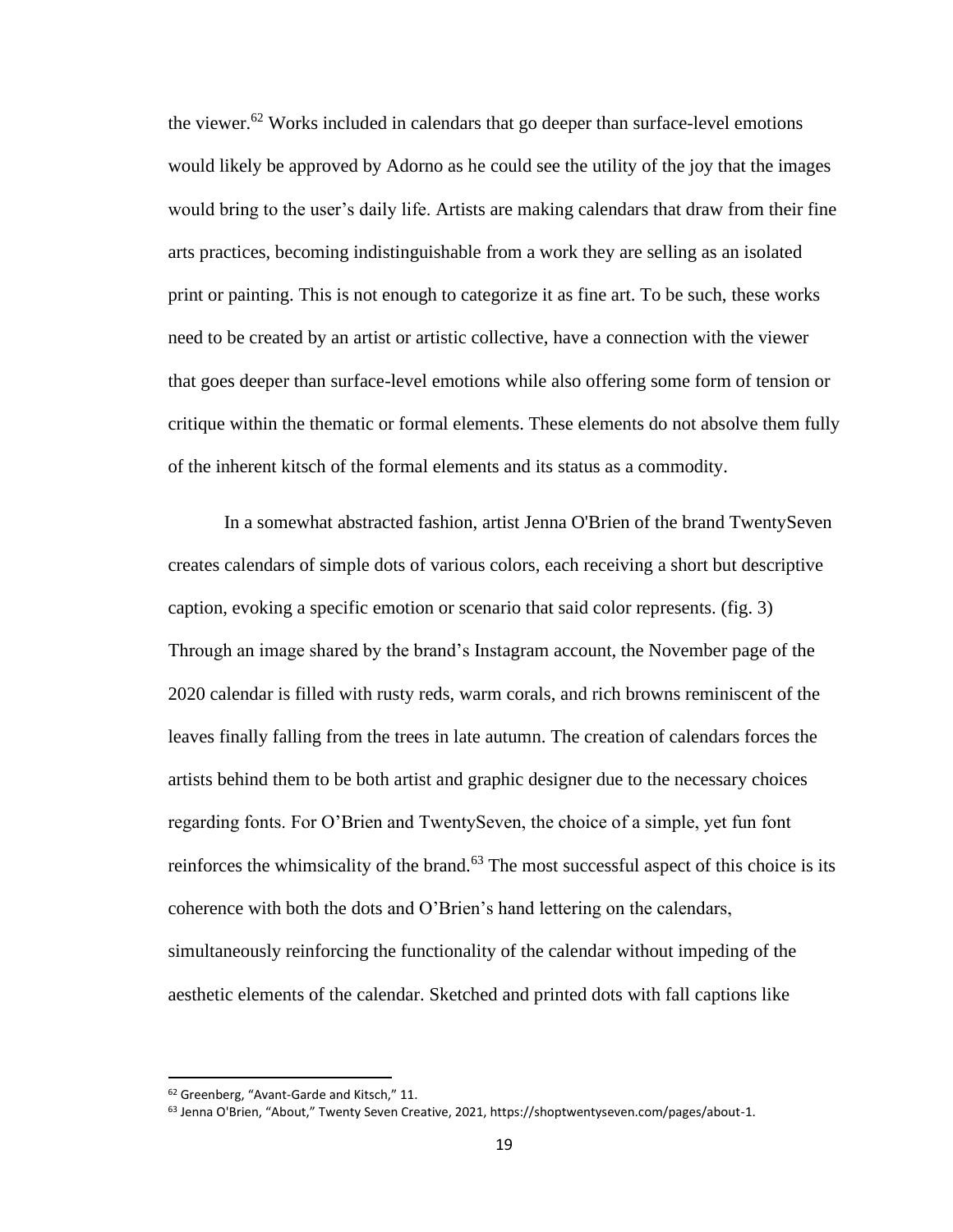"favorite jacket," "sunlight through the trees," and "early Christmas card" do fall into the kitschy traps of oversentimentality and surface level emotions, yet when combined with the humble hand lettering, there is a profound sense of earnestness as O'Brien makes it abundantly clear in both her business and online presence that her art is meant to "remind you of hope and joy."<sup>64</sup> This work strives to be considered as art as opposed to kitsch because it forces the viewer to see both the good and the bad in the prompts posed by the dots. The viewer must ask themselves 'why is the Christmas card coming early?' Is it because the neighbors are ahead of their self-imposed schedule this year or is it because they wanted to share a happy memory after the loss of a loved one? When the time is taken to investigate the work further, sentimentality is present, but it is earned and does not congratulate itself.

Artist/journalist Hannah Good's calendars are emotionally straight forward. Each year Good produces her "Pep Talk Calendars" (fig 4) featuring illustrations primarily of women and gender non-conforming individuals, acting as avatars for a monthly pep talk to the viewer. The calendars blend Good's punchy yet polished aesthetic with the edge of self-produced zines to create a work that is forceful in its messaging on taking care of oneself and uncompromising in its standards. This specific image of February 2021 features an individual in a wheelchair, wearing a simple outfit and meeting the gaze of the viewer, thus following in the modernist tradition began by Manet. In his work, Manet often painted ordinary women and prostitutes in the nude when the Parisian academy only accepted nude paintings in the form of allegories, typically for Greek mythologies. Manet's nude subjects were not mythological making it more upsetting. The women

<sup>64</sup> O'Brien, "About," Twenty Seven Creative.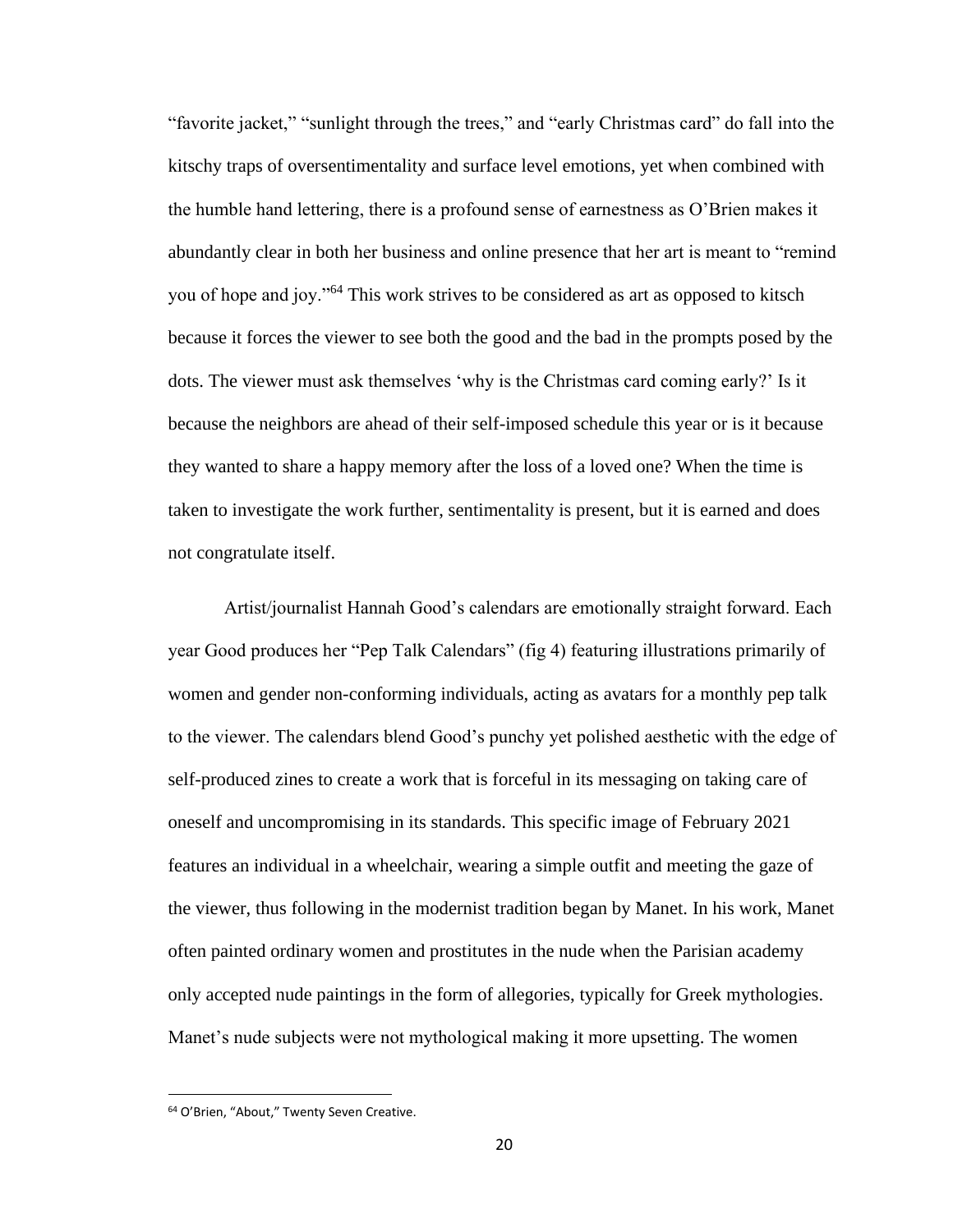painted challenge the viewer looking at them, by making direct eye contact. The subjects were no longer objects to be consumed but had agency of their own. Good mirrors this by having the individual make direct eye contact with the viewer. It is like they are giving the pep talk to the viewer, reinforcing the message through the shared gaze. Good also uses hand lettering in the calendar. In the calendar, this aesthetic choice gives cohesion to the piece as the image is separated from the calendar because of the device used to bind the pages together. The calendar itself is highly interactive as Good designed it to inspire the viewer's own art through visuals and text as the calendar includes prompts for writing and spaces for drawing. The calendar is the most traditional out of the three profiled in this section as it includes room for the user to write their own events on the calendar along with included natural and national events. The overarching theme of Good's calendar is perseverance and progression. This directly contrasts the frozen in time nostalgia commonly associated with kitsch. It actively combats the tendency of kitsch to ignore difficulties and encourages the viewer to embrace the challenges and the effort it took to get to where they are. The calendar also convinces viewer that attempt to seek love and joy—especially within themselves—will be worth it. The calendars are designed to be a bolstering force for the viewer. Because the formal qualities of a new calendar page and print for each month, the calendar encourages the viewer to take things one month at a time. As the viewer progresses through the month, they are provided with a message of perseverance, reminding them that struggling is human and resiliency is worth striving for.

The third calendar circumvents established notions of how a traditional calendar should look. Award winning illustrator Phoebe Wahl produced two types of calendars for

21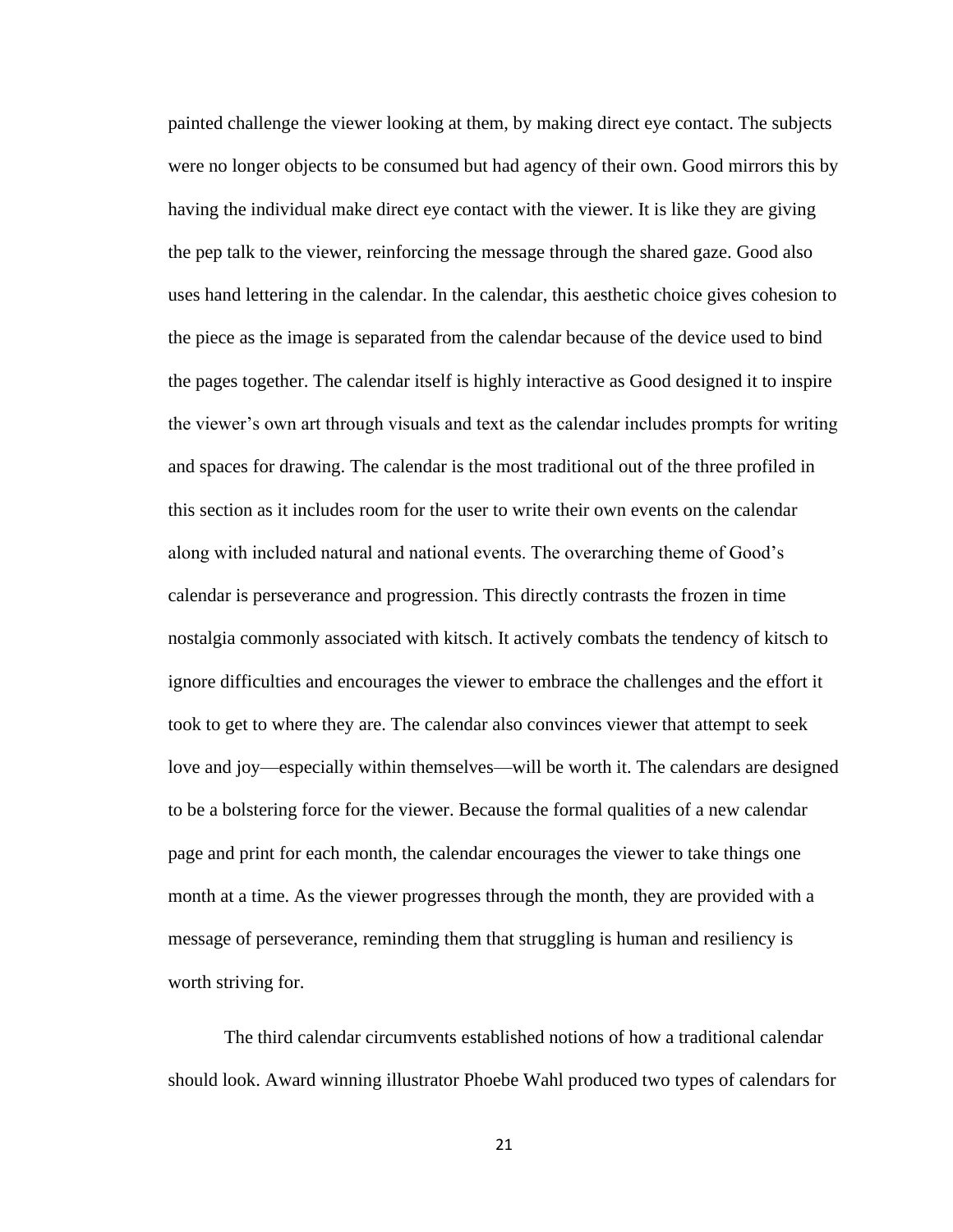the 2021 year that challenge formal conventions and are useful in ways that traditional calendars cannot be. The first is a calendar of the phases of the moon for the year. (fig. 5) The work is long  $-8.5x24$  in<sup>65</sup>- as it creates a grid with the months on the x-axis and the days on the y-axis. The piece is very serene as it is navy ink on a pale blue paper to give the impression of night. The work fits into the artist's readily established aesthetic of woodland creatures, fairy tales, and quiet scenes of nature, featuring a small cabin at night with a plume of smoke seeping from the chimney. There is a small porch, clothes drying on the clothesline with a small creature scurrying underneath, while a deer stands watch at the edge of the cabin's path. The house is surrounded by large trees with wildflowers acting as a transitional border from image to calendar. The moon is beautifully drawn overhead, flanked by stars and a soaring bird on the right of the composition. This piece is different as the calendar is comprised of images as well; the moon phases are drawn with the full and new moons completed with small faces. Like the other calendars, hand lettering is used. If a rigid font was used, it would disrupt the somewhat mystical, handmade feeling of the calendar. Wahl also includes a key at the bottom to remind the viewer of the different phases of the moon.

The second work is also an non-traditional calendar, despite being more conventional than the first. The difference lies in the functionality rather than the aesthetics as Wahl also designed and created a tea towel calendar for 2021. (fig. 6) The piece also uses Wahl's fairytale motif and features a group of friendly gnomes playing music surrounded by flowers. The piece continues Wahl's use of hand lettering and

<sup>65</sup> Phoebe Wahl, "2021 Lunar Calendar," Phoebe Wahl, 2020,

https://phoebewahl.shop/collections/calendars/products/2021-lunar-calendar.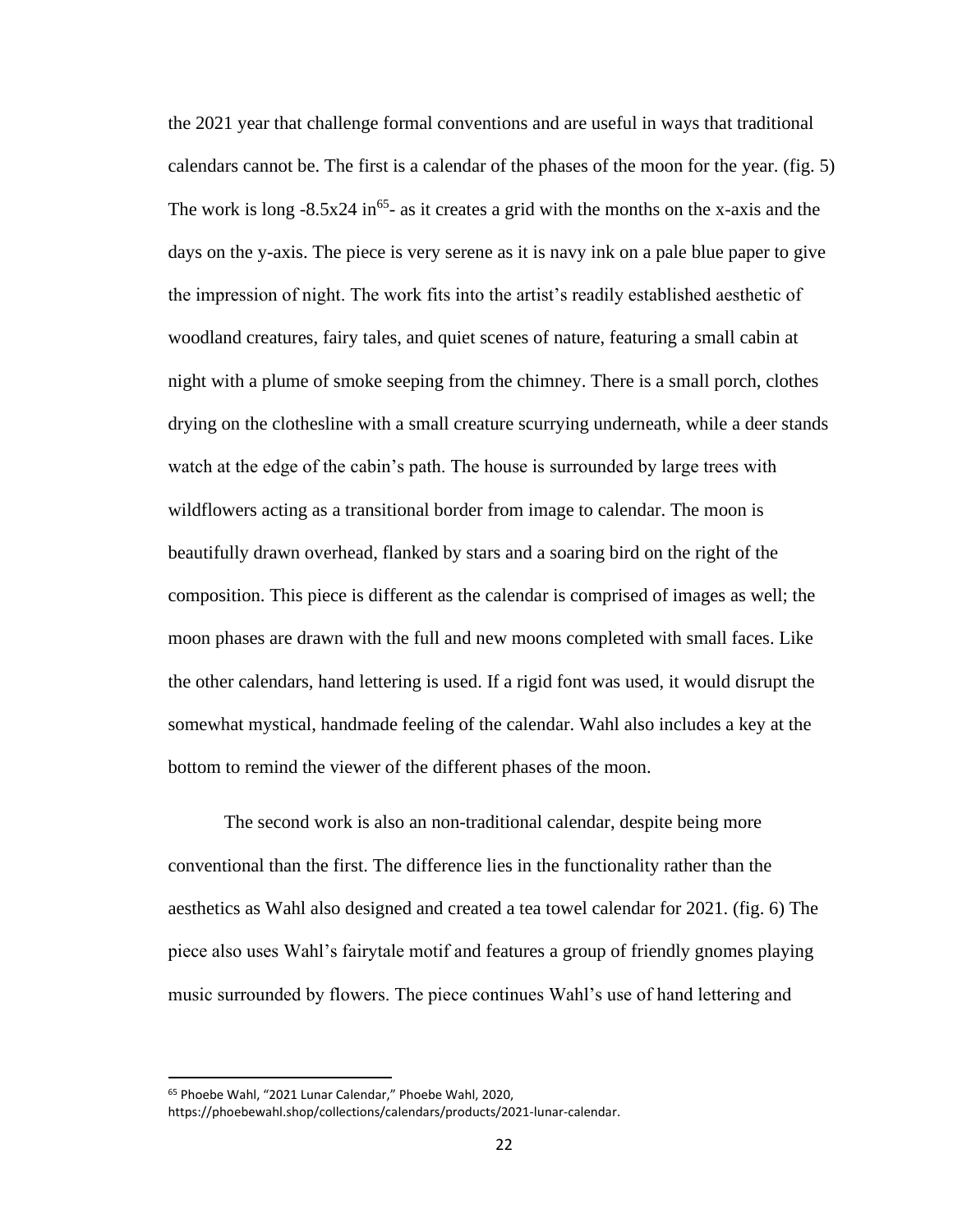marking the phases of the moon. Unlike Good's pep talk calendar with space to write upon it, Wahl's tea towel calendar allows the viewer to use it both as a calendar and as a tool for cleaning their home or they can use simply use it as a calendar and display it in a traditional way. Wahl's calendars are both undeniably kitschy in their aesthetics as they do draw on surface level sentimentality to make the viewer feel pleasant things. However, they do offer a critique of the traditional formal elements of calendars as they are produced today. The moon phase calendar rejects the way that calendars are made in America by focusing on the night rather than the daytime. The calendar evokes feelings of rest and does not offer the space for the user to plan anything upon it, preventing the calendar from perpetuating the widespread culture of productivity seen on most calendars. The second calendar does this as well by challenging the materiality of the calendar. The tea towel, regardless of the image printed upon it, is useful but does so in a way that is typically not seen in a calendar.

These calendars are each beautiful and impactful in their own way, each converging on the central point that they want to be used and enjoyed. Yes, making money is a part of any business in a capitalist society. However, to take the time and energy to create an aesthetically pleasing calendar shows that there are more than just profits motivating the creative actions for these artists. These works allow for the viewer to have a piece of art in the home that they associate with joy that goes deeper than just the image. The calendars created become significant fixtures for people for a year of their life. Yes, they are mass produced works that lean towards sentimentality, but that should not be a deterrent to potentially consider them as pieces of fine art as they offer deeper emotions and critiques of the traditions they are created within.

23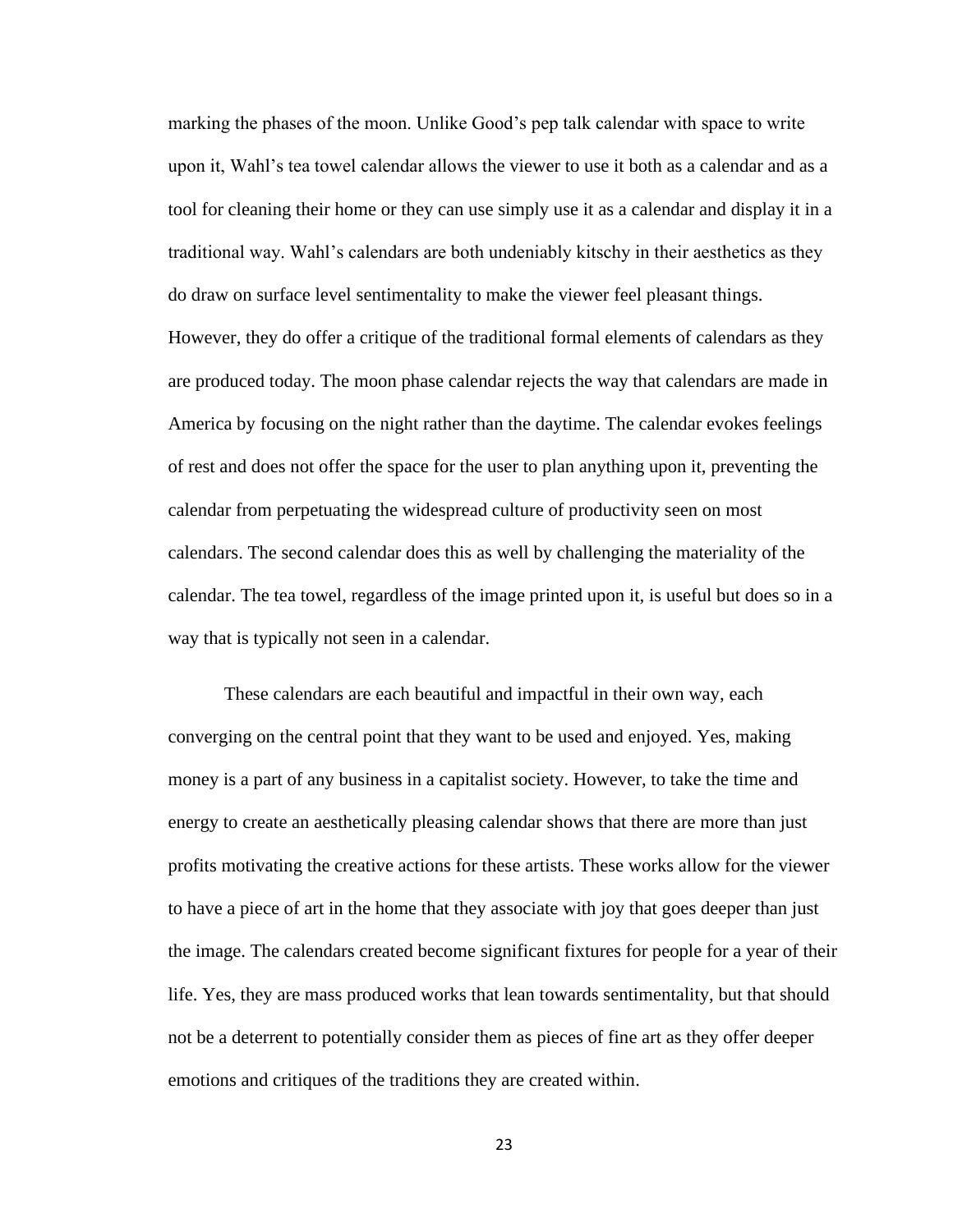#### CALENDARS AS ART IN THE HOME

<span id="page-33-0"></span>It could be argued that the first instances of art in the home can be traced back to the presence of cave paintings. Works from the Paleolithic period show illustrations on cave walls of wildlife that were used for educational purposes<sup>66</sup> or even "to ensure the survival of the herds."<sup>67</sup> The ideas of being surrounded by art continues as it is used in Egyptian tombs<sup>68</sup> as well as being a central feature of ancient Grecian palaces.<sup>69</sup> While many of these decorations are confined to the past, decoration in the home has continued in daily life while also being a significant feature of certain art historical movements. Specifically, works and ideas from the Hudson River School and the Arts and Crafts movement and the philosophy of John Dewey advocate for the inclusion of art in the home for both the individuals displaying said art and those creating the work.

The Hudson River school emerged in the valley of the same name in New York State around 1850.<sup>70</sup> Artists like Thomas Cole and Albert Bierstadt created vast Romantic landscapes of scenes originally from the Hudson River Valley and later expanding west.<sup>71</sup> These artists, originally inspired by landscape artists in Europe,<sup> $72$ </sup> were able to interpret

<sup>66</sup> Helen Gardner, Fred S. Kleiner, and Christin J. Mamiya, *Gardner's Art through Ages 12th Edition (2005)* (Belmont, CA: Thomson/Wadsworth, 2005), 22.

<sup>67</sup> Gardner, *Gardner's Art through Ages 12th Edition, 22.*

<sup>68</sup> Ibid, 77.

<sup>69</sup> Ibid, 90.

<sup>70</sup> Kevin J. Avery, "Hudson River School," The Heilbrunn Timeline of Art History (The Metropolitan Museum, October 2004), https://www.metmuseum.org/toah/hd/hurs/hd\_hurs.htm.

<sup>71</sup> Balasz Takac, "Revisiting the Art and Artists of the Hudson River School," Widewalls, April 14, 2019, https://www.widewalls.ch/magazine/hudson-river-school-artists-paintings.

<sup>72</sup> Takac, "Revisiting the Art and Artists of the Hudson River School."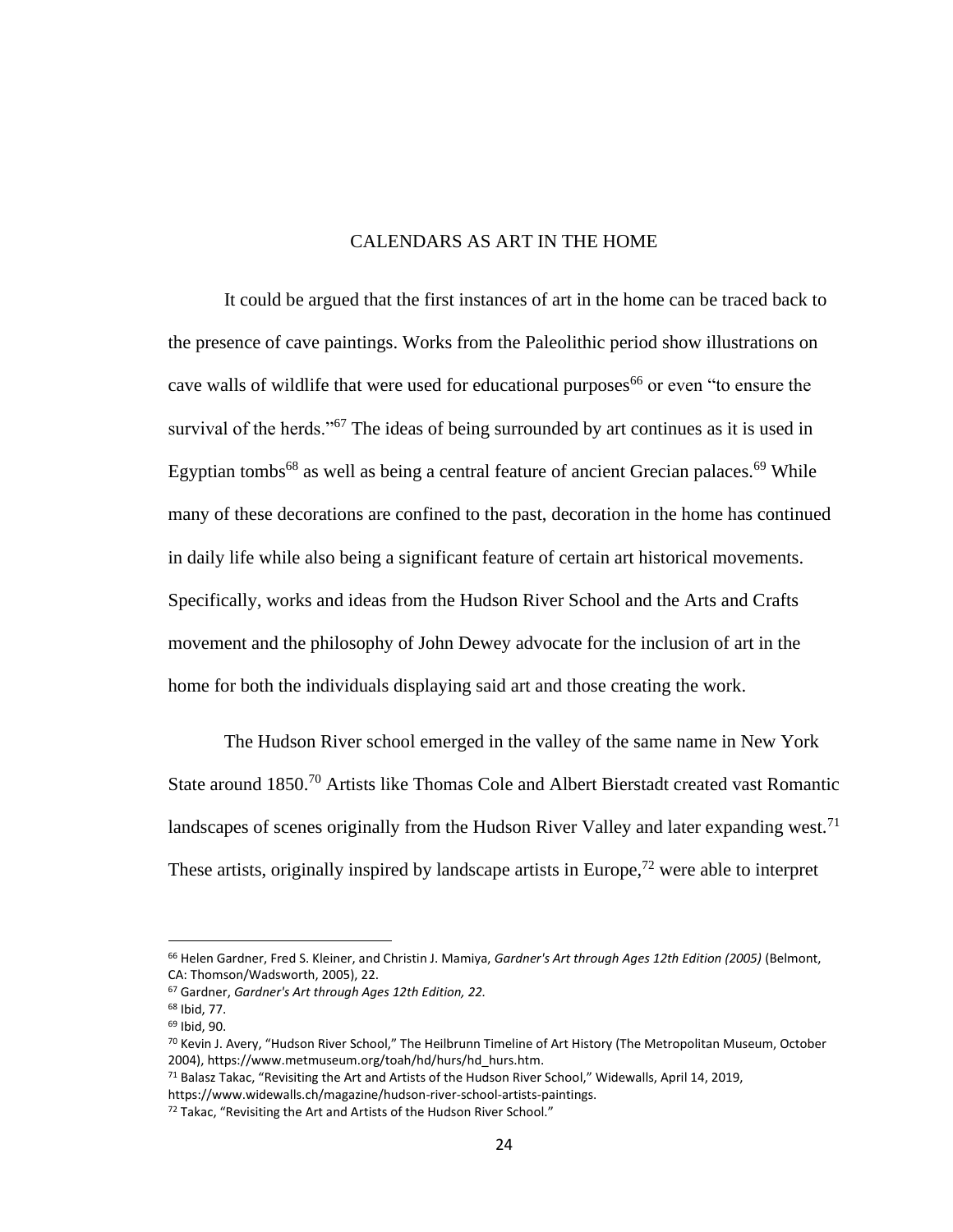the sublime in the nature they were experiencing in the American landscape.<sup>73</sup> Hudson River School paintings, drawings, and later profitable reproductions,  $^{74}$  served two different purposes: advancing the land territory of the United States and affecting the state of mind of the viewer. The works created by the Hudson River School painters can be attributed to changing mindsets on the preservation of nature as they "enhanced and promoted the sublime and even spiritual quality of the country as something of great inherent value and certainly worth preserving."<sup>75</sup> With their work, people were convinced of the value of the land, even prompting the founding of national parks.<sup>76</sup> The other function of the works of the Hudson River School was their ability and the ability of the sublime in art to "transport the viewer out of his or her everyday reality and into the spirit and grandeur of nature."<sup>77</sup> Looking at these works were a way to offer a respite from the rapid industrialization seen in the  $1860s^{78}$  and to inspire people to return to nature. The large scale paintings would have been inaccessible to be included in the homes of many collectors. As Kathleen Foster writes: "today, just as a century ago, most American homes are decorated with art on paper: drawings and watercolors made by the family, photographs, posters and prints, including reproductions of priceless works in other media. Art on paper is familiar, affordable, and accessible."<sup>79</sup> The pieces included in decorating 19<sup>th</sup> century homes would have been smaller works like drawings, <sup>80</sup> rather

<sup>73</sup> Emily E. Auger, "Grand Manner Aesthetics in Landscape: From Canvas to Celluloid." *The Journal of Aesthetic Education* 43, no. 4 (2009): 100.

<sup>74</sup> Auger, "Grand Manner Aesthetics in Landscape," 100-101.

<sup>75</sup> Ibid, 100.

<sup>76</sup> Auger, "Grand Manner Aesthetics in Landscape," 100.

<sup>77</sup> Ibid, 101.

<sup>78</sup> David Jaffee, "Industrialization and Conflict in America: 1840–1875," The Heilbrunn Timeline of Art History (The Metropolitan Museum, April 2007), https://www.metmuseum.org/toah/hd/indu/hd\_indu.htm.

<sup>79</sup> Kathleen A. Foster, "American Drawings, Watercolors, and Prints." *The Metropolitan Museum of Art Bulletin* 37, no. 4 (1980): 2-52. Accessed April 26, 2021. doi:10.2307/3261257. 2.

<sup>80</sup> Foster, "American Drawings, Watercolors, and Prints." 2.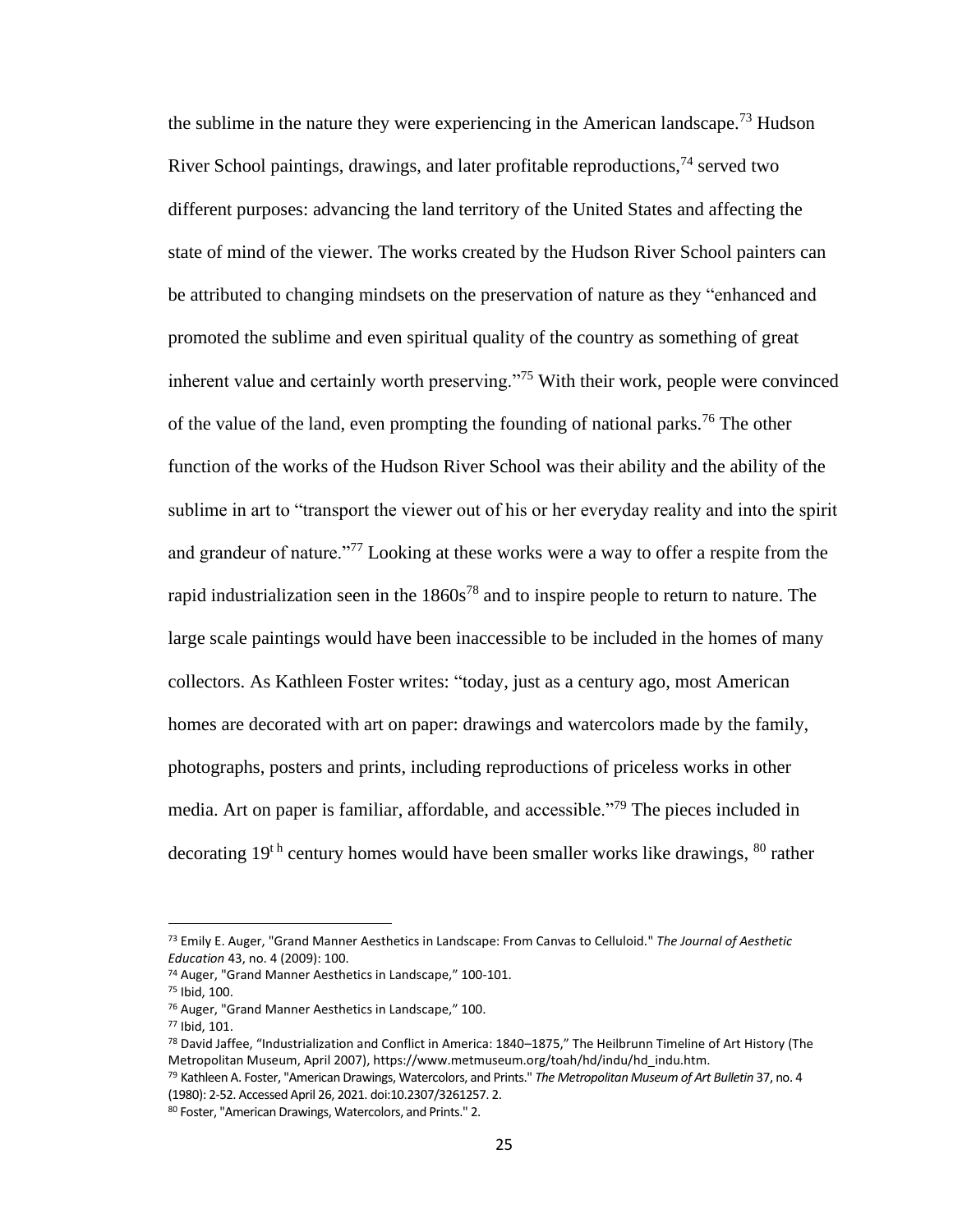than the massive paintings the school is known for. Hanging the small works on paper in the home<sup>81</sup> could offer a momentary break from the stressors of life both then and now.

Another period that is centered on art's involvement in the home is the British Arts and Crafts movement and its eventual migration to America. The movement begun in the 1860s also in response to the rise of industrialization. <sup>82</sup> Cynthia Freeland describes the period best by writing, "the Arts and Crafts movement, propelled by figures in England like John Ruskin and William Morris, aimed to enhance people's everyday experiences by bringing beauty to their usual aesthetic surroundings, indulging all aspects of the home, from architectural styles to furniture, lamps, textiles, dishes, and utensils."<sup>83</sup> Morris and others envisioned a world where the environment one lived in and the tools one used were not only functional, but beautiful.<sup>84</sup> Morris envisioned these beliefs through a socialist lens as well as an aesthetic one.  $85$  Those in the Arts and Crafts movement could feel that the pieces of furniture and home goods produced by more mechanical and industrial methods were lacking. Though not considering them as lacking, Benjamin was aware that the connection with the hand of the artist was being sacrificed for the democratic qualities of widespread access that was central to mechanical reproduction. Benjamin would later refer to this as the aura while those in the Arts and Crafts movement were opposed to this change. They largely believed that the rise in industrial manufacturing harmed those involved and "alienated workers from the

<sup>81</sup> Foster, "American Drawings, Watercolors, and Prints." 2.

<sup>82</sup> "V&A · Arts and Crafts: an Introduction," Victoria and Albert Museum, accessed 2021, https://www.vam.ac.uk/articles/arts-and-crafts-an-introduction.

<sup>83</sup> Freeland, "Money, Markets, Museums," 79.

<sup>84 &</sup>quot;V&A · Arts and Crafts: an Introduction."

<sup>85</sup> Jonathan Jones, "William Morris: a Victorian Socialist Dreaming of a Life in Symmetry," The Guardian (Guardian News and Media, March 24, 2016),

https://www.theguardian.com/artanddesign/jonathanjonesblog/2016/mar/24/william-morris-google-doodlesocialist.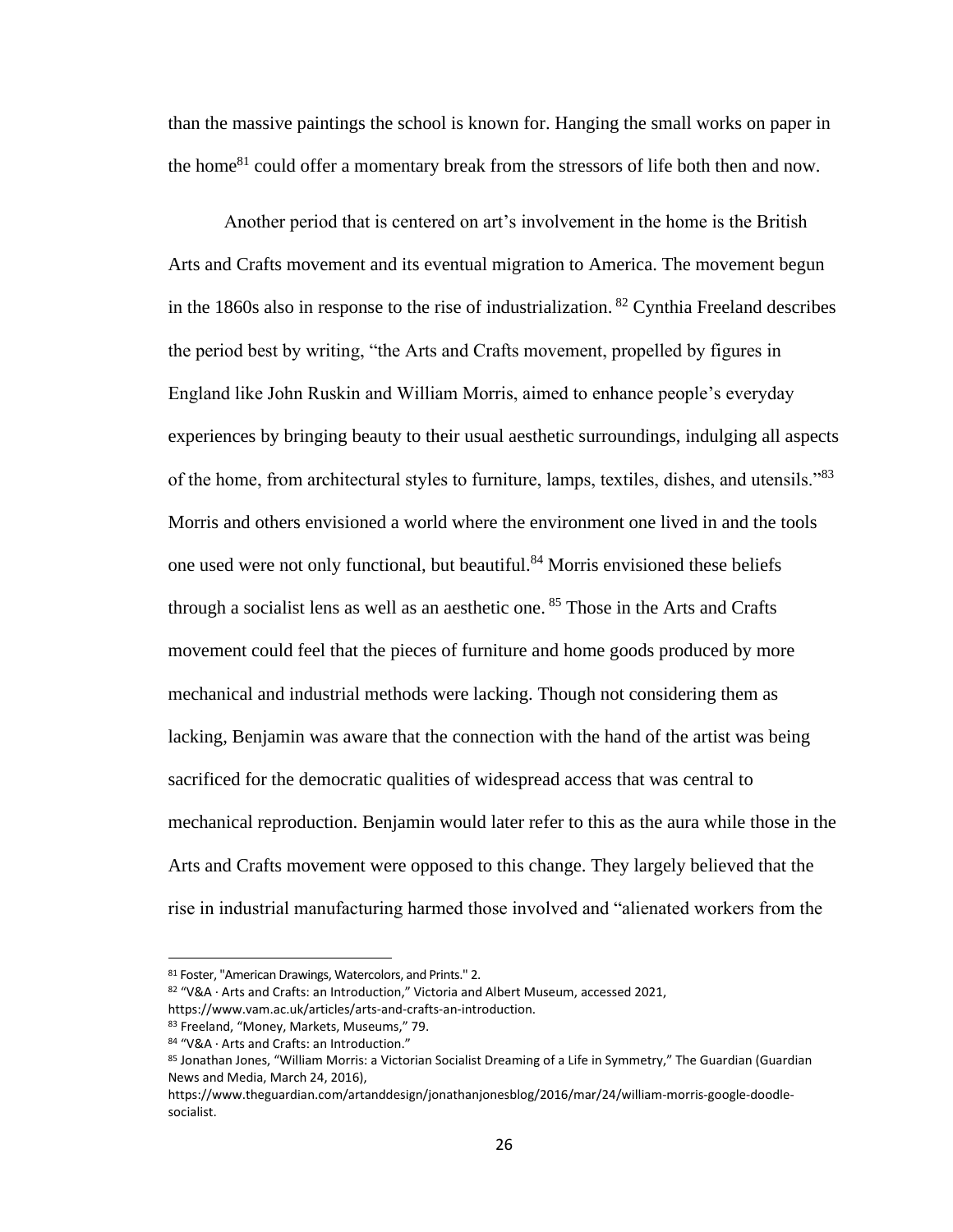fruits of their labor, depriving them of satisfaction and joy."<sup>86</sup> Morris truly believed that the amplification of an aesthetic agenda could influence people's lives. He was firm in his belief that "if the quality of design was improved, the character of the individual producing the design would be improved, and hence society would be improved."<sup>87</sup>

While he did not advocate for a specific movement or genre of art, philosopher John Dewey was concerned with the way art interacted with life. He believed that art was an expression of the artist living the present moment to the fullest, <sup>88</sup> and would have aligned with Morris and Benjamin as he believed that there would be a missing aesthetic quality when the artist is not fully present in the creation of a work.<sup>89</sup> Primarily, Dewey takes an anti-capitalist approach to his theory of art as experience, stating that: "the growth of capitalism has been a powerful influence in the development of the museum as the proper home for works of art and in the promotion of the idea that they are apart from the common life."<sup>90</sup> Placing works in publicly and privately held institutions was a form of signaling "that a community is not wholly absorbed in material wealth, because it is willing to spend these gains in patronage of art.<sup> $291$ </sup> It is in the illusion of care for the arts that a society continues to accrue wealth while simultaneously separating art from the everyday person. Witnessing art became and still is an excursion that many cannot have due to time, financial, and locational restrictions. For most, art-- and what has become

<sup>86</sup> Anika Dačić, "Arts and Crafts Movement - When Women United in Creativity," Widewalls, March 8, 2018, https://www.widewalls.ch/magazine/arts-and-crafts-movement-women-artists.

<sup>87&</sup>quot;The Noble Craftsmen We Promote:" The Roots of Arts and Crafts, 2019.

https://www.utoledo.edu/library/canaday/exhibits/artsandcrafts/roots.html#:~:text=The%20Arts%20and%20Crafts% 20Movement%20began%20in%20England%20in%20the,right%20(1834%2D1896).&text=Continuing%20this%20conn ection%2C%20Ruskin%20believed,the%20men%20who%20produced%20them.

<sup>88</sup> John Dewey, *Art as Experience* (New York, NY: Berkley Publishing Group, 2005), 27.

<sup>89</sup> Dewey, *Art as Experience*, 27.

<sup>90</sup> Ibid, 7.

<sup>91</sup> Ibid, 7.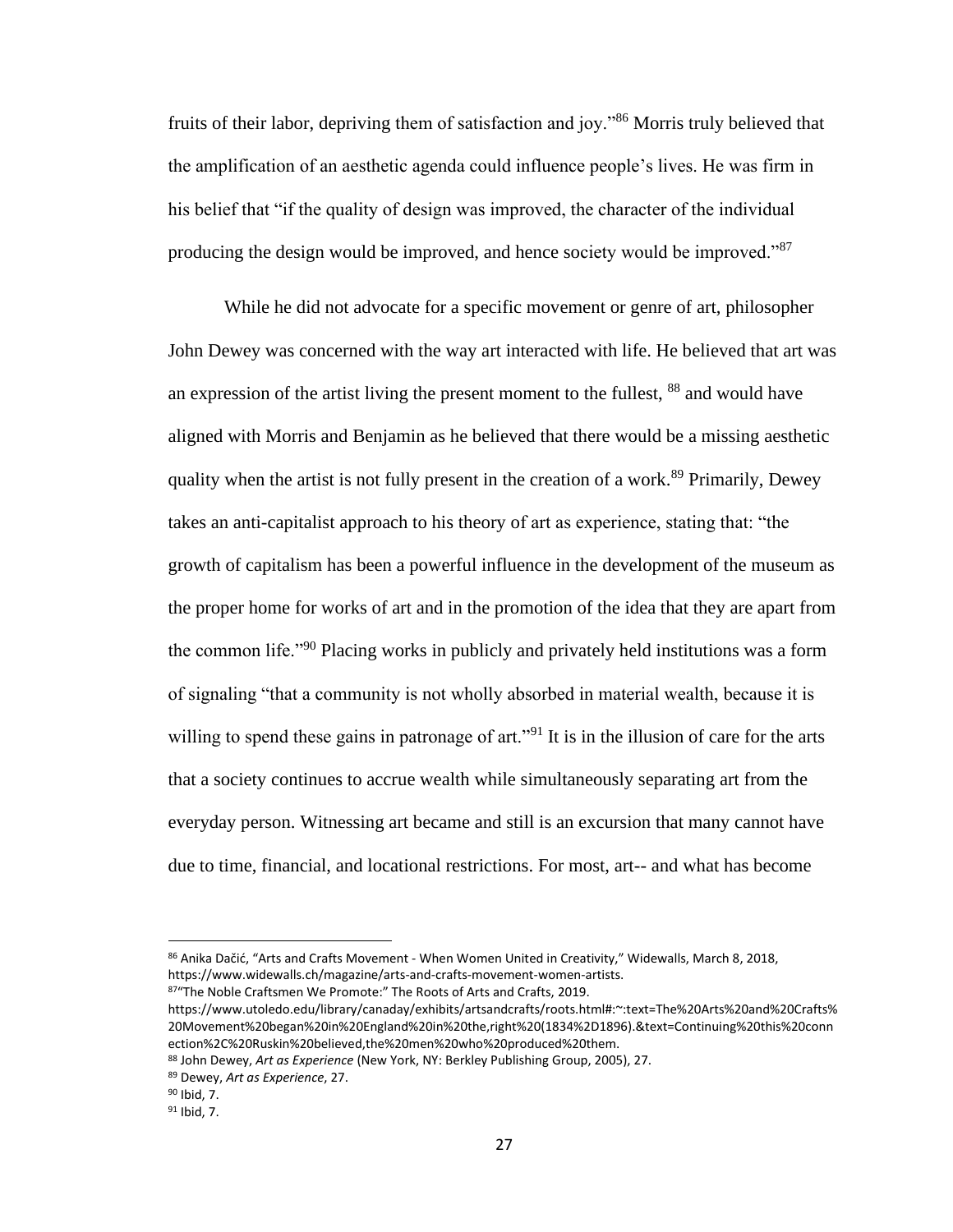'fine' art-- is divorced from the experience of everyday life. This separation was also present in the creation of various art theories.<sup>92</sup> To Dewey, this separation and classification of high and low art is seeking to create a false sense of order, often along class lines.<sup>93</sup> It reinforces the presumption that art is not for the common person, that is meant to be found in the hallow halls of an institution rather that in the home. Dewey makes it clear that he finds this presumption ludicrous as he believes that "art is prefigured in the very process of living."<sup>94</sup> He then argues that animals create their homes in artistic fashion and nature grows in artistic ways, making it against nature's intentions for humans to not surround themselves with art.<sup>95</sup> In line with his thoughts against separations on any kind, Dewey chooses not to discriminate against considering functional items used in the home as art, calling it "a matter of indifference."<sup>96</sup> In one of his most forceful claims, Dewey fully questions why the separation of art and life is so stringently upheld, with those keeping said separation becoming angry as the possibility of their status as gatekeepers removed stating "the hostility to the association of fine art with normal processes of living is a pathetic, even tragic, commentary on life as it is ordinarily lived."<sup>97</sup> Dewey believed that art was a pathway to the truth, providing "connections with what is good and right."<sup>98</sup> Placing art in the home that would help people start to make these connections from an early age would be beneficial for society at large as well as good for the individual.

<sup>92</sup> Dewey, *Art as Experience*, 9.

<sup>93</sup> Ibid, 21.

<sup>94</sup>Ibid, 25.

<sup>95</sup> Ibid, 25-26. <sup>96</sup> Ibid, 27..

<sup>97</sup> Ibid, 27-28.

<sup>98</sup> Patricia F. Goldblatt, "How John Dewey's Theories Underpin Art and Art Education," *Education and Culture* 22, no. 1 (2006): 17.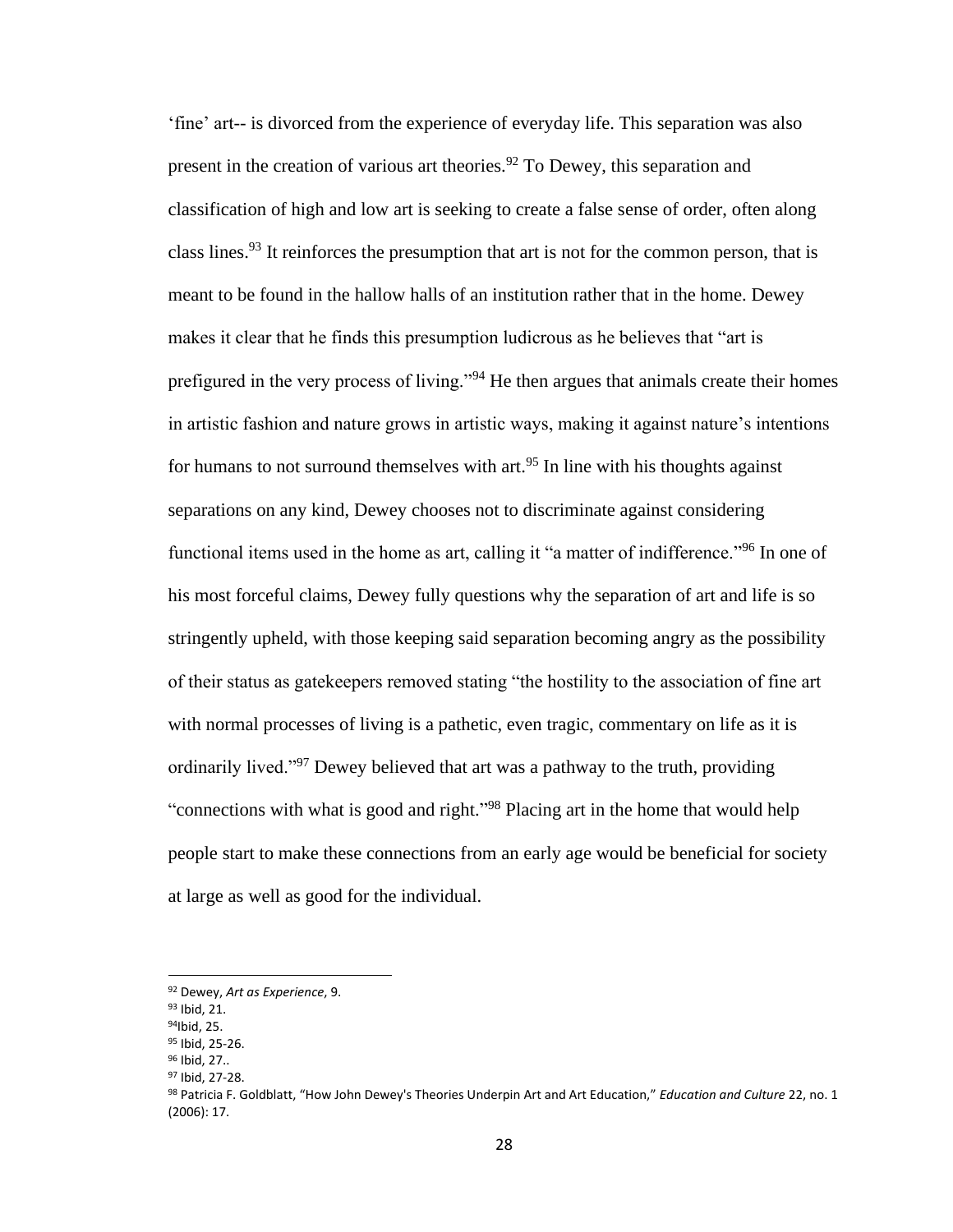The examples of the Hudson River School, the British Arts & Crafts movement along with the philosophies of John Dewey can be related to the display of calendars in the home. Calendars that are created with artistic inclinations are almost exclusively works on paper. This allows the calendars to be easily accessible and affordable like prints that are made and sold today. In line with Morris and those from the British Arts  $\&$ Crafts movements, the artists creating calendars are often doing so on a small scale and are involved in every step of production. This aligns with the values of having the artists connected to their works in a way that calendars with wider manufacturing are not. Buying these calendars from artist also reinforces the connections between artist and their audience, leading to confidence in the artist since they know they have a viewership that is supportive of their artistic endeavors. Finally, Dewey is abundantly clear that functional works in the home can be considered art. Artistic calendars fall into this category as they work both as a display piece that is changing monthly, but also as a functional tool to improve the lives of those using it.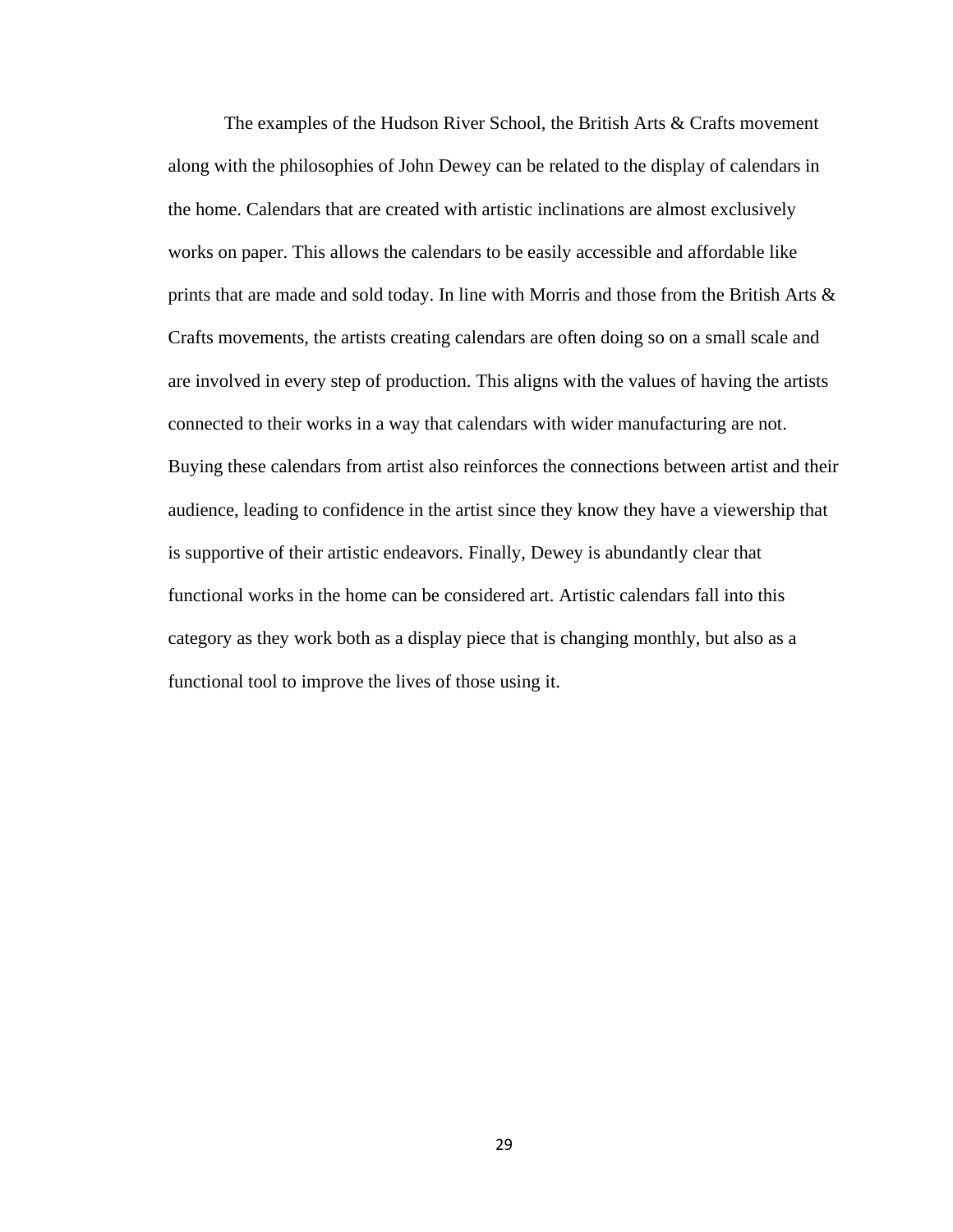## PROVENANCE AND DISCUSSION OF CALENDARS FROM THE UNIVERSITY OF LOUISVILLE

In this section, I will be exclusively discussing the block print calendars in the University of Louisville's print collection. This collection, founded by Dr. Richard Krautheimer,<sup>99</sup> is a vast and rich resource that includes works from a variety of cultures and time periods. In 1962, these calendars and other pieces were donated to the university by a Mrs. Arthur Ehrenstrom.<sup>100</sup> Her contribution to the collection was to honor her second husband, C. J. Bulliet.<sup>101</sup> Despite her generosity independent of either of her husbands, Mrs. Ehrenstrom is nearly erased from the records of the objects she gave to her alma matter as she is only referred to as Mr. Ehrenstrom's wife. Mrs. Ehrenstrom was originally known as Catherine Girdler before any of her marriages. Born in 1903 to Tracy Girdler and Mary Catherine McCabe, <sup>102</sup> Catherine Girdler was raised in Jefferson Co. Kentucky, became a member of high society,  $103$  and was involved with various camps in the area.<sup>104</sup> She attended the University of Louisville and was an active member of the

<sup>99 &</sup>quot;University Art Collection," University Art Collection - Hite Art Institute, Department of Fine Arts, accessed 2021, https://louisville.edu/art/facilities-resources/university-art-collection.

<sup>100</sup> "3 Appointments Approved for U.L. Medical School," *Courier Journal*, December 20, 1962, p. 22, https://www.newspapers.com/newspage/107157023/.

**<sup>101</sup>** "3 Appointments Approved for U.L. Medical School," *Courier Journal*, December 20, 1962, p. 22, https://www.newspapers.com/newspage/107157023/.

<sup>102</sup> "Lineage," Girdler, accessed 2021, http://www.girdler.com/lineage.htm.

**<sup>103</sup>** "In Louisville Society: Informal Tea," *Courier Journal*, June 29, 1919, p. 17, https://courier-

journal.newspapers.com/image/118909527/?terms=catherine%20girdler&match=1.

<sup>104</sup> Ruth Wilson, ed., "Catherine Girdler Appointed Guard," *Courier Journal*, May 27, 1923, p. 72, https://courierjournal.newspapers.com/image/107041488/?terms=catherine%20girdler&match=1.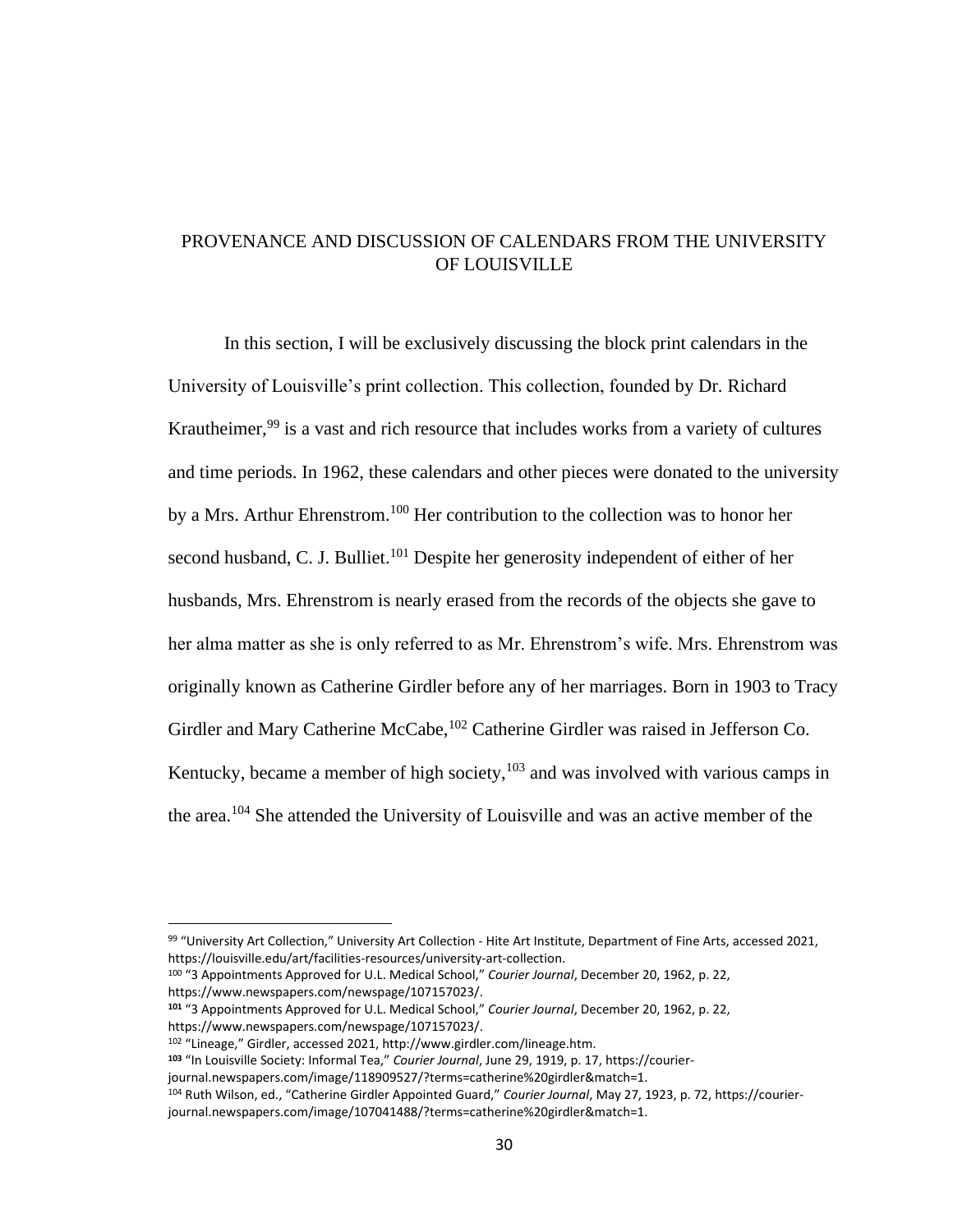theater department as it is documented that she wrote and directed at least one play,  $^{105}$  if not more. In the 1940's, she was a reporter for Louisville's *Courier Journal, <sup>106</sup>* writing on a variety of subjects, including fashion trends.<sup>107</sup> From the records of the *Courier Journal,* it is likely that Catherine Girdler had three husbands: William C. Hartough, married in 1938;<sup>108</sup> art critic C.J. Bulliet, married in 1949;<sup>109</sup> and Arthur Ehrenstrom,<sup>110</sup> with the year of their marriage unknown. Catherine is last mentioned as surviving Ehrenstrom in a 1984 edition of the *Arizona Daily Star* as she and Ehrenstrom moved to Tucson in 1976.<sup>111</sup> The date of Catherine Girdler's own death is unknown. This biographical information is important not only because the lives and identity of women are overshadowed by their husbands, but because it gives contextual information to the calendars Girdler donated to the university's collection. By knowing this information about her life, it makes sense that Girdler would have been a repeated patron of the arts and could have potentially purchased these calendars herself.

However, the assumption can also be made that the majority of the calendars did not belong to her. The thematic elements of the calendars and the location of their production make it reasonable to believe that the calendars belonged to Girdler's second

<sup>107</sup> Catherine Girdler, "Just Like Mom," *Courier Journal*, November 2, 1947, https://courierjournal.newspapers.com/image/108405732/?terms=%22catherine%20girdler%22&match=1. <sup>108</sup> Donie Carmack, ed., "The Social Side," *Courier Journal*, May 31, 1938, sec. 1, p. 10, https://courierjournal.newspapers.com/image/108001245/?terms=%22catherine%20girdler%22&match=1.

**<sup>109</sup>** "The Social Side: Weddings," *Courier Journal*, December 29, 1949, sec. 1, p. 15, https://courierjournal.newspapers.com/image/110487131/?terms=%22Catherine%20Girdler%22%20%22Bulliet%22&match=1. <sup>110</sup> "3 Appointments Approved for U.L. Medical School," *Courier Journal*, December 20, 1962, p. 22, https://www.newspapers.com/newspage/107157023/.

<sup>105 &</sup>quot;University of Louisville Students to Stage Satire on Modern Drama at Annual Picnic Tuesday of Louisville Conference of Social Workers," *Courier Journal*, June 10, 1923, sec. 1, p. 7, https://courierjournal.newspapers.com/image/107064051/?terms=catherine%20girdler&match=1.

<sup>106</sup> "C.J. Bulliet, Art Expert, Ex-Louisvillian, Is Dead," *Courier Journal*, October 21, 1952, p. 10, https://courierjournal.newspapers.com/image/107750113/?terms=%22catherine%20girdler%22&match=1.

**<sup>111</sup>** "Journalist, Ex-Tucsonan Arthur Ehrenstrom Dies," *Arizona Daily Star*, May 29, 1984, sec. A, p. 5, https://tucson.newspapers.com/image/164064086/?article=ccf1ed43-24c6-4b54-acf1-de3fe688c90e.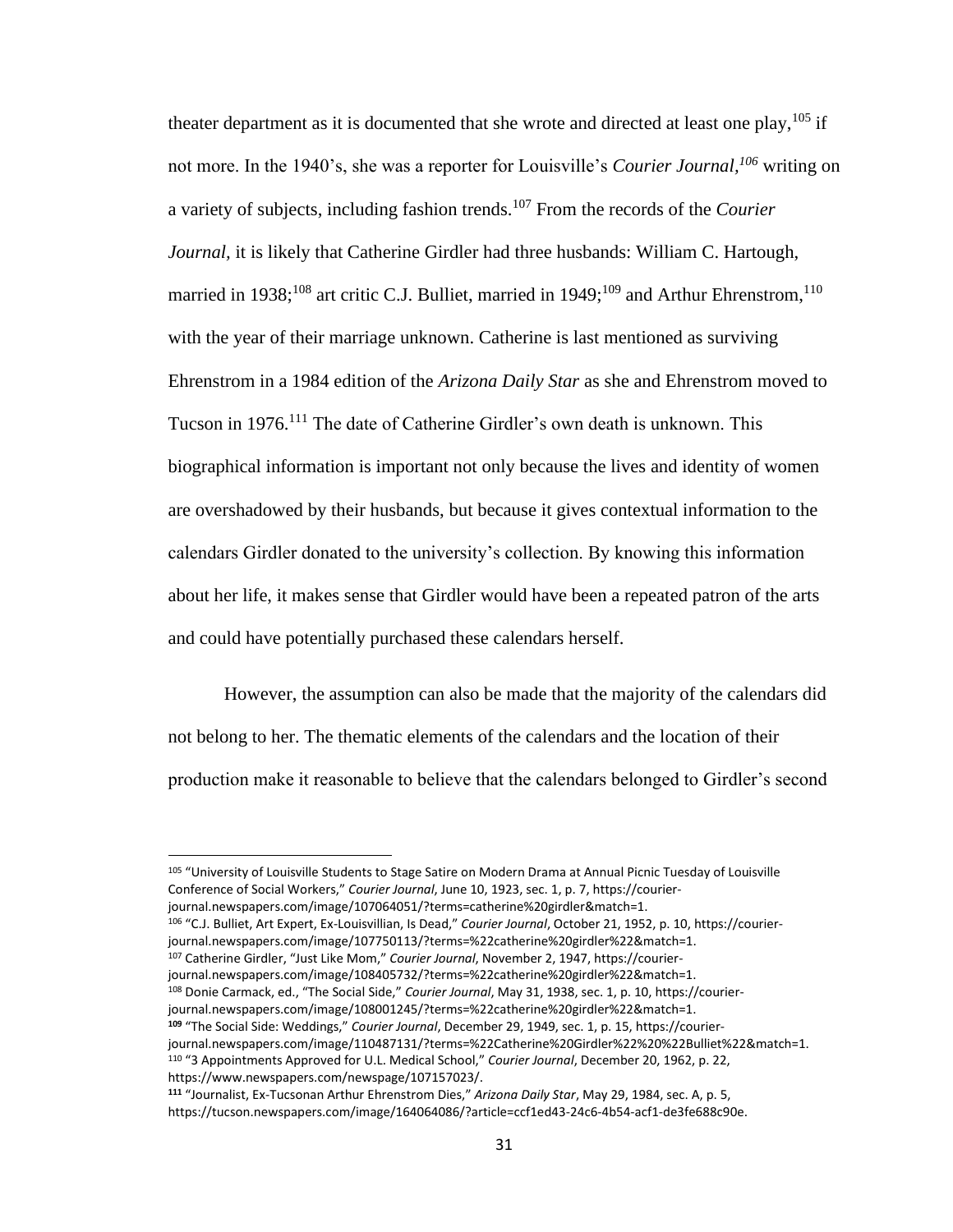husband, C.J. Bulliet. There is a possibility that the calendars did belong to Girdler as she likely lived with her first husband in Detroit during the time when these calendars would have been used, but I believe that it is unlikely. <sup>112</sup> Thematically, the calendars revolve around traditional elements of life in the Midwest: scenes of snowy neighborhoods and images of industry. There is also the potential that the calendars would have either not been available or would have been extremely strenuous for Girdner to get access to in Detroit. The calendars also have ties to the Midwest with all of the seven calendars in the collection having direct ties to Chicago: the calendar from 1941, and the 1937 and 1938 calendars from Gutenberg publishing were printed in the city, while the calendars from 1937, 1939, 1940, and 1947 were all produced and printed by the Chicago Society of Artists. The calendars belonging to Bulliet is the logical assumption to make since he worked as an art critic in Chicago, $113$  and potentially championed the artists whose work is in the calendars. It is fair to make this assumption as the pieces were donated in Bulliet's name to the University, $114$  all of the calendars account for years before the two married in 1949, and Girdler had made donations of works from Bulliet's collections to other arts institutions. $115$ 

Catherine Girdler donated seven calendars to the University of Louisville. There are two calendars for the year 1937, and one calendar for the years of 1938, 1939, 1940, 1941, and 1947. One of the calendars from 1937 and the calendar from 1938 were

<sup>112</sup> Donie Carmack, ed., "The Social Side," *Courier Journal*, May 31, 1938, sec. 1, p. 10, https://courierjournal.newspapers.com/image/108001245/?terms=%22catherine%20girdler%22&match=1. <sup>113</sup> "C.J. Bulliet, Art Expert, Ex-Louisvillian, Is Dead," *Courier Journal*, October 21, 1952, p. 10, https://courier-

journal.newspapers.com/image/107750113/?terms=%22catherine%20girdler%22&match=1. <sup>114</sup> "3 Appointments Approved for U.L. Medical School," *Courier Journal*, December 20, 1962, p. 22,

https://www.newspapers.com/newspage/107157023/.

<sup>115</sup> Constantin Brancusi, "Head of a Woman," The Art Institute of Chicago (Prints and Drawings), accessed 2021, https://www.artic.edu/artworks/82106/head-of-a-woman.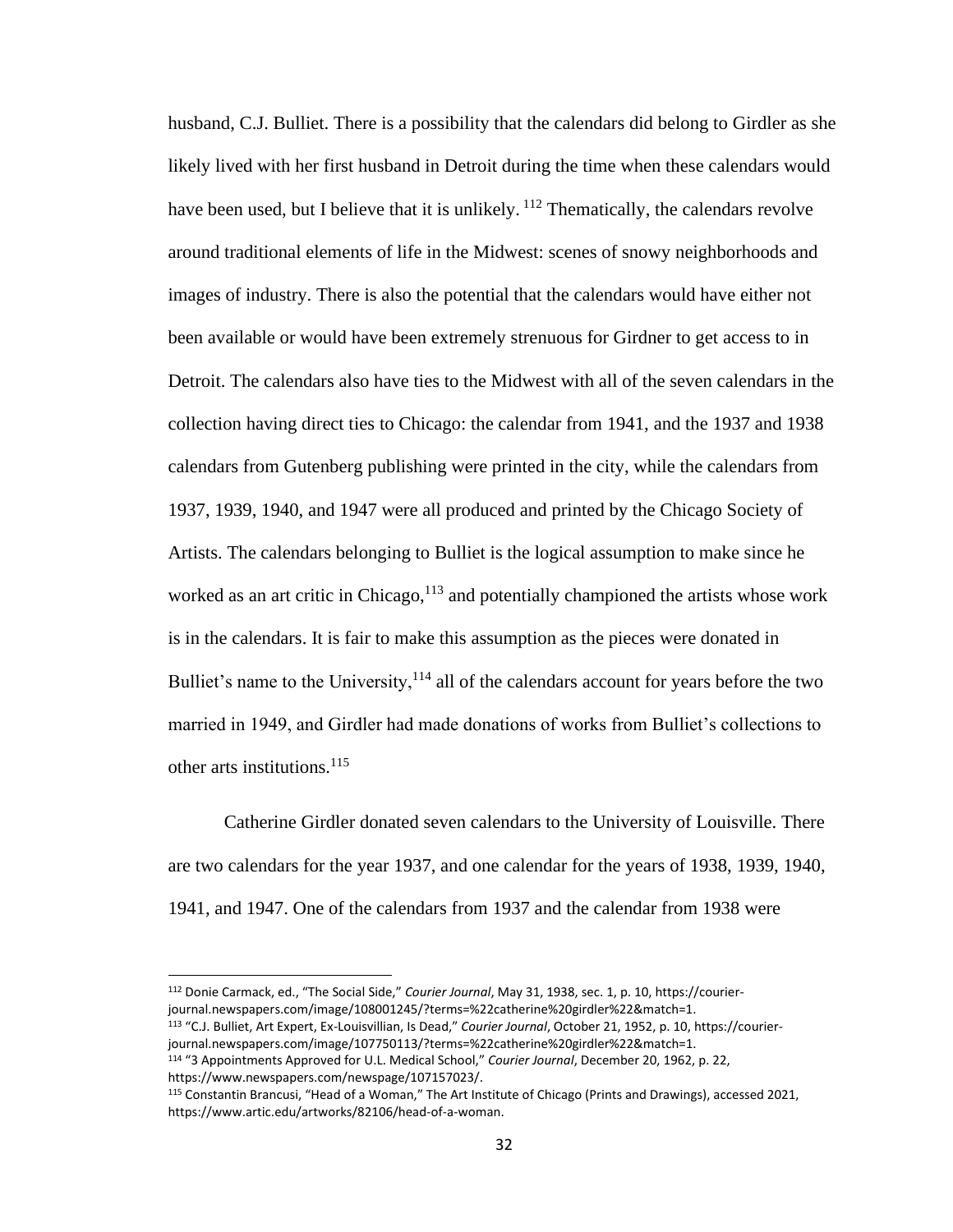published by the Gutenberg Publishing company based in Milwaukee, Wisconsin. The calendar from 1941 was produced by the Chicago chapter of United American Artists. The rest of the calendars-- the years of 1937, 1939, 1940, 1947-- were produced by the Chicago Society of Artists. This is a crucial detail for these works. Artists created them to function in the home as a piece of functional art. Every print or drawing included in these calendars were created by an artist with the intention of being a work of art. This is opposed to a calendar being produced and designed by a calendar company that is solely focused on making a profit with some consideration for the functionality of the calendars. Calendars created outside of this artistic legacy almost immediately fall victim to the smothering sentimentality of kitsch.

The state that the works are in are a testament to both Catherine Girdler and C.J. Bulliet to keep them safe; the works are still in great condition even as they were donated in 1962, ten years after his death. The calendars are free from any major cosmetic damage to the prints. Both calendars from 1937 and the calendars from 1939 through 1947 are spiral bound. The binding mechanisms are still in good shape; however, the pages have become delicate over time and require a bit of extra patience and gentleness to properly turn them. The prints included in these calendars are still crisp, with little fading. Yet, there are some examples of ink transferring to the backs of other pages in some of the calendars due to the amount of time that the piece has been sealed. The only calendar that is not spiral bound is the 1938 calendar from Gutenberg Publishing. This calendar is bound using a strip of cardboard or metal encased in linen fabric clasped with upholstery style round, brass pins to the backing cardboard or metal wrapped in the same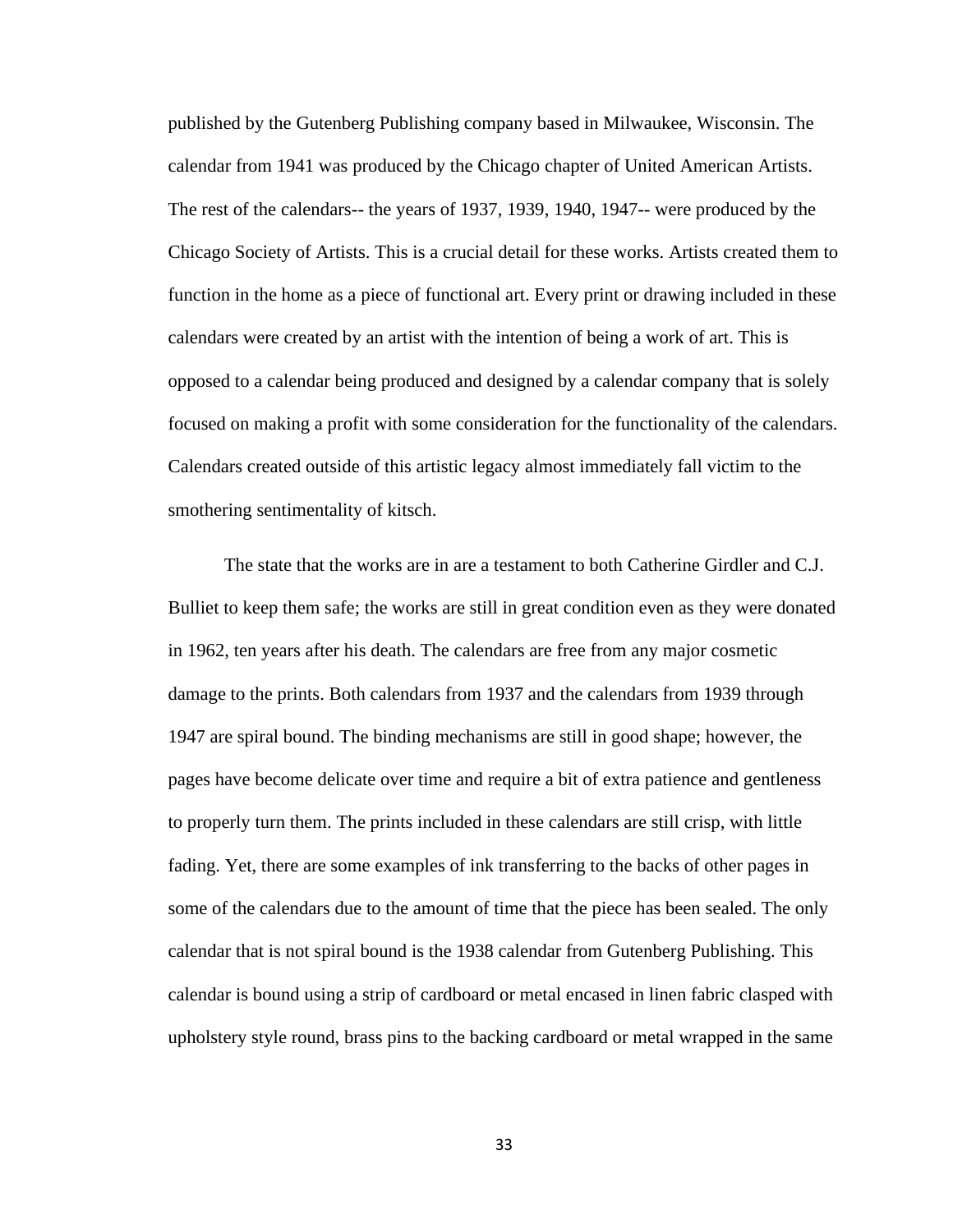linen. The individual month is able to either be removed from the calendar itself or flipped over the top.

All of the calendars utilize block printing as their primary method of constructing an image. The 1937 calendar from Gutenberg Publishing is the only calendar that isn't exclusively made of block prints as it includes some drawings as well. All of the calendars donated by Girdler had first editions limited to 1000 copies making them a somewhat valuable item dependent upon the careers of the artists. These images are simultaneously simple and complex as a different artist is associated with the particular week or month depending on the calendar. The number of images varies for each calendar due to the way they organize time. The calendars from 1937, -- both from the Chicago Society of Artists and Gutenberg Publishing-- 1939, 1940, and 1947 have a calendar page for each week. This allows the works to be highly interactive, forcing weekly engagement from the user. The calendar from 1941 cuts the number of pages in half as it is organized with two weeks on a single page. The calendar from 1938 has the fewest number of prints as it is a monthly calendar. The calendars from the 1930s are all vertically orientated, whereas all of the calendars from the 1940s are horizontally orientated. This doesn't affect the image but shifts the amount of space the dates receive in a specific calendar. There are also additional pages in some of these calendars due to index pages and cover images.

There are two calendars that are particularly interesting in regard to the calendar making a transformation from commercial, functional object to an aesthetic work of art. The calendars from 1938 and 1941 were printed in such a way that the artistic print is on a separate piece of paper, independent from the dates of the calendar. For those who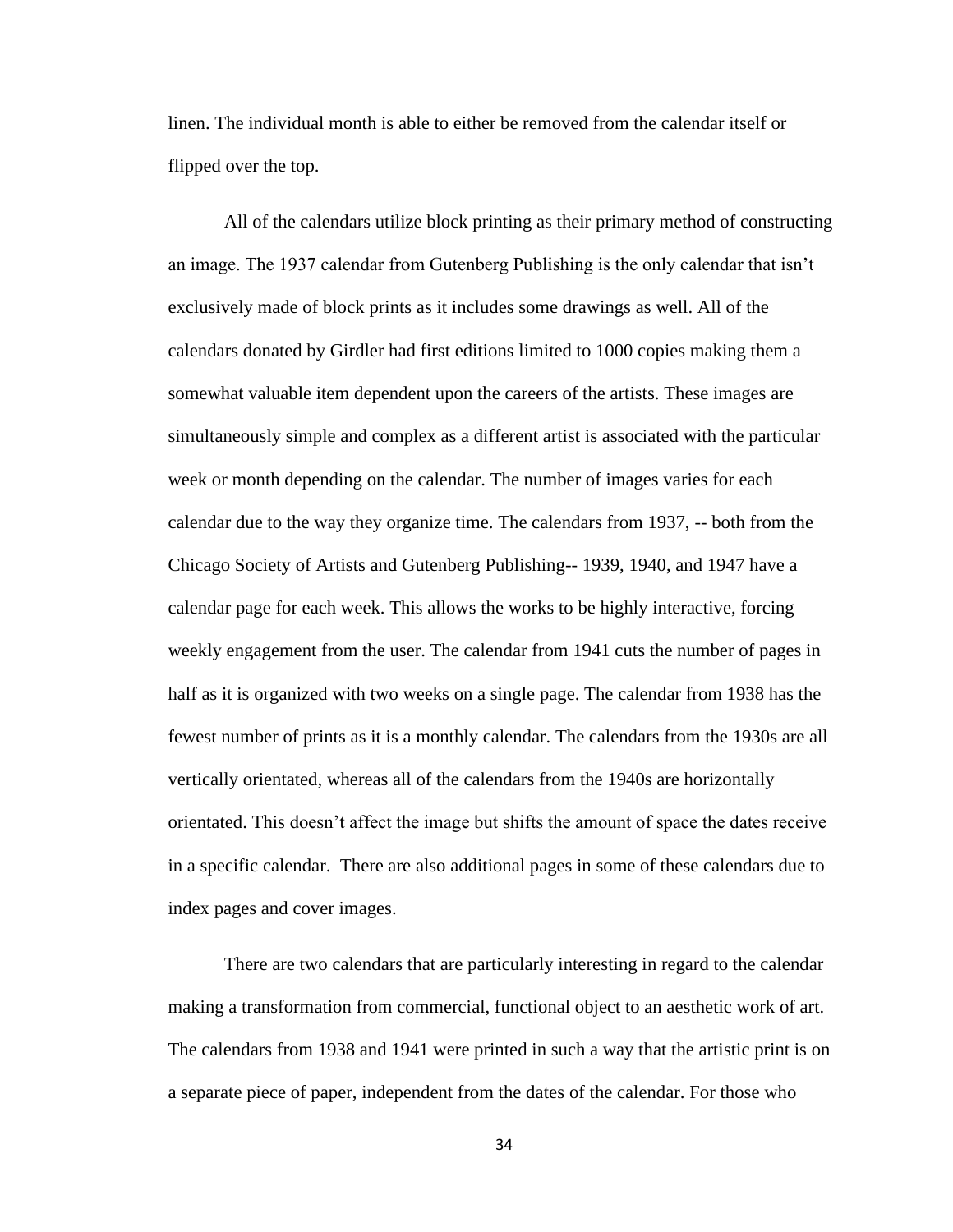owned these calendars, the artistic print was able to be easily removed from the bound calendar and potentially framed. For those who did not own the calendar, they would not know the difference between the print from the calendar or any other print on the basis of origin. The binding of these calendars determines the level of effort required to making a particular calendar page into a print. The calendar from 1938 would have been very easy for the user to manipulate and extract prints from. As previously mentioned, this is the only calendar that is not spiral bound. The fabric mechanism for keeping the pages in place would have been easy to disassemble and be put back together by the user. Due to this ease, the owner of this calendar could remove and display a print at any time, regardless of whether the month it corresponded with was still happening. If one were to do this in the middle of the month, the duality present in these calendars would be invalidated as one can be used the way it was designed without the other. The calendar from 1941 makes the process of removing the prints within it more difficult as it is spiral bound. Removing the prints from the calendar would require a complete disassembling of the calendar, potentially putting some of the other prints and calendar pages in jeopardy. Doing so only makes sense after the year has ended and the calendar has lost its functionality.

In chronological order, the first calendar is the 1937 block print calendar from the Chicago Society of Artists. The calendar has a page for every week of the year, with an extra introductory page and a page crediting the artists whose work the calendar features. The vertically orientated calendar prominently features the print as it gives ample space for the printmaker to work with. Certain pieces like V. M. S. Hannell's *Lunch* (fig. 7) or Carl Hoeckner's *Visions* (fig. 8) take up a great deal of space on the page, whereas works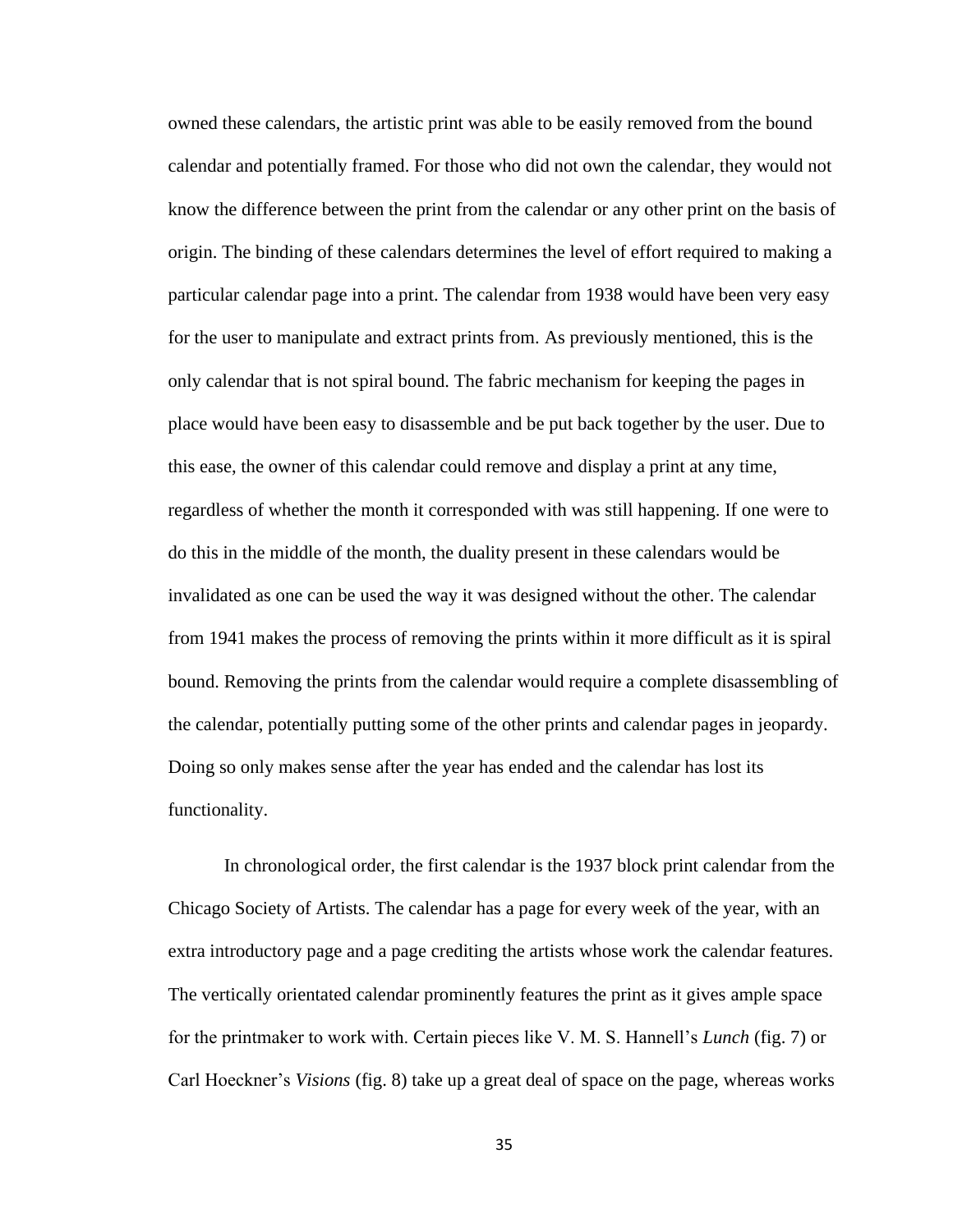like Emile J. Grumieaux's *In the Woods* (fig. 9) take up less space as the block carved by the artist is smaller. The ability for each artist to choose the size and aesthetics of the calendar-- within the limits prescribed by the physical object of the paper-- allows for both artistic freedom and marketability. The calendar potion of the calendar is highly designed as well. Depending on the particular week, the name of the month is centered underneath the print, flanked by thin stripes, reminiscent of the staff lines on sheet music. On weeks that contain two separate months, the names of said months are nearly at the edge of the paper with a small section of the lines hitting the edge of the paper with more lines filling the gap in between the two names. The days of the week are encased in between two lines slightly thicker than the ones surrounding the name of the month. The days of the week are separated by a bold dot. All of the text of the calendar portion is written in all caps in a simple, yet energetic font. The numbers corresponding to the days of the week are underneath. They are the largest size and boldest text on the page, making them particularly easy to see from a distance.

Highlights of the 1937 calendar include *Lunch* and *Visions,* an image by V. M. S. Hannell that perfectly encapsulate the rise of industry at the end of the 1930s. The print is of construction workers eating their lunch on scaffolding above the city. Thematically reminiscent of *Lunch atop a Skyscraper* [1932]*,* Hannell's print feels more naturalistic despite it being completely fabricated by the artist. The workers look relaxed despite their altitude while eating their lunch and having conversations. The print's most interesting feature is the use of single point perspective on the scaffolding. It makes the scaffolding appear realistic as it wraps around the building on the left side of the composition. The diagonal formed by the top of the roof of the building is seamlessly continued by the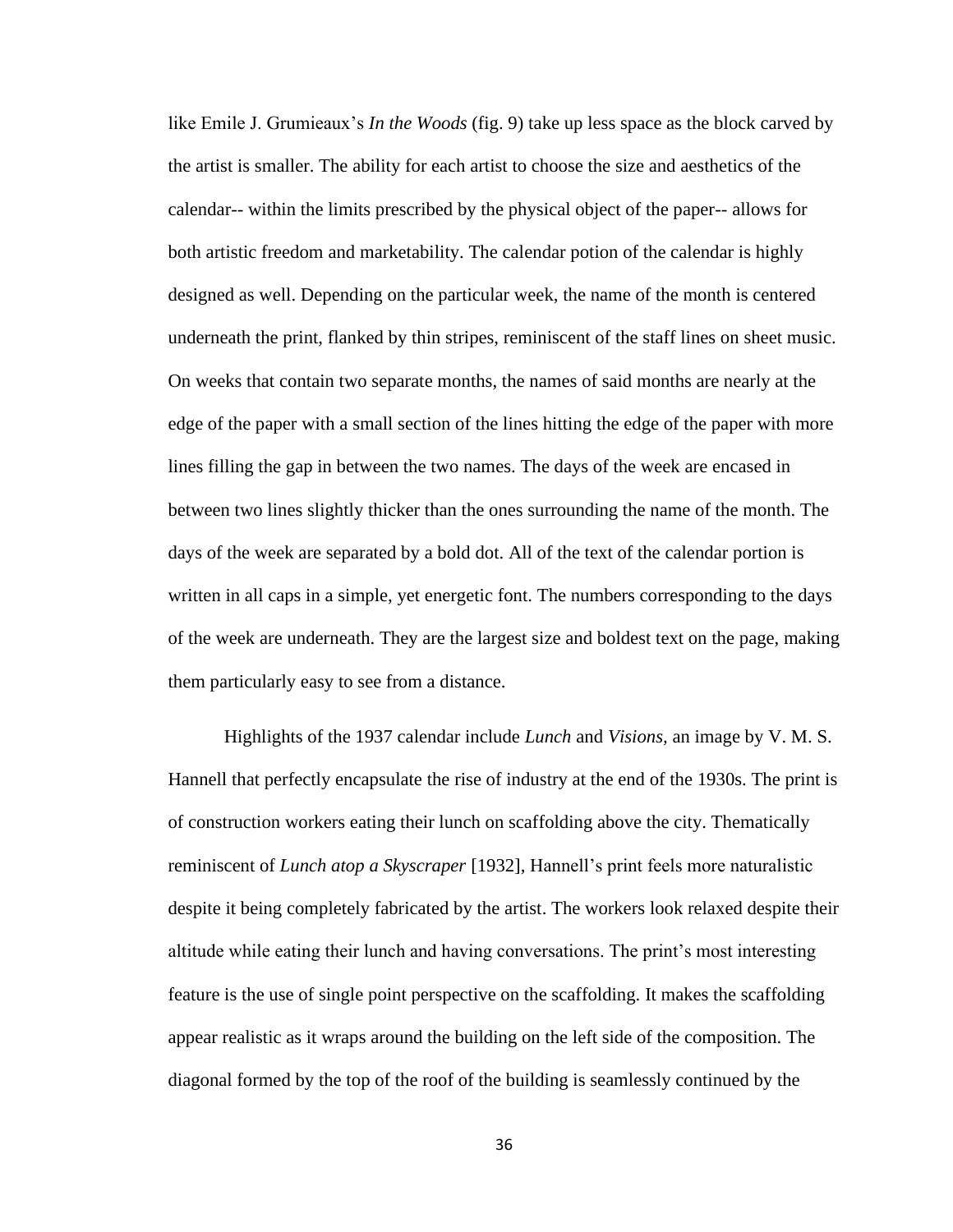scaffolding reinforces the eyes motion through the piece. This work sets itself apart aesthetically from other works in the calendar because of its use of negative space. The print does not utilize a border, allowing the white space of the print to be nearly indistinguishable from the rest of the page around it. It also adds to the illusion of the workers being high in the air as there is no indication of the earth below them. This work is in direct contrast to Carl Hoeckner's *Vision.* The work is almost entirely black with small amounts of white to create the illusion of shading. The print can seem somewhat misleading upon first glance as it appears like sharp faces of a cliff edge. When studied further, it becomes clear that the gradient rows of forms in the print are faces. Young and old, the faces look strained. It is somewhat unclear, but it appears that rain is falling on the people in the print. The falling water makes itself clearest on the heads of those in the bottom row. The effect of the rain makes a white strip, the boldest use of white in the entire composition, with small flecks breaking forth giving the appearance of both liquid and motion. The rows become clearly defined by the thin strips of white as they softly ripple with the different heights of the people within them. The bottom row sees the faces looking down with little exposure to light. The middle row has the faces staring straight ahead. The third row is the lightest with the daces turned to the sky with the rain falling upon them. The pattern begins to repeat with the final section in the upper corner of the composition as the faces are as dark as the bottom row and are looking down yet again. Like Hannell, Hoeckner does interesting things with diagonal lines in the composition. He places faint lines of light running from the right to the left that intersect with the waves of faces. The title likely refers to the third row of faces that see the light beams break through the clouds. This work counters many assumptions about block prints due to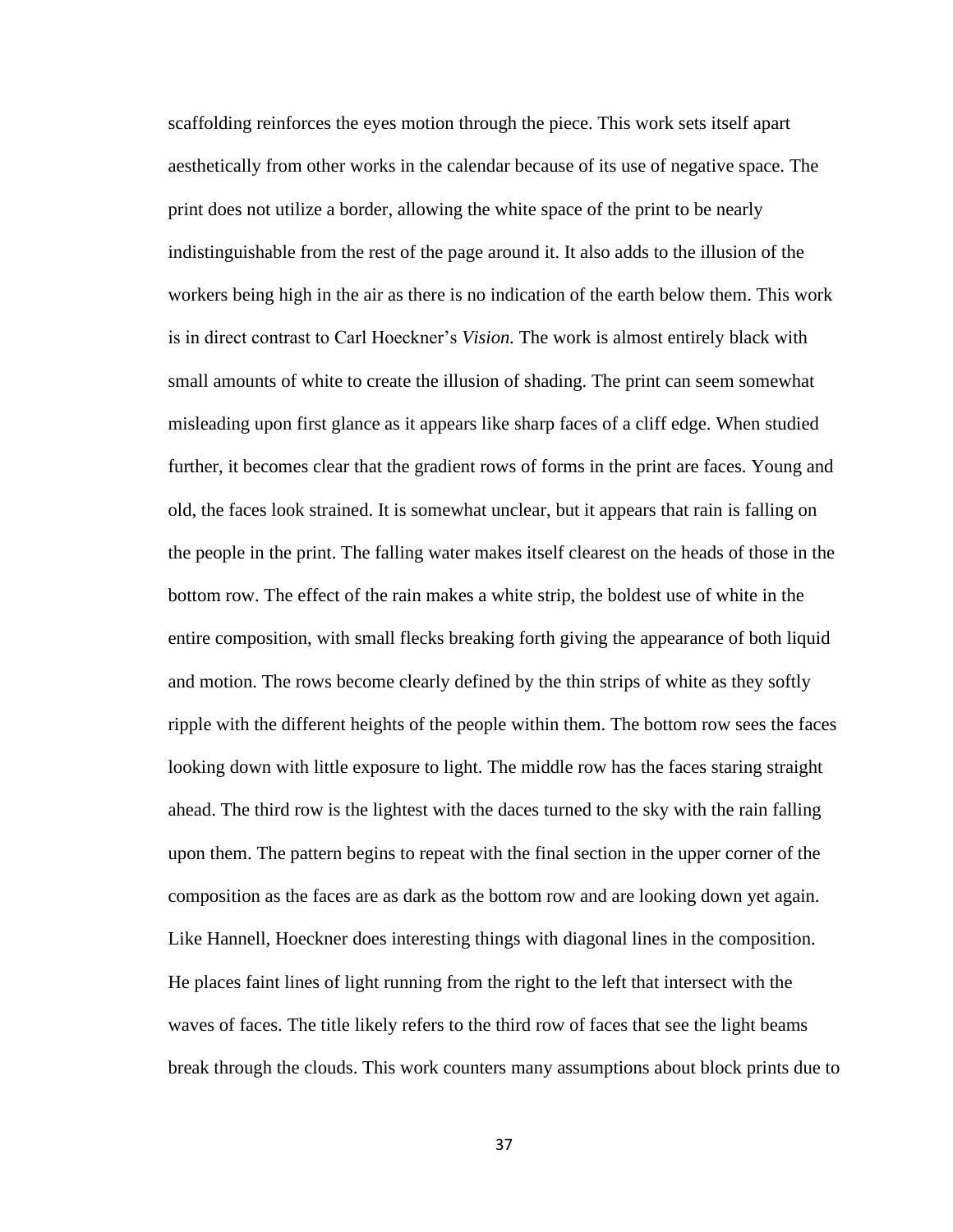the delicate nature of the lines Hoeckner is able to achieve. Aside from the visual differences of tonality and thickness of lines, these pieces are both attached to summer months and reflect that is separate ways. *Lunch* is connected to a week in June. Construction can happen in any month, but it feels fitting for this moment of respite to take place in the summer as it oscillates between stillness and the constant downpour of a summer rain. That motion is seen in *Visions.* Since it is attached to July, it makes sense that the constant mark making in the print would be reminiscent of a summer storm. These works allow the viewer to connect to the emotions that the artist is giving to the work. *Lunch* makes the viewer envision and feel the relief of a mid-day break from doing strenuous work. *Visions* has a sense of reverence and potential redemption that is amplified by the repeating pattern of faces. Both works do not utilize surface level emotions as a way to falsify a connect like a work of kitsch would try to do.

The second calendar in the collection produced in 1937 was by Gutenberg Publishing. This work is different from the rest of the works as it also includes drawings rather than exclusively showing block prints like the other calendars. The introductory text on the 1938 calendar from the Milwaukee based company reveals that this calendar is the first block print calendar produced by them as opposed to them printing calendars from other organizations.<sup>116</sup> The calendar is vertically orientated, organized weekly, and spiral bound much like the CSA calendar for the same year. The calendar is also similar in the way it arranges the calendar in relation to the print as the days of the week are underneath the print, near the bottom of the page. The name of the month is orientated on the right side of the paper without any additional ornamentation. When the week spans

<sup>116</sup> Gutenberg Publishing, "1938 Block Print Calendar." (Milwaukee WI, 1938).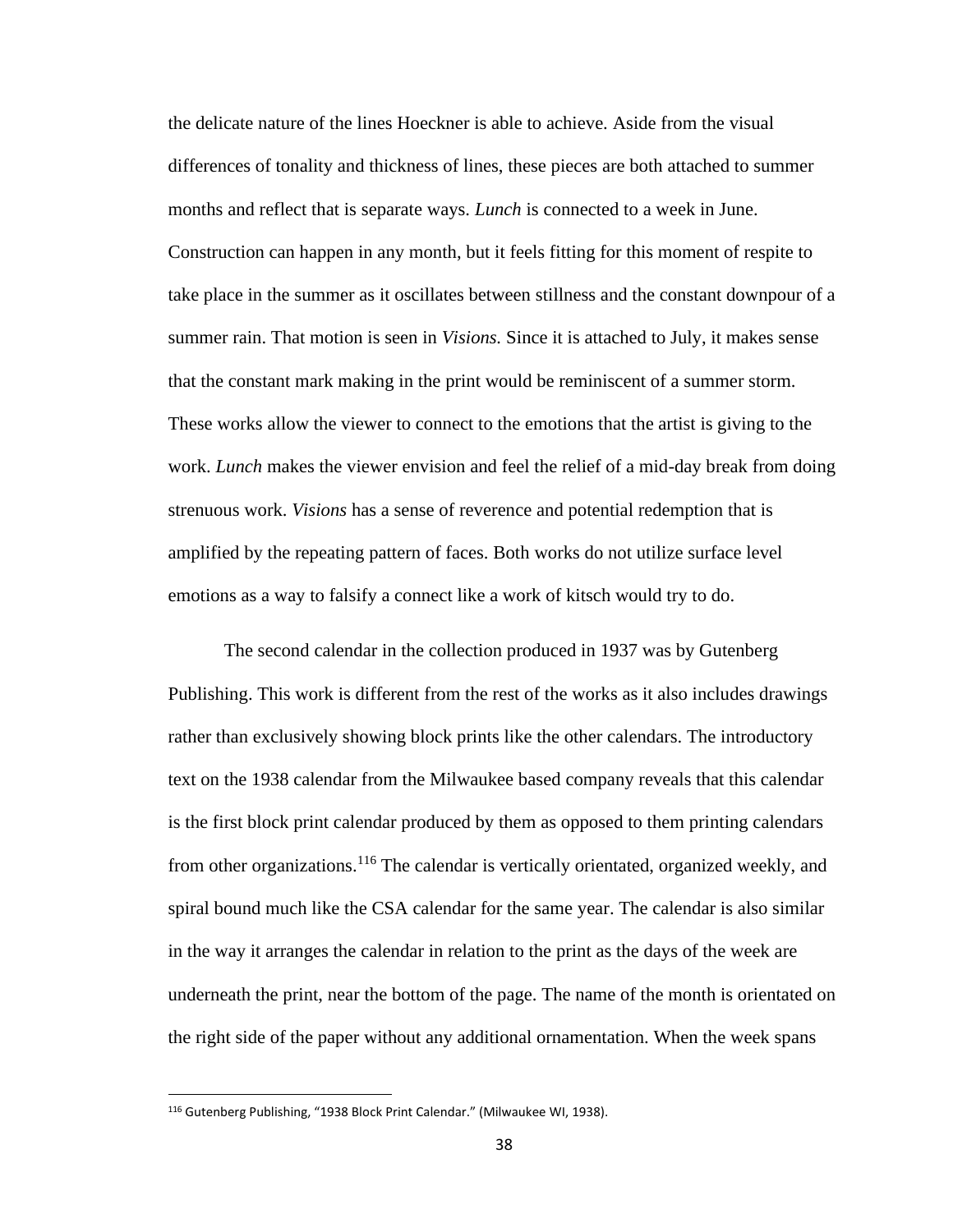two months, the second month follows the first, separated by a thick dot. The days of the week are incased in bold lines and mirrors the CSA 1937 calendar as the days of the week are also written in capital letters and separated by dots. In another similarity, the numbers attached to the days of the week are underneath. This calendar has some originality in the fonts it uses. The text of the cover of the calendar evokes a feeling medieval Germany to reinforce the company's branding as a tribute to the inventor of the printing press. The text on the calendar is reminiscent of many art deco fonts and plays with the proportion especially in the numbers. The font is very simple with few flourishes and the more angular numbers being particularly crisp. The print also takes up a similar amount of space in this calendar as it does in the CSA calendar from 1937. An interesting facet of this calendar is that comes with a display mechanism integrated into the calendar. The cardboard backing of the calendar has an additional piece of cardboard adhered to it, turning the piece into a tabletop easel. (fig. 10) The adhered piece has perforations within it to ensure the stability of the calendar when it is resting on a surface. However, the copy of the calendar in the university's collection appears to not have been used in this manner. There is no evidence that the perforation has been broken and the elements to make the work into a tabletop easel has ever been engaged. This raises some interesting questions of how and if this calendar was used. Working off of the theory that this calendar and all of the calendars belonged to C.J. Bulliet, it is likely that he either purchased it to collect work from one or more of the artists featured within it, that he found a different way to display it, or that he originally used it with a different display method then began to use the 1937 CSA calendar instead.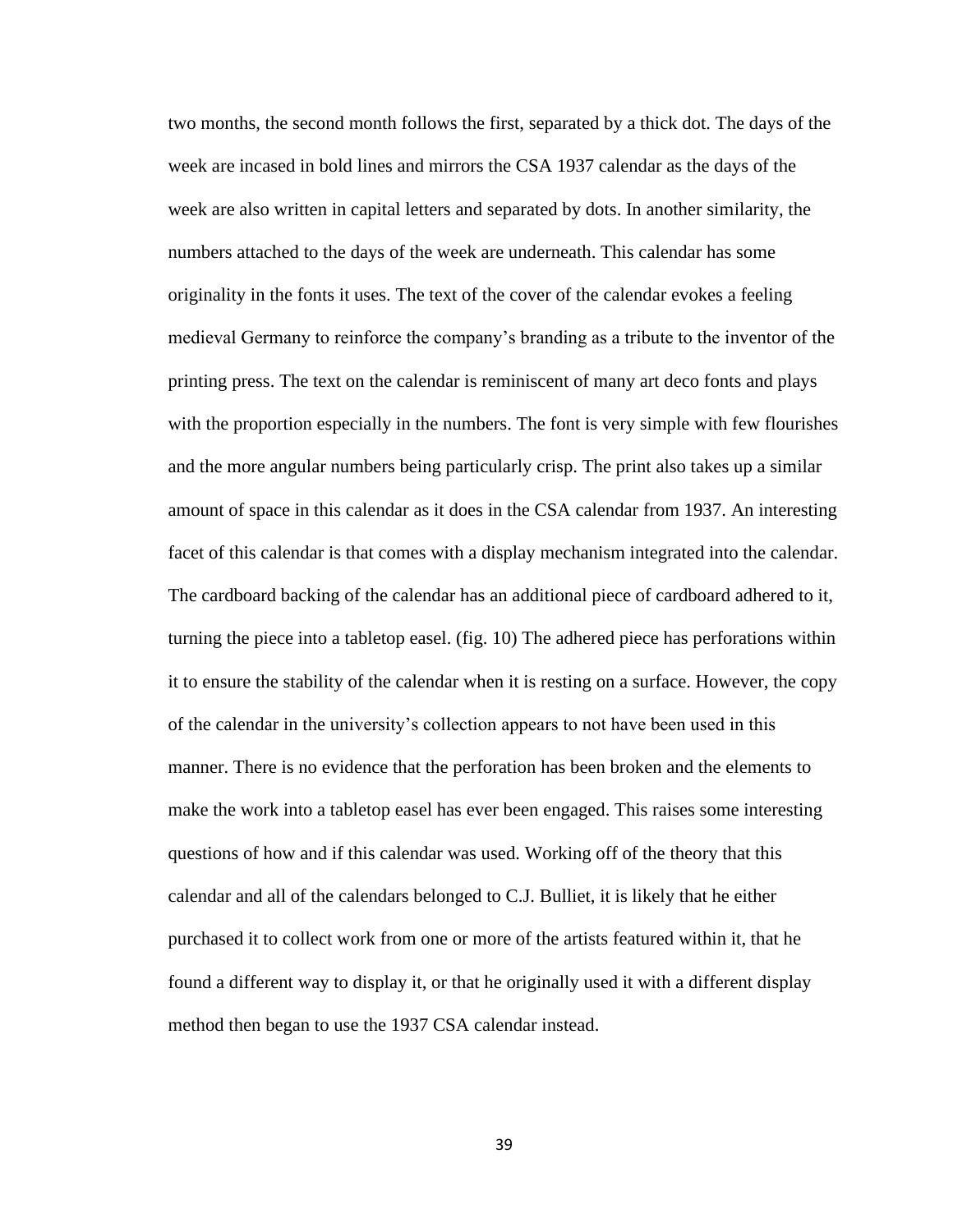While this calendar is limited in the number of block prints it features, there are still significant works within it, including *February* by Wharton Esherick. (fig. 11) The depicts a tree and a pathway into the woods covered in snow. The title of the work is fitting not only because of the deep winter felt in February, but because this piece is attached to the week in 1937 that included both January and February. The piece is mesmerizing and slightly confusing when thinking about the carving Esherick had to complete to make the work legible, let alone aesthetically pleasing. While it is simple in subject matter, the piece is frenetic as Esherick had to carve such small segments to make the trees appear to be receding into the distance. There is a rhythm to the use of space in the composition. The snow covered leaves seem to reverberate against one another, while the thicker trunks of the trees give the eye a landing spot amongst the chaos. The piece uses the negative to its advantage as the path resolves in the center of the composition, balancing out the beginning of the white path with the darkened corner from the thickest tree trunk. The piece firmly separates itself from the rest of the paper as it is surrounded by thick black border separating the aesthetics from the functional element of the calendar. To be truly understood formally, the work requires a great deal of investigation and contemplation. This quality forces the work to be abstract at points, with the eye making sense of the pattern. Dismissing it as another winter scene prevents the rhythmic qualities to be fully appreciated as it would be if the work stood alone as a solitary print.

The two calendars from 1937 were relatively cheap, costing \$1.00 for the calendar produced by the Chicago Society of Artists and \$1.50 for the calendar from Gutenberg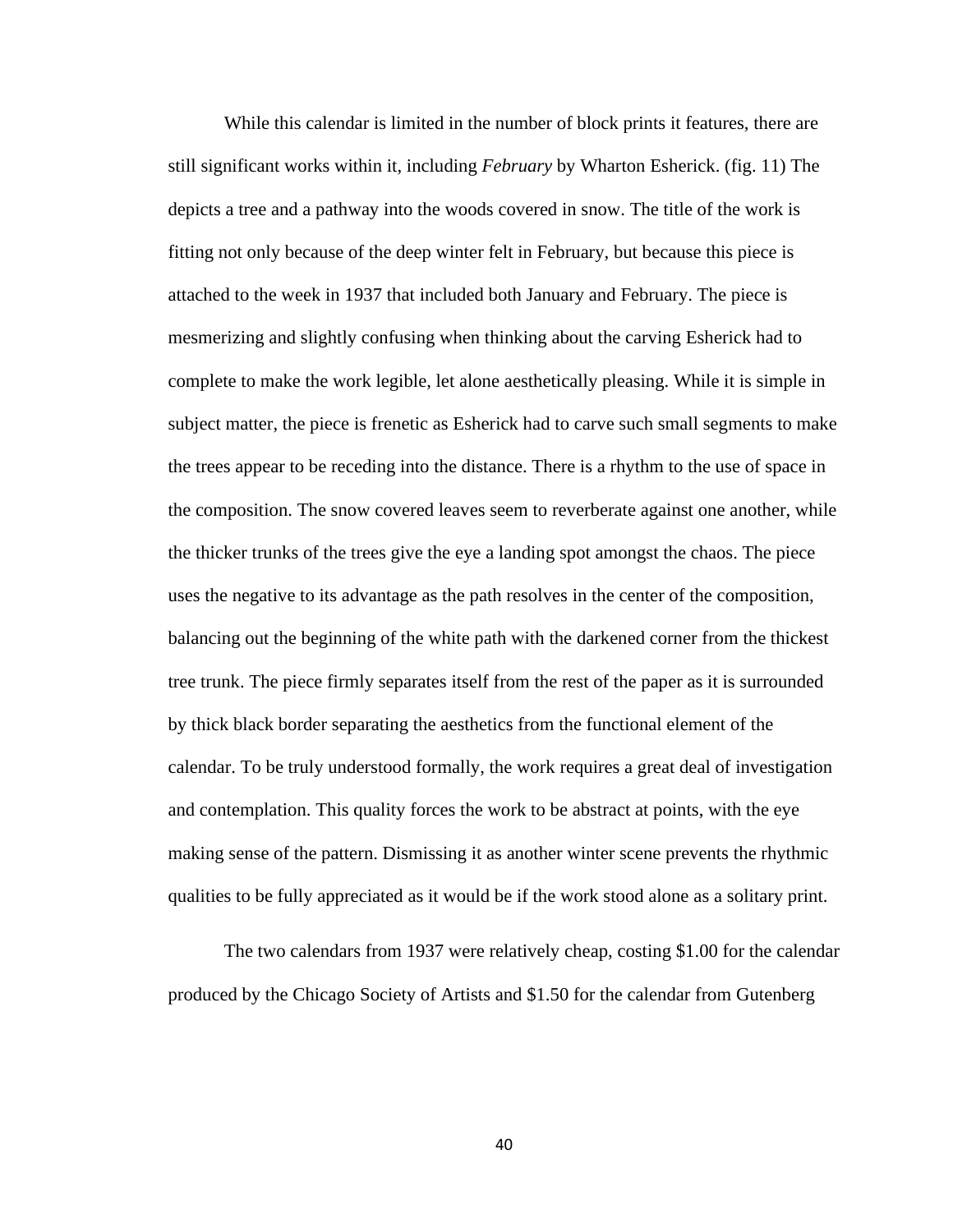Publishing.<sup>117</sup> Inflation has skyrocketed since 1937. In 2021, the CSA calendar would cost approximately \$18.39, and the Gutenberg Publishing calendar would cost \$27.59, both values showing how much things have changed in the last eighty-four years. Despite the inflation, these calendars would be affordable in a contemporary context. A review in the journal *Parnassus* compares the two calendars without telling the viewer which one they should purchase but rather writing "It would be hard to choose between these admirable calendars, but that is really not necessary, as everybody can use at least two calendars, and those interested in contemporary American prints will want both."<sup>118</sup> This review gives proof to the fact that these calendars were being sold in the same regional market based around Chicago. This is another point that helps to confirm the theory that the calendars belonged to C.J. Bulliet.

The 1938 calendar from Gutenberg Publishing is drastically different from the 1937 edition. It is not a spiral bound calendar nor is it a weekly calendar. The calendar is organized monthly. This unfortunately means less art for the owner of the calendar, but it allows for each print to be an actual block print which is significant since calendar is one of two in the collection that is able to separate the work of art from the calendar easily. The print itself is printed on a white piece that varies in size depending on the actual print. For certain works, the printed page is the same width as the page and cropped short enough that just the calendar portion is left visible. The backing piece with the calendar information is a soft grey with black text printed on it. The font used on the calendar is consistent with the 1937 calendar. The date portion of the calendar itself is different as it

<sup>117</sup>A. Philip McMahon, "Print Calendars. American Block Print Calendar, 1937," *Parnassus* 9, no. 1 (1937): p. 43, https://doi.org/10.2307/771192.

<sup>118</sup>McMahon, "Print Calendars. American Block Print Calendar, 1937."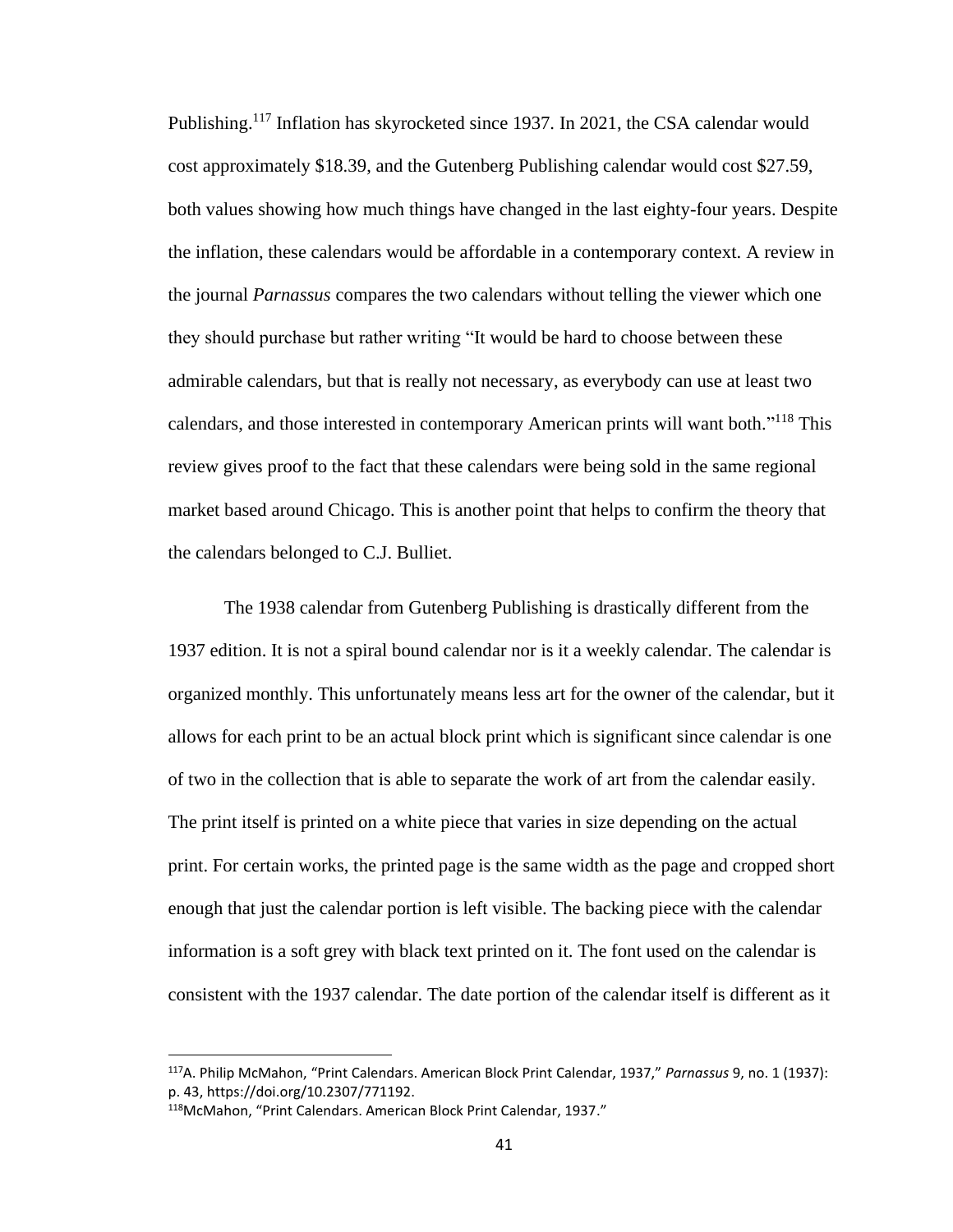includes the entire month on a single page. The month is listed on the far right with the days of the week listed below starting with Sunday. The days of the week stay static from month to month with the numbers being placed within four lines below. This calendar features prominent holidays and celebrations being added to the calendar as well as giving the location of the artist whereas the previous two calendars just give the title and artist's name.

A dynamic piece from the 1938 calendar is Ernest A. Pickup's *Neighbors.* (fig. 12) The print shows a farmer with his donkeys plowing the field in the early morning light. The farmer is not alone in this task as he sees the neighboring farmer also plowing his field. The work is an earnest portrayal of agricultural work and comradery amongst neighbors. Pickup's depiction of the scene does not offer any visual platitudes of provincial life, but rather an image of solidarity within the struggle. Nothing in the picture implies that farming is easy work; it requires difficult hours and constant attention for a product that can be ruined by a variety of factors. Pickup is able to create a great deal of nuance in the print through linear density. Horizontal lines are the most represented line in the piece as they are used to construct the sky, taking up more than half of the composition. Pickup is effective in making the viewer feel like the new light of the sun is just breaking over the hills as the lines are thinner and more isolated from one another. The lines get denser and denser further into the stratosphere, even converging to make dark clouds. The light from the rising sun faintly gives details to the work the famers are doing. The peaks of the mounds of dirt formed by the plowing are lit with the rest cast in a dramatic shadow. The same can be said for the donkeys and the farmer himself, each receiving a little more than an outline of white to demarcate their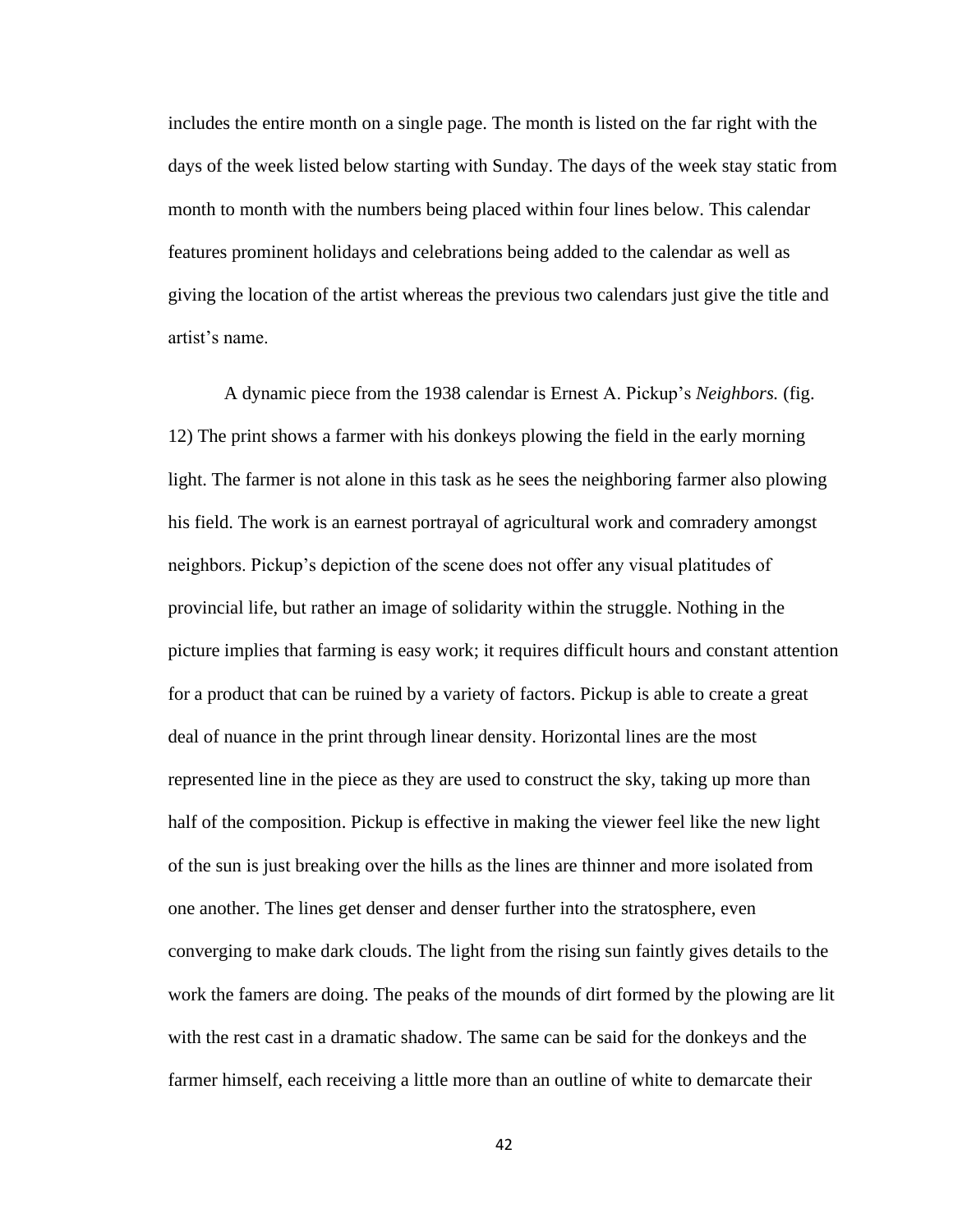forms. The neighboring farmer receives the same treatment on his hill alone, existing in the print only as a silhouette. There's a sense of ritual and joy within the stances of these two men. They likely take the time to stop and wave at one another whenever the opportunity arises. This is seen in the farmer closest to the viewer as he slightly leans back, easing into the familiar motion of waving. The two mirror one another as a visual sign of their solidarity. The sense of joy in this work is tangible, yet it comes with a sense of struggle. The work shows the two farmers already accomplishing a significant amount of work by the time the sun is visible in the sky. There is an inherent struggle to get to the place of joy, giving the piece substance.

The 1939 vertically orientated, spiral bound calendar is visually similar to the three calendars that preceded it. The print takes up the majority of the paper with the calendar portion relegated to the bottom fourth of the page. This calendar arranges the information differently than the others from the 1930s as the month and year are written perpendicular to the days of the week. The days then are written in a single column with the numbers beside them. The month and the year are written with the same boldness as the numbers. This leaves each weekly page with a great deal of unutilized space in the lower left corner of the page. As the prints vary in size, certain weeks feel particularly unbalanced.

Certain works in this calendar feel particularly emotional while others are more formalist abstractions. A. Raymond Katz's *Unemployed* (fig. 13) is harrowing. Those who purchased and used this calendar would have been familiar if not directly affected by the stock market crash and the great depression happening just ten years earlier. The print is horizontally orientated and takes up a significant amount of space on the page. The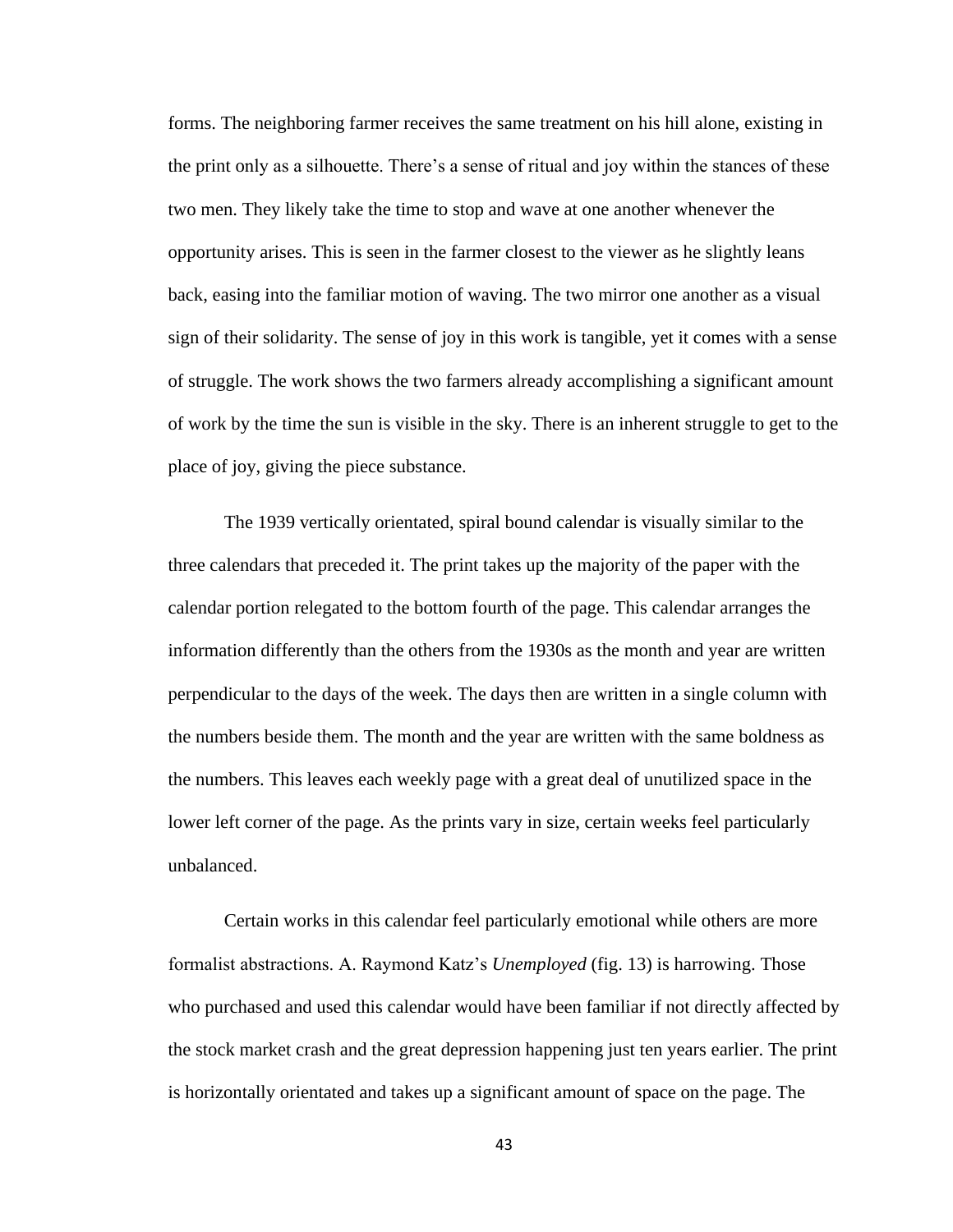image centers around a set of grieving parents. By the title, we know that the father has lost his job and is mournful and worried about how to support his family. Katz registers this pain by showing the father in the middle of actively crying, wiping tears from his face. The mother crouches over him, attempting to comfort him by wrapping her arm around him while she tries to mask her own emotions by covering her mouth. As the couple is in the center, their children and neighbors are oblivious to the catastrophe occurring. The child on the right side of the composition begins to walk out of view with a hot meal, potentially their last one for a while. The other child, just a baby, is crawling to the back wall of the home, keeping themselves occupied while their parents deal with the immediate aftermath of losing the family's income. The scene also depicts neighbors outside of the window; two men, appearing to be nicely dressed and denoting some wealth, walk past having their own conversations about the world outside. Katz further complicates the situation and the struggle that this family will endure by subtly alluding to the fact that this family is actively growing. Due to her stance and the soft curvature of her dress around the abdomen it can be assumed that the woman is pregnant with the newest child coming soon. Compounded by the fact that the only light is a candle, and the baby is crawling around without diapers, this family was already struggling. The print does not try to solve this struggle, but rather asks the viewer to sit in the pain felt by this family, potentially allowing them to be empathetic to those struggling in their own lives.

While *Unemployed* is very figural, works like Karl Gasslander's *Controlled Movement* (fig. 14) is completely abstracted. The print is a juxtaposition of different lines and shapes, with dots and crosshatches. The piece is evocative of experimentation as the forms intersecting do not necessarily work with one another. However, the shapes play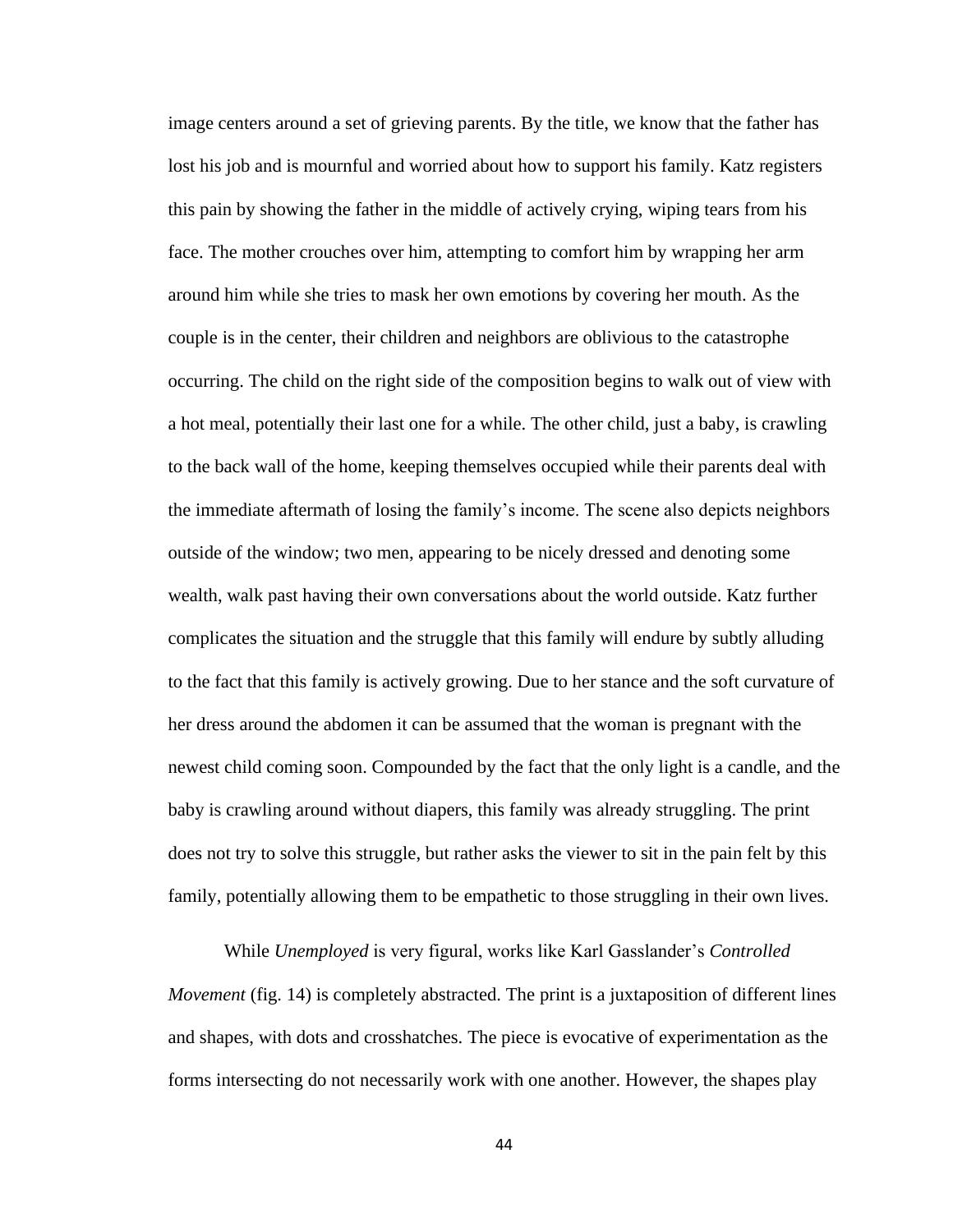off of one another becoming cacophonous as they are each independent, offering their own type of shape and mark making to the composition. The piece has a focal point on the center line of the black circle hitting that upper third. In an odd way, the piece with its constant energy is reminiscent of a contemporary city. The gridded rectangular shapes and the forms with dots appear like skyscrapers with the sun peaking over. Abstraction in a work is automatically a critique of figural and narrative art and thus introduces tension in addition to the tension created by the incongruent shapes and patterns that comprise the composition. Works like this and its abstraction would be familiar to some yet would be an excellent introduction to more modern works for many.

The 1940 calendar from CSA is the first of the horizontally oriented calendars donated by Catherine Girdler. The piece begins with a brief history of block printing and its origin in China and its expansion to the rest of the world.<sup>119</sup> With this introduction, the piece also sets itself apart aesthetically by using a pale blue ink for the weekly calendar portion to juxtapose the black ink used for the artistic prints. The page is organized with the print on the left side of the page. The calendar is on the right side beginning about halfway down the page. The month is written to be the same width as the year below it. The days of the week are written out with like proper nouns with only the first letter capitalized. Like many of the other calendars, the numbers are the boldest form of text on the page. Unfortunately, this piece contains significant errors not seen in the other calendars and weathering of the pages. This is not to say that other copies of the calendars do not contain these errors, but that those errors are not reflected in the

<sup>119</sup> Chicago Society of Artists, "1940 Block Print Calendar." Chicago, IL, 1940.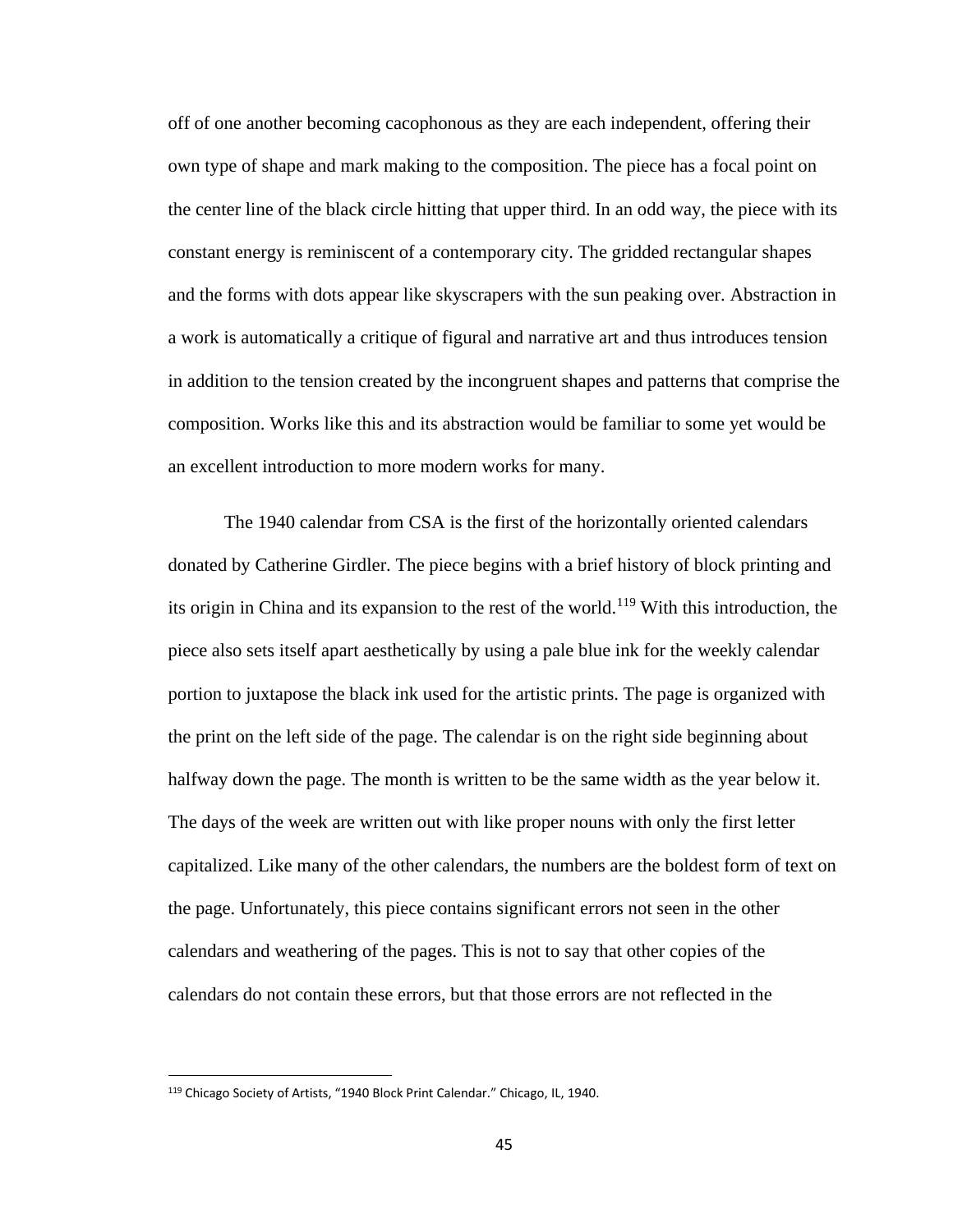university's collection. Due to time, the calendar pages have begun to yellow as well as ink from one print transferring to the back of the page that it is resting against. The biggest issue is the misprinting of several pages. Pages for Ethel Spear's *Winter Scene*  (fig. 15) and John F. Stenvall's *Ancestors* (fig. 16) are printed completely upside down making them difficult to display when the calendar was in use.

One of the most striking works from the calendar is Kathleen Blackshear's *Tommy.* (fig. 17) The piece is a simple scene of a Black man standing outside of a storefront. The print excels in several ways. The titular Tommy is the focal point of the image boldly situated in a contrapposto stance evocative of classical Greek sculptures. The image feels joyful as Blackshear juxtaposes patterns and textures. Through these patterns, Blackshear is able to visually create different tones in the work despite only using black ink. The striping on the store's banner feels like with its vertical lines breaking up the patter while the stripes on the man's shirt register as darker because they are bolder. This is in contrast with the same shirt and the pants Tommy is wearing becoming similar shades despite being different, bold patterns. An interesting detail in the work is the piece of paper in his back pocket. Either a receipt or a ticket, allows the viewer, especially those who owned the calendar and used it in 1940, to give the man a complex narrative and backstory. In one created narrative, the paper is a receipt for the store he stands in front of potentially purchasing the hat he's wearing or some other good hidden from view. Another potential story is that the paper is a ticket for the young man to see a film or play at the neighboring theater "The Popular." Both of these are just theories as I was unable to discern the role "The Popular" had in Chicago if it is in fact a real store or venue. Blackshear's involvement in the calendar makes it even more likely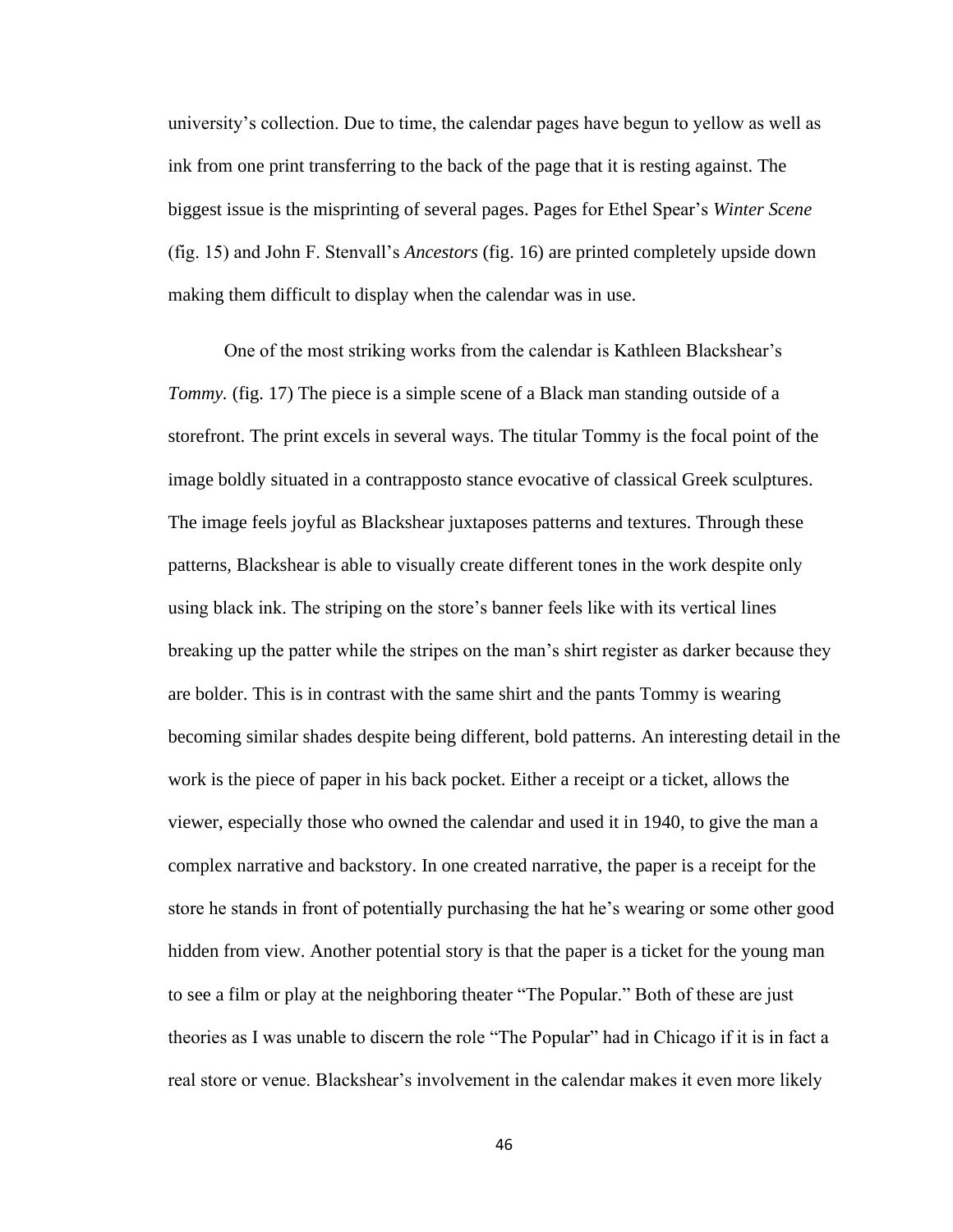that the calendar did belong to C.J. Bulliet. Bulliet being an art critic in Chicago was aware of Blackshear's work, even applauding the artist's depictions of Black Americans.<sup>120</sup>

The 1941 calendar stands alone in several ways. Most notably, this is the only calendar to feature colored prints. It is the only calendar in this group that was produced by United American Artists and is the only calendar to be organized into bi-weekly segments. President Morris Topchevsky states in the introduction to the calendar that the works within in are mostly centered around the industry present in Chicago.<sup>121</sup> While showcasing the efforts of the United Office and Professional Workers of America, C.I.O, Topchevsky also makes it clear that the calendar is for the working class writing, "this calendar makes it possible for the average worker from the office, shop, or factory to procure works of art at a very low price."<sup>122</sup> As previously mentioned, this calendar prints the dates on one page with the artistic print on a separate page both spiral bound. The calendar is a mid-tone grey with pulpy tan flecks embedded in it. The calendar is printed on the right side of the page in a vertical format, almost the exact same as the 1940 CSA calendar, the only differences being the font and color of the ink with the font used in the 1941 calendar registering as more playful.

Though not every work is printed in color, those that are become focal points of the calendar. Cliffa Corson's *Oil Refinery Worker* (fig. 18) is a highlight. Not only does the piece assert itself as a work of art through the color and the individual page it is

<sup>120</sup> Susan Weininger and Lisa Meyerowitz, "Kathleen Blackshear," Kathleen Blackshear | Artists | Modernism in the New City: Chicago Artists, 1920-1950, accessed 2021[, http://www.chicagomodern.org/artists/kathleen\\_blackshear/.](http://www.chicagomodern.org/artists/kathleen_blackshear/) <sup>121</sup> United American Artists, "1941 Block Print Calendar." Chicago, IL, 1941. <sup>122</sup> United American Artists, "1941 Block Print Calendar."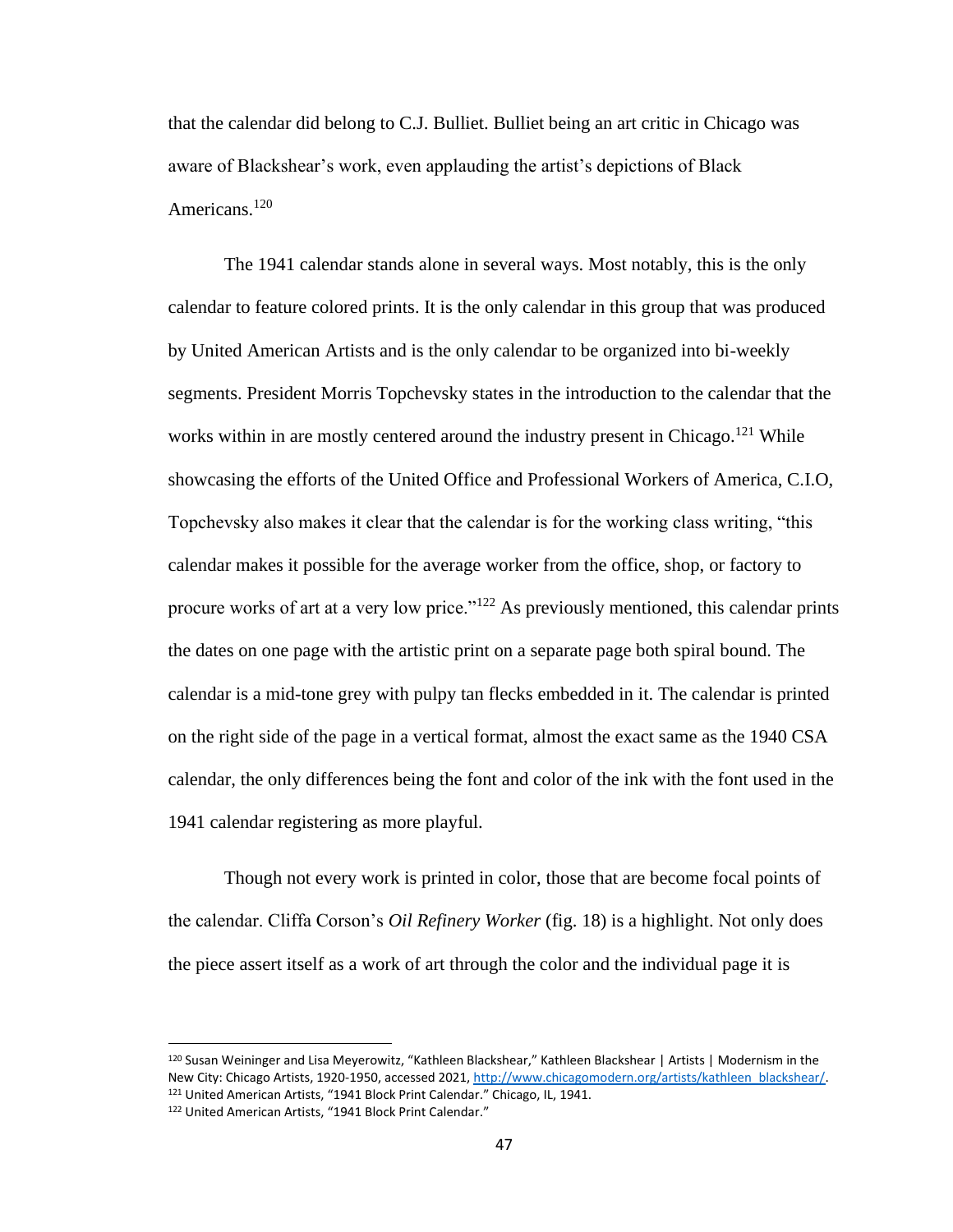printed on, but this work, and each print in the calendar are signed and dated by the artist. When removed from the calendar, the print fully exists on its own as a work of art. The piece is fairly simple, just using red, yellow, blue, and black ink to depict a worker actively refining oil. Yet it is the qualities of the colors used and the composition that make the work special. The print shows a worker, adjusting some machinery while positioned atop a large tube, likely used in transporting oil. The tube shoots swiftly towards the background, revealing the larger structures shaded in blue and black. Starting with the colors, none of them are too saturated to make the work seem obnoxious. The red operates more like a compositional tool than as a way to shade particular forms. As it is the most sparingly used color, red leads the viewer from the middle of the composition to the right bottom corner. Corson also uses it in interesting ways as some of the rivets are printed in red. The blue is almost exclusively used as a shading device, giving dimension to both the worker's hat and the presumed metal buildings in the background. The yellow operates as a mid-tone highlight and it allows Corson to decide how bright something should be in the print. By placing the refinery worker so prominently in the foreground of the piece, Corson is making a statement aligned with the pro-union message of the calendar. Their position alludes to the fact that the soaring infrastructure and progress in the background has not magically appeared, it is all because of the labor of the refinery worker.

The last calendar included is the 1947 CSA block print calendar. The piece is horizontally orientated, spiral bound, and organized into weekly calendar pages. This piece differs visually through the variety of fonts used. The artist and title of the work are written below the print. The title is written in all caps, while the artist's name follows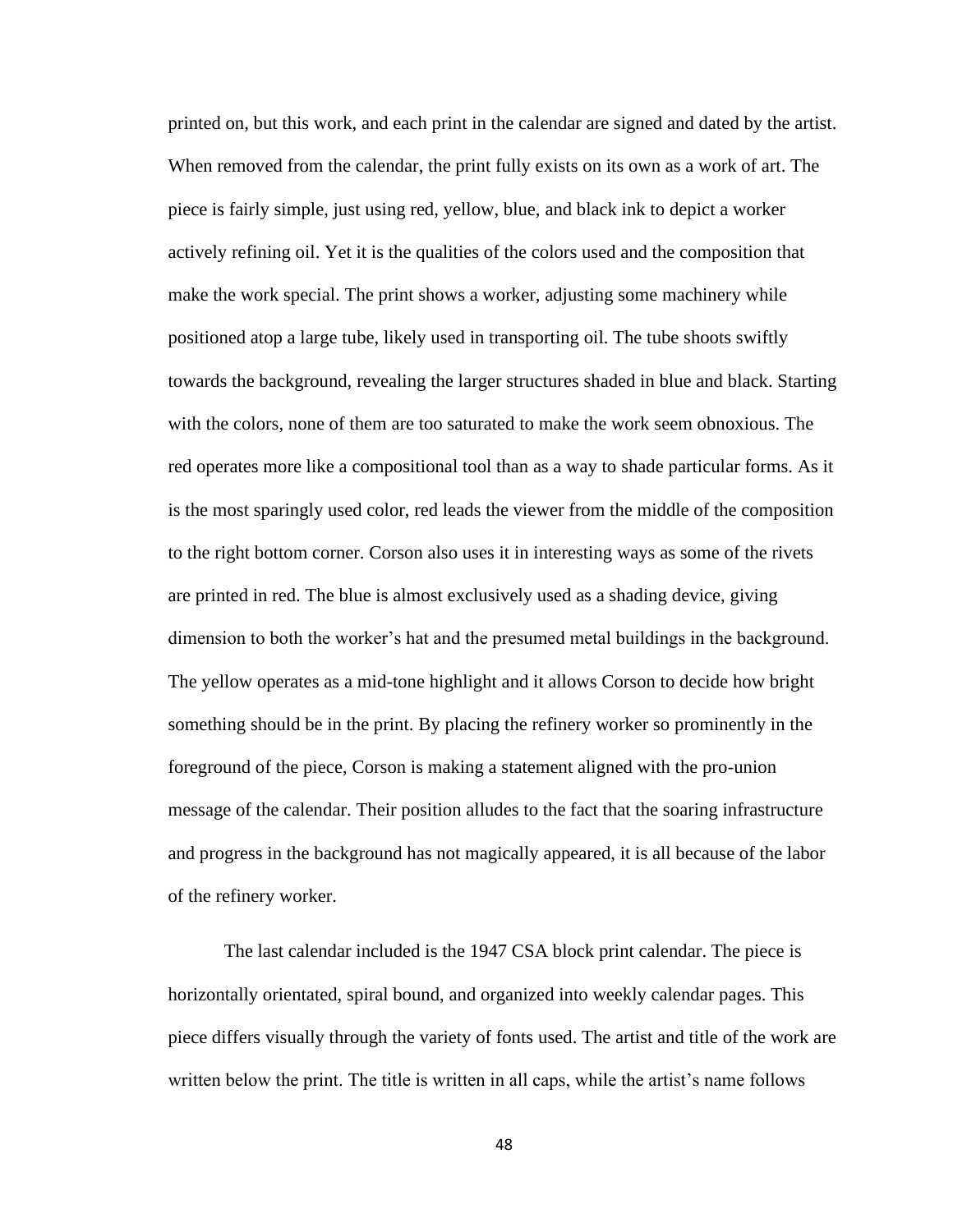standard capitalization practices. The font is the same as the font used for the days of the week which are also written exclusively in capital letters. The month is written above the days of the week in a bolded, italicized font that is different from any other font used on the page. The month is also separated from the week by a thin line and followed by a series of dots, depending on the length of the month's name.

The pieces in this work tend to be fairly simple prints, yet many of them carry an emotional weight. Two pieces for weeks in the fall express a sense of isolation and loneliness many feel as the days grow shorter. The first is Laura Van Pappelendam's *In the Living Room.* (fig. 19) The artwork is restrained in terms of what can be achieved in block printing. It centers around a woman appearing to tinker with the innerworkings of a piano while a group plays polo outside. The work is primarily black, with the forms created by thin white absences in the ink. Van Pappelendam's allows the forms to breathe as she loosely articulates them, giving a loose impression of the human form and allowing the viewer to construct the rest. Neither arm is fully illustrated nor is the interior she is confined in, only a weak and broken line in the bottom right of the composition indicates a border between the inside and outside. Even the game outside is not fully rendered as the horses and the men upon them seem choppy as they are moving too quickly to be registered. Van Pappelendam's does take great care to depict the architecture of the piano. The legs and the mechanisms for the foot pedals are rigid as they appear in real life. The piece speaks to a great deal of isolation that many women felt and still feel when they are relegated to domestic interiors. However, this isolation might be a needed respite for this woman. Her head is pointed down alluding to the possibility that she is uninterested in polo and devoted to the upkeep of the piano.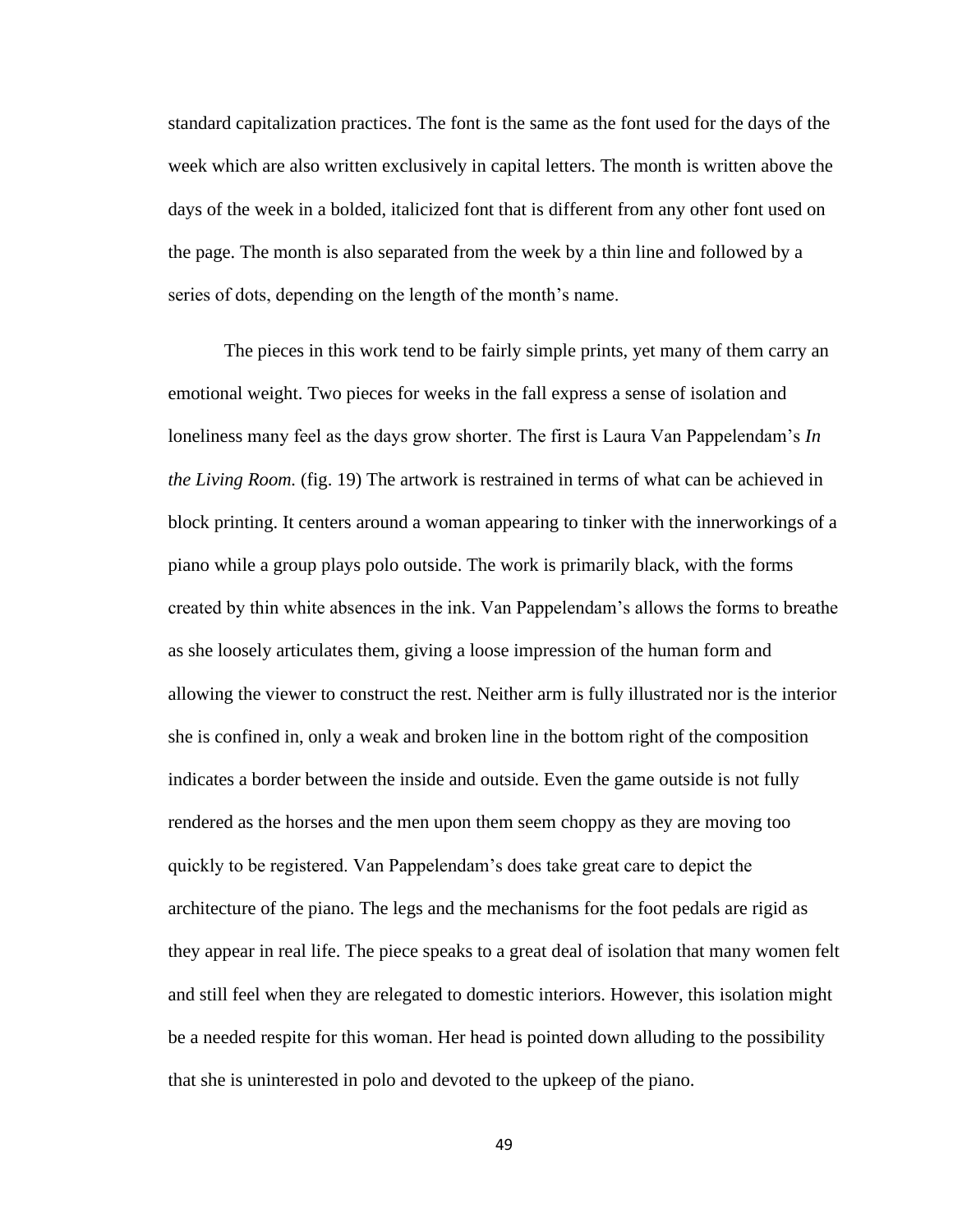Another work that shows this loneliness is Tunis Ponsen's *Late Afternoon.* (fig. 20) The print shows an individual walking alone out of a seemingly abandoned city. While there are many ways one can read the presence of white in the print, the fact that this corresponds to a week where November and December overlap makes the idea that the person is walking through snow a plausible one. There are buildings extending through the middle of the composition that stand at a distance from both the viewer and the individual walking. The person walking is heading for the break in the buildings indicated by the small sliver of space and the building in the foreground that has become a silhouette. Another strength of the piece is the implied light sources. While it is not realized in color or tone due to the nature of using one color of ink, Ponsen creates the presence of light through including shadows. The light in the scene is near and it is bright as all of the shadows in the work are harsh and long. The light post is not present in the print, but its shadow extends well into it, breaking up the monotony of the field of white in the middle of the work. The same can be said for the person trudging along. They are small in comparison to the buildings, but the shadow they cast is long, indicating that the light source is low in the sky. There is also a sense of pain with the isolation with this work. While the form is solid without many details, it can be inferred that there is a pain or weariness within them. They are bent over, likely with their arms crossed in an attempt to keep warm and taking wide strides to get where they are going as quick as possible. The isolation is reinforced in this posture as there is no one around to assist in his journey.

The lengthy visual analysis is provided to prove that these works are thematically and aesthetically relevant as works of art independent from the functionality of the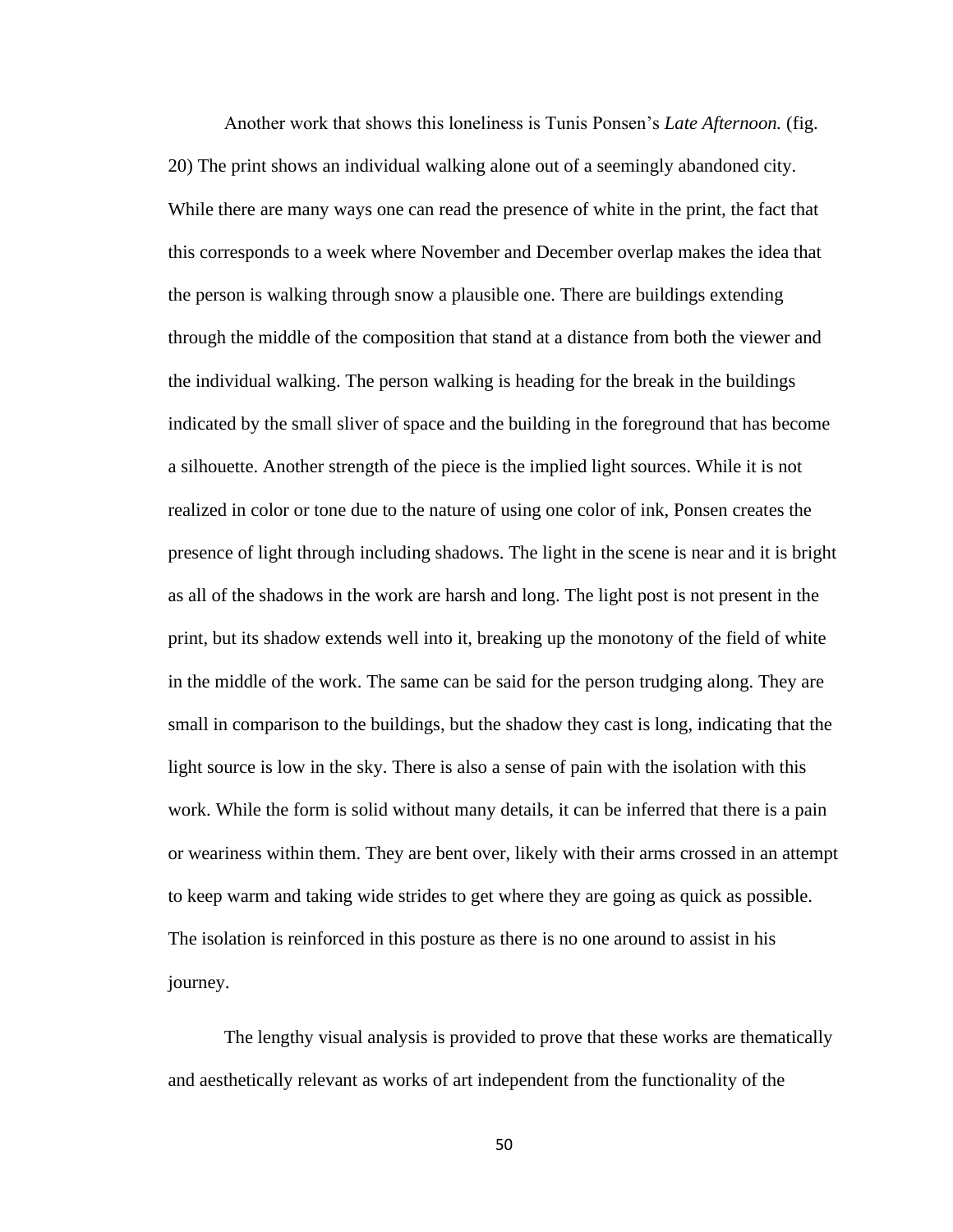calendars that they are a part of. The prints included are emotional, being able to convey deep sadness and lighthearted joy that is deeper than just surface level, kitschy sentimentality. The calendars found in the university's collection would have likely been seen as functional objects for Dewey, been praised by Morris, and likely completely overlooked by members of the Hudson River School. The use of artistic grade paper, the prints, the aesthetic integrity, as well as the branding of the calendars helps to position them as pieces of art rather than simply functional calendars. The functionality of the work is not necessarily unimportant, but the works all state in their brief introductions that they were for the purpose of bringing art into the lives of everyday people, thus removing the financial barrier of collecting art. The fact that they have been so carefully preserved by their original owner and donated to the university to care for them further reinforces the idea of these works being art. Most importantly, they were created by artists to be considered art, while having a democratic reach as they were inexpensive. These reasons declare that these calendars are works are art. Yes, they were once calendars that served a function. But now that their period of usefulness as calendars has expired, they can be viewed as works of art first.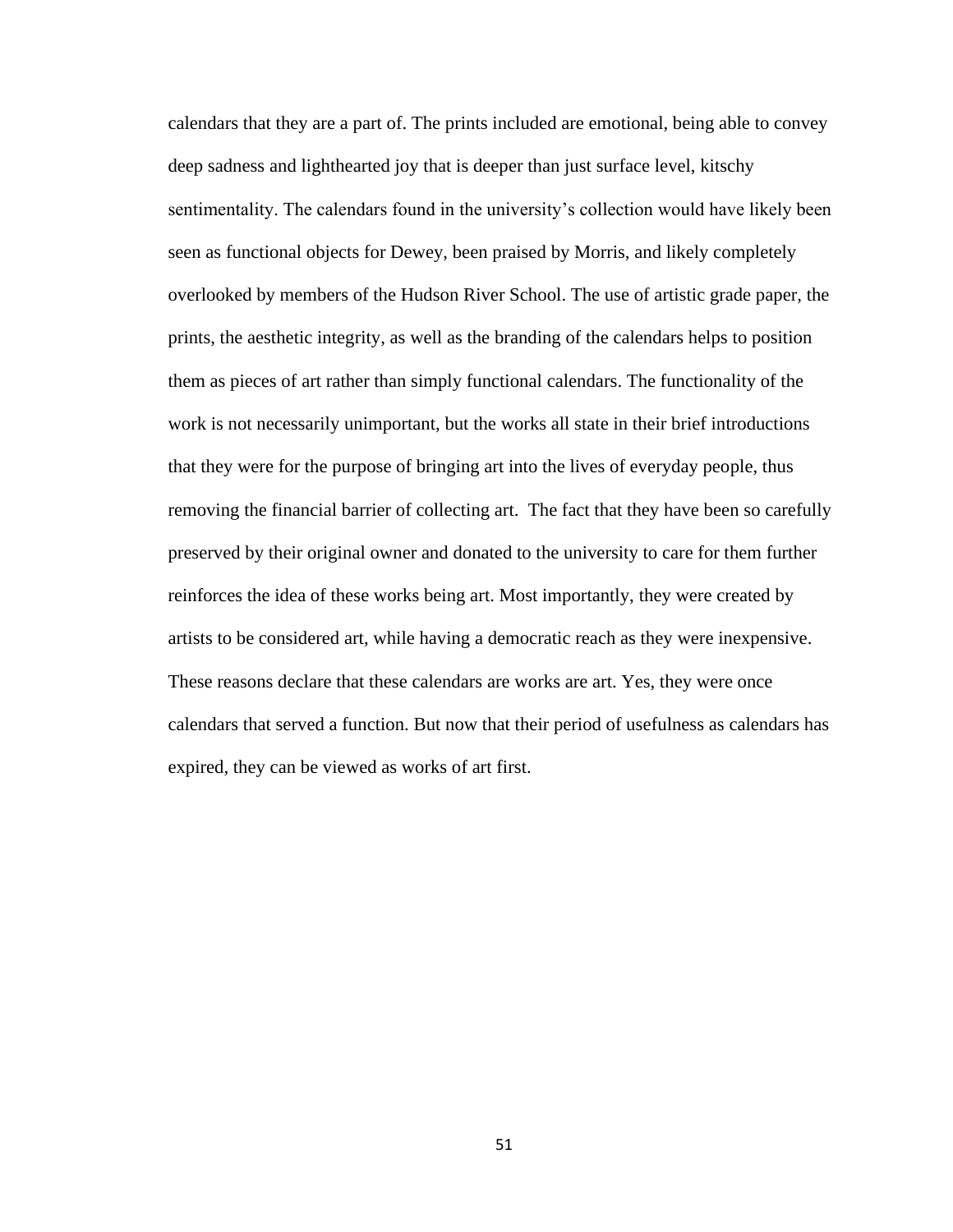## CALENDARS AS PARTICIPATORY AND INTERACTIVE ART

The user is required to do more than just look in regard to a calendar. By using the calendar for its intended purposes as a tool for organization, the owner of said calendar become a collaborator with the object. Because they are an ordinary part of many people's daily lives, calendars lack the qualities of a spectacle; the user knows they have the power to intervene and make the object work for them. This contrasts the standard role as viewers of a spectacle prescribed to arts audiences. Looking at a work of art can be a rich experience, sometimes garnering a physiological response. More often than not, looking at works of art either in a seat at a theater or in a museum the viewer is kept at a distance from the work of art without much agency concerning their encounter with the work. Jacques Rancière writes in "The Emancipated Spectator" that:

Being a spectator means looking at a spectacle. And looking is a bad thing for two reasons. First, looking is deemed the opposite of knowing. It means standing before an appearance without knowing the conditions which produced that appearance or the reality that lies behind it. Second, looking is deemed the opposite of acting. He who looks at the spectacle remains motionless in his seat, lacking any power of intervention. Being a spectator means being passive. The spectator is separated from the capacity of knowing just as he is separated from the possibility of acting.<sup>123</sup>

In his essay, Rancière is primarily discussing the role of the audience in theater.

However, his ideas about spectatorship are applicable in many art encounters since

spectatorship is expected, leaving the audience powerless to affect the experience in any

<sup>123</sup>Jacques Rancière, "The Emancipated Spectator," *Artforum*, March 2007, [https://www.artforum.com/print/200703/the-emancipated-spectator-12847,](https://www.artforum.com/print/200703/the-emancipated-spectator-12847) 272.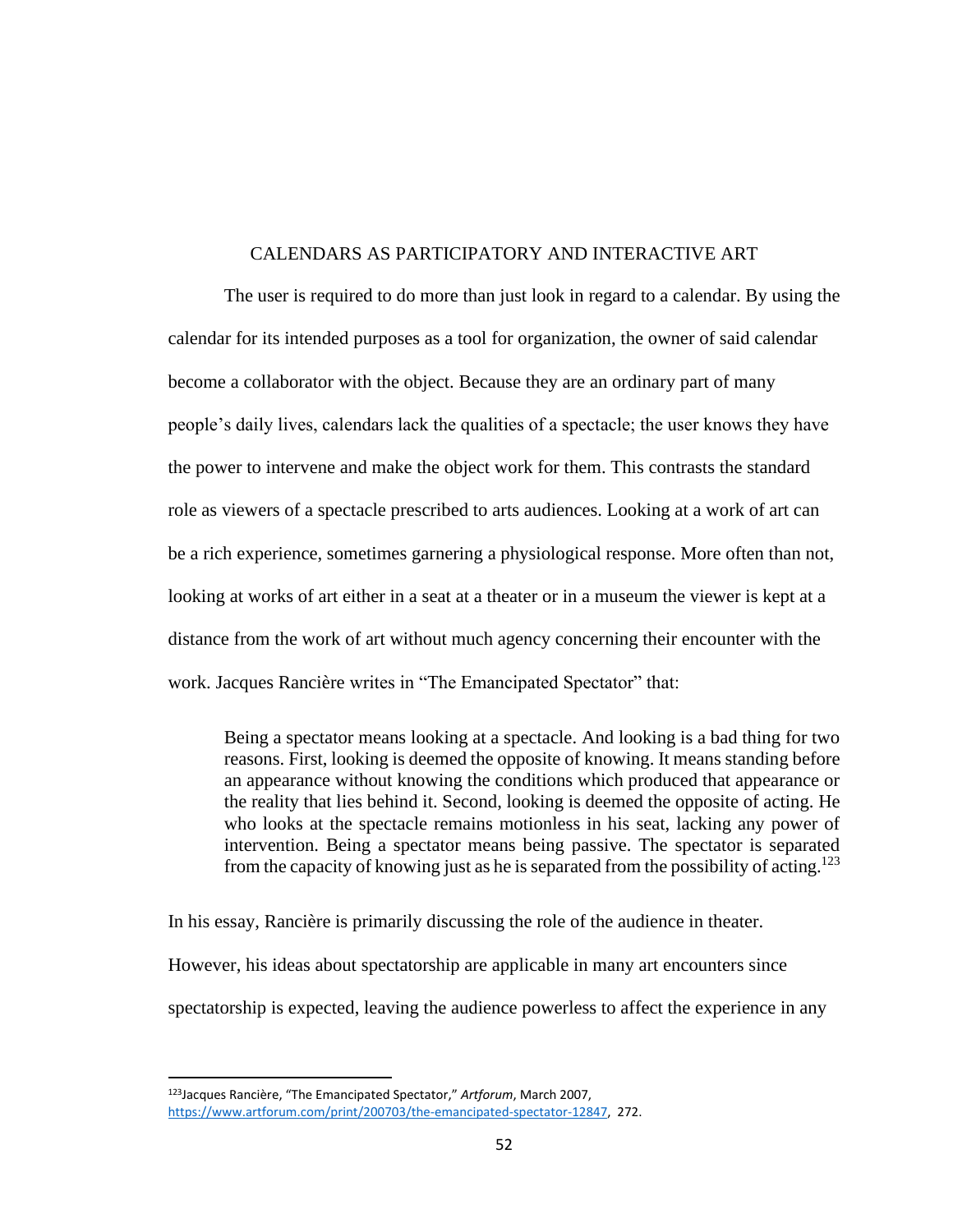way. In regard to audiences in museums, there is an inherent apprehension of interacting with art, even if participation was something the artist intended. This stems from several different anxieties present in the audience: a fear of breaking something priceless, a fear of gallery attendants gently reprimanding them, a fear of looking foolish in front of others in the gallery, and other more minute fears. Most of these worries are valid as no one wants to be corrected or have to deal with the guilt of potentially ruining a priceless work of art. However, the perception that museums are for those who already know about the art within it is continually perpetuated. With it, stereotypes of how to dress and act inside of a museum continue as people outside of the art world can feel like museums are restrictive, elitist places. One way that these anxieties manifest in museums and galleries is when participative and interactive art is exhibited as many- I included- are continuously told both in pop culture and in arts institutions that art is simply to be viewed. The urge of the artist to incorporate audience interaction into a work of art has been well documented since the 1960s. This rise in the interplay between artist, audience, and object-- especially in American art --is a result of "the wave of democratic populism that sent citizens out into the streets to campaign for justice, equality, and the empowerment of disenfranchised people."<sup>124</sup> Participation in activism was visible throughout the 60s, 70s, and 80s, waning slightly in the 90s and 2000s, ultimately resurfacing to a national level in the 2010s with the Occupy and Black Lives Matters movements up into the 2020s. There is a potential for audience participation to feel approachable for audiences again. However, those who participate in social movements

<sup>124</sup> Kelly Baum, "The Raw and the Cooked: Unfinishedness in Twentieth- and Twenty-First Century Art," in *Unfinished* (New York, NY: Metropolitan Museum of Art, 2016), 213.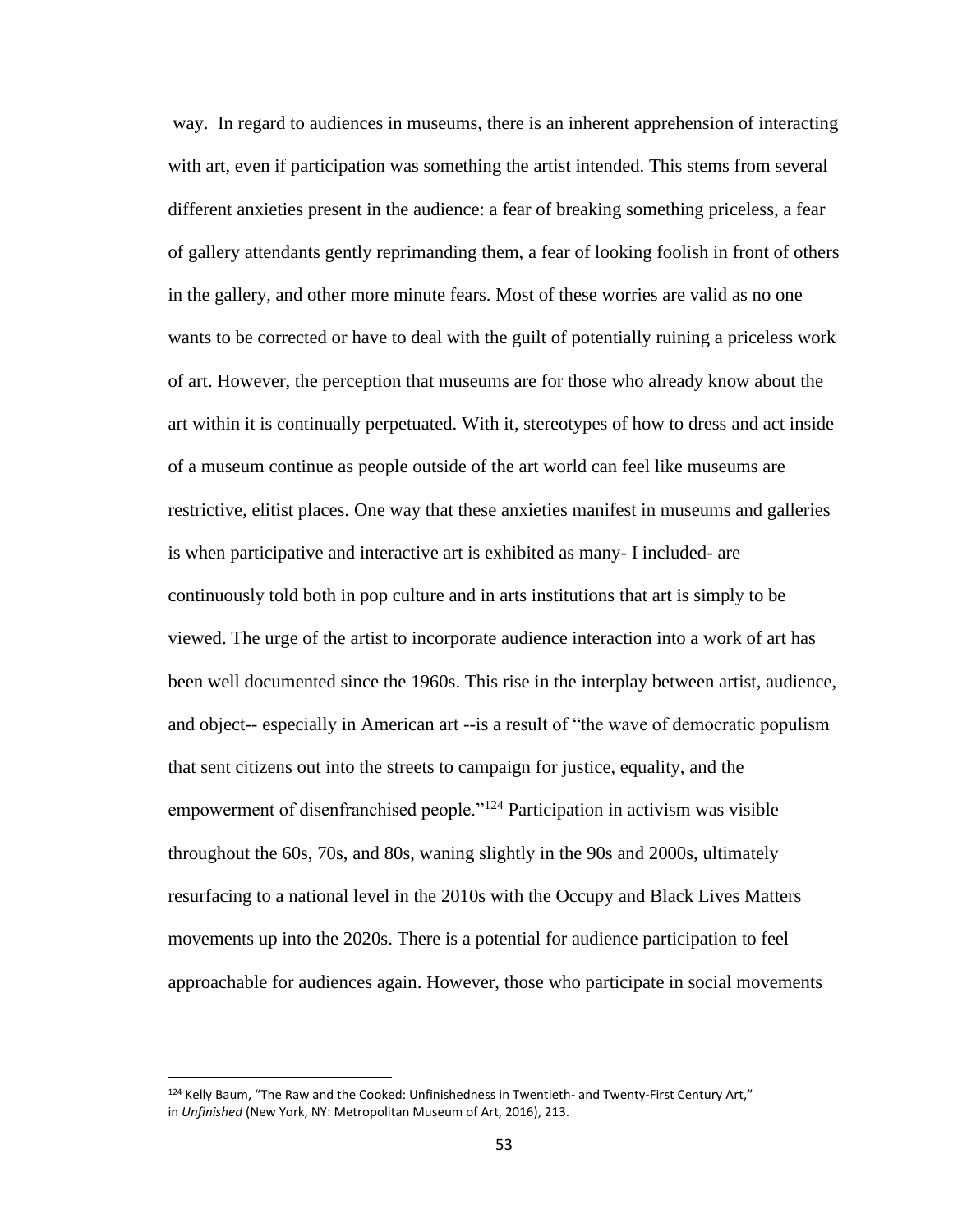and museum goers have some overlap, but do not consist of entirely the same people, allowing some museum audiences to still feel apprehensive about their participation. Activism in art is not strictly needed for participatory works: Robert Morris' 1971 retrospective was themed focused on largely apolitical interactive forms that heavily participated in, forcing the show to be closed after five days due to several injuries sustained<sup>125</sup> by the audience's over-exuberance for Morris' tunnels and structures.<sup>126</sup> The level of participation in Morris' works is the exception not the rule; a variety of works from different cultures and movements require participation, yet this can be worrisome to an audience member; any piece that challenges the role of museum goer that they already hesitantly filling can cause confusion and apprehension to the point of not engaging fully with the work. Lack of engagement can be detrimental to any work, but crucially damaging to works like so called "relational aesthetics" art that relies on audience participation. Nicholas Bourriaud defines relational aesthetics as "an art that takes as its theoretical horizon the sphere of human interactions and its social context, rather than the assertion of an autonomous and private symbolic space."<sup>127</sup> Bourriaud uses the term to describe works created in the 1990s that focus on the relationship between the artwork and its audience, the audience's relationship with the artist, or of the relationships between the audience members themselves. These examples reinforce the lineage of participation in recent western art history.

<sup>125</sup> Catherine Wood, "The Rules of Engagement: Displaced Figuration in Robert Morris' Mise-En-Scene," in *The "Do-It-Yourself" Artwork: Participation from Fluxus to New Media* (Manchester, UK: Manchester University Press, 2012), 124. 126 Wood, "The Rules of Engagement," 122.

<sup>127</sup> Nicholas Bourriaud, "Relational Aesthetics," in *Participation*, ed. Claire Bishop (London, UK: Whitechapel, 2006), 160.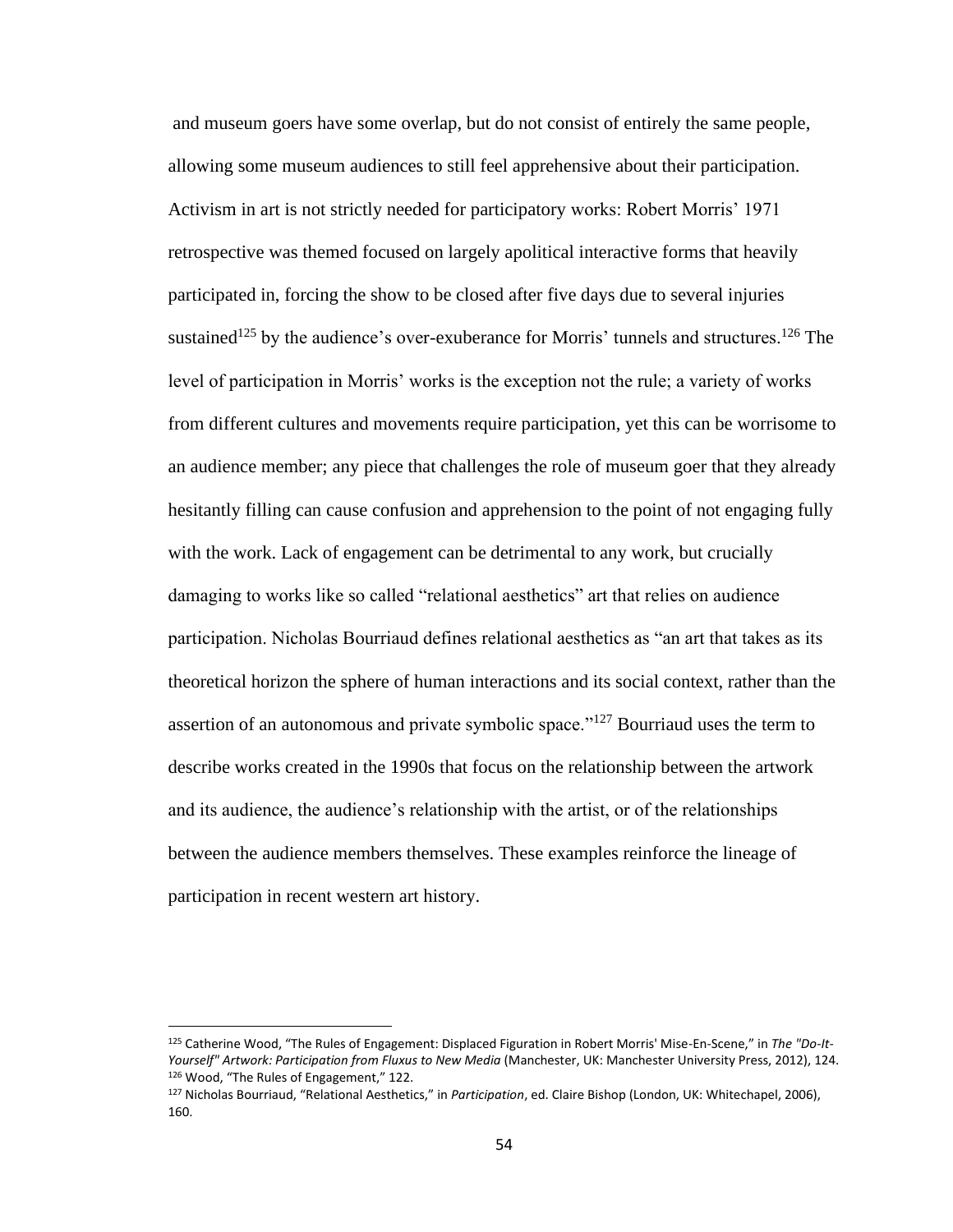Many have rightfully claimed that these works, including pieces of relational aesthetics and DIY artworks, are not bound by their visual aesthetics, but by the relationships created by the artists through the events they plan or the objects they create.<sup>128</sup> Works from artists like Yoko Ono*,* Lygia Clark*,* and Felix Gonzalez-Torres often require the audience's participation and interaction across several decades, including the 1990s. Works from these artists, and others employing relational and participatory techniques also involve time into their works,<sup>129</sup> as a condition of the work is creating a relationship within a particular moment often under some time restriction. Yoko Ono's *Cut Piece* from 1964 consists of several performances of Ono sitting on an empty stage, inviting the audience to come cut pieces of her clothing.<sup>130</sup> (fig. 21) One of the performances in New York City quickly turned into an assault on the artist as audience members decide to cut her undergarments instead of just her clothing.<sup>131</sup> Ono is unable to respond appropriately as the performance is predicated on her inaction to what is being done to her.<sup>132</sup> The work creates a relationship between the artist and the individual participant and between the members of the audience themselves as cutting someone's clothing is an odd and intimate occurrence that will create some kind of bond for any and all involved. The participation and interaction of the audience is crucial to the execution of the work since the piece would consist of Ono sitting alone on a stage without their involvement. However, *Cut Piece* shows that the audience can be antagonistic to the artist and may not be able to be trusted. This is especially true for Ono

<sup>128</sup> Anna Dezeuze, "An Introduction to the 'Do-It-Yourself' Artwork," in *The "Do-It-Yourself" Artwork: Participation from Fluxus to New Media* (Manchester, UK: Manchester University Press, 2012), 1. <sup>129</sup> Dezeuze, "An Introduction to the 'Do-It-Yourself' Artwork," 7.

<sup>130</sup>Kevin Concannon, "Yoko Ono's Cut Piece: From Text to Performance and Back Again," *PAJ: A Journal of Performance and Art* 30, no. 3 (2008): pp. 81-93[, https://doi.org/10.1162/pajj.2008.30.3.81,](https://doi.org/10.1162/pajj.2008.30.3.81) 81. 131 Concannon, "Yoko Ono's Cut Piece," 81.

<sup>132</sup> Ibid, 82.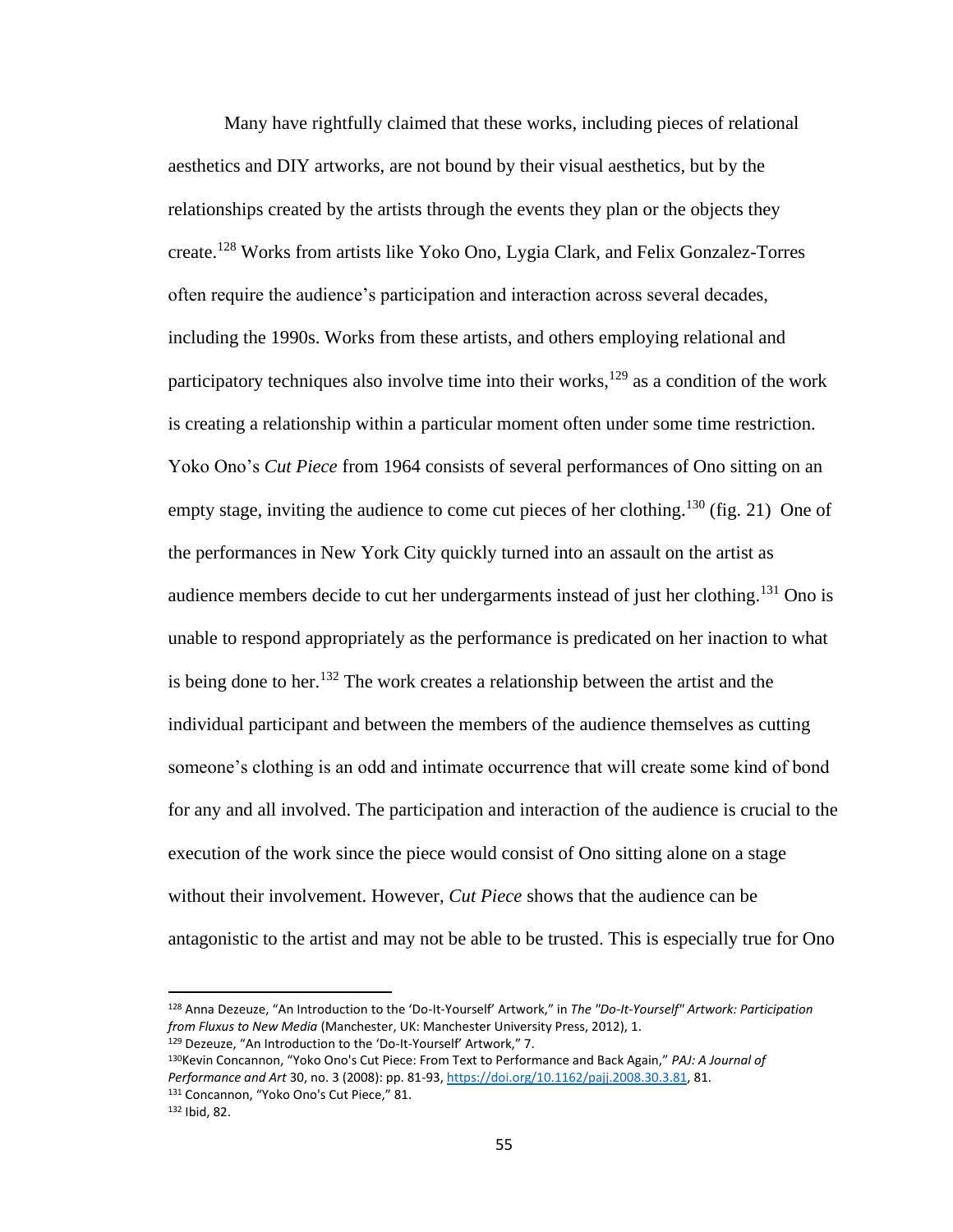and other female performance artists, as performers like Marina Abramovic have also had their safety threatened by members of the audience<sup>133</sup> that they are in supposed collaboration with. For Ono, her safety is compromised when participants decided to cut pieces of her undergarments as opposed to just cutting her clothing. This leaves her visibly trying to conceal her naked body whilst attempting to complete the work with the inaction she envisioned for it. For Abramovic, the audience's participation and interaction has jeopardized both her safety and the work she is attempting to perform. Her 1974 piece *Rhythm 5* is a performance where the artist lies motionless withing the outline of a star that has been set on fire. (fig. 22) The fire surrounding her consumed all of the oxygen that Abramovic needed to remain conscious during the work.<sup>134</sup> The audience watching the work pull Abramovic's unconscious body from the flames, saving her life, but ending the work.<sup>135</sup> These examples show inherent unpredictably of an audience as participation creates the possibility of harming the work and the artist. In contrast to Ono's performance based works, artists like Lygia Clark and Felix Gonzalez-Torres create participation based works that are centered around the aesthetic object. Clark wrote in a 1968 letter to fellow Brazilian artist Helio Oiticica, "the object for me has lost its significance, and if I still use it, it is so that is becomes a mediator for participation,"<sup>136</sup> and "in all that I do, there really is the necessity of the human body."<sup>137</sup> Clark viewed a large portion, if not all of her work, through the lens participation and how the audience can activate art through interaction. Clark's *Bichos* do just this as they were designed to

<sup>133</sup> Frazer Ward, "Marina Abramovic: Approaching Zero," in *The "Do-It-Yourself" Artwork: Participation from Fluxus to New Media* (Manchester, UK: Manchester University Press, 2012), 137.

<sup>134</sup> Ward, "Marina Abramovic: Approaching Zero," 134.

<sup>135</sup> Ibid, 134.

<sup>136</sup> Lygia Clark and Helio Oiticica, "Letters// 1968-69," in *Participation*, ed. Claire Bishop (London, UK: Whitechapel, 2006), 110.

<sup>137</sup> Clark and Oiticica, "Letters// 1968-69," 110.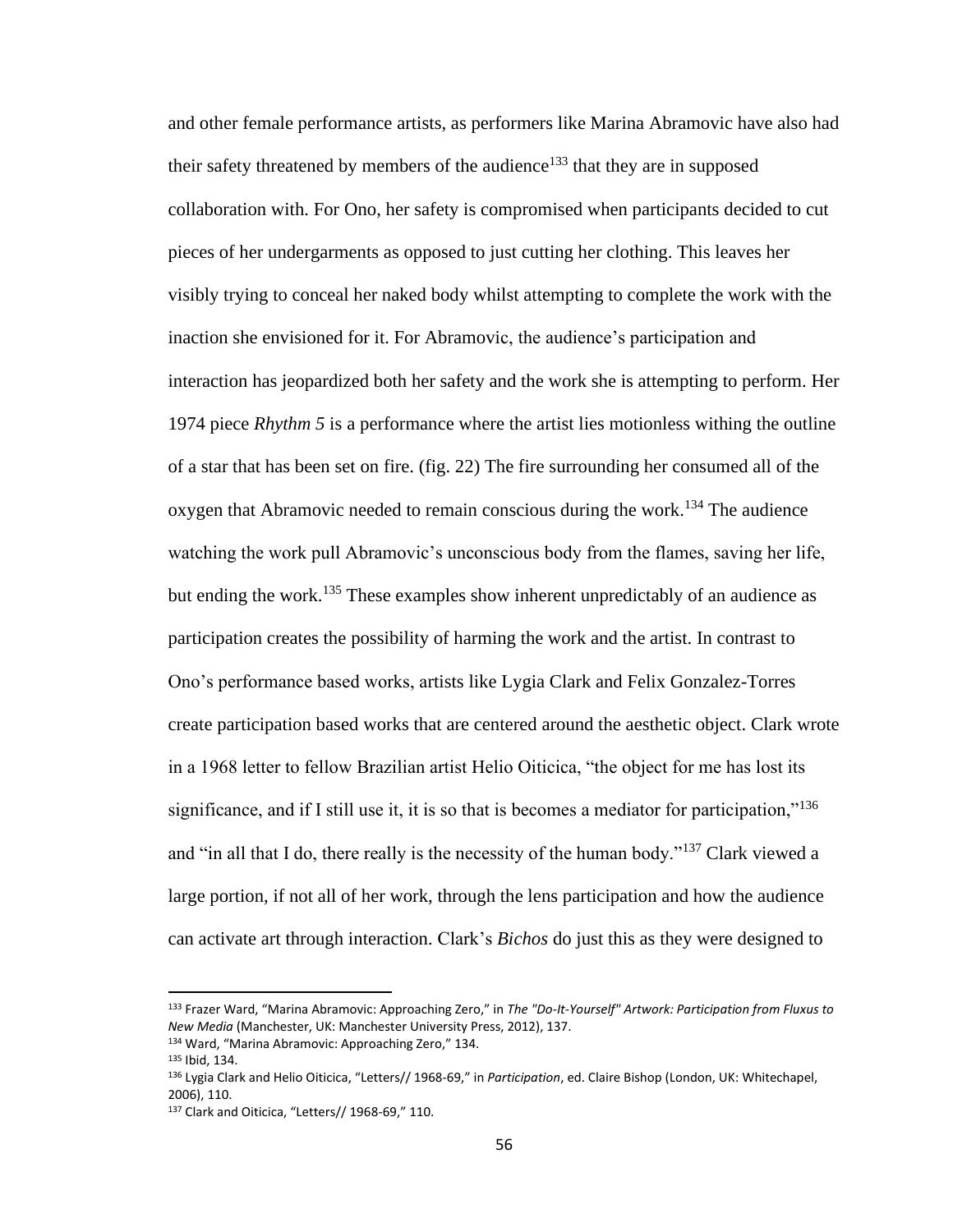force the viewer to interact with small metal sculptures with free flowing lines and structures. (fig. 23) Yet, she does not conceal the fact that these pieces are meant to move as the hinges are structurally crucial and visually accentuated.<sup>138</sup> The audience is required to transform them and shape them into several somewhat predestined shapes in any way they see fit as "the work of art is not the viewing of the sculpture itself, but one's participation with it."<sup>139</sup> The work uses participation to force the viewer to interrogate their relationship with art and the various functional objects in their own lives in a more aesthetic manner than the objects exhibited by the minimalists. The *Bicho,* unfortunately oppose the artist's intentions when exhibited due to their scarcity after the artist's death. They are displayed like sculptures or pieces of ephemera,  $140$  rather than works for the audience manipulate as she intended. Walter Benjamin argues that the aura is the intangible quality that is imbedded in a work of art by the artist that disappears if the work is mechanically produced.<sup>141</sup> Since Clark created these works, they are instilled with said aura, thus giving each object an element of originality despite being created as a group. The aura and scarcity of a work somewhat increases the monetary value of a work and the investment an institution has in a particular piece, especially after an artist is no longer living. The urge to protect these works is a valid one, yet it invalidates the will of the artist, acting in a way that runs counter to the explicit intensions of the artist. Felix Gonzalez-Torres challenges this conflict between the aura and audience participation as he created works to be manipulated by the audience. Many of Gonzalez-Torres' interactive works of relational aesthetics consists of piles or sheets of small shiny pieces

<sup>138</sup> Maya Jiménez, "Lygia Clark, *Bicho*," Khan Academy (Khan Academy, 2017),

https://www.khanacademy.org/humanities/art-1010/latin-america-modernism/constructivism/a/lygia-clark-bicho. <sup>139</sup> Jiménez, "Lygia Clark, *Bicho*,"

<sup>140</sup> Baum, "The Raw and the Cooked," 215.

<sup>141</sup> Benjamin, "The Work of Art in the Age of Mechanical Reproduction," 219-220.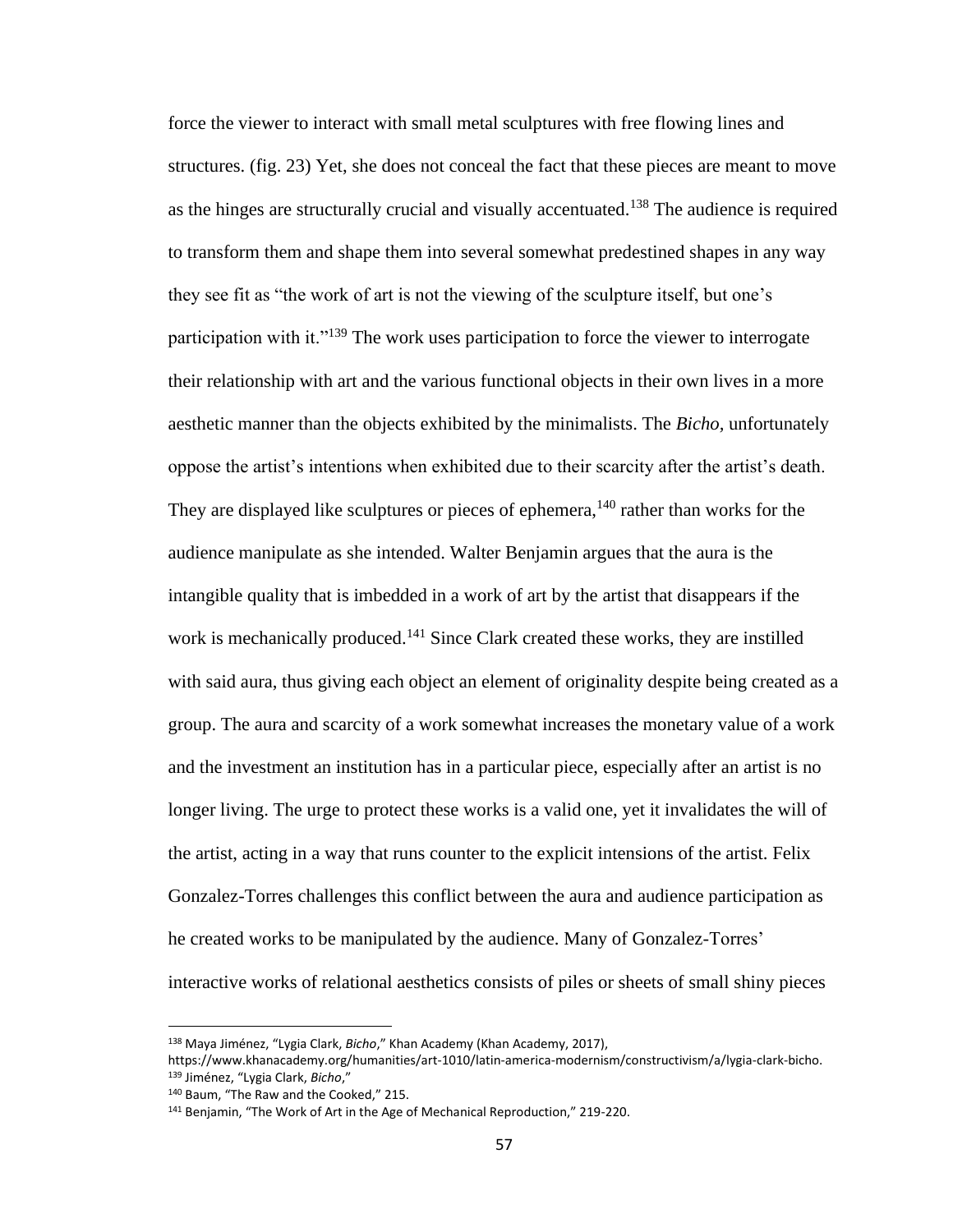of candy meant to represent a person or concept. Works like *Untitled (Portrait of Ross in L.A.)* consists of a mound of candy in the corner of the gallery, mirroring the *Fat Corners*  of Joseph Beuys. (fig. 24) The piece is an abstracted portrait of Gonzalez-Torres' partner Ross, who died of AIDS in 1991.<sup>142</sup> We know this because the pile is installed to weigh exactly 175 Pounds, Ross' "ideal weight."<sup>143</sup> The audience is invited to take a piece of candy from the pile and reflect on the generous life of Ross and is his impending deterioration and death. *Untitled (Portrait of Ross in L.A.)* is relational in the way it mirrors the Catholic sacrament of the Eucharist.<sup>144</sup> Gonzalez-Torres creates the work as a depiction of Ross to be disseminated and consumed like the body of Christ at a time when conservative Christians were actively preventing information about the spread of AIDS the ability to educate the public.<sup>145</sup> The participant acts like those in power at the height of the AIDS crisis as when they take a piece of candy, the conceptual representation of Ross is destroyed because of their action. The relationship created between the audience and the work takes on political undercurrents. The audience is forced to question their role in the oppression of groups that they may not belong to as those in power aided in the destruction of those suffering with AIDS. The audience is destroying the sculpture by taking the candy, like those in power during the AIDS crisis destroyed lives by preventing the spread of information. Unlike Clark's *Bichos,* Gonzalez-Torres' works combat the issue of audience intervention and the aura by imbuing the formal elements of many of his pieces of relational aesthetics with a conceptual framework as he stipulated that his candy sculptures are to be replenished by

<sup>142</sup> Kelly Baum, "Works in the Exhibition: Untitled (Portrait of Ross in L.A.)," *Unfinished: Thoughts Left Visible*, 292. <sup>143</sup> Baum, "Works in the Exhibition: Untitled (Portrait of Ross in L.A.)," 292.

<sup>144</sup> Ibid, 292.

<sup>145</sup> Ibid, 292.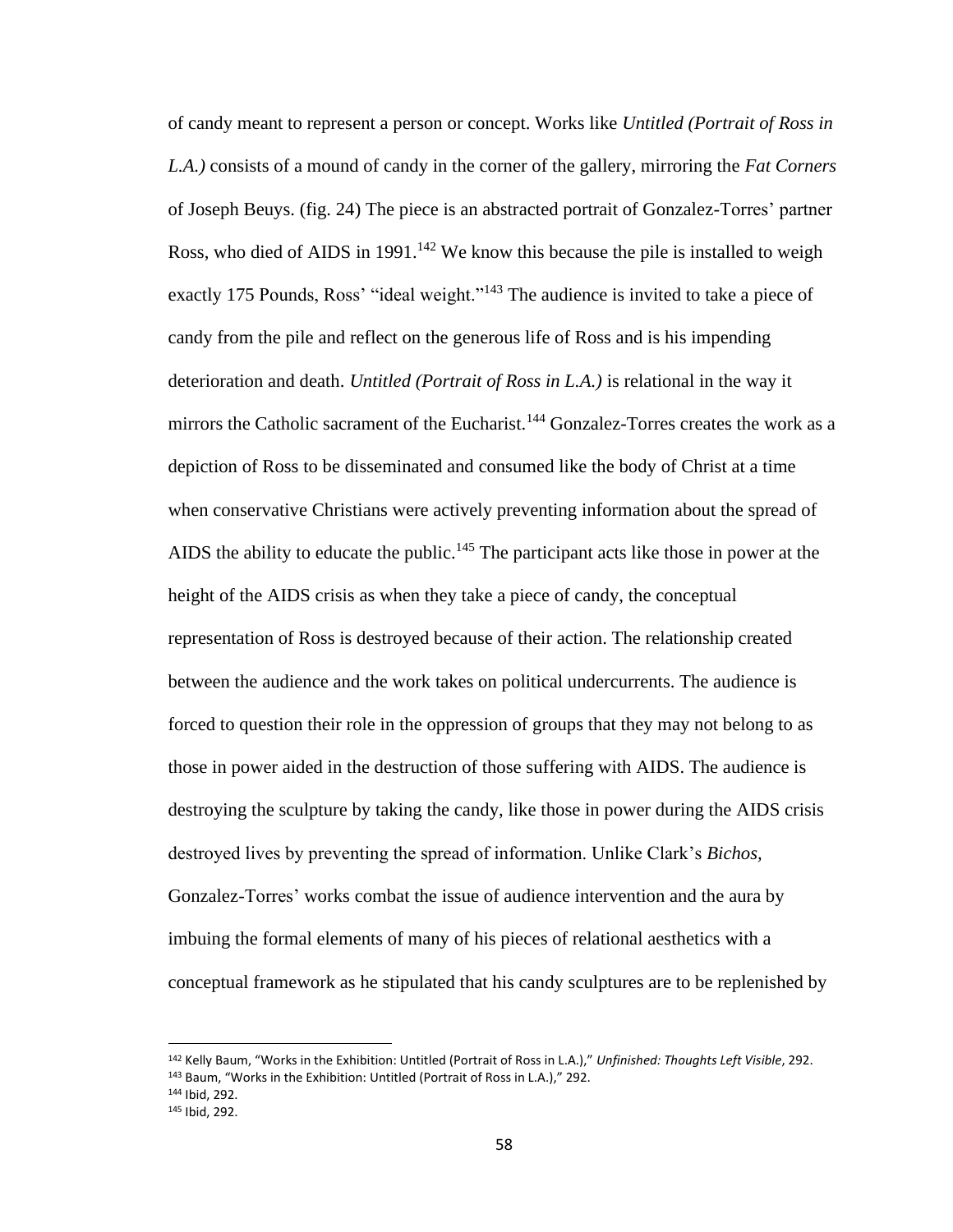the institution exhibiting his work on a regular basis.<sup>146</sup> These works and countless others highlight the artist's shifting role: they can act as a scientist, setting up conditions for an experiment, or as a facilitator for dialog and action between audience and object. Works of interactive and relational art operate in the post-minimalist tradition of reflecting and critiquing structures of power in our society. These works require the audience to be uncomfortable whilst confronting the ideas that they have been conditioned to believe, and to an extent the authority that dictates said ideas.<sup>147</sup> Challenging these ideas in the somewhat safe space of the gallery can allow the participant to be more willing to challenge ideas outside of the gallery and to make change in their daily lives. It isn't necessarily the case but can be a lofty goal of some of these relational and participatory works.

Participatory works can cause anxieties in the audience that will potentially force them to disengage with the art. Most of these issues likely stem from not being informed of their intended role in the work. The role of the curator and exhibition designer are crucial when it comes to participatory pieces: by using didactic information and the architecture of the gallery, interaction with a work can almost be forced. However, interaction will always be uncomfortable and will be avoided by some audience members. Works like *Untitled (Portrait of Ross in L.A.)* by Felix Gonzalez-Torres confronts the staunch rule that one is unable to touch the art and raises the stakes by asking the participant to touch, take, and eat the artwork likely moments after they saw a sign stating that eating is not allowed in the gallery. Other pieces like Jitish Kallat's

<sup>146</sup> Baum, "Works in the Exhibition: Untitled (Portrait of Ross in L.A.)," 292.

<sup>147</sup> Bourriaud, "Relational Aesthetics," 167.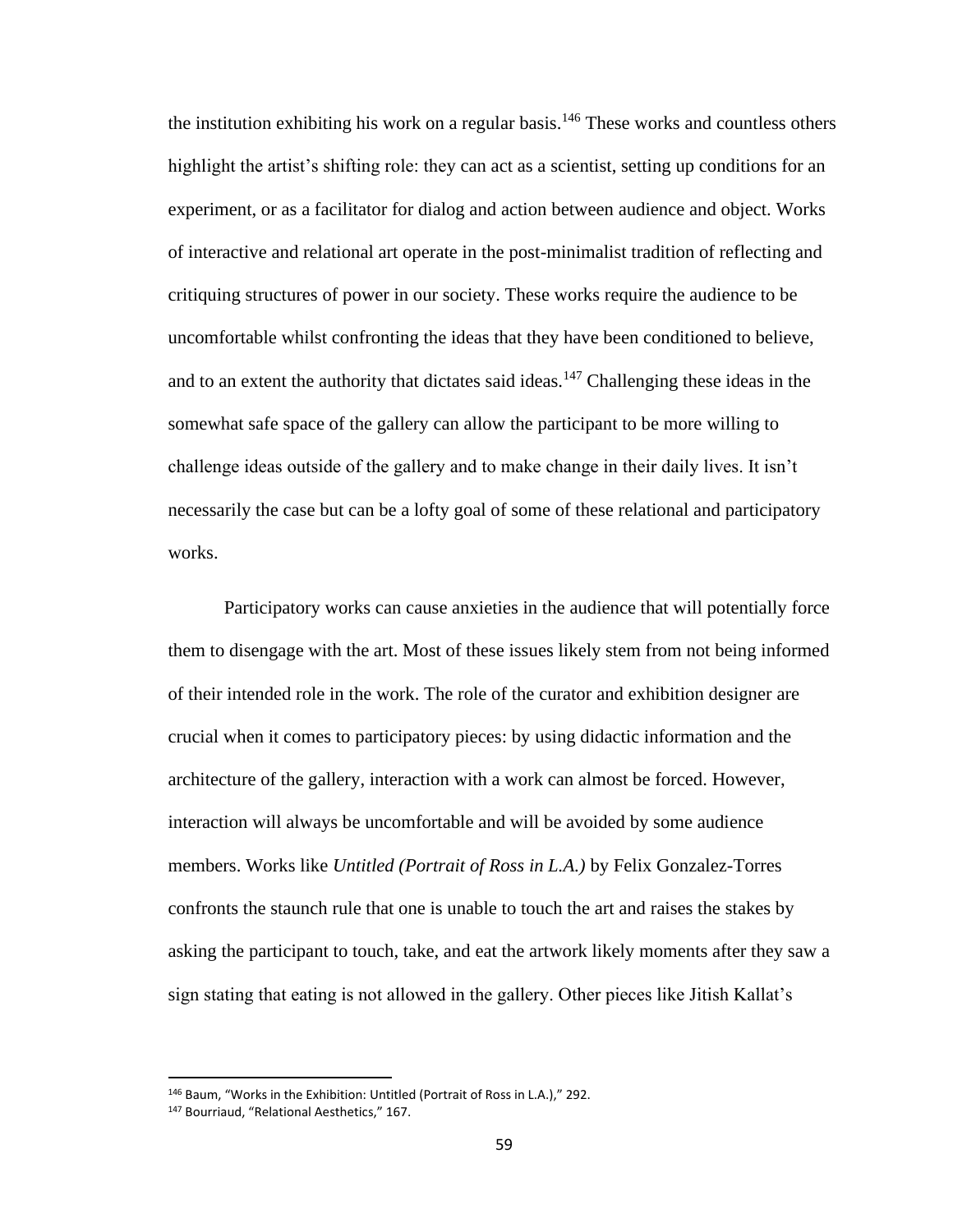*Covering Letter* (fig. 25) allow the audience to interact without a physical object to easily be touched. The piece consists of the projection of a letter written by Gandhi to Hitler, desperately asking him to act in the spirit of friendship and peace to prevent the disaster that is World War II onto a screen of mist. The piece is designed to have the viewer interact with it both by reading the letter and by exiting the gallery the work is isolated in through the mist, having the viewer physically be covered by the letter. The work utilizes the architecture in the gallery to force the viewer to interact with the work, but even that can fail. By refusing to exit through the work as the artist intended, the audience is preventing the work from being completed as the artist intended. These works, and many other interactive works, benefit greatly from experiencing it around others. Humans often don't want to be the first to do something, especially something they are conditioned not to do like touching art. By seeing someone else interfere with the work and not be reprimanded for it makes the action safe for others in the gallery. Seeing this action helps to remove the sense of preciousness that has been ascribed to art.

Up to this point, I have used interaction and participation interchangeably. Yet, further distinction is necessary. In the introduction to her book, *The 'do-it-yourself' artwork: Participation from Fluxus to new media,* Anna Dezeuze explains that the difference lies in the way the audience engages with the formal elements of the work.<sup>148</sup> A work is interactive when a work is not changed formally,  $149$  participatory works exist when the formal elements of the work are changed by the audience.<sup>150</sup> These descriptors, however, are not mutually exclusive and often overlap. Works like Ono's *Cut Piece* are

<sup>148</sup> Dezeuze, "An Introduction to the 'Do-It-Yourself' Artwork," 6.

<sup>149</sup> Ibid, 6.

<sup>150</sup> Ibid, 6.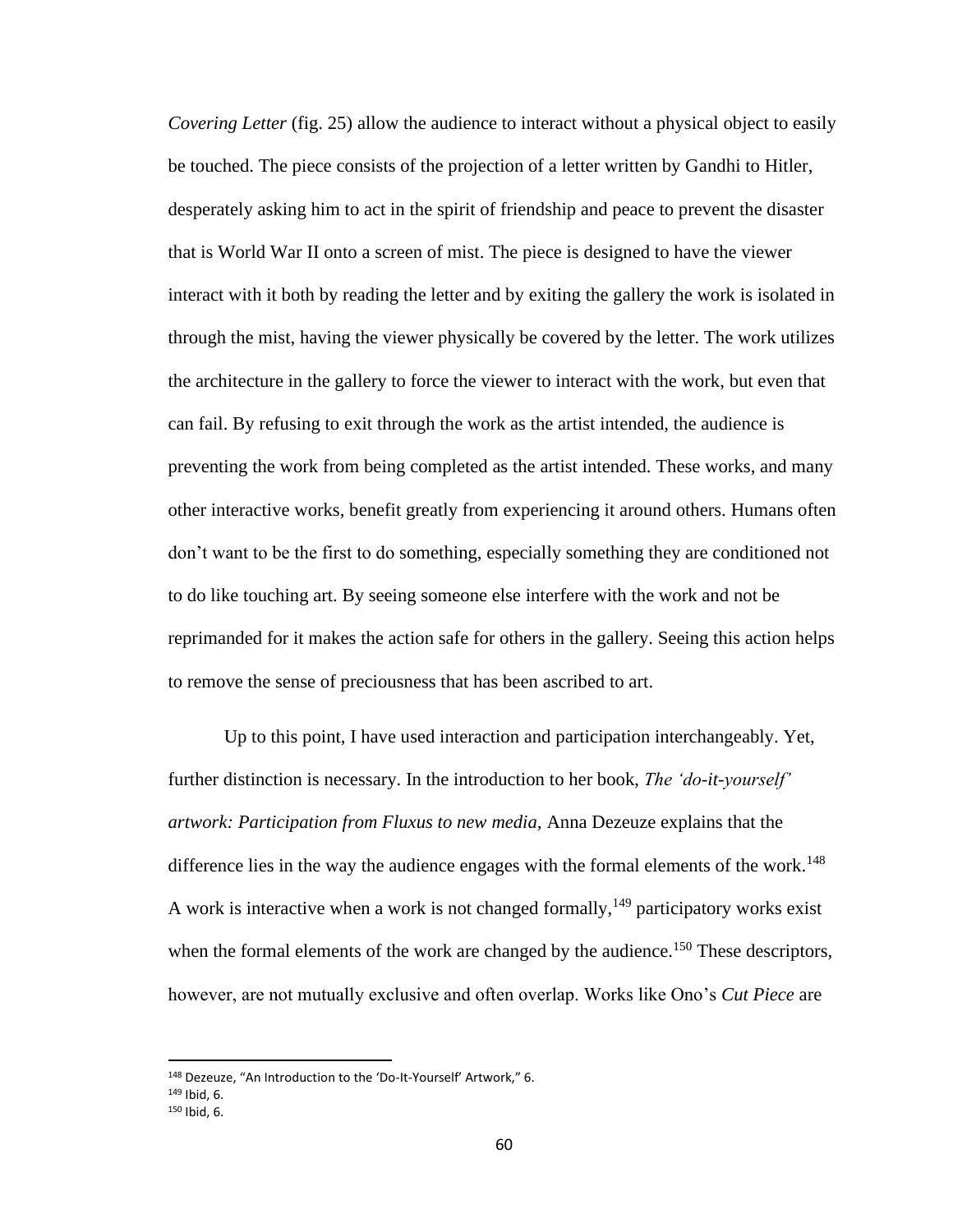participatory as the formal elements of the work, like clothing, are affected by the audience's involvement. Clark's *Bichos* and Kallat's *Covering Letter* are interactive, since the audience does not create a lasting change to the foundational formal elements of the work. Gonzalez-Torres' *Untitled (Portrait of Ross in L.A.)* could easily exist as both a participatory and interactive work. The work is formally changed as the viewer takes a piece of candy and the pile diminishes. Since the work is replenished daily to a set weight, the work is temporarily participatory and interactive during the period when the work is exposed to the public and not replenished. These distinctions are important when discussing work relying on audience interventions as knowing what is expected of them can help the audience to interact in the way that the artist intended.

Calendars operate in the same fashion as the works listed above in terms of creating relationships and requiring the audience member to interact and participate. As previously mentioned, calendars, by definition, belong in the category of kitsch; for the most part, they are mass produced on subpar paper and feature images meant to get a quick chuckle out of the viewer. They can also fall into propaganda as Greenberg claims in 'Avant-Garde and Kitsch,' and are definitively not art in the critic's eyes. However, calendars can and should be closely examined as high art objects. Calendars do not fit into Greenberg's narrow definition of high art. Yet, when they are produced as works of art paired with the functional element of the calendar, they can be considered art by Adorno's argument of the lighthearted nature of art. This also can be coupled with Solomon's distinction that kitsch is not bad art aesthetically, but rather attacked for its lack of critique and tension.<sup>151</sup> Calendars have been interactive and participatory since

<sup>151</sup> Solomon, "On Kitsch and Sentimentality, " 5.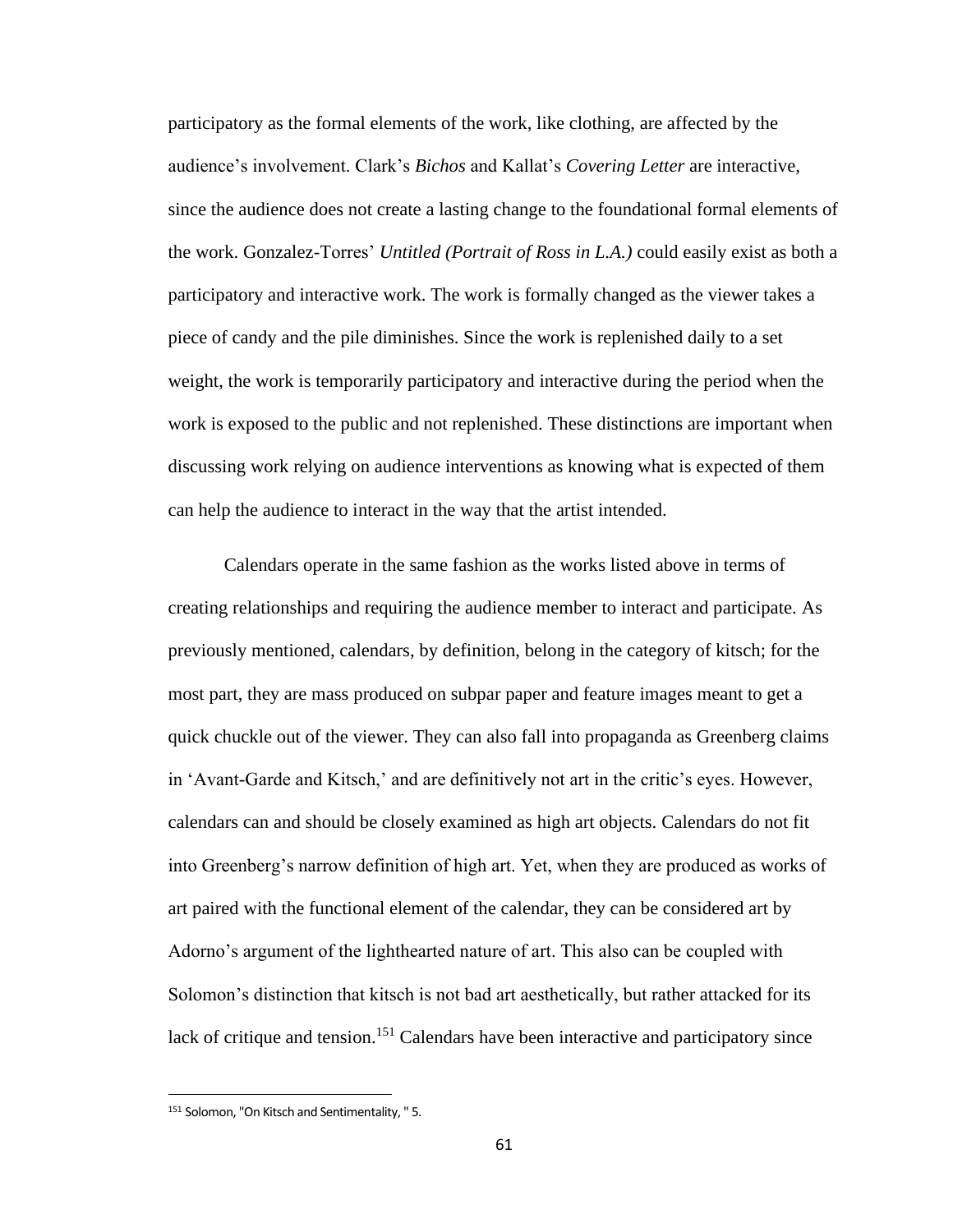their inception, it is relevant to investigate them as such because they are widely ignored as cultural objects when actively being used. The action that a work of participatory art is asking of the viewer is normalized when they are interacting with a calendar. By revealing that these somewhat radical behaviors towards art are not that radical can potentially influence those opposed to art to reconsider their position. This is where a distinction must be made; the calendars of television characters or stereotypical beaches mass produced for mall kiosks likely shouldn't be viewed as high art objects because they are made with solely as commercial objects containing the surface level emotions of kitsch without any conflict or critique in the aesthetic or the formal elements of the calendar. Yet, any calendar with an image attached to a range of dates that is physically printed can be discussed under the framework of participatory art because the participatory and interactive elements of a calendar are independent of the images in it and more concerned with the form. This analysis is not conclusive for all calendars as some calendars like those previously discussed by Phoebe Wahl are not participatory or interactive since they do not have pages to be flipped, nor do they have spaces for the user to plan and write upon the calendar.

Calendars are inherently interactive objects. As proposed by Dezeuze, interaction with a work of art is any intervention that does not change the formal elements of the piece. Collaborative interactive actions that one can take with a calendar exist as looking at the calendar and turning the pages of the calendar. Looking at the pages of a calendar is an action rooted in spectatorship. This looking automatically becomes applicable to the viewer's life as those in the same country arrange their lives using the same base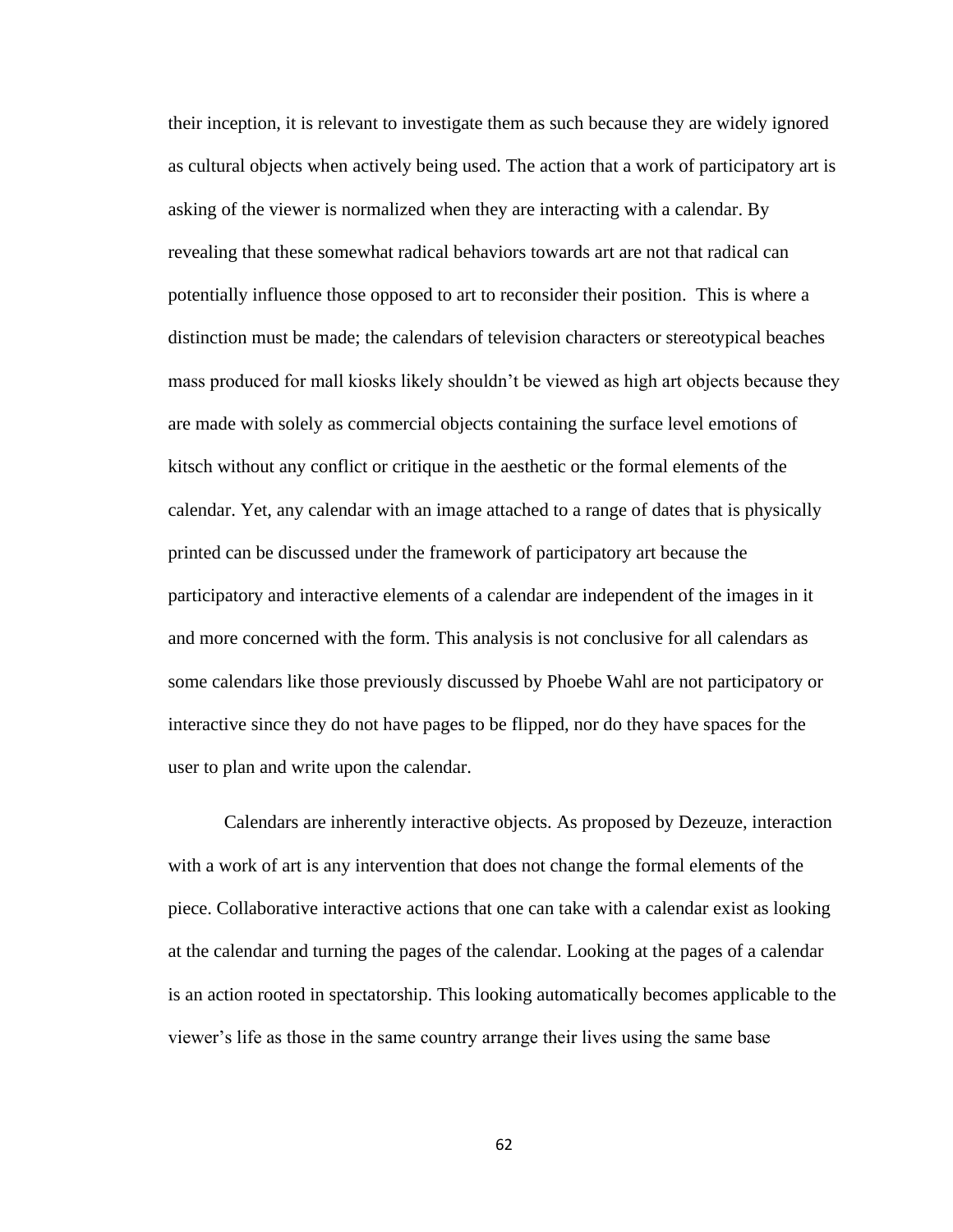calendar. The calendar most used globally is the Gregorian calendar.<sup>152</sup> Calendars as functional objects are tied to nature, prompting the observation of natural signs to anticipate the changing of the seasons.<sup>153</sup> With perception being at the core of calendars, the act of looking does not just end at the work like it would with a traditional painting or sculpture. Looking at a calendar forces the viewer to begin to think about the upcoming events and obligations in their own lives, even prompting them to begin to plan for the days ahead. The second interactive action one can take when observing a calendar is flipping the page. Due to the nature of the work, calendars are organized and sold by the progression of time. They can contain the year in monthly, bi-weekly, weekly, or daily segments. The more divided the units of time are, the more the viewer is forced to interact with the piece to maintain its relevancy and functionality to reflect the current day, week, or month. Both of these actions-looking and flipping the pages of the calendar- are interactive rather than participatory as the formal quality of the work are not affected by the actions performed upon the calendar.

Calendars are at their most functional when the owner is in active participation with the object. By using the calendar to plan for and record certain event, the owner is changing the formal aesthetics of the calendar. They become just as much of an artist in the work as the designer and artist who created the work to be manufactured. By using and interacting with a calendar in the way it is intended, the object becomes a written record of one's past actions and how they reflect on their future. This required interaction helps to advance the conceptualization of the physical calendar as an artistic object.

<sup>152</sup> Vigdis Hocken, "The Gregorian Calendar," timeanddate.com, accessed 2021, https://www.timeanddate.com/calendar/gregorian-calendar.html. <sup>153</sup> Richards, "The Calendar," 7.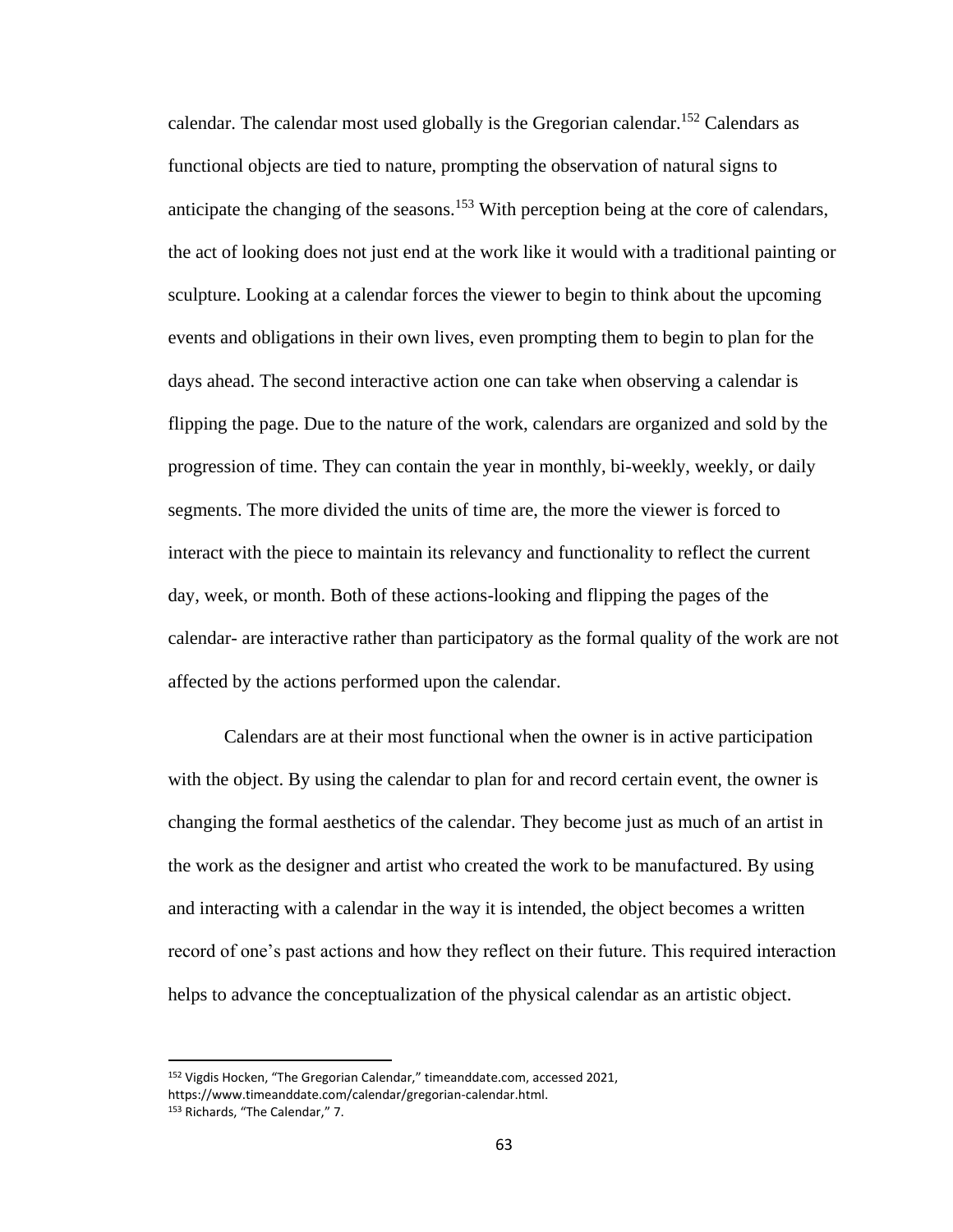Though Benjamin was clear in his assertion that mechanically produced objects lacked an individual aura associated with said work,<sup>154</sup> the aura of a work can potentially be created and restored. He writes: "in permitting the reproduction to meet the beholder or listener in his own particular situation, it reactivates the object reproduced."<sup>155</sup> By using the calendar for its functional qualities- for writing notes, planning events, and circling important days- the calendar as an aesthetic object becomes personalized and individualized and by Benjamin's logic, regains the aura lost during its mechanical production. This regaining of a unique aura through interaction and participation further solidifies that calendars have the potential to be seen as art. The collaboration differentiates a specific calendar from all others, even the other calendars that were printed and produced at the exact time.

It can also be argued that calendars can be analyzed under the framework of relational aesthetics and its ties to "social context"<sup>156</sup> of human relationships.<sup>157</sup> In some way, calendars are a tool to aid in the facilitation of relationships. By remembering certain events, dates, and anniversaries, relationships operate smoother as people feel validated as important aspects of lives of the people around them are not forgotten. Calendars also allow the user to plan in a variety of ways that lets them come across to others as punctual and dependable, making them easier to work and live with. There is also a relationship created between the user and the calendar itself. One aspect of this relationship can tie back to the aesthetics of the calendar itself as many choose a specific theme or genre of images to somehow shape their year or reinforce their particular tastes.

<sup>154</sup> Benjamin, "The Work of Art in the Age of Mechanical Reproduction," 219.

<sup>155</sup> Ibid, 220.

<sup>156</sup> Bourriaud, "Relational Aesthetics," 160.

<sup>157</sup> Ibid, 160.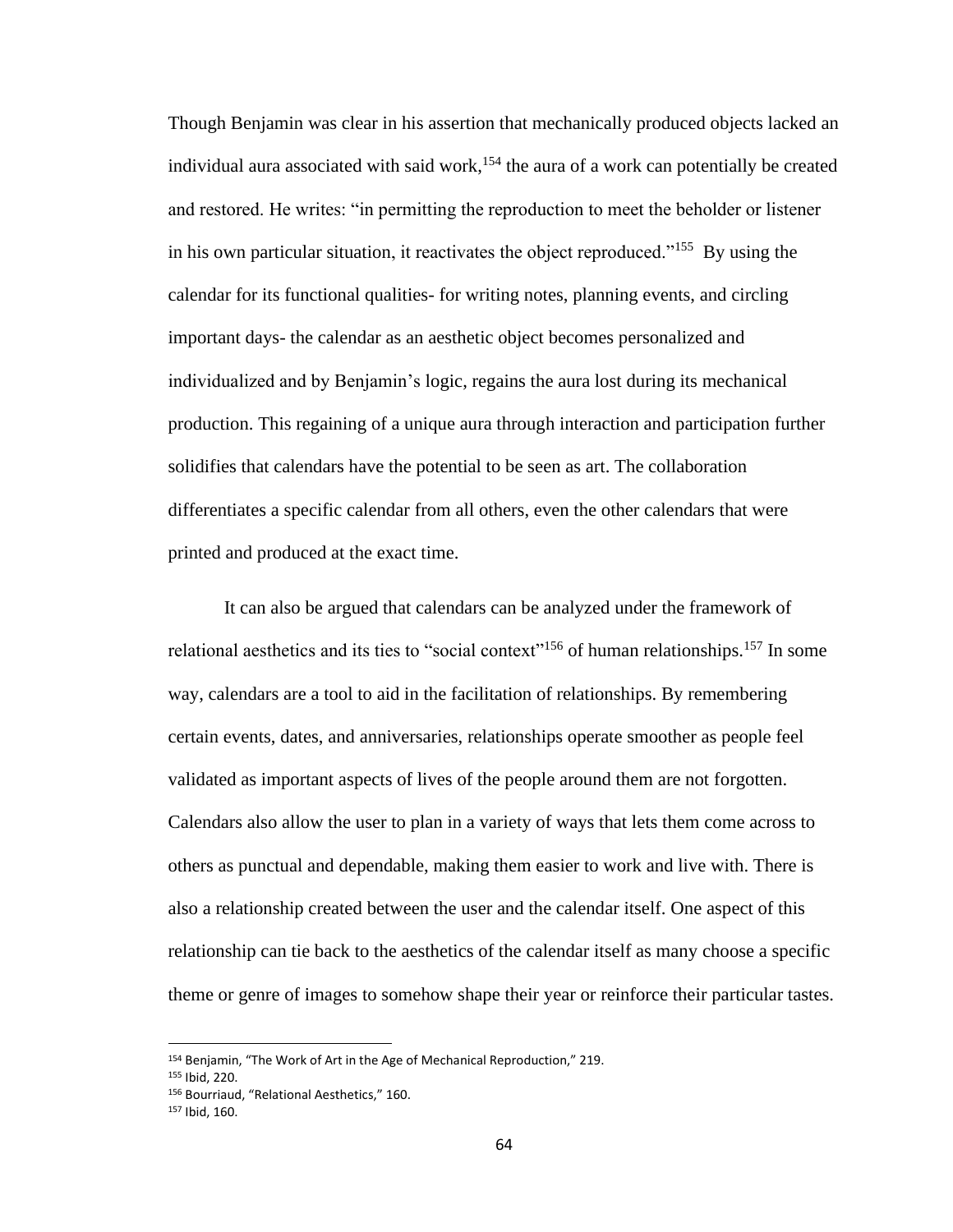The other aspect of this relationship is an authoritative one; a calendar is a fairly accurate record of the days and general events of the year that can be depended upon, but it is also an authority on how the user must live their life on a particular day or week.

Unlike many pieces of relational aesthetics, a calendar is interacted with in the home or the office rather than in an art institution like a museum or gallery. The apprehension of interacting with an artistic work is completely removed in the context of the calendar because they are framed as an organizational tool rather than an aesthetic object. It is also important to note that many in American society are taught and somewhat conditioned to know how to use calendars. This allows for the user to know how to use the calendar with little apprehension. In some cases, an opposite anxiety can be felt when the user is not using the calendar either enough or at all. This anxiety likely stems more from a financial perspective of the user wasting money for not using the calendar as a tool enough. Calendars are easily and effectively used for many individuals, without any additional information needed unlike encountering a work of relational aesthetic in a gallery or museums.

In viewing them as interactive, participatory works of relational aesthetics, calendars are invalidated in the same way as participatory works if they are not used the way that they are designed. It forces them to exist as purely aesthetic and lose any functional element. Dezeuze describes this as "when a participatory work is exhibited as a traditional form of painting or sculpture that cannot be touched, or presented as a performance to be watched by an audience, it is deprived of its central defining feature: the do-it-yourself artwork is a practice that exists *only* through a potential

65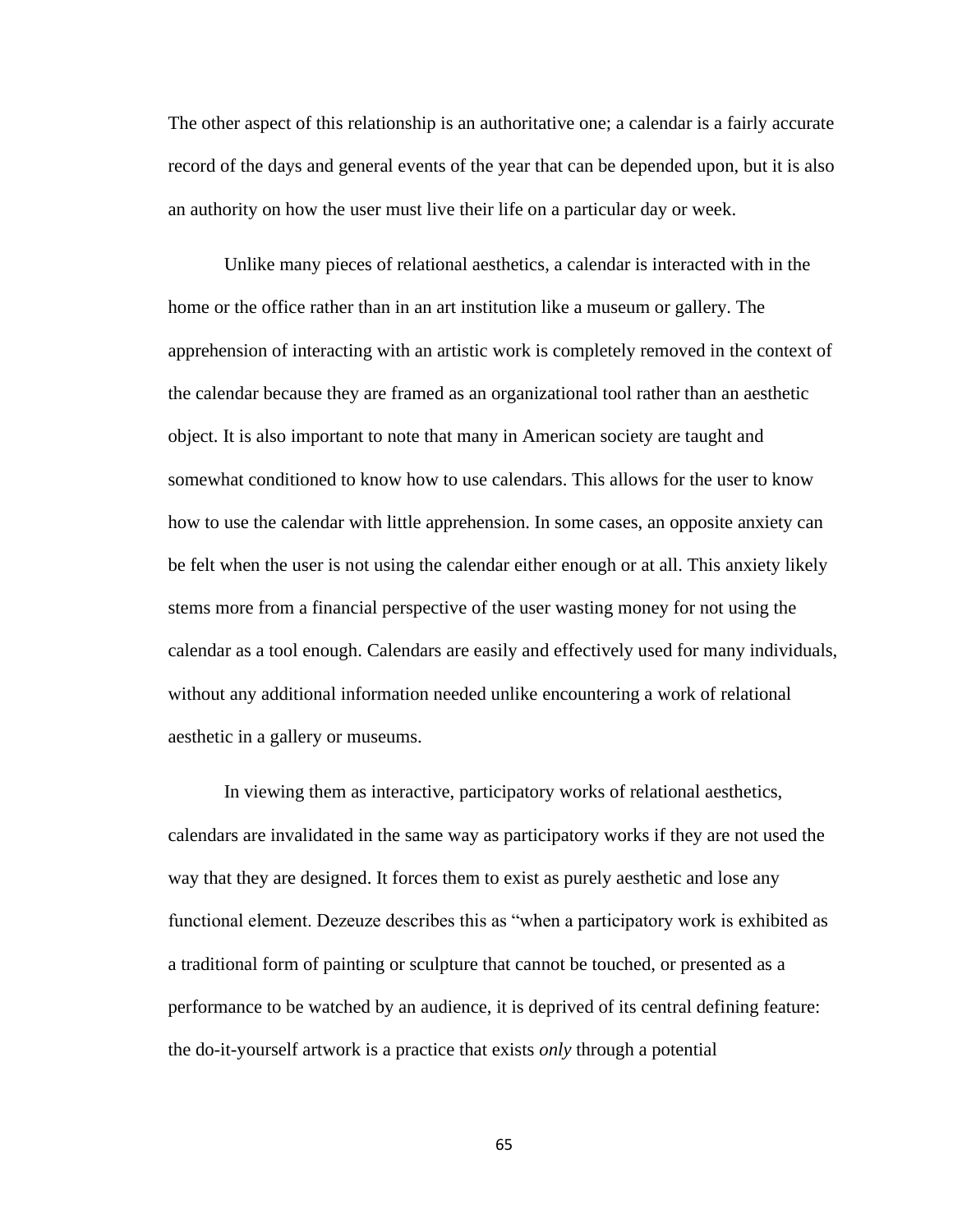participation."<sup>158</sup> A calendar's usefulness is more restricted than other art forms and mediums because their functionality is dependent on being used within a certain window of time. Yet, this is similar to works of relational aesthetics and performance based works as they are also bound by the restrictive quality of the moment of encounter. The main difference is that they- especially object based works like *Bichos* or *Untitled (Portrait of Ross in L.A.)*- can be repeatedly experienced, whereas the calendar cannot be encountered in the present moment after the unit of time it represents has passed. Looking at contemporary as aesthetic objects with interactive and participatory elements has the potential to expand the definition of what types of works can viewed under the framework of relational aesthetics.

<sup>158</sup> Dezeuze, "An Introduction to the 'Do-It-Yourself' Artwork," 3-4.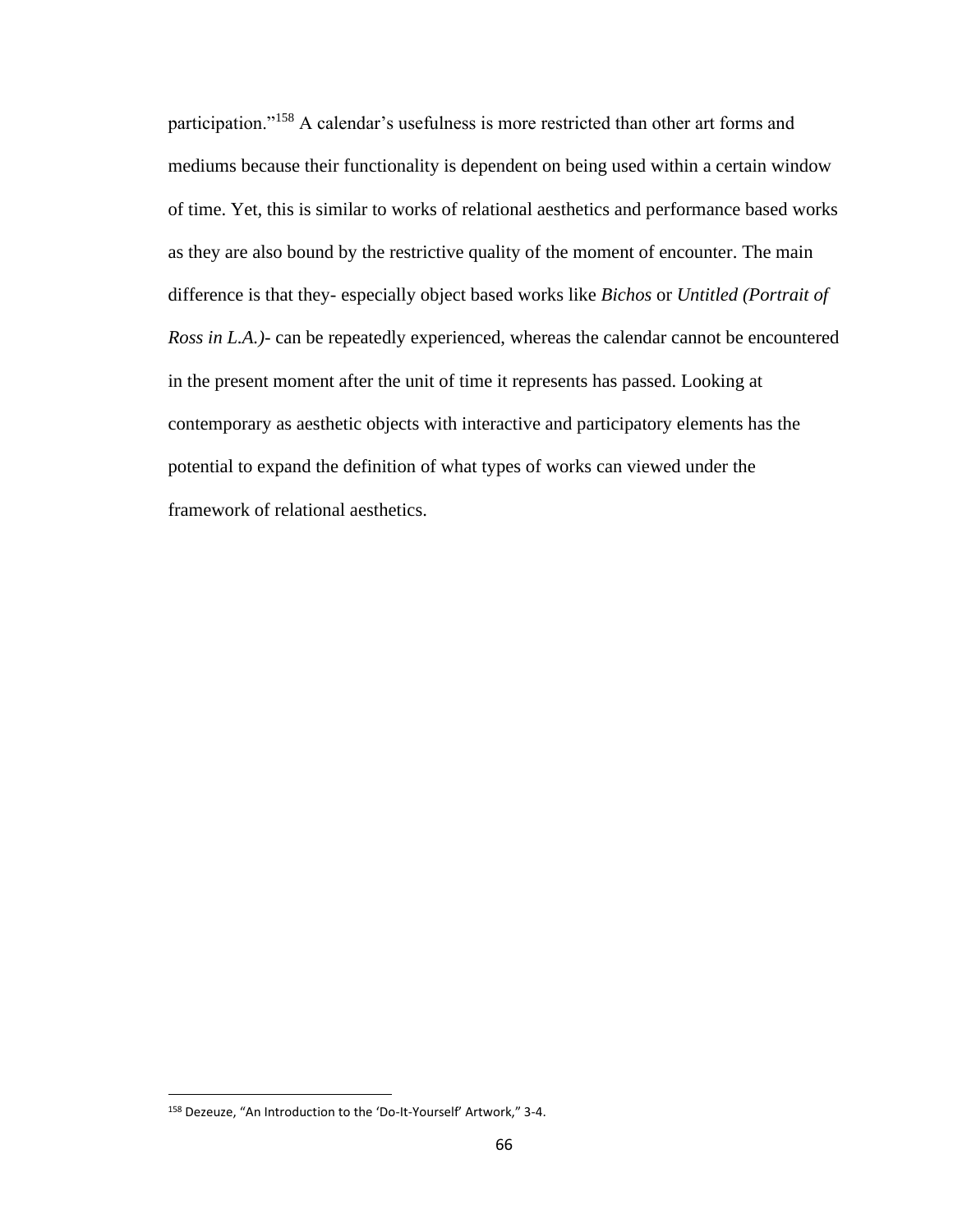### **CONCLUSION**

This thesis began as a curatorial exercise. I began by taking a deeper look into the University of Louisville's print collection to formulate something that would be both critically an aesthetically interesting. The collection is full of beautiful works, but from the beginning of my search the block print calendars caught my attention. This thesis is not about block printing making as an artistic medium, but rather is about focusing on an object that is commonly infused with art but is never considered as such and investigating different methods of validating it as an art object.

This investigation is completed through the theories of kitsch, theories about the role of art in the home, and theories about participatory and interactive works. The portion on kitsch relies heavily on the theories of Greenberg, Adorno, Benjamin, and Solomon to weave together arguments both against and for Kitsch. All of the theorists against kitsch disavow it in similar but different fashions. Greenberg is the harshest critic of kitsch. He believes that it has the ability to cause serious harm to society at large. To Greenberg, a page of a calendar can never be considered as a piece of fine art since it was created as a commodity first, rather than being a pure creation of artistic talent the way he envisions the avant-garde. Adorno is less angry towards kitsch as he advocates for lightheartedness being an essential quality of some works of art. Greenberg would almost assuredly deem this lightheartedness as frivolous sentimentality and dismiss it as kitsch. Benjamin would appreciate the mechanical reproducibility of calendars and their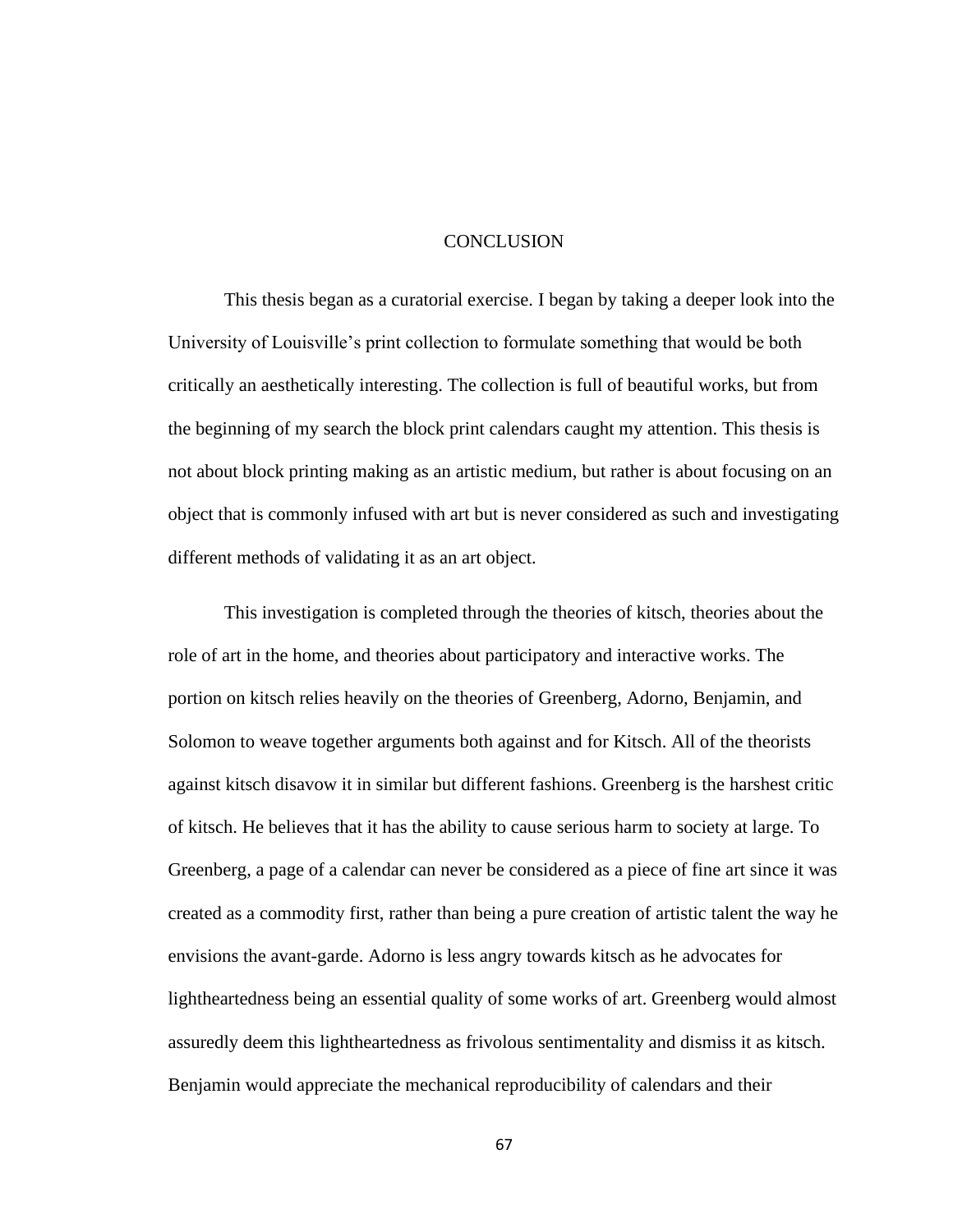widespread availability. Like Greenberg, he too would be concerned about the propagandistic uses for kitsch by oppressive governments. Solomon is the only advocate for kitsch, as he believes that the sentimentality may be overtly present in the work but is deeper than just surface level joy. Each of these theories affects how calendars can operate as a work of kitsch. They reinforce different cultural elements such as holidays or the changing of time regardless of the beliefs of the viewer, potentially veering into propaganda of celebration of certain figures. The images used in calendars are often sentimental works of kitsch, but not all. Works that are able to connect with the viewer, are created as an extension of a preexisting artistic practice, and offer a critical element of tension somehow exist in a hybrid state of both kitsch and art. They exist in this duality where form and production method slightly contradict the aesthetic power of the visuals included.

This research expands on the ideas of art being a social good. Art found in the home is often a different caliber than art seen in museum setting due to space and financial investments. The average consumer is going to seek out smaller works for their home. These smaller works allow for more prolonged contemplation due to access to the work. The British Arts and Crafts movement believed that industrialization was separating the craftsman from the satisfaction of creation. By advocating for more hand crafted art as functional pieces in the home, many—especially William Morris—felt that society would be made better because the aura of the artist was restored to pieces found in the home, leading those witnessing said art to seek good and beautiful things in all they do. The artists from the Hudson River School advocated for a more intimate connection with art, believing that a work of art in the home could relieve the effects of

68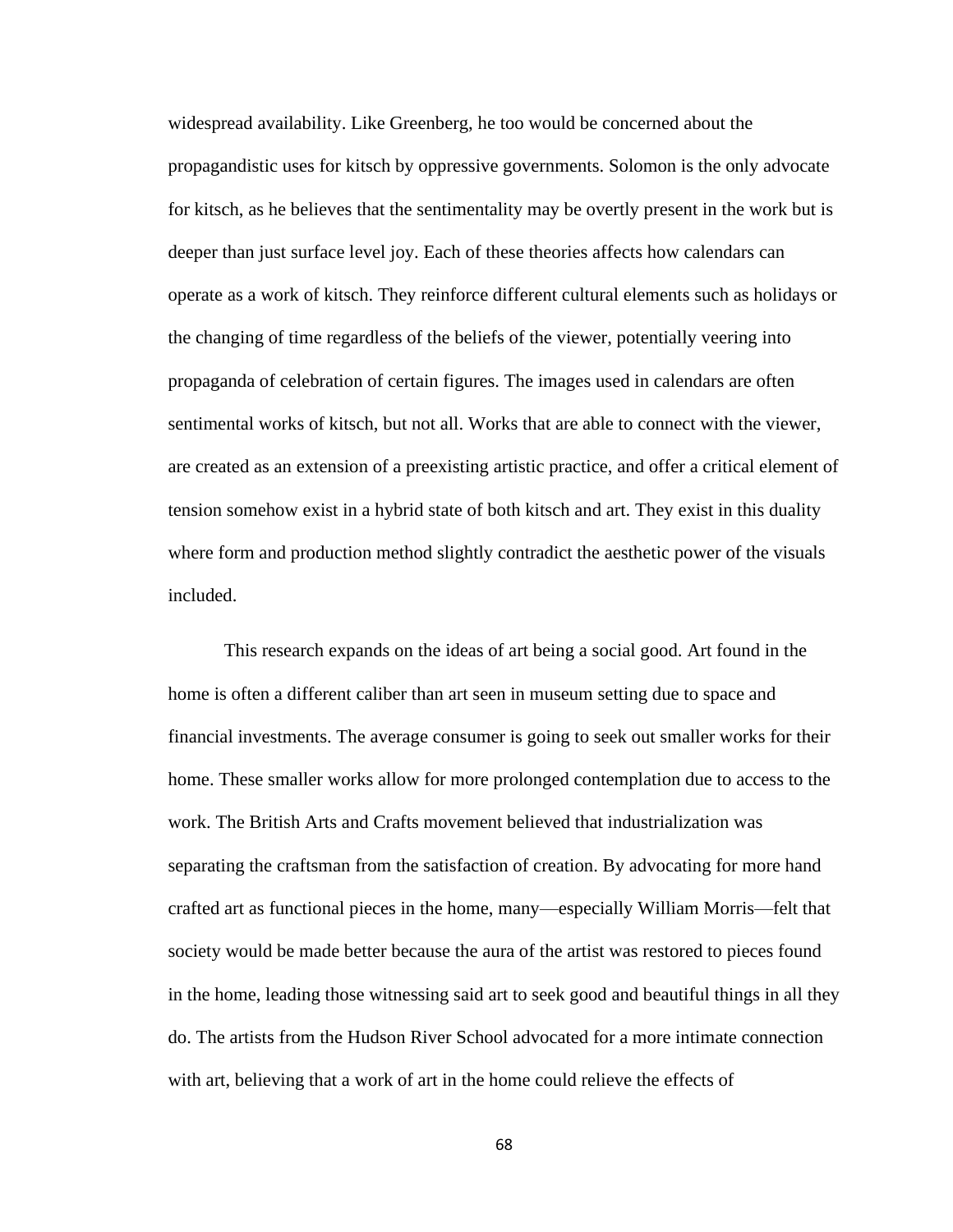industrialization and urbanization on the viewer. John Dewey used theories rather than artistic movements to justify the integration of art and life. Dewey was specifically against distinctions made between high and low art, even disregarding functionality as a way to prevent an object from being art. These artists and theorists would have likely seen the aura and functionality of these calendars and see it as worthy of artistic consideration.

One of the most illuminating portions of this research was discovering the identity of Mrs. Arthur Ehrenstrom and piecing together some of the provenance of these calendars. By looking in the archives of the *Courier Journal,* I was able to piece together some of Catherine Girdler's history and her involvement with men that would shape her life. Through this research, the fact that these calendars were likely owned by C.J. Bulliet is reintroduced into the story of these calendars.

The calendars in the collections and most commercially available calendars were or are participatory, interactive, and can be viewed as relational. This dependence upon the calendar by certain users allows certain works is what allows the relational theory to be applied to the work. This is because there is a bond being formed between the object and the participant that has a time constraint due to the nature of the calendar, with the relationship ending when the calendar runs out. The act of flipping the page and studying the dates upon it make the work interactive as the formal qualities of the calendar are rearranged. Participatory qualities of the work include the ability to write upon it and schedule events thus changing the content of the calendar. These two methods are crucial for envisioning them as pieces of art. There is a well-established precedent of the audience using these methods to engage with works of art. As many are already familiar

69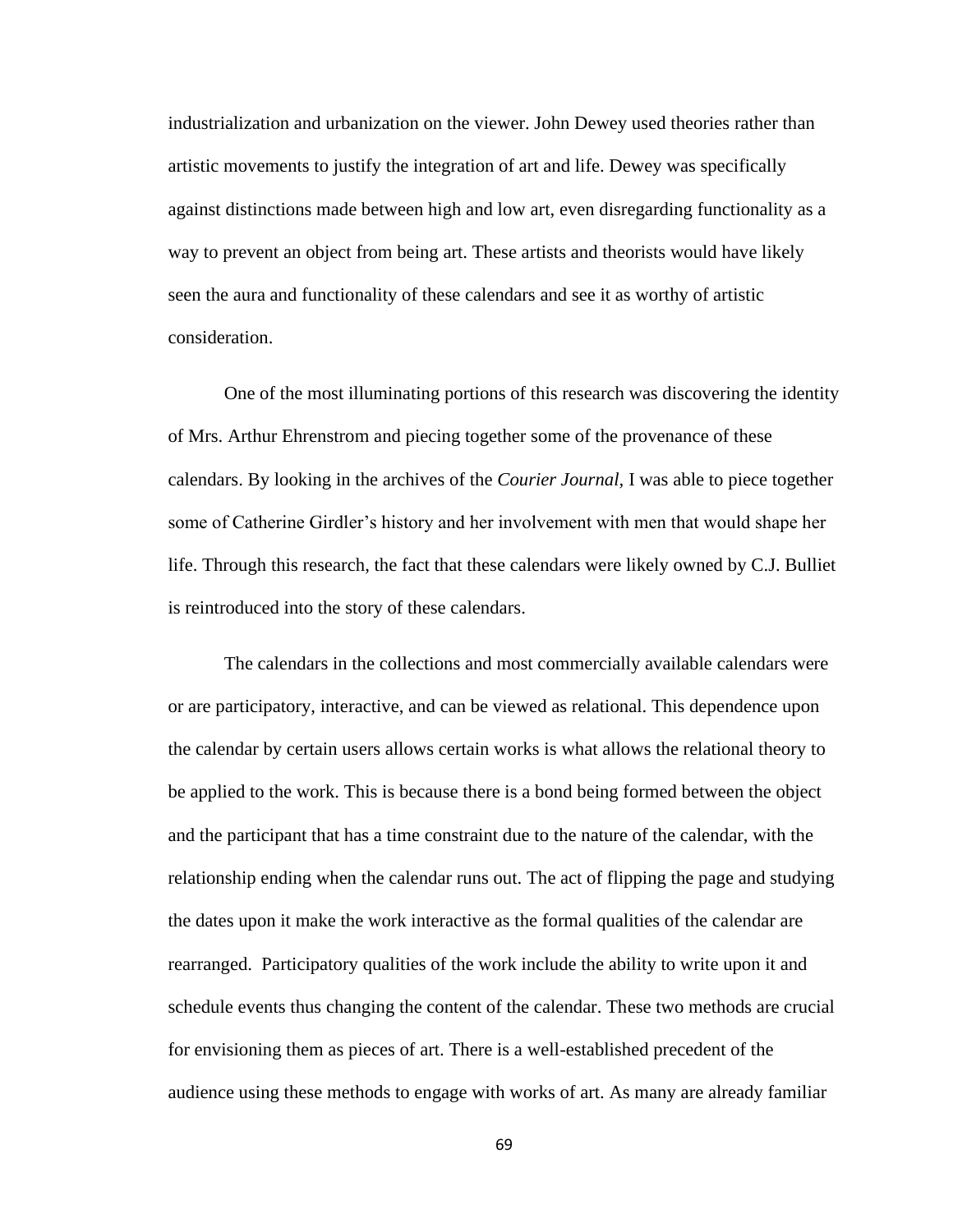with engaging with the calendar and with certain art works in this fashion, the correlation can be made that these objects behave like a work of art and should be considered as such.

Through the ideas presented in this thesis, I believe that calendars created with artistic intentions can and should be considered works of art. The prints from the university's collection provide insight to the dual nature of the calendar as they exist as functional and aesthetic object. These works are able to engage with the emotions of the viewer while serving a role in their daily lives, reinforcing the inseparable ties between art and life.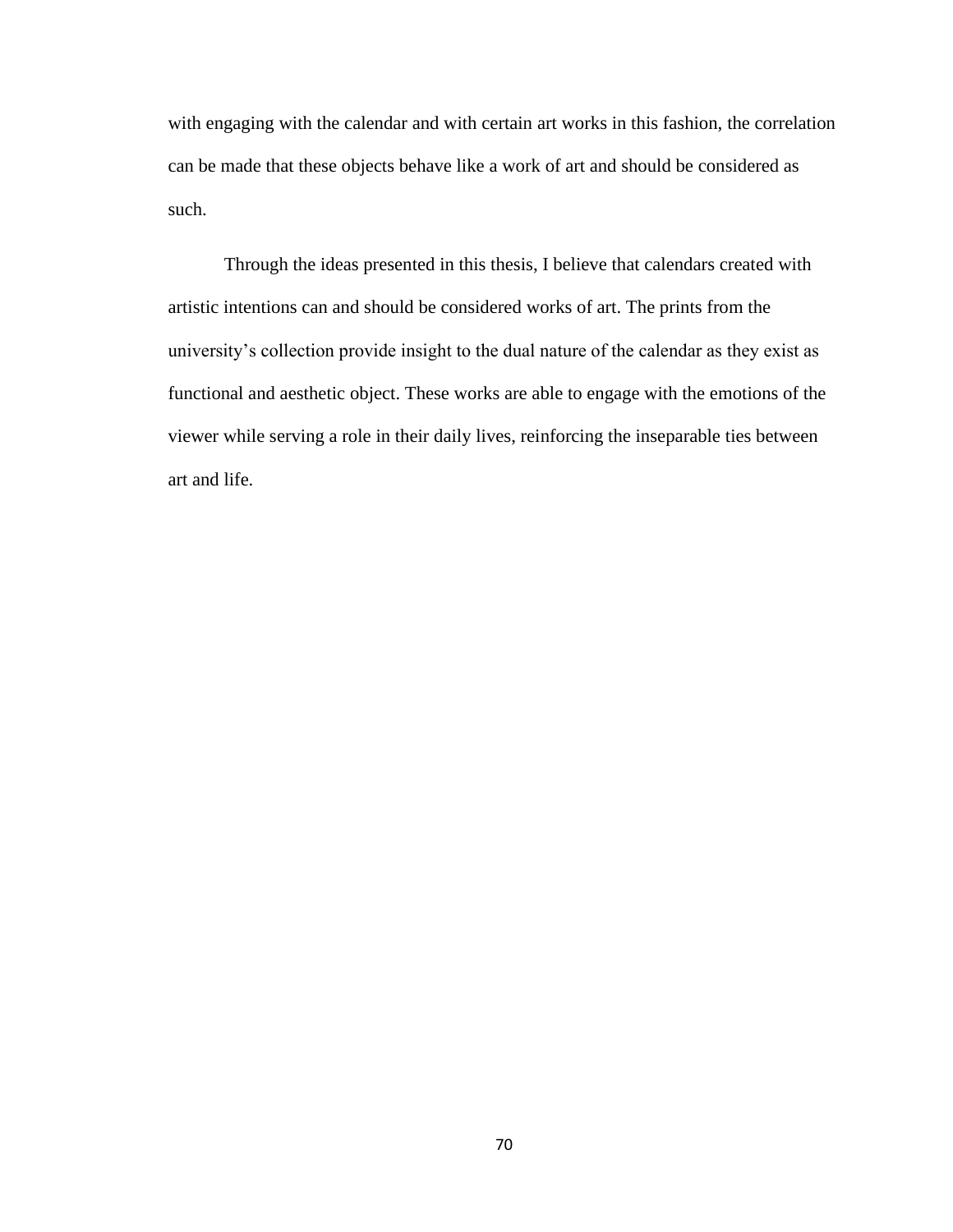### **REFRENCES**

- "2021 Wall Calendar." Rifle Paper Co., 2020. https://riflepaperco.com/2021-explore-the-worldwall-calendar.
- "3 Appointments Approved for U.L. Medical School." *Courier Journal*. December 20, 1962. https://www.newspapers.com/newspage/107157023/.
- "British Isles Art Print." British Isles Art Print | Rifle Paper Co., 2017. [https://riflepaperco.com/british-isles-art-print.](https://riflepaperco.com/british-isles-art-print)
- "C.J. Bulliet, Art Expert, Ex-Louisvillian, Is Dead." *Courier Journal*. October 21, 1952. https://courierjournal.newspapers.com/image/107750113/?terms=%22catherine%20girdler%22&match= 1.
- "In Louisville Society: Informal Tea." *Courier Journal*. June 29, 1919. https://courierjournal.newspapers.com/image/118909527/?terms=catherine%20girdler&match=1.
- "Journalist, Ex-Tucsonan Arthur Ehrenstrom Dies." *Arizona Daily Star*. May 29, 1984, sec. A. https://tucson.newspapers.com/image/164064086/?article=ccf1ed43-24c6-4b54-acf1 de3fe688c90e.
- "Lineage." Girdler. Accessed April 27, 2021. http://www.girdler.com/lineage.htm.

"Our Story: Rifle Paper Co." Home. Accessed March 23, 2021. https://riflepaperco.com/our-story.

- "The Noble Craftsmen We Promote:" The Roots of Arts and Crafts, 2019. [https://www.utoledo.edu/library/canaday/exhibits/artsandcrafts/roots.html#:~:text=The%20](https://www.utoledo.edu/library/canaday/exhibits/artsandcrafts/roots.html#:~:text=The%20Arts%20and%20Crafts%20Movement%20began%20in%20England%) [Arts%20and%20Crafts%20Movement%20began%20in%20England%2](https://www.utoledo.edu/library/canaday/exhibits/artsandcrafts/roots.html#:~:text=The%20Arts%20and%20Crafts%20Movement%20began%20in%20England%)0in%20the,right%2 0(1834%2D1896).&text=Continuing%20this%20connection%2C%20Ruskin%20believed, the%20men%20who%20produced%20them.
- "The Social Side: Weddings." *Courier Journal*. December 29, 1949, sec. 1. https://courierjournal.newspapers.com/image/110487131/?terms=%22Catherine%20Girdler%22%20%22 Bulliet%22&match=1.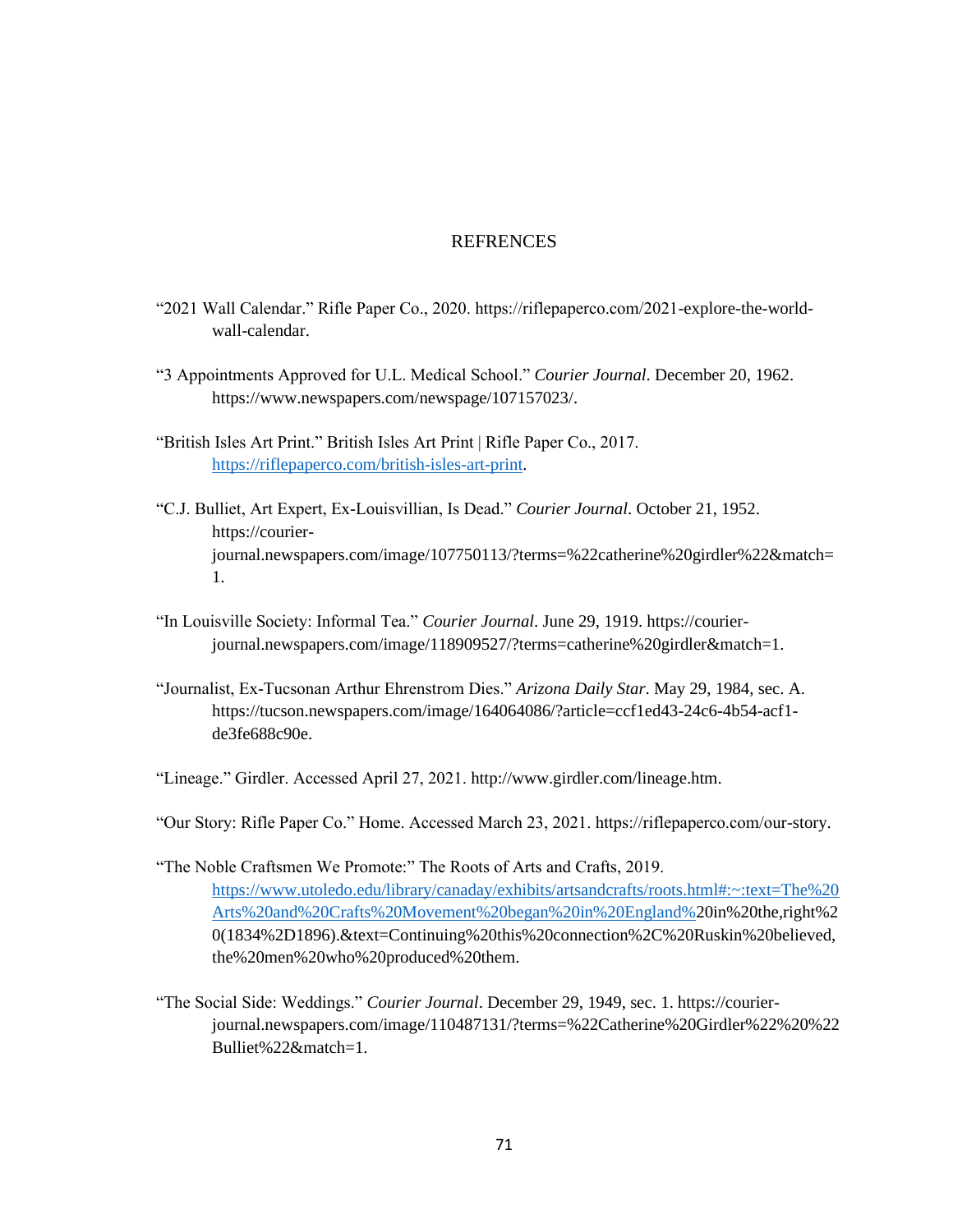- "University Art Collection." University Art Collection Hite Art Institute, Department of Fine Arts. Accessed 2021. https://louisville.edu/art/facilities-resources/university-art-collection.
- "University of Louisville Students to Stage Satire on Modern Drama at Annual Picnic Tuesday of Louisville Conference of Social Workers." *Courier Journal*, June 10, 1923, sec. 1. https://courierjournal.newspapers.com/image/107064051/?terms=catherine%20girdler&match=1.
- Adorno, Theodor W., Shierry Weber Nicholsen, and Rolf Tiedemann. "Is Art Lighthearted?" Essay. In *Notes to Literature*, 247–53. New York, NY: Columbia University Press, 1992.
- Adorno, Theodor Wiesengrund, Gretel Adorno, and Robert Hullot-Kentor. "Art, Society, and Aesthetics." Essay. In *Aesthetic Theory*, 1–15. Minneapolis, MN: University of Minnesota Press, 2006.
- Auger, Emily E. "Grand Manner Aesthetics in Landscape: From Canvas to Celluloid." *The Journal of Aesthetic Education* 43, no. 4 (2009): 96-107. [doi:10.1353/jae.0.0065.](http://doi.org/10.1353/jae.0.0065)
- Baum, Kelly. "The Raw and the Cooked: Unfinishedness in Twentieth- and Twenty-First Century Art." Essay. In *Unfinished*, 206–15. New York, NY: Metropolitan Museum of Art, 2016.
- Baum, Kelly. *Unfinished: Thoughts Left Visible*. New York: Metropolitan Museum of Art, 2016.
- Benjamin, Walter, Harry Zohn, and Hannah Arendt. "The Work of Art in the Age of Mechanical Reproduction." Essay. In *Illuminations: Essays and Reflections*, 217–42. Boston, MA: Mariner Books, Houghton Mifflin Harcourt, 2019.
- *Beyond the Visible: Hilma Af Klint*. Germany: Zeitgeist Films, 2020.
- Bourriaud, Nicholas. "Relational Aesthetics." Essay. In *Participation*, edited by Claire Bishop, 160–71. London, UK: Whitechapel, 2006.
- Brancusi, Constantin. "Head of a Woman." The Art Institute of Chicago. Prints and Drawings. Accessed 2021. https://www.artic.edu/artworks/82106/head-of-a-woman.
- Carmack, Donie, ed. "The Social Side." *Courier Journal*. May 31, 1938, sec. 1. https://courierjournal.newspapers.com/image/108001245/?terms=%22catherine%20girdler%22&match= 1.

Chicago Society of Artists. "1940 Block Print Calendar." Chicago, IL, 1940.

Clark, Lygia, and Helio Oiticica. "Letters// 1968-69." Essay. In *Participation*, edited by Claire Bishop, 110–16. London, UK: Whitechapel, 2006.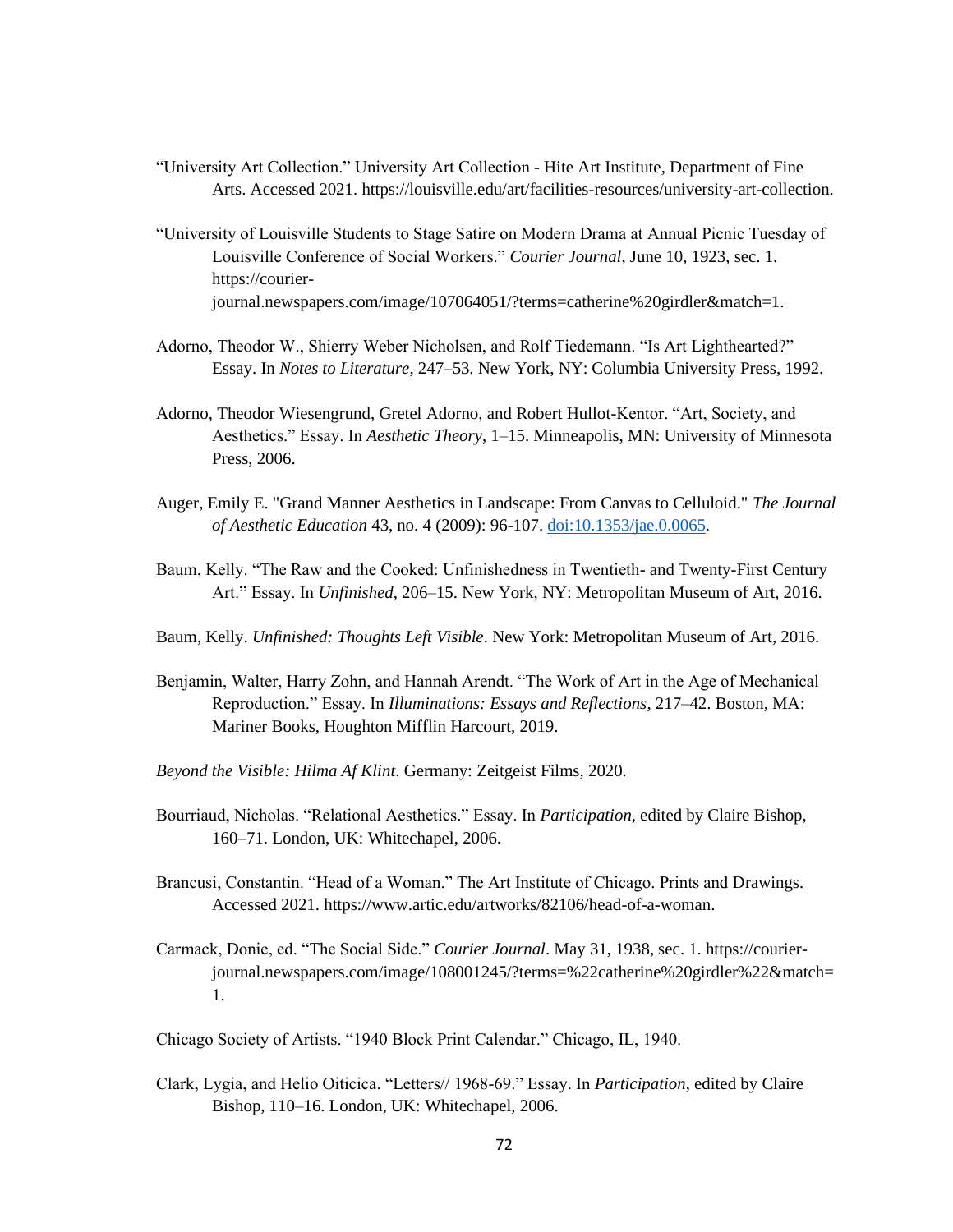- Concannon, Kevin. "Yoko Ono's Cut Piece: From Text to Performance and Back Again." *PAJ: A Journal of Performance and Art* 30, no. 3 (2008): 81–93. https://doi.org/10.1162/pajj.2008.30.3.81.
- Dačić, Anika. "Arts and Crafts Movement When Women United in Creativity." Widewalls, March 8, 2018. https://www.widewalls.ch/magazine/arts-and-crafts-movement-womenartists.
- Dewey, John. *Art as Experience*. New York, NY: Berkley Publishing Group, 2005.
- Dezeuze, Anna. "An Introduction to the 'Do-It-Yourself' Artwork." Essay. In *The "Do-It-Yourself" Artwork: Participation from Fluxus to New Media*, 1–21. Manchester, UK: Manchester University Press, 2012.
- Dutton, Denis. "Kitsch." *Grove Art Online.* 2003; Accessed March 23, 2021. https://wwwoxfordartonlinecom.echo.louisville.edu/groveart/view/10.1093/gao/9781884446054.001.0001/oao-9781884446054-e-7000046768.
- Freeland, Cynthia A. "Money, Markets, Museums." Essay. In *Art Theory: a Very Short Introduction*, 60–82. Oxford, UK: Oxford University Press, 2003.
- Gardner, Helen, Fred S. Kleiner, and Christin J. Mamiya. *Gardner's Art through Ages 12th Edition (2005)*. Belmont, CA: Thomson/Wadsworth, 2005.
- Girdler, Catherine. "Just Like Mom." *Courier Journal*. November 2, 1947. https://courierjournal.newspapers.com/image/108405732/?terms=%22catherine%20girdler%22&match= 1.
- Goldblatt, Patricia F. "How John Dewey's Theories Underpin Art and Art Education." *Education and Culture* 22, no. 1 (2006): 17–34. https://doi.org/10.1353/eac.2006.0001.
- Greenberg, Clement. "Avant-Garde and Kitsch." Essay. In *Art and Culture: Critical Essays*, 3–21. Boston, MA: Beacon Press, 2006.
- Greenberg, Clement. "Can Taste Be Objective?" Essay. In *Clement Greenberg, Late Writings and Interviews*, 50–57. Minneapolis, MN: University of Minnesota Press, 2003.
- Gutenberg Publishing. "1938 Block Print Calendar." Milwaukee WI, 1938.
- Hocken, Vigdis. "The Gregorian Calendar." timeanddate.com. Accessed 2021. https://www.timeanddate.com/calendar/gregorian-calendar.html.
- Jones, Jonathan. "William Morris: a Victorian Socialist Dreaming of a Life in Symmetry." The Guardian. Guardian News and Media, March 24, 2016.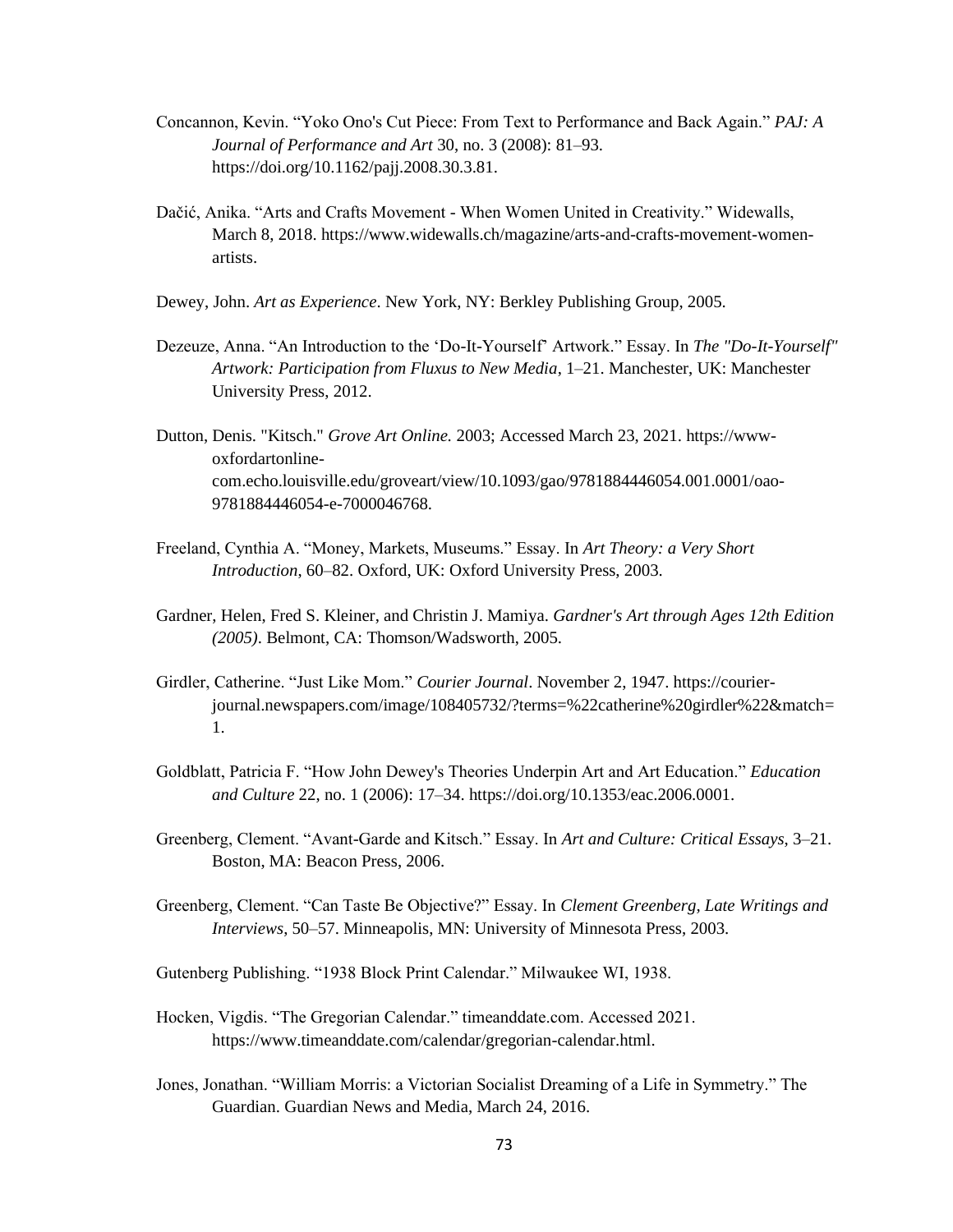https://www.theguardian.com/artanddesign/jonathanjonesblog/2016/mar/24/williammorris-google-doodle-socialist.

- Levine, Lucie. "Was Modern Art Really a CIA Psy-Op?" Jstor Daily, April 1, 2020. https://daily.jstor.org/was-modern-art-really-a-cia-psy-op/.
- McMahon, A. Philip. "Print Calendars. American Block Print Calendar, 1937." *Parnassus* 9, no. 1 (1937): 43. https://doi.org/10.2307/771192.
- Mele, Christopher. "Paper Calendars Endure Despite the Digital Age." The New York Times. The New York Times, December 29, 2016. https://www.nytimes.com/2016/12/29/business/paper-calendars.html.
- Neustaedter, Carman, A. Brush, and Saul Greenberg. "The Calendar Is Crucial: Coordination and Awareness through the Family Calendar." *ACM Transactions on Computer-Human Interaction* 16, no. 1 (2009): 1–48. https://doi.org/10.1145/1502800.1502806.
- Nippert-Eng, Christena E. "Territories of the Self: Calendars." Essay. In *Home and Work: Negotiating Boundaries through Everyday Life*, 43–47. Chicago, ill: University of Chicago Press, 1996. https://books.google.com/books?hl=en&lr=&id=KEHjTYnT-MUC&oi=fnd&pg=PP13&dq=art+calendars+in+american+homes&ots=5pf6woGQdS&sig =yT\_qk4sm9lPKzrpW3PTXBCdQPV4#v=onepage&q&f=false.
- Nochlin, Linda. "From 1971: Why Have There Been No Great Women Artists?" ARTnews.com. ARTnews.com, October 20, 2020. https://www.artnews.com/art-news/retrospective/whyhave-there-been-no-great-women-artists-4201/.
- O'Brien, Jenna. "About." Twenty Seven Creative, 2021. https://shoptwentyseven.com/pages/about-1.
- Rancière, Jacques. "The Emancipated Spectator." *Artforum*, March 2007. https://www.artforum.com/print/200703/the-emancipated-spectator-12847.
- Richards, E. G. "The Calendar." Chapter. In *Mapping Time: the Calendar and Its History*, 3–16. Oxford, UK: Oxford University Press, 1999.
- Schmidt, Leigh Eric. "The Commercialization of the Calendar: American Holidays and the Culture of Consumption, 1870-1930." *The Journal of American History* 78, no. 3 (December 1991): 887–916. https://doi.org/10.2307/2078795.
- Solomon, Robert C. "On Kitsch and Sentimentality." *The Journal of Aesthetics and Art Criticism* 49, no. 1 (1991): 1-14. Accessed April 25, 2021. doi:10.2307/431644.

United American Artists. "1941 Block Print Calendar." Chicago, IL, 1941.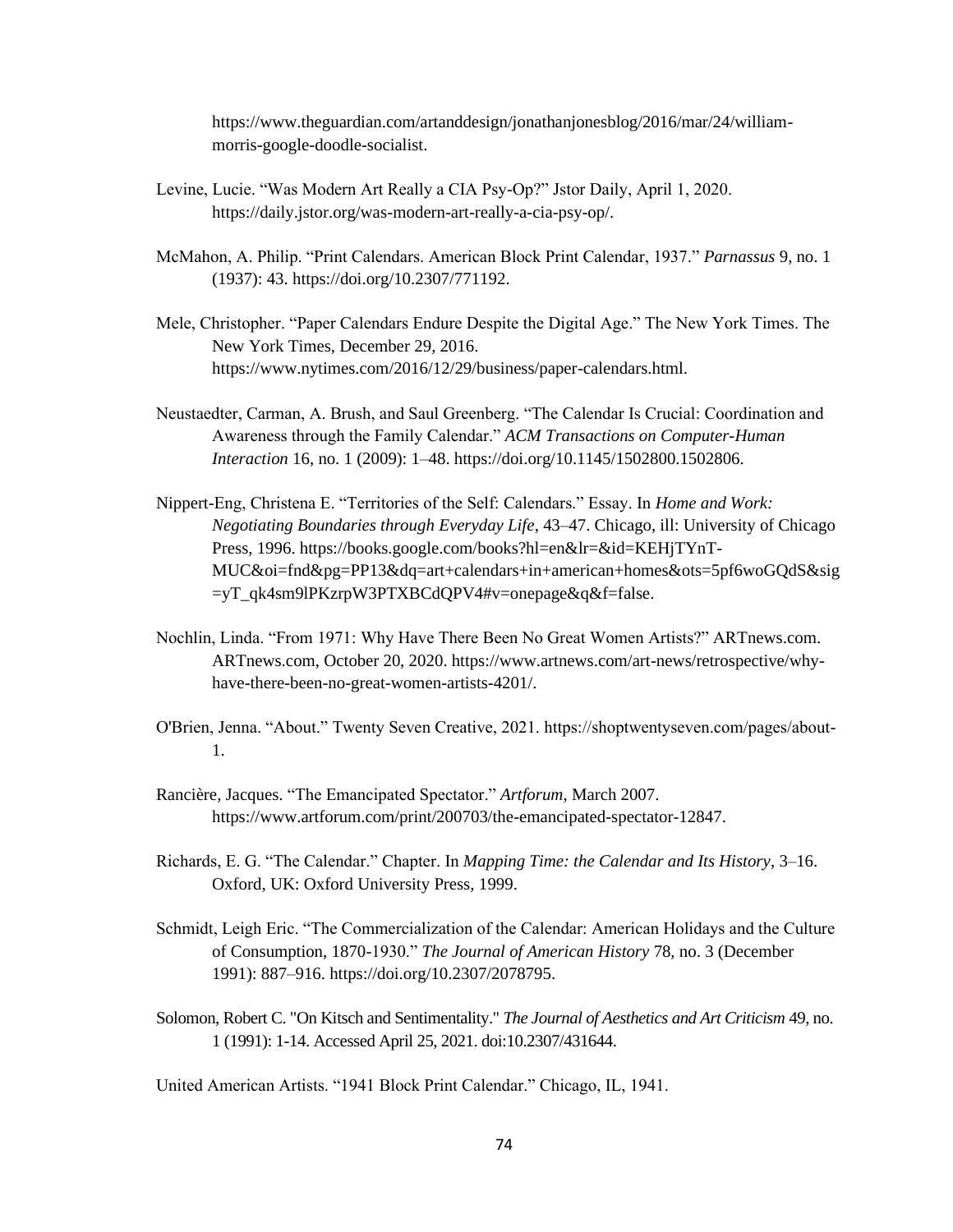- Wahl, Phoebe. "2021 Lunar Calendar." Phoebe Wahl, 2020. https://phoebewahl.shop/collections/calendars/products/2021-lunar-calendar.
- Ward, Frazer. "Marina Abramovic: Approaching Zero." Essay. In *The "Do-It-Yourself" Artwork: Participation from Fluxus to New Media*, 132–44. Manchester, UK: Manchester University Press, 2012.
- Washington, Tiffany "Selling Art in the Age of Retail Expansion and Corporate Patronage: Associated American Artists and the American Art Market of the 1930s and 1940s." Electronic Thesis or Dissertation. Case Western Reserve University, 2013. https://etd.ohiolink.edu/
- Weininger, Susan, and Lisa Meyerowitz. "Kathleen Blackshear." Kathleen Blackshear | Artists | Modernism in the New City: Chicago Artists, 1920-1950. Accessed April 25, 2021. http://www.chicagomodern.org/artists/kathleen\_blackshear/.
- Wilson, Ruth, ed. "Catherine Girdler Appointed Guard." *Courier Journal*. May 27, 1923. https://courierjournal.newspapers.com/image/107041488/?terms=catherine%20girdler&match=1.
- Wood, Catherine. "The Rules of Engagement: Displaced Figuration in Robert Morris' Mise-En-Scene." Essay. In *The "Do-It-Yourself" Artwork: Participation from Fluxus to New Media*, 115–31. Manchester, UK: Manchester University Press, 2012.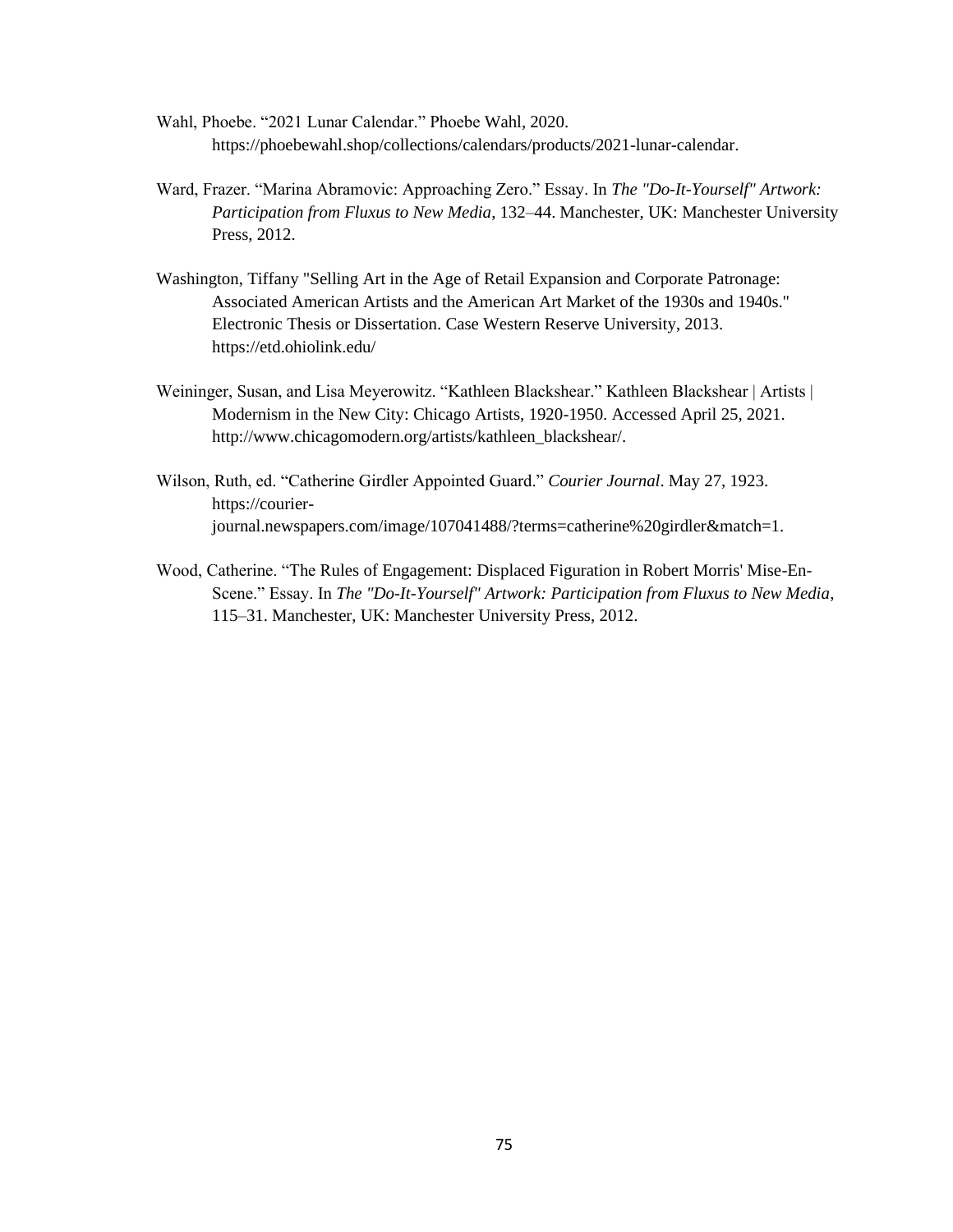# IMAGES REFRENCED



Fig. 1 Marcel Duchamp *Fountain* 1917, replica 1964 Porcelain  $360 \times 480 \times 610$  mm Tate, London, United Kingdom Image courtesy of Tate.org.uk



Fig. 2 Felix Gonzalez-Torres *Untitled (Perfect Lovers)* 1991 Clocks, paint on wall 14 x 28 x 2 3/4" Museum of Modern Art, New York City, NY Image courtesy of MoMA.org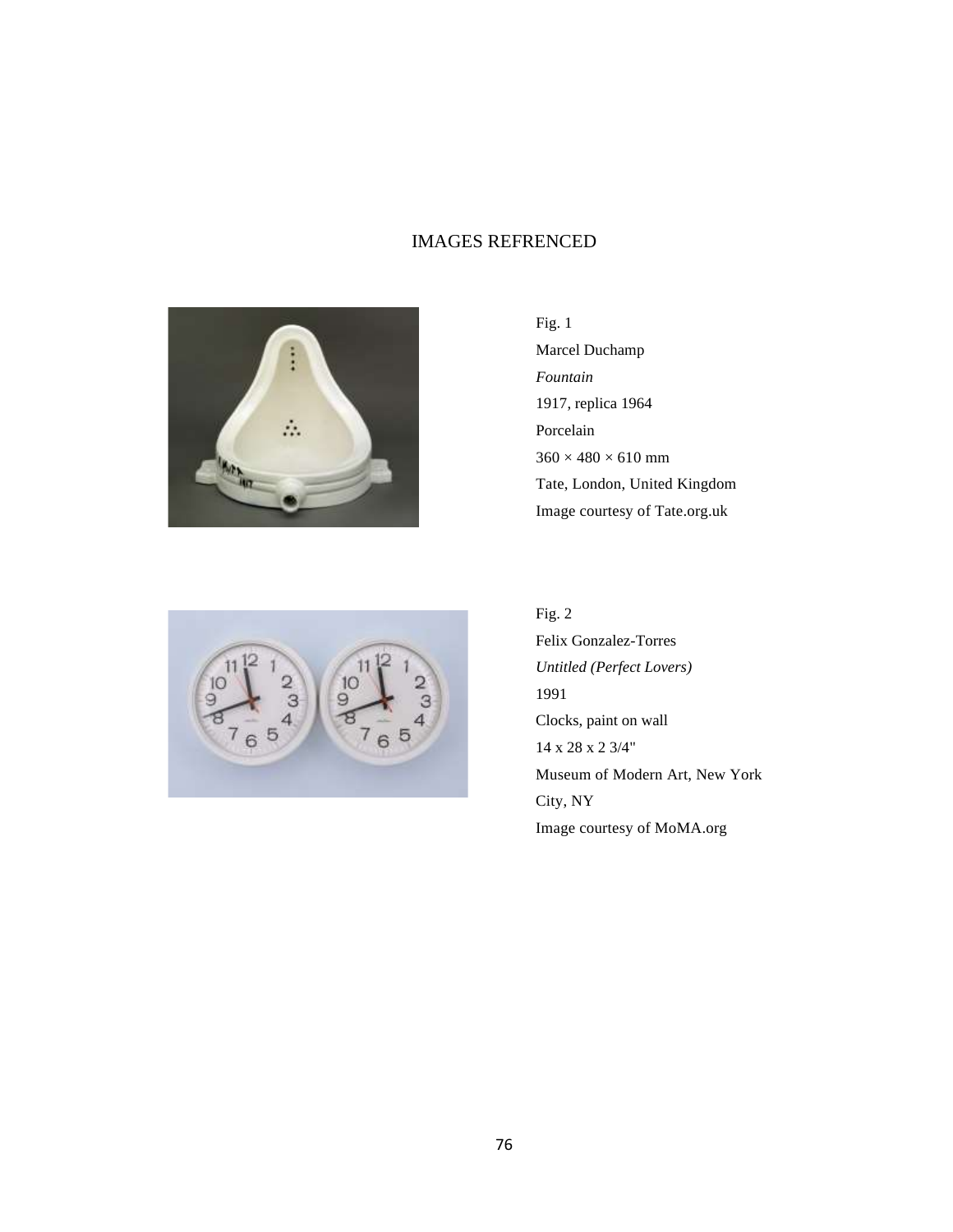



TwentySeven (Jenna O'Brien)

*November (From the 2020 Color Dot Calendar)*

2019

Image courtesy of Aubrey Stewart (@Aubrey.Madelaine on Instagram, November 10, 2020)

Fig. 4

Hannah Good

*February (From the 2021 Pep Talk Calendar)*

2020

Image courtesy of the listing for the work on the artist's Etsy store page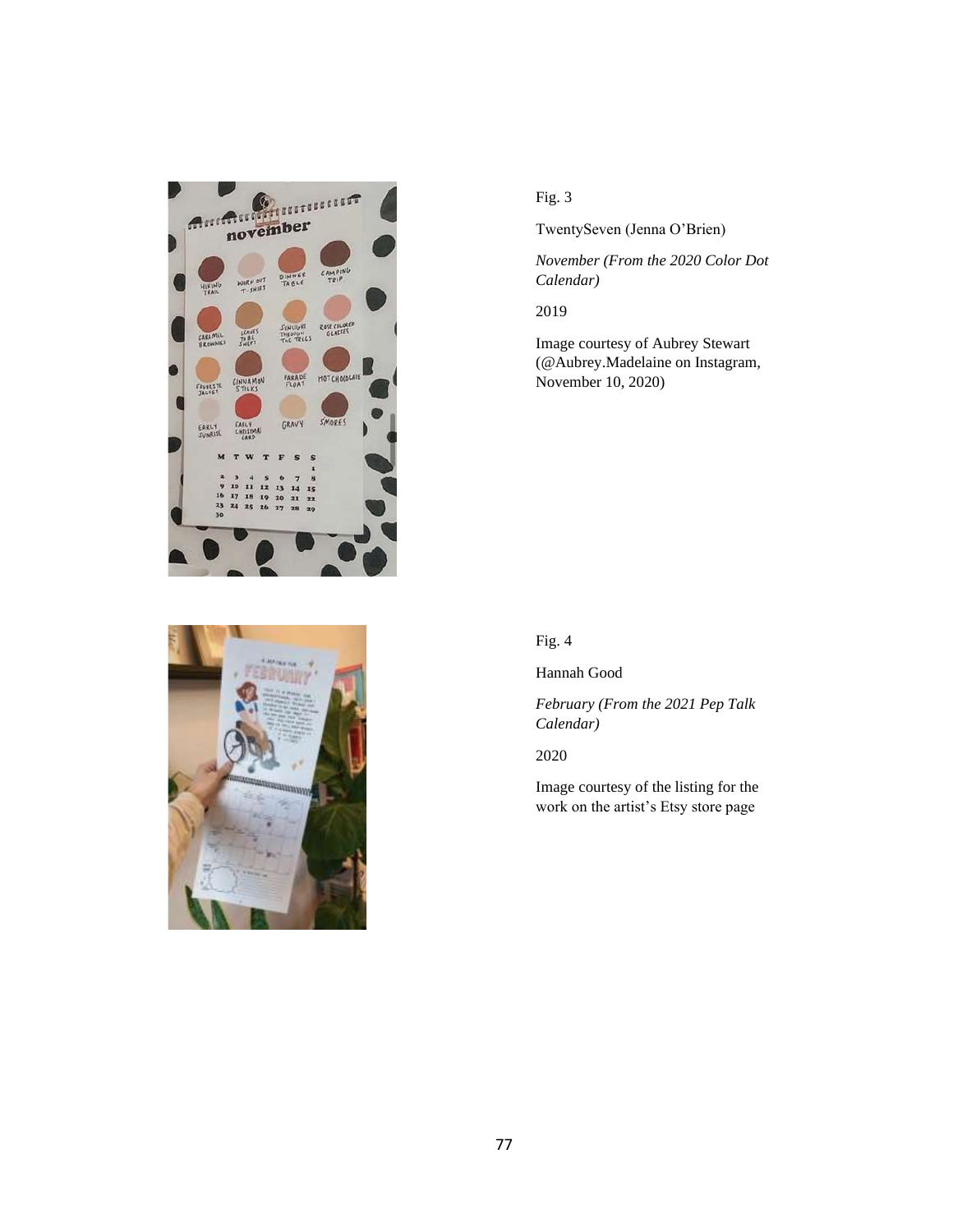



Phoebe Wahl

*2021 Lunar Calendar*

2020

Image courtesy of the artist's website, Phoebewahl.shop

Fig. 6

Phoebe Wahl

*2021 Tea Towel Calendar*

2020

Image courtesy of the artist's website, Phoebewahl.shop

# Fig. 7

V.M.S. Hannell

*Lunch* from the 1937 *Chicago Society of Artists Block Print Calendar*

1936

Gift of Mrs. A. Ehrenstrom to the University of Louisville

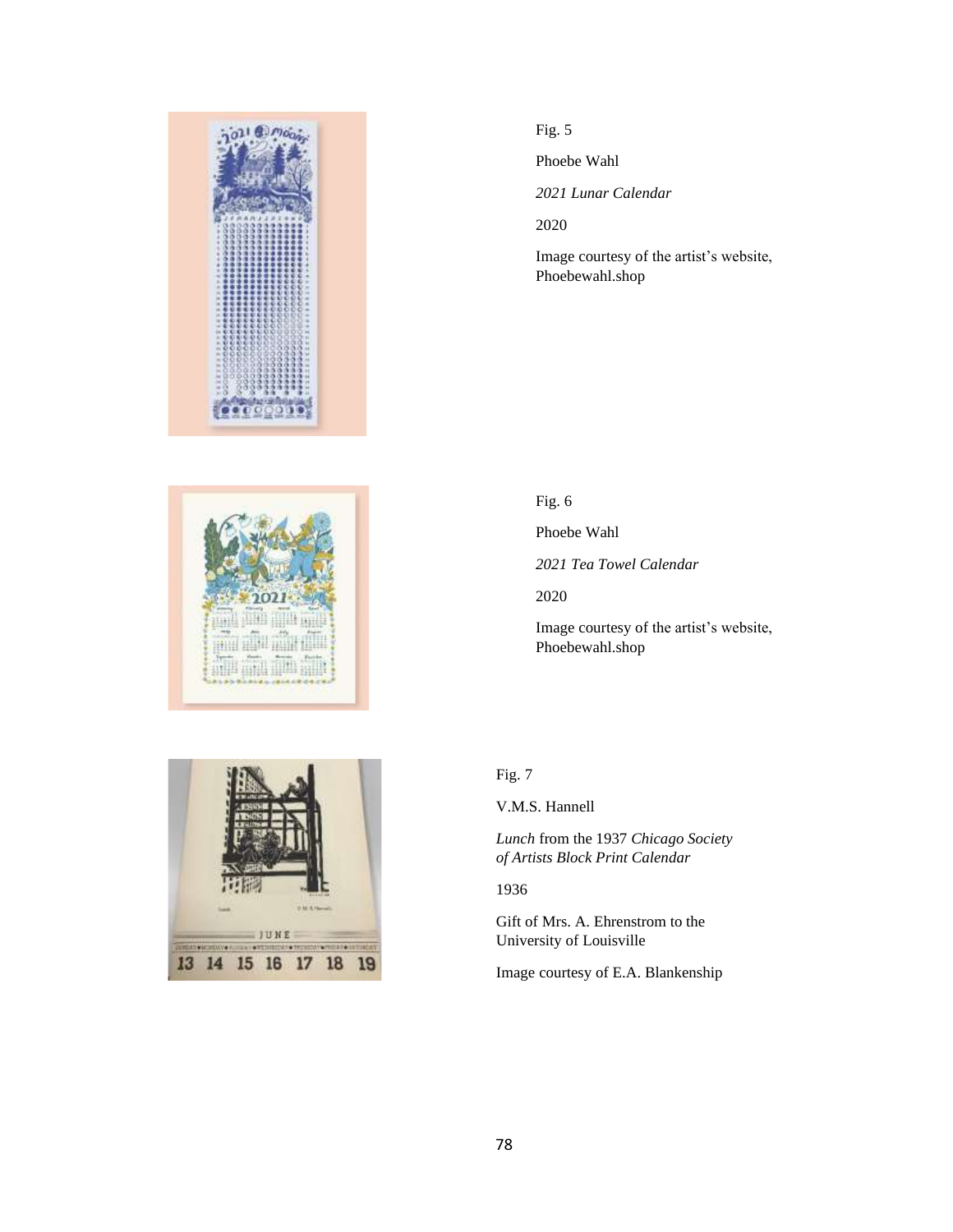





Carl Hoeckner

*Visions* from the 1937 *Chicago Society of Artists Block Print Calendar*

### 1936

Gift of Mrs. A. Ehrenstrom to the University of Louisville

Image courtesy of E.A. Blankenship

### Fig. 9

Emile J. Grumieaux

*In the Woods* from the 1937 *Chicago Society of Artists Block Print Calendar*

### 1936

Gift of Mrs. A. Ehrenstrom to the University of Louisville

Image courtesy of E.A. Blankenship

### Fig. 10

Rear View of the 1937 *Chicago Society of Artists Block Print Calendar*

1936

Gift of Mrs. A. Ehrenstrom to the University of Louisville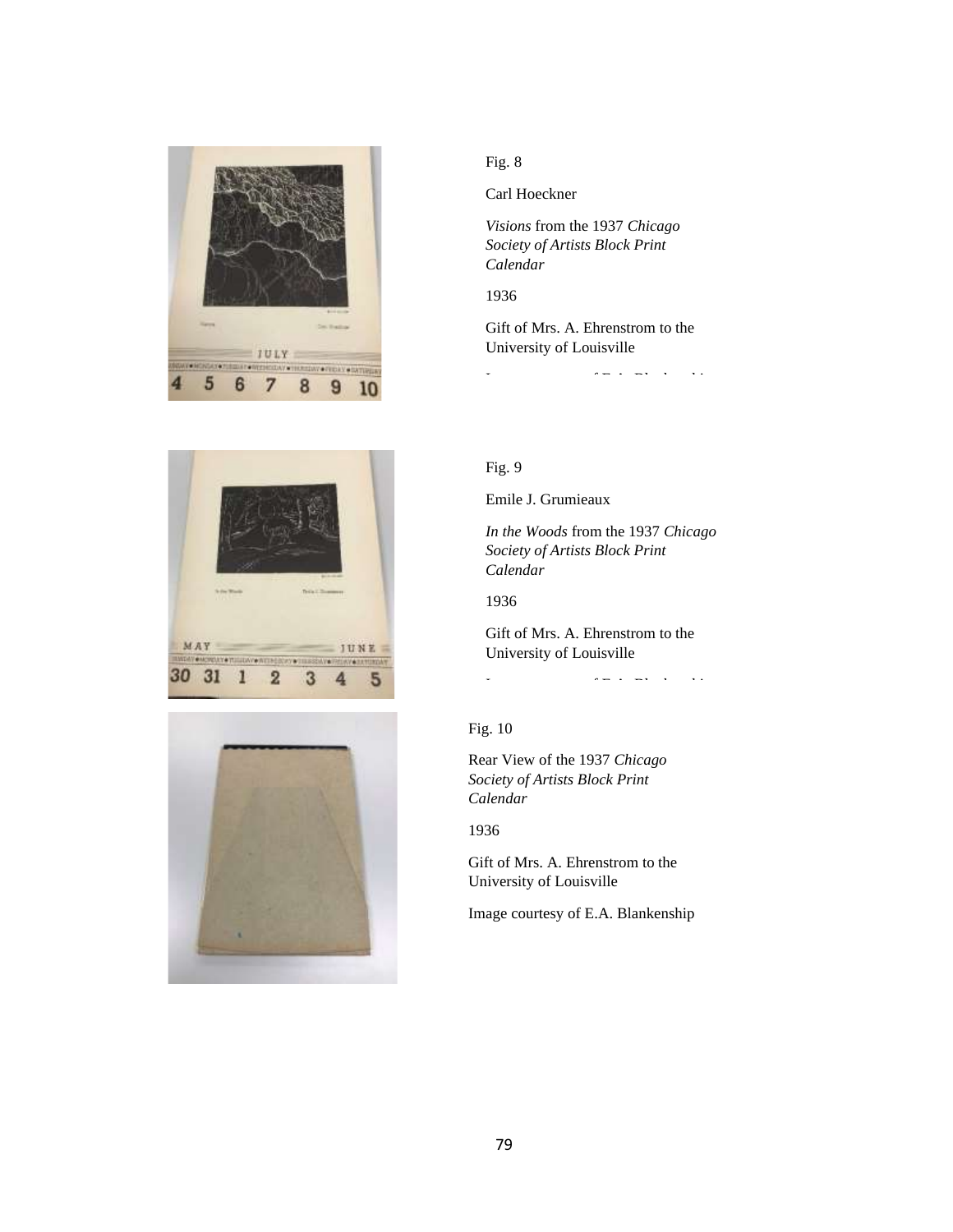

Wharton Esherick

*February* from the 1937 *American Block Print Calendar* Produced by Gutenberg Publishing

1936

Gift of Mrs. A. Ehrenstrom to the University of Louisville

Image courtesy of E.A. Blankenship





### Fig. 12

Ernest A. Pickup

*Neighbors* from the 1938 *American Block Print Calendar* Produced by Gutenberg Publishing

1937

Gift of Mrs. A. Ehrenstrom to the University of Louisville

Image courtesy of E.A. Blankenship Fig. 13

A Raymond Katz

*Unemployed* from the 1939 *Chicago Society of Artists Block Print Calendar*

1938

Gift of Mrs. A. Ehrenstrom to the University of Louisville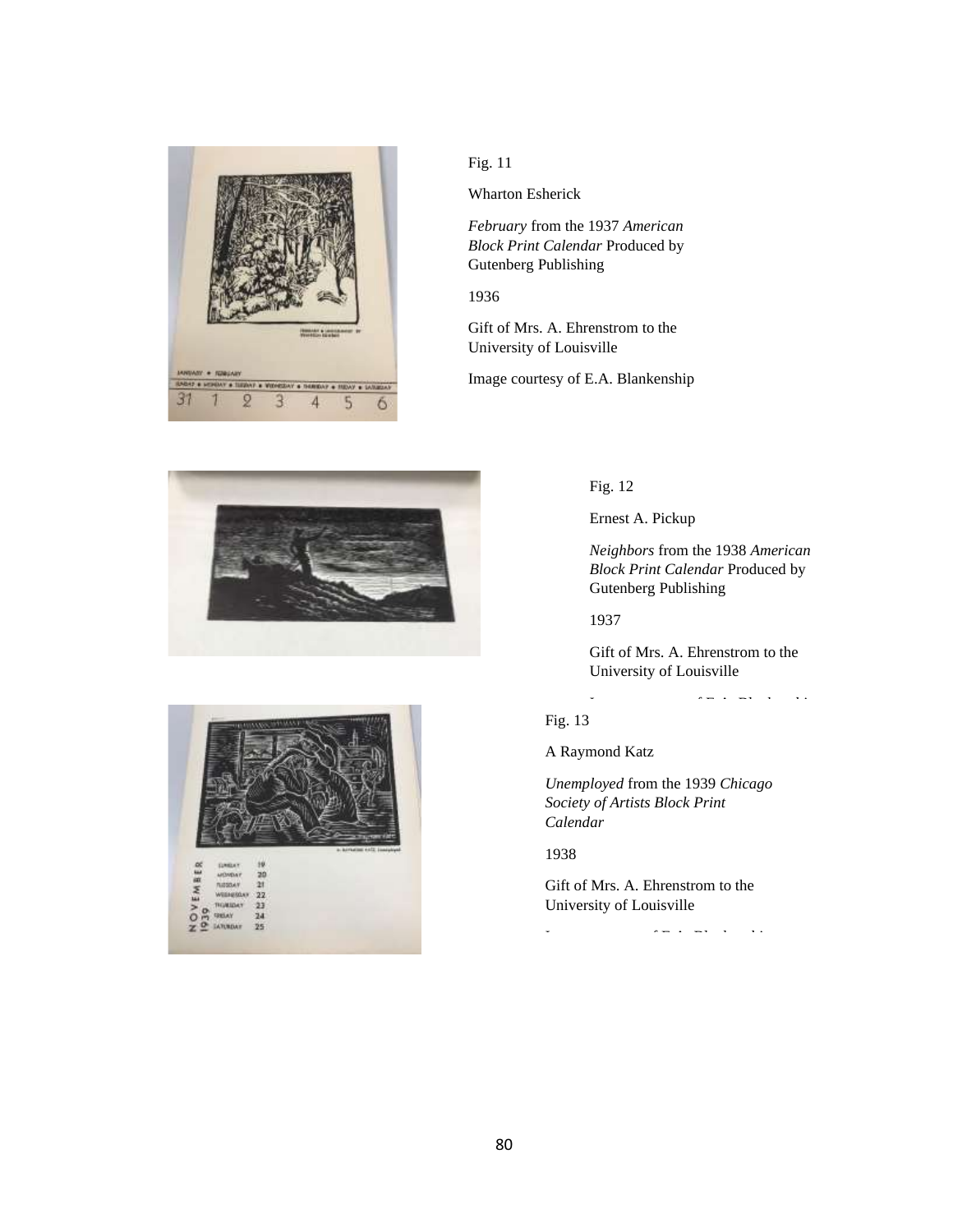

Karl Gasslander

*Controlled Movement* from the 1939 *Chicago Society of Artists Block Print Calendar*

1938

Gift of Mrs. A. Ehrenstrom to the University of Louisville

Image courtesy of E.A. Blankenship





### Fig. 15

Ethel Spears

*Winter Scene* from the 1940 *Chicago Society of Artists Block Print Calendar*

1939

Gift of Mrs. A. Ehrenstrom to the University of Louisville

Image courtesy of E.A. Blankenship

# Fig. 16

John F. Stenvall

*Ancestors* f*rom* the 1940 *Chicago Society of Artists Block Print Calendar*

1939

Gift of Mrs. A. Ehrenstrom to the University of Louisville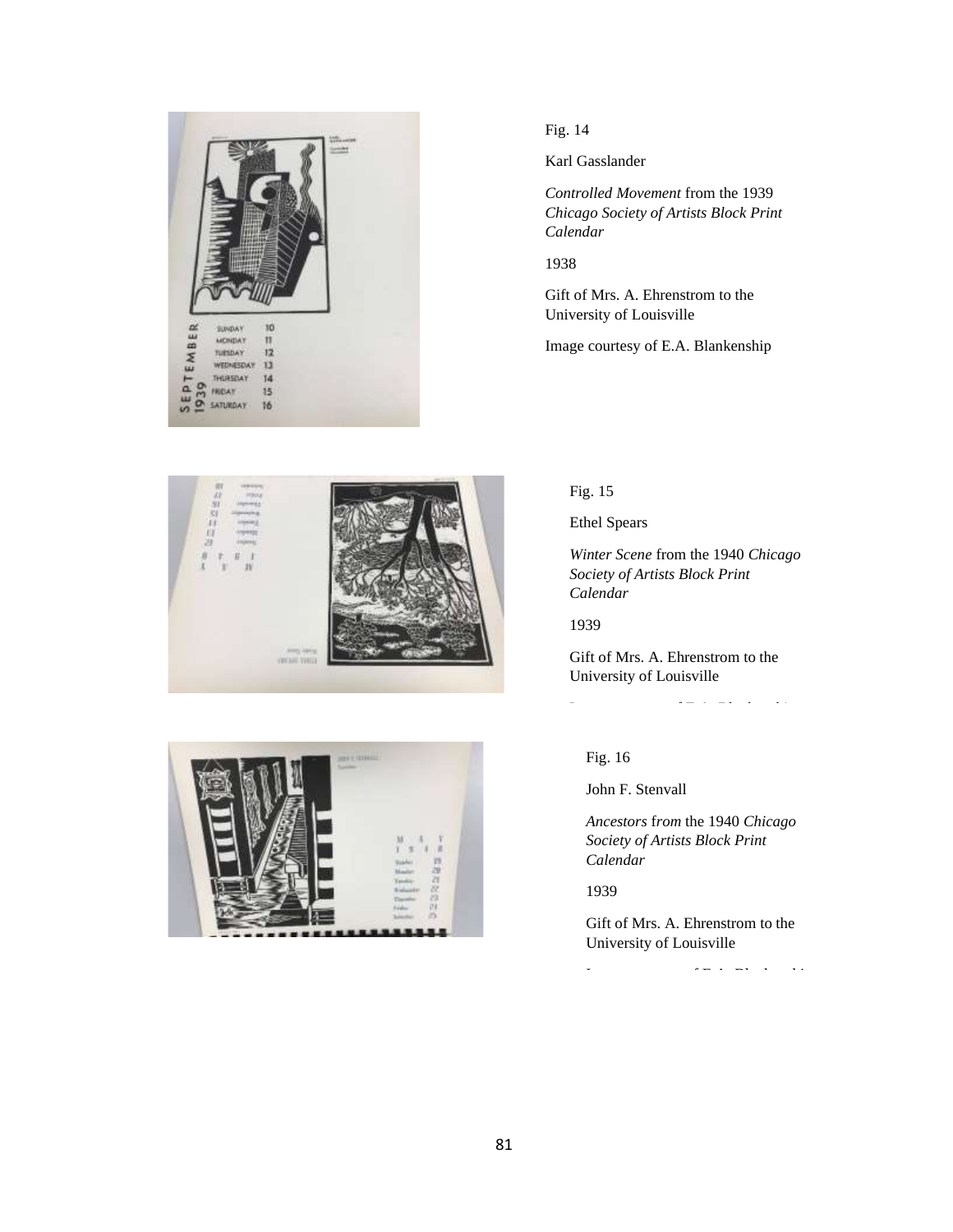

# 41

# Fig. 17

Kathleen Blackshear

*Tommy* from the 1940 *Chicago Society of Artists Block Print Calendar*

1939

Gift of Mrs. A. Ehrenstrom to the University of Louisville

Image courtesy of E.A. Blankenship

Fig. 18

Cliffa Corson

*Oil Refinery Worker* from the 1941 *United American Artists Block Print Calendar*

1940

Gift of Mrs. A. Ehrenstrom to the University of Louisville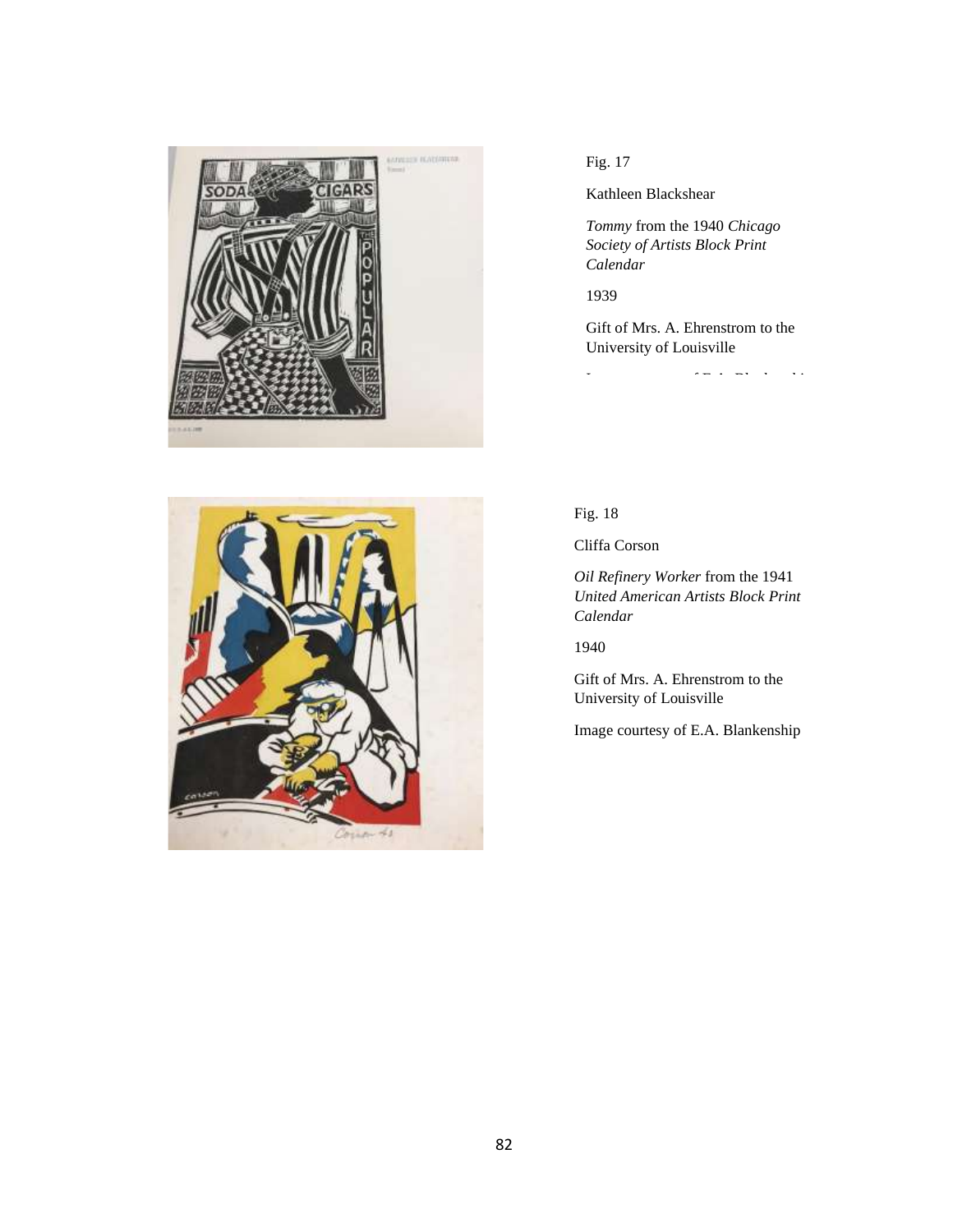





Laura Van Pappelendam

*In the Living Room* from the 1947 *Chicago Society of Artists Block Print Calendar*

1946

Gift of Mrs. A. Ehrenstrom to the University of Louisville

Image courtesy of E.A. Blankenship

Fig. 20

Tunis Ponsen

*Late Afternoon* from the 1947 *Chicago Society of Artists Block Print Calendar*

1946

Gift of Mrs. A. Ehrenstrom to the University of Louisville

Fig. 21

Yoko Ono

*Cut Piece*

1964

Performance

Image courtesy of MoMA.org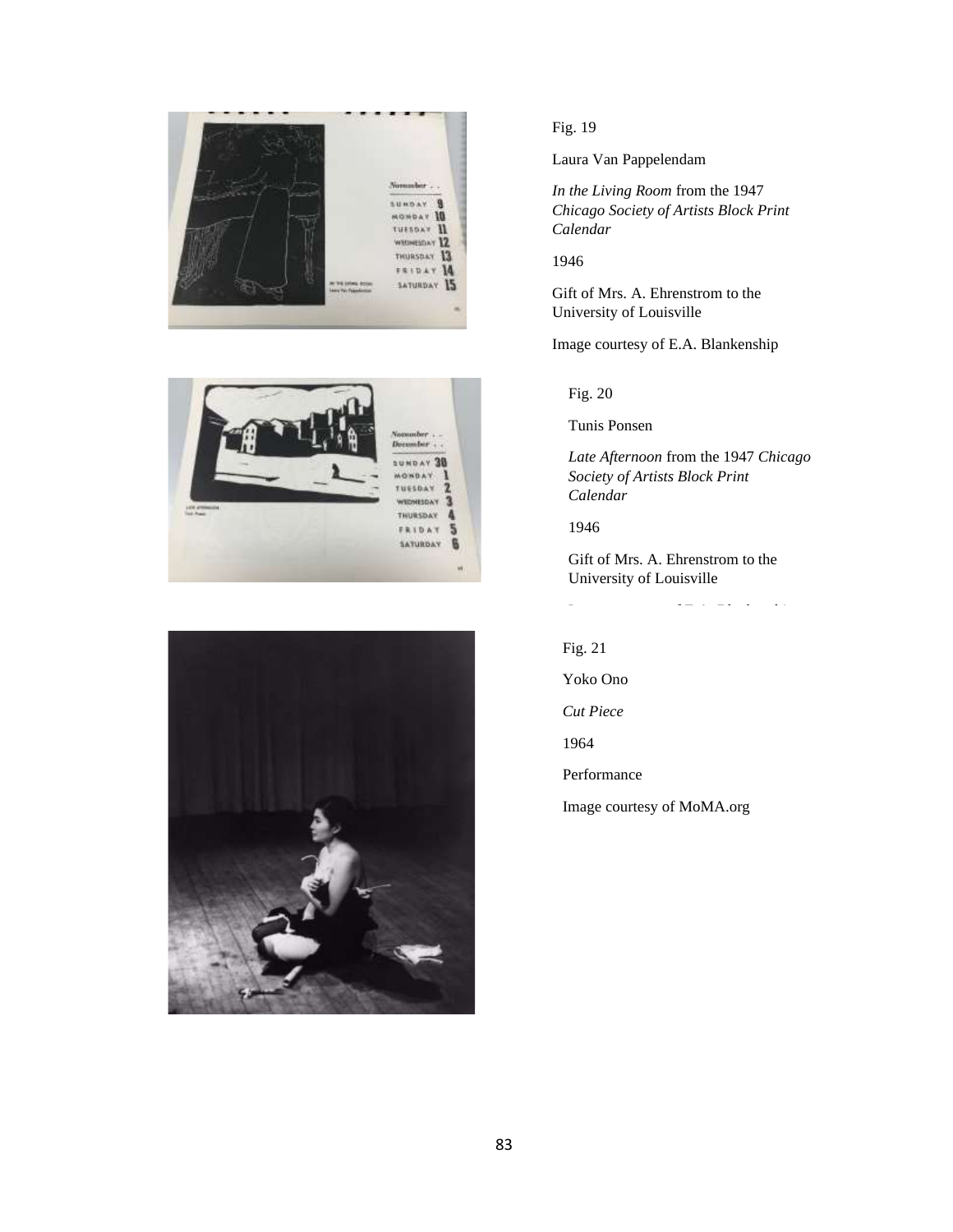

Fig. 22 Marina Abramovic *Rhythm 5* 1974 Performance

Image courtesy of MoMA.org



Fig. 23 Lygia Clark *Bicho* 1962 aluminum Image courtesy of Khan Academy, Photographed by Trevor Platt c. 2014



Fig. 24

Félix González-Torres

*Untitled (Portrait of Ross in L.A.)*

1991 Candies individually wrapped in multicolor cellophane, endless supply

© The Felix Gonzalez-Torres Foundation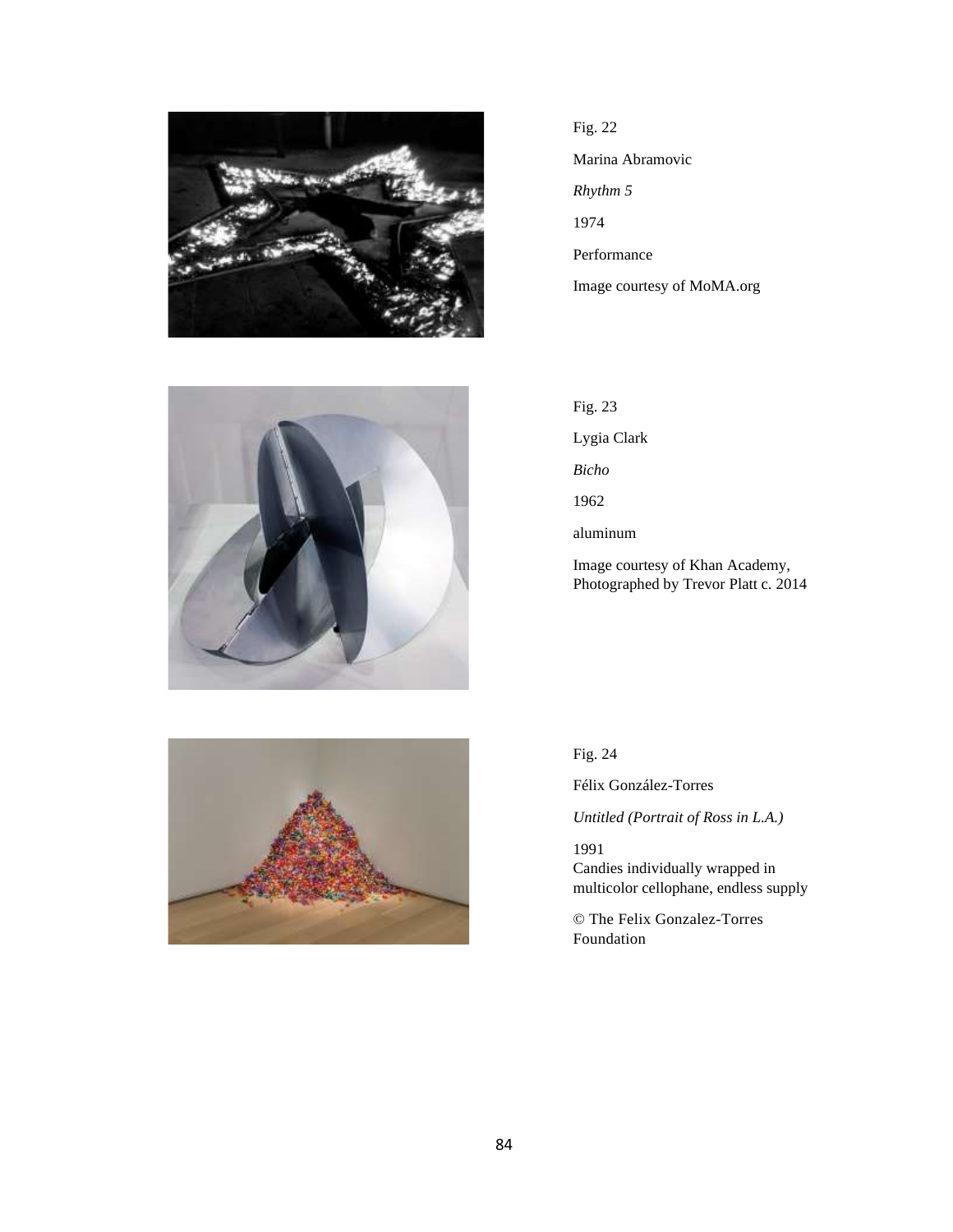

Jitish Kallat

Installation view of *Covering Letter*

2012

Fog Screen Projection, Installation dimensions variable

(Image courtesy Galerie Templon, Paris and Brussels. © B.Huet/Tutti)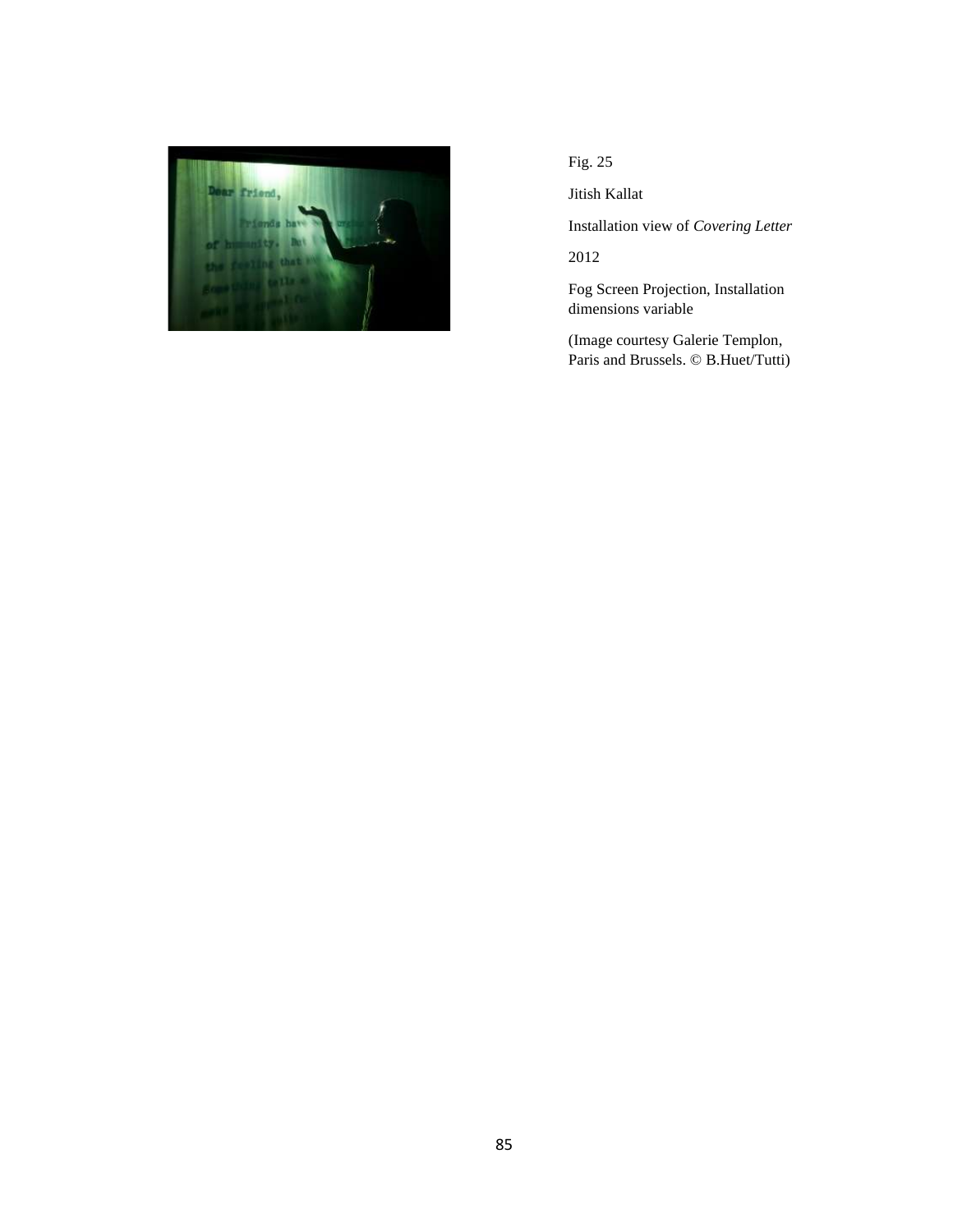# CURRICULUM VITA

# E. Alexandra Blankenship

# [ealexandrablankenship@gmail.com](mailto:ealexandrablankenship@gmail.com)

# (270) 779-1588

# **EDUCATION**

Western Kentucky University, Bowling Green, KY Graduation: December 2018

Bachelor of Arts, Art History– Mahurin Honors College

GPA: 3.91

Honors Capstone*: All is Fair in Love and War: An Exploration of the History, Tactics, and Current Status of the Guerrilla Girls*

University of Louisville, Louisville, KY Graduation: August 2021

Master of Arts, Art History with a Concentration in Critical and Curatorial Studies

GPA: 4.0

Master's Thesis: *Letting the Days Go By: An Investigation into the Artistic and Functional Nature of Calendars*

### **EMPLOYMENT**

| Heartstrings Gift Store<br>Sales Associate                                                | Dec. 2016- Aug. 2020 |
|-------------------------------------------------------------------------------------------|----------------------|
| Frist Art Museum<br>Temporary Administrative Assistant: Exhibition and Design Departments | June 2019            |
| Independent work for a Private Collector                                                  | May-July 2020        |
| Artistic records auditing and research                                                    |                      |